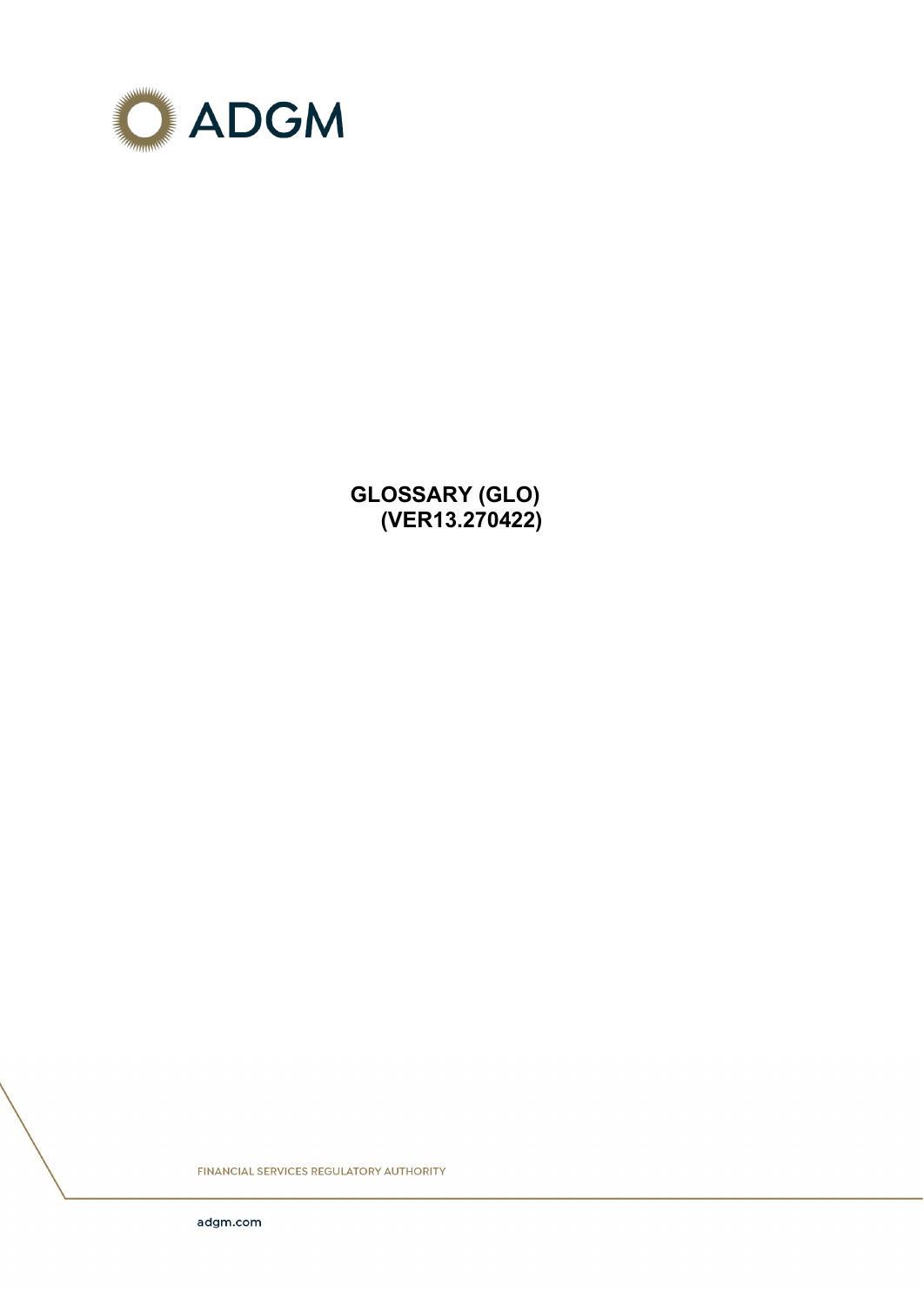

## 1. **INTRODUCTION**

## 1.1 **Application**

1.1.1 This Rulebook ("**GLO**") applies to every Person to whom any of the Rulebooks apply.

## 1.2 **Defined Terms**

- 1.2.1 In the Rulebooks:
	- (1) a word or phrase which is defined in GLO is a defined term and has the meaning given in GLO; and
	- (2) a word or phrase which relates to a defined term must be interpreted accordingly.

## **Guidance**

- 1. Defined terms are identified throughout the Rulebook by the capitalisation of the initial letter of a word or of each word in a phrase. Unless the context otherwise requires, where capitalisation of the initial letter or letters of a word of phrase is not used, the word or phrase has its natural meaning.
- 2. Many of the defined terms in GLO are used or defined in the relevant ADGM Regulations or Rules made under such Regulations. In these cases, GLO may refer to the provision in the Regulations and Rules which are the source of such a definition.
- 3. Each Rulebook has a reference code of three or four letters, usually a contraction or abbreviation of its title (for example, COBS stands for the Conduct of Business Rulebook). The meaning of each of these codes is given in GLO.
- 4. GEN 4.2 provides further important guidance on interpreting words and phrases.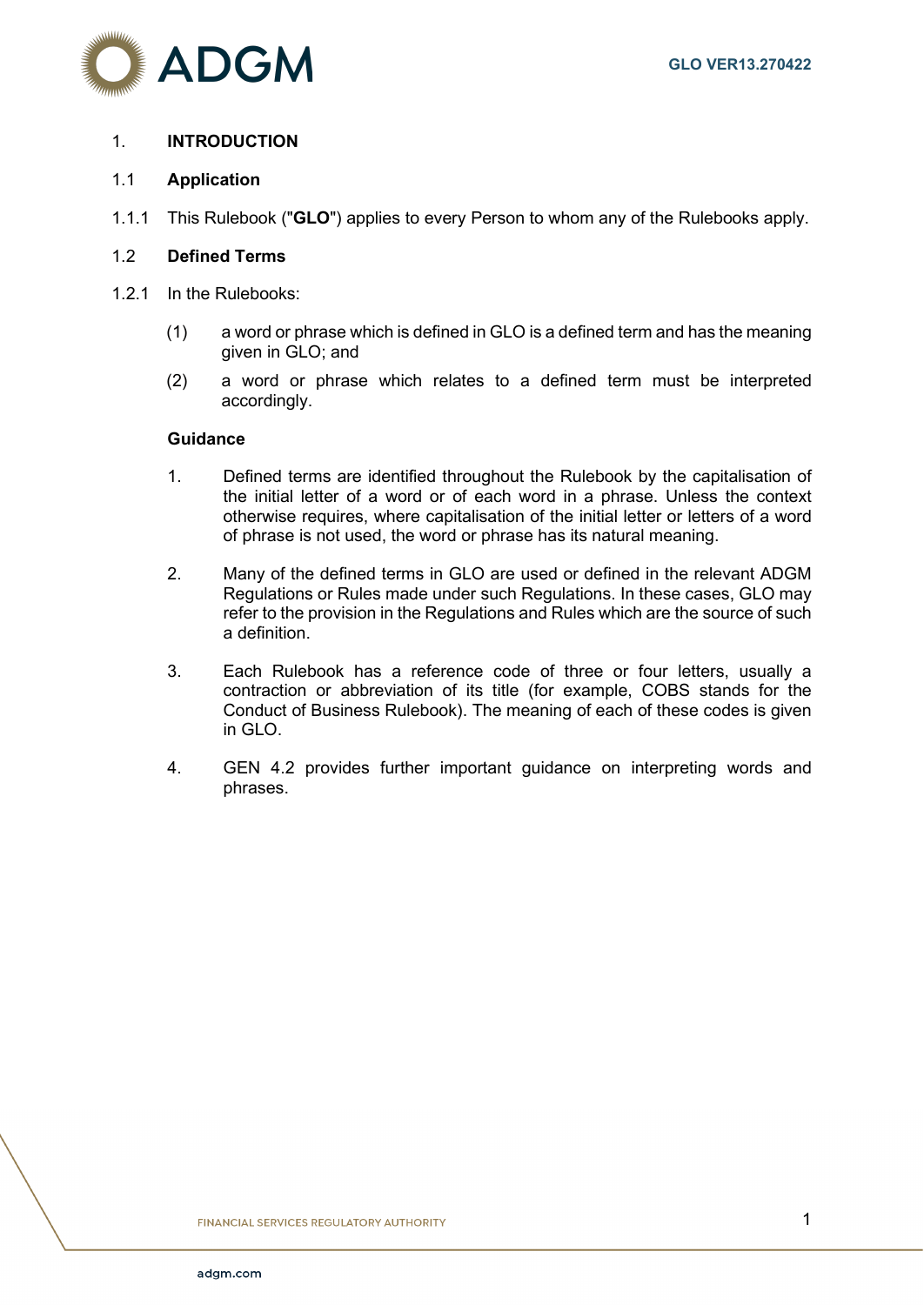

| <b>Defined Terms</b>                                                                     | <b>Definitions</b>                                                                                                                                                                                 |  |  |
|------------------------------------------------------------------------------------------|----------------------------------------------------------------------------------------------------------------------------------------------------------------------------------------------------|--|--|
| <b>AAOIFI</b>                                                                            | Means the Accounting and Auditing Organisation of Islamic<br><b>Financial Institutions.</b>                                                                                                        |  |  |
| <b>AAOIFI GSIFI</b>                                                                      | Means the AAOIFI Global Standards for Islamic Finance<br>Institutions.                                                                                                                             |  |  |
| Abu Dhabi Global<br><b>Market Financial</b><br>System or ADGM<br><b>Financial System</b> | Has the meaning given in section 258 of FSMR.                                                                                                                                                      |  |  |
| <b>Accepted Market</b><br><b>Practices</b>                                               | Means customary practices in the financial market or markets in<br>question which are accepted by the Regulator.                                                                                   |  |  |
| <b>Accepted Virtual Asset</b>                                                            | Has the meaning given in section 258 of FSMR.                                                                                                                                                      |  |  |
| <b>Accepting Deposits</b>                                                                | In relation to:                                                                                                                                                                                    |  |  |
|                                                                                          | FUNDS, means:<br>(a)                                                                                                                                                                               |  |  |
|                                                                                          | (i)<br>money received by way of Deposit is lent to others;<br>or                                                                                                                                   |  |  |
|                                                                                          | (ii)<br>any other activity of the Person accepting the Deposit<br>is financed, wholly or to a material extent, out of the<br>capital of or returns on any money received by way<br>of Deposit; and |  |  |
|                                                                                          | (b)<br>GEN and FEES, has the meaning given in paragraph 38 of<br>Schedule 1 of FSMR.                                                                                                               |  |  |
| <b>Accounting Records</b>                                                                | Means records and underlying documents comprising initial and<br>other accounting entries and associated supporting documents<br>such as:                                                          |  |  |
|                                                                                          | cheques;<br>(a)                                                                                                                                                                                    |  |  |
|                                                                                          | (b)<br>records of electronic fund transfers;                                                                                                                                                       |  |  |
|                                                                                          | invoices;<br>(c)                                                                                                                                                                                   |  |  |
|                                                                                          | contracts;<br>(d)                                                                                                                                                                                  |  |  |
|                                                                                          | the general and subsidiary ledgers, journal entries and other<br>(e)<br>adjustments to the financial statements that are not reflected<br>in journal entries; and                                  |  |  |
|                                                                                          | (f)<br>work sheets and spread sheets supporting cost allocations,<br>computations, reconciliations and disclosures.                                                                                |  |  |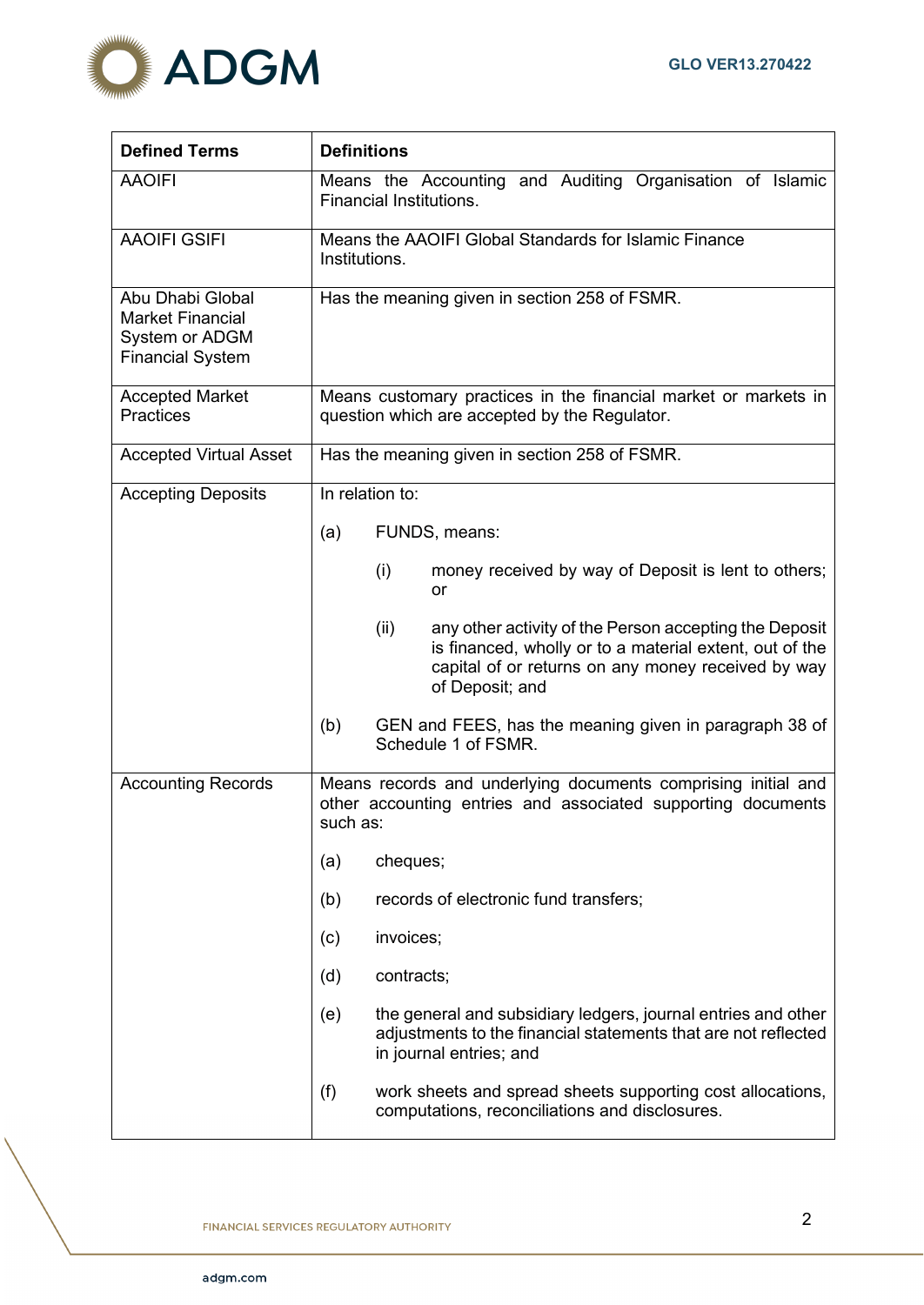

| <b>Defined Terms</b>                                                        | <b>Definitions</b>                                                                                                                                                                                    |  |  |
|-----------------------------------------------------------------------------|-------------------------------------------------------------------------------------------------------------------------------------------------------------------------------------------------------|--|--|
| Acting as a Central<br><b>Securities Depository</b>                         | Has the meaning given in section 258 of FSMR.                                                                                                                                                         |  |  |
| Acting as the<br>Administrator of a<br><b>Collective Investment</b><br>Fund | Has the meaning given in paragraph 60 of Schedule 1 of FSMR.                                                                                                                                          |  |  |
| Acting as the Trustee of<br>an Investment Trust                             | Has the meaning given in paragraph 61 of Schedule 1 of FSMR                                                                                                                                           |  |  |
| <b>Activities</b>                                                           | In relation to GEN 2.1.2 and 2.1.3, means:                                                                                                                                                            |  |  |
|                                                                             | a Regulated Activity;<br>(a)                                                                                                                                                                          |  |  |
|                                                                             | activities carried on in connection with a Regulated Activity;<br>(b)                                                                                                                                 |  |  |
|                                                                             | activities held out as being for the purpose of a Regulated<br>(c)<br>Activity; and                                                                                                                   |  |  |
|                                                                             | in relation to any particular Principle, any activity specified in<br>(d)<br>GEN 2.1.3(2), (3) and (4).                                                                                               |  |  |
| Actuary                                                                     | Means an individual who is a 'Fellow', or the holder of an equivalent<br>qualification or rank, of a professional actuarial body that is a full<br>member of the International Actuarial Association. |  |  |
| <b>Adequate Public</b><br><b>Disclosure</b>                                 | In relation to MKT Chapter 6, means disclosure by advertisement in<br>a newspaper having an appropriate circulation in ADGM.                                                                          |  |  |
| <b>ADGM</b>                                                                 | Means the Abu Dhabi Global Market.                                                                                                                                                                    |  |  |
| <b>ADGM Entity</b>                                                          | Means a Legal Person which is incorporated or registered in the<br>ADGM (excluding a registered Branch).                                                                                              |  |  |
| <b>ADGM Founding Law</b>                                                    | Means Abu Dhabi Law No. 4 of 2013 concerning the ADGM issued<br>by His Highness the Ruler of the Emirate of Abu Dhabi.                                                                                |  |  |
| <b>ADGM Incorporated</b><br><b>Insurer</b>                                  | Means an Insurer that is incorporated in the ADGM.                                                                                                                                                    |  |  |
| <b>Adjusted Capital</b><br>Resources                                        | Means capital resources calculated in accordance with PIN A3.2.1.                                                                                                                                     |  |  |
| <b>Adjusted Cellular</b><br><b>Capital Resources</b>                        | Means cellular capital resources calculated in accordance with PIN<br>A5.6.1.                                                                                                                         |  |  |
| Administering a<br><b>Specified Benchmark</b>                               | Has the meaning given in paragraph $68(1)(b)$ of Schedule 1 of<br>FSMR.                                                                                                                               |  |  |
| Administrator                                                               | Has the meaning given in section 1(1) of the Insolvency Regulations<br>2015.                                                                                                                          |  |  |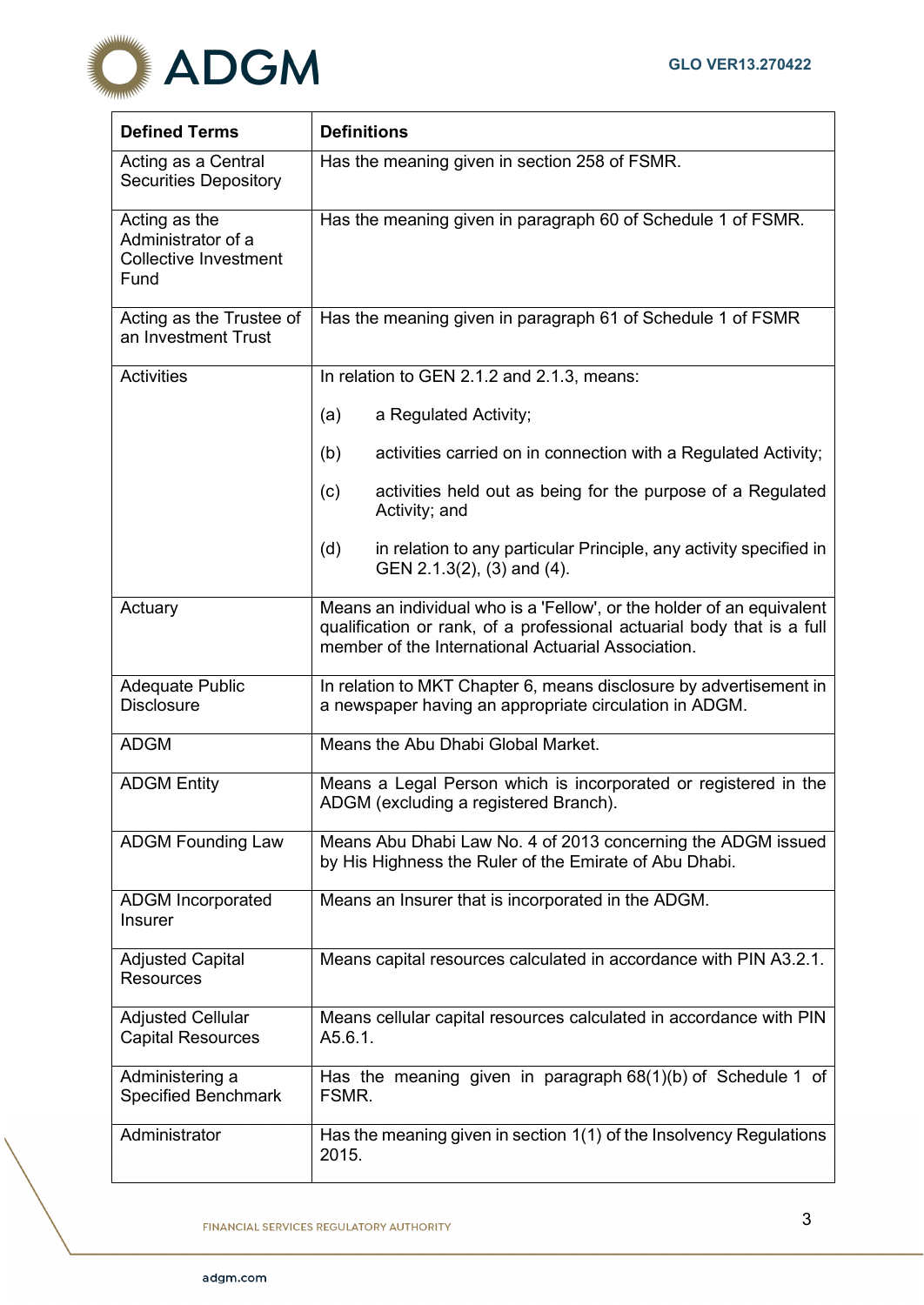

| <b>Defined Terms</b>                        | <b>Definitions</b>                                                                                                                                                                                                             |  |  |
|---------------------------------------------|--------------------------------------------------------------------------------------------------------------------------------------------------------------------------------------------------------------------------------|--|--|
| <b>ADT</b>                                  | Means average daily turnover.                                                                                                                                                                                                  |  |  |
| Advertisements                              | Means announcements:                                                                                                                                                                                                           |  |  |
|                                             | relating to a specific Offer of Securities to the Public or to an<br>(a)<br>admission to trading on a Recognised Investment<br>Exchange; and                                                                                   |  |  |
|                                             | aiming to specifically promote the potential subscription or<br>(b)<br>acquisition of Securities.                                                                                                                              |  |  |
| Advice                                      | Means advice of the type specified in paragraph 28 of Schedule 1<br>of FSMR.                                                                                                                                                   |  |  |
| Advising on<br><b>Investments or Credit</b> | Has the meaning given in paragraph 28 of Schedule 1 of FSMR.                                                                                                                                                                   |  |  |
| Advisor                                     | In relation to a Fund, means a Person who is retained by the Fund,<br>its Eligible Custodian, a Person providing oversight or its Fund<br>Manager under a commercial arrangement which is not a contract<br>of service:        |  |  |
|                                             | (a)<br>to supply any of them with the advice in relation to the Fund<br>as to the merits of investment opportunities or information<br>relevant to the making of judgments about the merits of<br>investment opportunities; or |  |  |
|                                             | (b)<br>to exercise for any of the functions concerning the<br>management of the Fund Property.                                                                                                                                 |  |  |
| <b>Affected Person</b>                      | In relation to a Fund, means:                                                                                                                                                                                                  |  |  |
|                                             | its Fund Manager;<br>(a)                                                                                                                                                                                                       |  |  |
|                                             | (b)<br>its Governing Body;                                                                                                                                                                                                     |  |  |
|                                             | its Eligible Custodian;<br>(c)                                                                                                                                                                                                 |  |  |
|                                             | its Trustee or other Persons providing oversight;<br>(d)                                                                                                                                                                       |  |  |
|                                             | any Advisor;<br>(e)                                                                                                                                                                                                            |  |  |
|                                             | (f)<br>a holder of 5% or more of the Units of the Fund; or                                                                                                                                                                     |  |  |
|                                             | any Associate of any Person listed in paragraphs (a) to (f) of<br>(g)<br>this definition.                                                                                                                                      |  |  |
| Agent                                       | Means any Person who has been appointed by the Fund Manager<br>of a Passported Fund to Promote the Units of that Passported Fund.                                                                                              |  |  |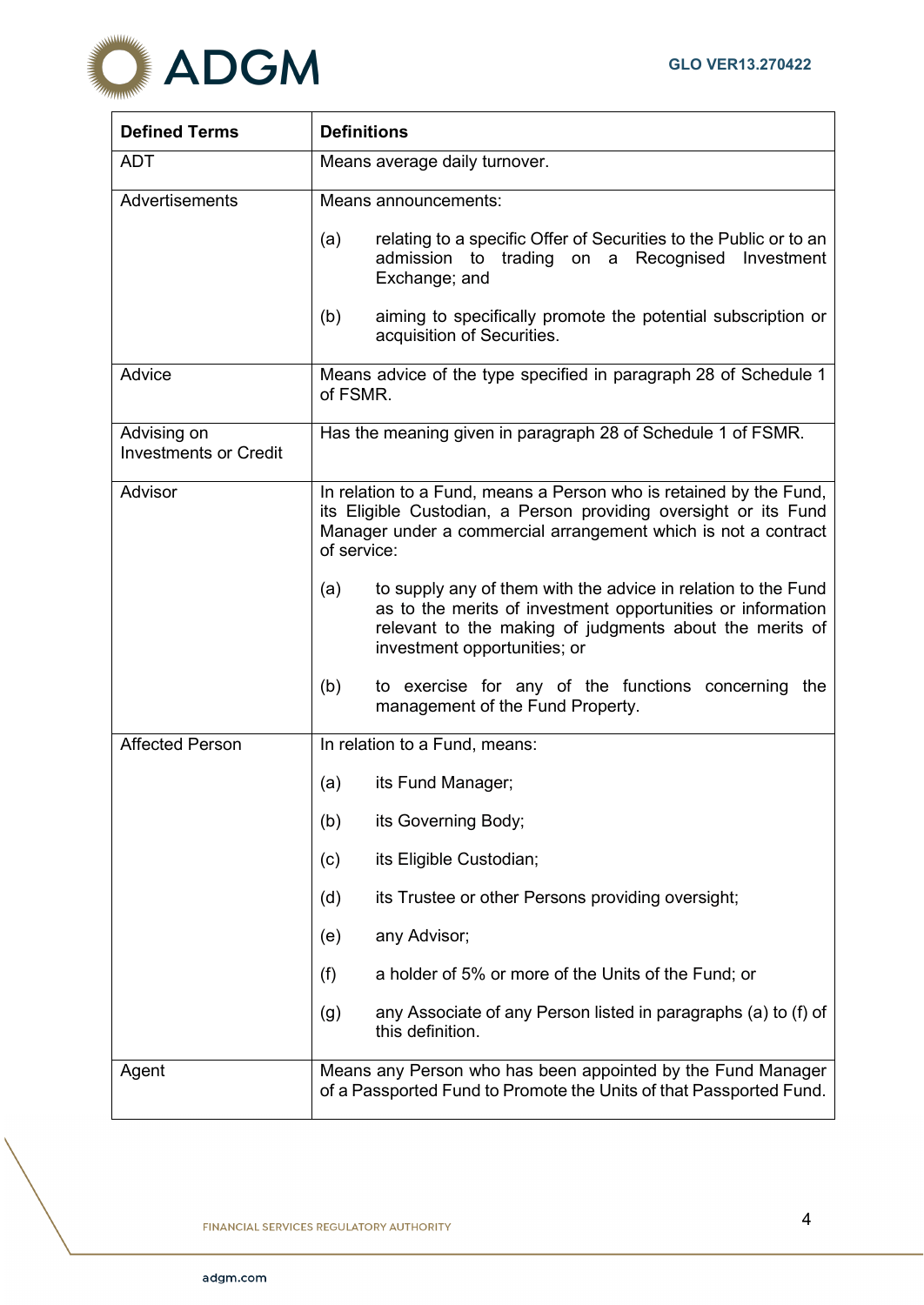

| <b>Defined Terms</b>                                   | <b>Definitions</b>                                                                                                                                                                                                                                               |
|--------------------------------------------------------|------------------------------------------------------------------------------------------------------------------------------------------------------------------------------------------------------------------------------------------------------------------|
| Agreeing to Carry On<br>Specified Kinds of<br>Activity | Has the meaning given in paragraph 70 of Schedule 1 of FSMR.                                                                                                                                                                                                     |
| Allotment                                              | In relation to MKT Chapter 6, means the process or processes by<br>which the number of Relevant Securities to be received by investors<br>who have previously subscribed or applied for them is determined.                                                      |
| <b>AML or AML Rulebook</b>                             | Means the Anti-Money Laundering and Sanctions Rules and<br>Guidance.                                                                                                                                                                                             |
| <b>AML Return</b>                                      | Means the return which is required to be completed by Relevant<br>Persons in accordance with AML 4.6.                                                                                                                                                            |
| <b>Ancillary Stabilisation</b>                         | In relation to MKT Chapter 6, means the exercise of an<br>Overallotment Facility or of a Greenshoe Option by Authorised<br>Persons, in the context of a Significant Distribution of Relevant<br>Securities, exclusively for facilitation Stabilisation activity. |
| <b>Appeals Panel</b>                                   | Means the panel appointed by the Board in accordance with<br>section 225 of FSMR.                                                                                                                                                                                |
| Applicant                                              | Has the meaning given in section 258 of FSMR.                                                                                                                                                                                                                    |
| <b>Appointed Fund</b><br>Administrator                 | Has the meaning given in FUNDS 7.1.2(1)(a).                                                                                                                                                                                                                      |
| <b>Appointed Trustee</b>                               | Has the meaning given in FUNDS 7.1.2(1)(a).                                                                                                                                                                                                                      |
| Approval                                               | Means the approval granted in accordance with section 43 of<br>FSMR.                                                                                                                                                                                             |
| <b>Approved Person</b>                                 | Means an individual who has been authorised by the Regulator to<br>perform one or more Controlled Functions for an Authorised Person.                                                                                                                            |
| <b>Approved Stock</b><br>Exchange                      | A stock exchange designated as approved by a written notice from<br>the Regulator, subject to any conditions that the Regulator may<br>specify in that notice.                                                                                                   |
| <b>Approved Prospectus</b>                             | In relation to Securities to which section 61 of FSMR applies, means<br>a prospectus approved by the Regulator.                                                                                                                                                  |
| Arboun                                                 | Means a down payment in the form of a non-refundable deposit paid<br>by a buyer and which gives the buyer the right to confirm or cancel<br>a sale at a future date.                                                                                             |
| <b>Arranging Credit</b>                                | Has the meaning given in paragraph 50 of Schedule 1 of FSMR.                                                                                                                                                                                                     |
| Arranging Deals in<br>Investments                      | Has the meaning given in paragraph 16 of Schedule 1 of FSMR.                                                                                                                                                                                                     |
| <b>Arranging Custody</b>                               | In relation to:                                                                                                                                                                                                                                                  |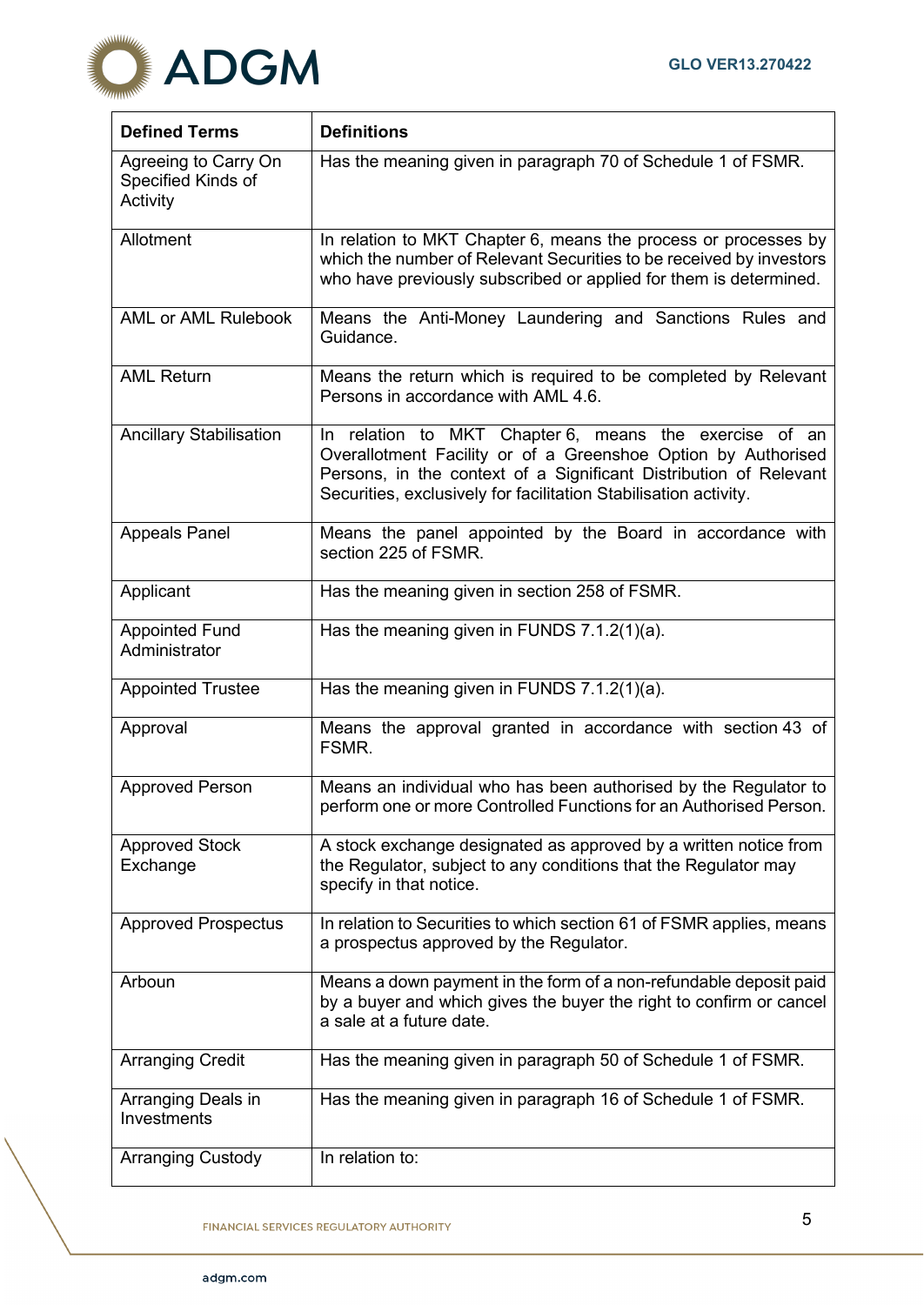

| <b>Defined Terms</b>              | <b>Definitions</b> |       |                                                                                                                                                                                                                                                                                                                                                                                                                            |
|-----------------------------------|--------------------|-------|----------------------------------------------------------------------------------------------------------------------------------------------------------------------------------------------------------------------------------------------------------------------------------------------------------------------------------------------------------------------------------------------------------------------------|
|                                   | (a)                |       | COBS, means arranging for one or more Persons to Provide<br>Custody; and                                                                                                                                                                                                                                                                                                                                                   |
|                                   | (b)                |       | GEN and FEES, has the meaning given in paragraph 46 of<br>Schedule 1 of FSMR.                                                                                                                                                                                                                                                                                                                                              |
| Arranging Deals in<br>Investments |                    |       | Has the meaning given in paragraph 16 of Schedule 1 of FSMR.                                                                                                                                                                                                                                                                                                                                                               |
| Assets                            |                    |       | Means, unless specified otherwise, collateral held to cover positions<br>and includes the right to the transfer of assets equivalent to that<br>collateral or the proceeds of the realisation of any collateral, but<br>does not include Default Fund Contributions.                                                                                                                                                       |
| Associate                         | In relation to:    |       |                                                                                                                                                                                                                                                                                                                                                                                                                            |
|                                   | (a)                |       | MIR and GEN Chapter 8, means, in respect of a person<br>holding Shares or entitled to control the exercise of voting<br>power in an Authorised Person or a Holding Company of an<br><b>Authorised Person:</b>                                                                                                                                                                                                              |
|                                   |                    | (i)   | the spouse of A;                                                                                                                                                                                                                                                                                                                                                                                                           |
|                                   |                    | (ii)  | a child or stepchild of A;                                                                                                                                                                                                                                                                                                                                                                                                 |
|                                   |                    | (iii) | the trustee of any settlement, including<br>any<br>disposition or arrangement under which property is<br>held on trust or subject to a comparable obligation,<br>under which A has a life interest in possession;                                                                                                                                                                                                          |
|                                   |                    | (iv)  | an Undertaking of which A is a director;                                                                                                                                                                                                                                                                                                                                                                                   |
|                                   |                    | (v)   | a Person who is an Employee or partner of A;                                                                                                                                                                                                                                                                                                                                                                               |
|                                   |                    | (vi)  | where A is an Undertaking:                                                                                                                                                                                                                                                                                                                                                                                                 |
|                                   |                    |       | a director of A;<br>(A)                                                                                                                                                                                                                                                                                                                                                                                                    |
|                                   |                    |       | (B)<br>a subsidiary or wholly owned subsidiary of A;                                                                                                                                                                                                                                                                                                                                                                       |
|                                   |                    |       | (C)<br>a director or Employee of such a subsidiary or<br>wholly owned subsidiary; or                                                                                                                                                                                                                                                                                                                                       |
|                                   |                    | (vii) | a Person who has an agreement or arrangement with<br>A with respect to the acquisition, holding or disposal<br>of Shares or other interests in the Authorised Person<br>or the Holding Company of an Authorised Person or<br>under which they undertake to act together in<br>exercising their voting power in relation to an<br>Authorised Person or the Holding Company of an<br>Authorised Person or that other Person. |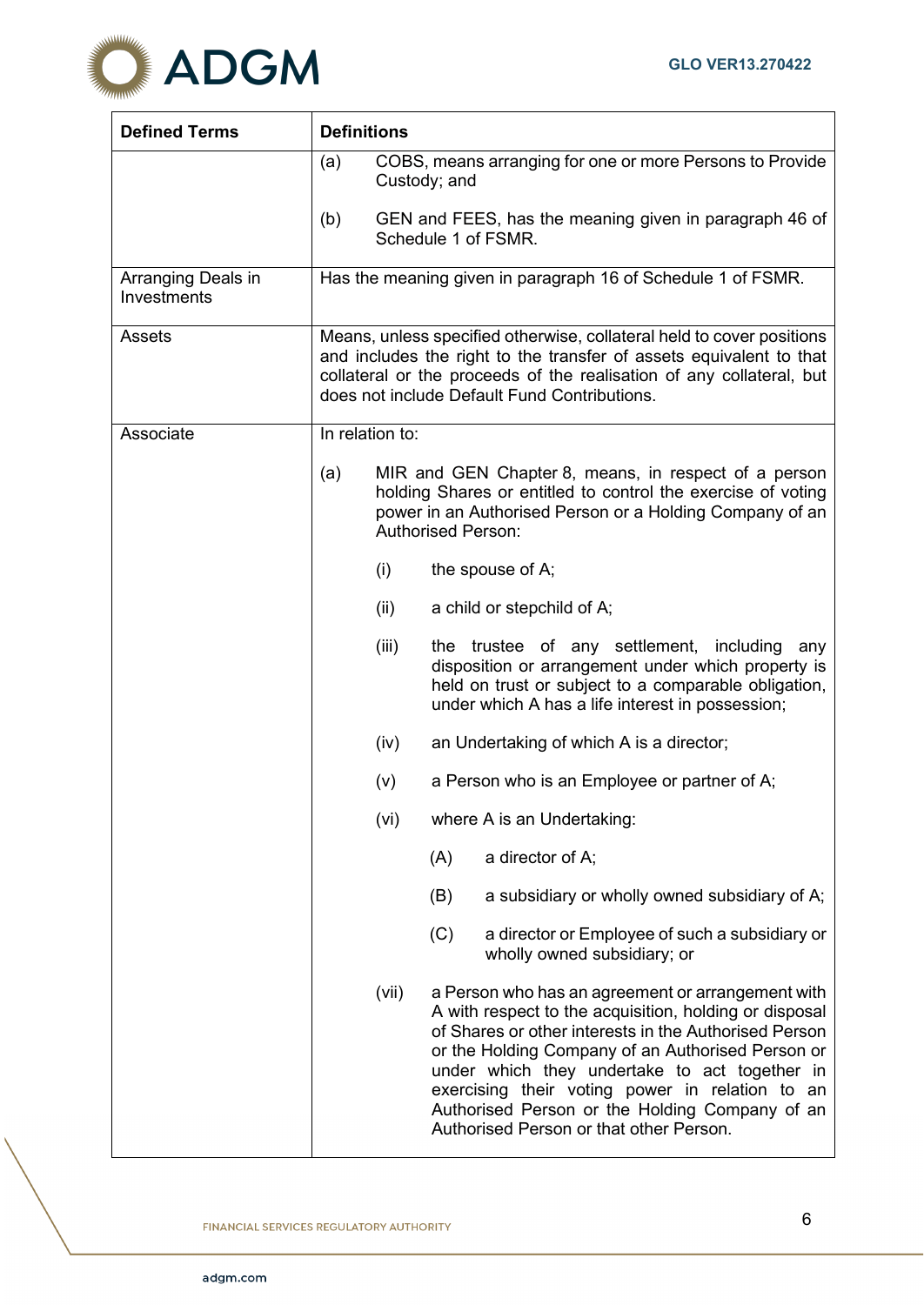

| <b>Defined Terms</b>              | <b>Definitions</b>                                                                                                                                                                                                                                                                                                                                                                        |  |  |
|-----------------------------------|-------------------------------------------------------------------------------------------------------------------------------------------------------------------------------------------------------------------------------------------------------------------------------------------------------------------------------------------------------------------------------------------|--|--|
|                                   | Except in MIR and GEN Chapter 8, means, in respect of a<br>(b)<br>Person 'A', any Person, including an affiliated company<br>which is:                                                                                                                                                                                                                                                    |  |  |
|                                   | (i)<br>an undertaking in the same Group as A; or                                                                                                                                                                                                                                                                                                                                          |  |  |
|                                   | (ii)<br>any other person whose business or domestic<br>relationship with A or his Associate might reasonably<br>be expected to give rise to a community of interest<br>between them which may involve a conflict of interest<br>in dealings with third parties.                                                                                                                           |  |  |
| <b>Associated Instruments</b>     | In relation to MKT Chapter 6, means the following Securities<br>(including those which are not admitted to trading on a Recognised<br>Investment Exchange, or for which a request for admission to<br>trading on such a Recognised Investment Exchange has not been<br>made, provided that the Regulator has agreed to standards of<br>transparency for transactions in such Securities): |  |  |
|                                   | (a)<br>contracts or rights to subscribe for, acquire or dispose of<br><b>Relevant Securities;</b>                                                                                                                                                                                                                                                                                         |  |  |
|                                   | (b)<br>financial derivatives on Relevant Securities;                                                                                                                                                                                                                                                                                                                                      |  |  |
|                                   | Relevant Securities<br>the<br>(c)<br>where<br>are<br>convertible<br>or<br>exchangeable debt Instruments, the Securities into which<br>such convertible or exchangeable debt Instruments may be<br>converted or exchanged;                                                                                                                                                                 |  |  |
|                                   | (d)<br>Instruments which are issued or guaranteed by the Issuer or<br>guarantor of the Relevant Securities and whose market price<br>is likely to materially influence the price of the Relevant<br>Securities, or vice versa; and                                                                                                                                                        |  |  |
|                                   | (e)<br>where the Relevant Securities are Securities equivalent to<br>Shares, the Shares represented by those Securities (and<br>any other Securities equivalent to those Shares).                                                                                                                                                                                                         |  |  |
| Auditor                           | Means a person appointed in accordance with section 189 of FSMR,<br>who satisfies such requirements as to qualifications, experience and<br>other matters (if any) as may be specified.                                                                                                                                                                                                   |  |  |
| <b>Authorised Fund</b><br>Manager | Means a Fund Manager that holds a Financial Services Permission<br>to carry on the management of a Fund.                                                                                                                                                                                                                                                                                  |  |  |
| <b>Authorised ISPV</b>            | Means an Insurance Special Purpose Vehicle which holds a<br>Financial Services Permission to carry on either or both of the<br>following Regulated Activities:                                                                                                                                                                                                                            |  |  |
|                                   | Effect Contracts of Insurance; or<br>(a)                                                                                                                                                                                                                                                                                                                                                  |  |  |
|                                   | Carry Out Contracts of Insurance as Principal.<br>(b)                                                                                                                                                                                                                                                                                                                                     |  |  |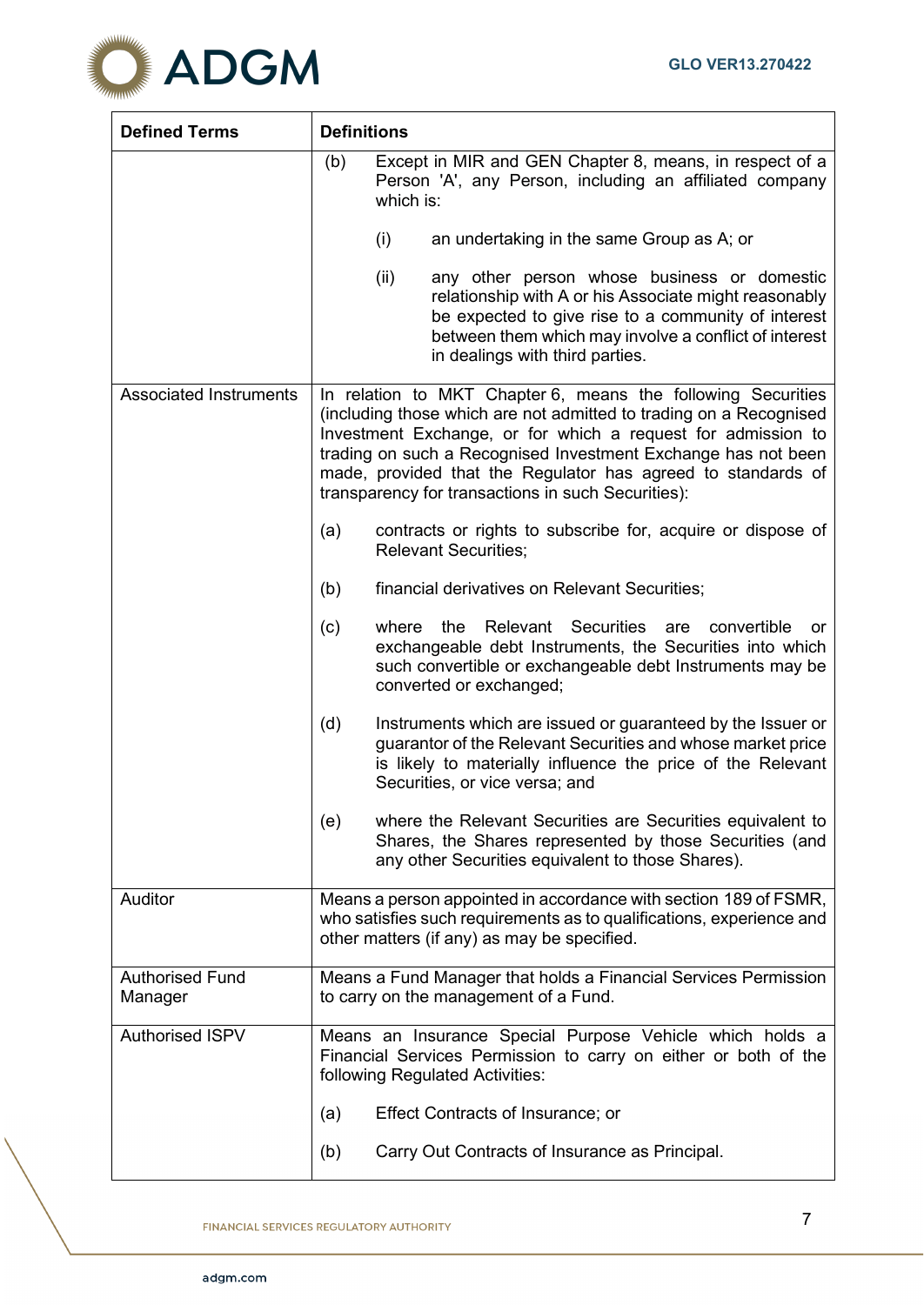

| <b>Defined Terms</b>                         | <b>Definitions</b>                                                                                                                                                                                                                                 |  |  |
|----------------------------------------------|----------------------------------------------------------------------------------------------------------------------------------------------------------------------------------------------------------------------------------------------------|--|--|
| <b>Authorised Person</b>                     | Means a Person, other than a Recognised Body, who is authorised<br>under the FSMR.                                                                                                                                                                 |  |  |
| Authority                                    | Means the Securities and Commodities Authority, the Financial<br>Services Regulatory Authority or the Dubai Financial Services<br>Authority.                                                                                                       |  |  |
| Bai' Bithaman Ajil                           | Means a sale and purchase transaction for the financing of an asset<br>on a deferred payment basis with a pre-agreed payment period in<br>relation to assets comprising land, building, machinery and<br>equipment.                                |  |  |
| <b>Bank</b>                                  | Means an Authorised Person which holds a Financial Services<br>Permission authorising it to carry on the Regulated Activity of<br><b>Accepting Deposits.</b>                                                                                       |  |  |
| Behaviour                                    | Means action or inaction.                                                                                                                                                                                                                          |  |  |
| <b>Beneficial Owner</b>                      | In relation to AML means, in relation to a customer, a natural person<br>who ultimately owns or controls the customer or a natural person on<br>whose behalf a transaction is conducted or a business relationship<br>is established and includes: |  |  |
|                                              | in relation to a body corporate, a person referred to in Rule<br>(a)<br>8.3.3(2);                                                                                                                                                                  |  |  |
|                                              | in relation to a Partnership, a person referred to in Rule<br>(b)<br>8.3.4(2);                                                                                                                                                                     |  |  |
|                                              | (c)<br>in relation to a trust or other similar Legal Arrangement, a<br>person referred to in Rule 8.3.5 (2); and                                                                                                                                   |  |  |
|                                              | (d)<br>in relation to a foundation, a person referred to in Rule<br>$8.3.6(2)$ .                                                                                                                                                                   |  |  |
| Binding Murabaha for<br>the Purchase Orderer | Means a Murabaha for the Purchase Orderer which is expressed to<br>be binding on the purchaser.                                                                                                                                                    |  |  |
| <b>Board</b>                                 | Means in reference to a corporation, the board of Directors of the<br>corporation.                                                                                                                                                                 |  |  |
| <b>Body Corporate</b>                        | Means any body corporate, including limited liability partnership and<br>a body corporate constituted under the law of a country or territory<br>outside of the ADGM.                                                                              |  |  |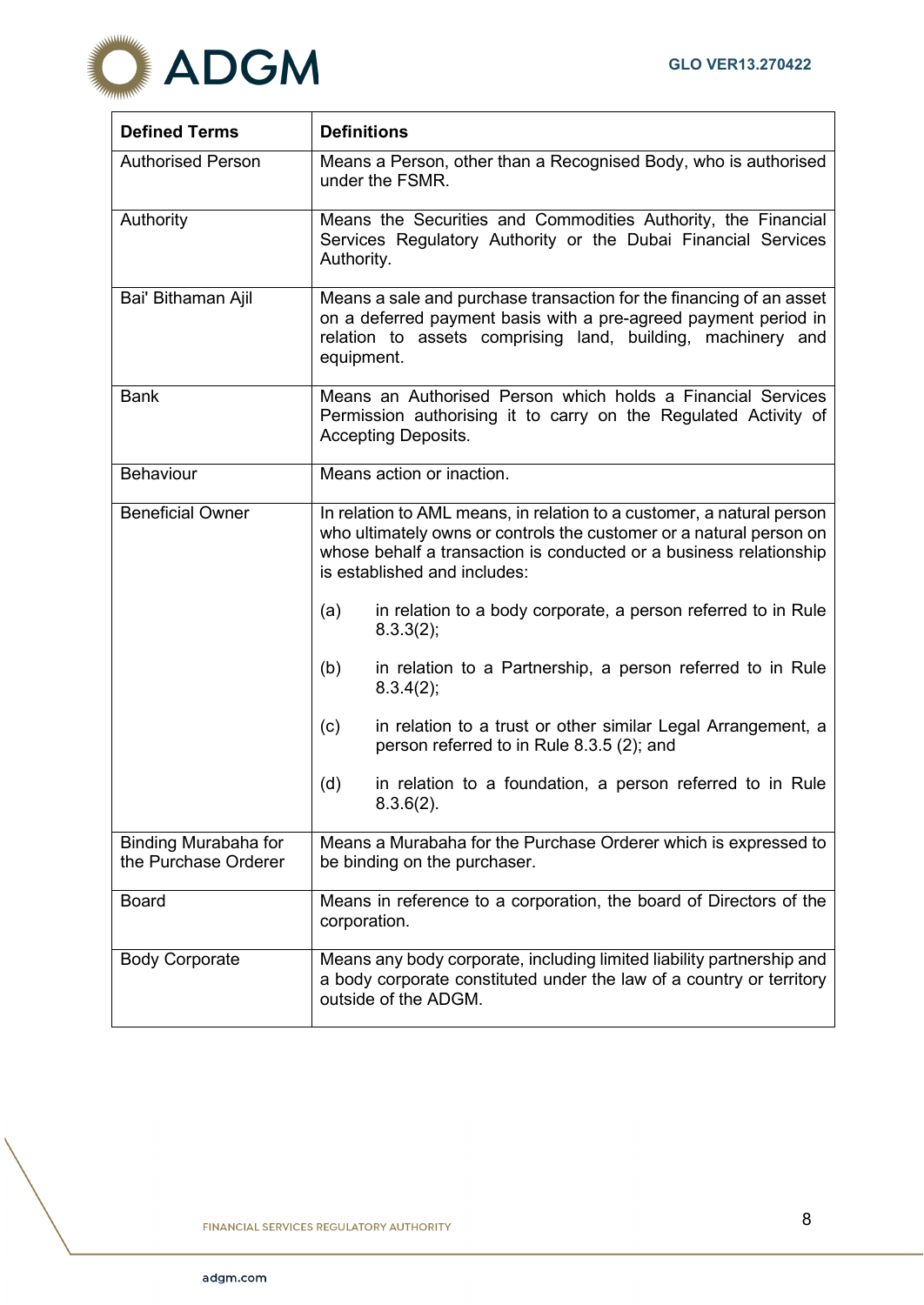

| <b>Defined Terms</b>                             | <b>Definitions</b>                                                                                                                                                                                       |
|--------------------------------------------------|----------------------------------------------------------------------------------------------------------------------------------------------------------------------------------------------------------|
| <b>Branch</b>                                    | Means a place of business within the ADGM which:                                                                                                                                                         |
|                                                  | (a)<br>has no separate legal personality;                                                                                                                                                                |
|                                                  | forms a legally dependant part of an Authorised Person<br>(b)<br>whose principal place of business and head office is in a<br>jurisdiction other than the ADGM; and                                      |
|                                                  | through which the Authorised Person carries on Regulated<br>(c)<br>Activities in or from the ADGM.                                                                                                       |
| <b>Business Day</b>                              | Means any day which is not a Saturday or Sunday or a bank holiday<br>in any part of the ADGM.                                                                                                            |
| <b>Business Rules</b>                            | Means the written rules of a Recognised Body which govern a<br>financial market operated by it.                                                                                                          |
| <b>Buy-back Programmes</b>                       | In relation to MKT Chapter 6, means trading in own Shares in<br>accordance with the Companies Regulations 2015, or other<br>comparable legislation relevant to non-ADGM incorporated Listed<br>Entities. |
| Capital                                          | Means Tier 1 Capital, as defined in PRU.                                                                                                                                                                 |
| <b>Capital Requirement</b>                       | Means the minimum amount of Capital Resources an Authorised<br>Person must hold, calculated in accordance with the applicable<br>provisions of PRU Chapter 3.                                            |
| <b>Capital Resources</b>                         | Means the total capital resources of an Authorised Person<br>calculated in accordance with PRU 3.15.                                                                                                     |
| <b>Captive Cell</b>                              | Means a:                                                                                                                                                                                                 |
|                                                  | Class 1 Captive Cell;<br>(a)<br>(b)<br>Class 2 Captive Cell;<br>Class 3 Captive Cell; or<br>(c)<br>Class 4 Captive Cell.<br>(d)                                                                          |
| Captive Insurance                                | Has the meaning given in CIB 1.2.1.                                                                                                                                                                      |
| Captive Insurance<br><b>Business Rules (CIB)</b> | The Captive Insurance Business Rules of the Rulebook.                                                                                                                                                    |
| Captive Insurance<br>Management                  | Has the meaning given in CIB 1.8.                                                                                                                                                                        |
| Captive Insurance<br>Manager                     | Has the meaning given in CIB 1.8.1.                                                                                                                                                                      |
| Captive Insurer                                  | Means an Authorised Person permitted under the conditions of its<br>Financial Services Permission to carry on Captive Insurance<br>Business as a Class 1, Class 2, Class 3 or Class 4 Captive Insurer    |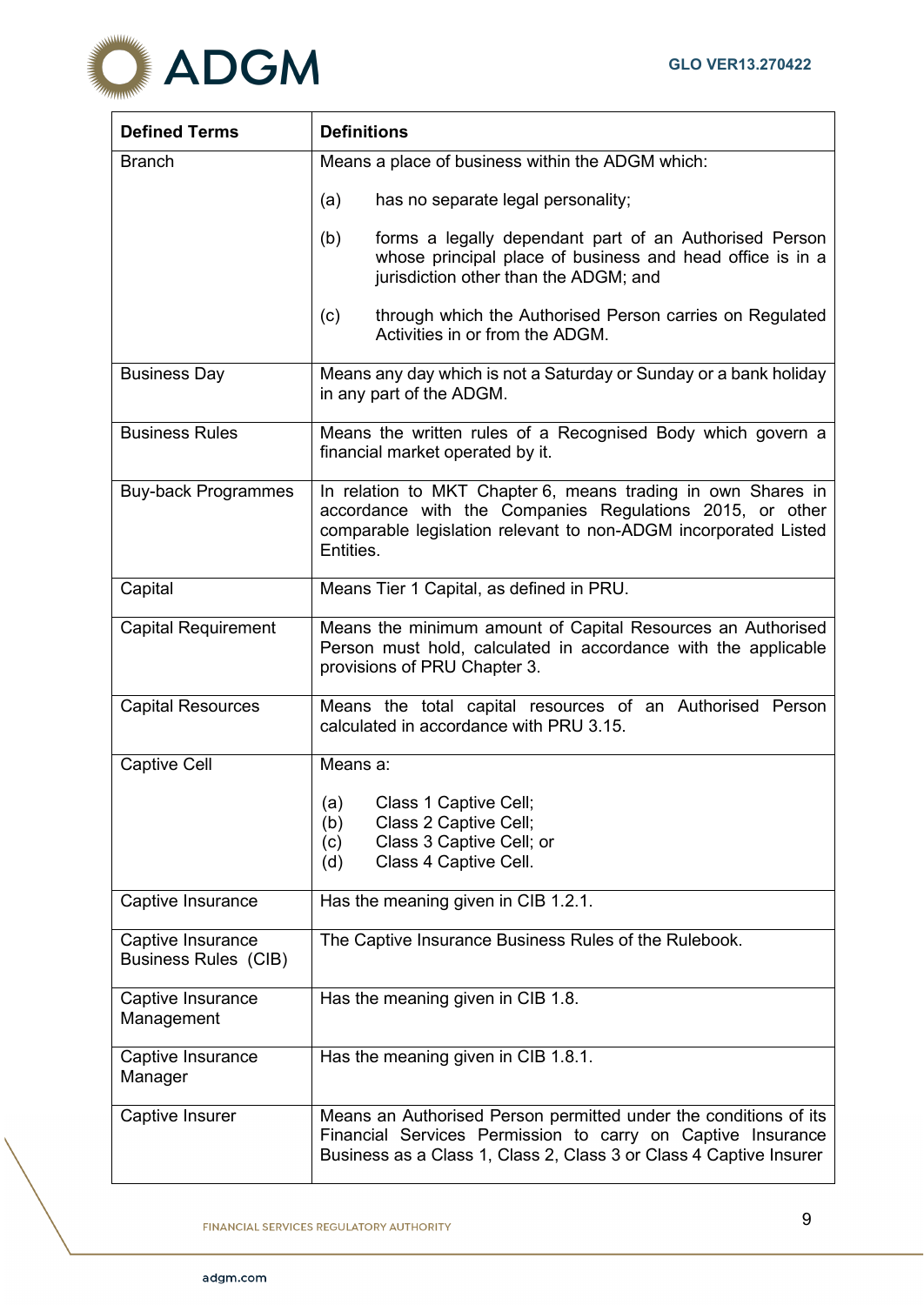

| <b>Defined Terms</b>                                          | <b>Definitions</b>                                                                                                                                                                                                |
|---------------------------------------------------------------|-------------------------------------------------------------------------------------------------------------------------------------------------------------------------------------------------------------------|
| <b>Carrying Out Contracts</b><br>of Insurance as<br>Principal | Has the meaning given in paragraph 32 of Schedule 1 of FSMR.                                                                                                                                                      |
| Category                                                      | Means a prudential grouping of Authorised Persons which<br>determines the application of the Rules in PRU, as outlined in PRU<br>1.3.                                                                             |
| Category 3B                                                   | Has the meaning given in PRU 1.3.                                                                                                                                                                                 |
| Category 3C                                                   | Has the meaning given in PRU 1.3.                                                                                                                                                                                 |
| Category 4                                                    | Has the meaning given in PRU 1.3.                                                                                                                                                                                 |
| Cedant                                                        | Means an ADGM Captive Insurer which arranges to transfer all or<br>part of the risk undertaken under a Contract of Insurance to another<br>Insurer, in order to reduce its exposure.                              |
| Cell                                                          | Means a cell created by a Protected Cell Company or an<br>Incorporated Cell Company for the purpose of segregating and<br>protecting Cellular Assets in the manner provided by the Companies<br>Regulations 2015. |
| <b>Cell Company</b>                                           | Means a Protected Cell Company or an Incorporated Cell Company.                                                                                                                                                   |
| <b>Cell Return</b>                                            | The return described in Rule 2.3.5(4) of CIB.                                                                                                                                                                     |
| <b>Cell Share Capital</b>                                     | Means capital comprising of the proceeds of the issue of Cell<br>Shares.                                                                                                                                          |
| <b>Cell Shares</b>                                            | Means shares created and issued by a Protected Cell Company or<br>an Incorporated Cell Company in respect of one of its Cells.                                                                                    |
| <b>Cellular Asset</b>                                         | Means an asset of a Protected Cell Company or an Incorporated<br>Cell Company attributable to a Cell of that Protected Cell Company<br>or Incorporated Cell Company.                                              |
| <b>Central Bank</b>                                           | Means the Central Bank of the U.A.E. or its equivalent in another<br>country, territory or jurisdiction.                                                                                                          |
| Certificate                                                   | In relation to:                                                                                                                                                                                                   |
|                                                               | MKT, means an instrument:<br>(a)                                                                                                                                                                                  |
|                                                               | (i)<br>which confers on the bidder contractual or property<br>rights to or in respect of a Share, Debenture, Unit or<br>Warrant held by a Person; and                                                             |
|                                                               | the transfer of which may be effected by the holder<br>(ii)<br>without the consent of that other Person; but<br>excludes rights under an Option; and                                                              |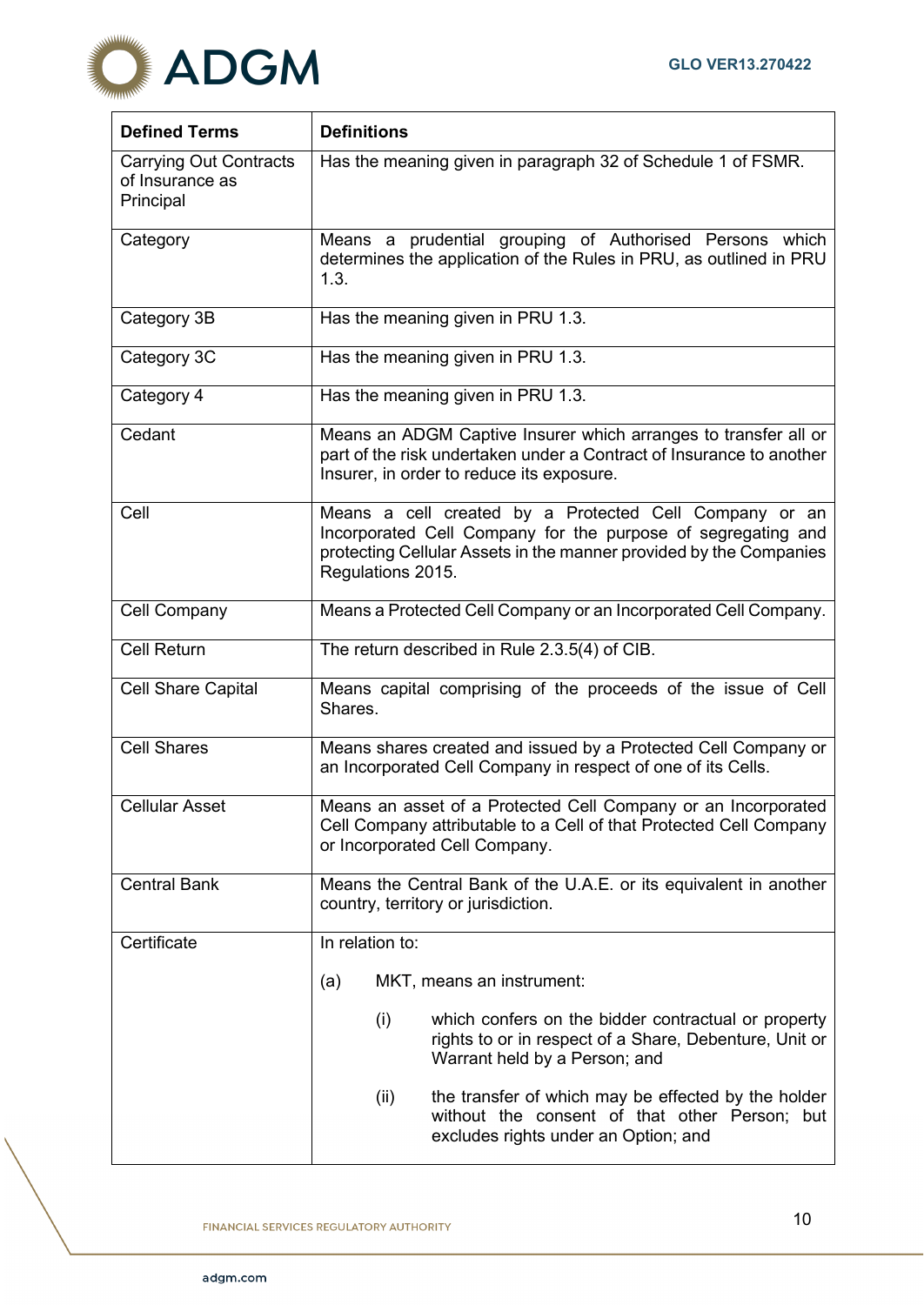

| <b>Defined Terms</b>   | <b>Definitions</b>                                                                                                                                                                                                                                                                                                                                                                                  |  |  |
|------------------------|-----------------------------------------------------------------------------------------------------------------------------------------------------------------------------------------------------------------------------------------------------------------------------------------------------------------------------------------------------------------------------------------------------|--|--|
|                        | FEES, has the meaning given in paragraph 92 of Schedule 1<br>(b)<br>of FSMR.                                                                                                                                                                                                                                                                                                                        |  |  |
| Charge                 | Means any form of security, including a mortgage.                                                                                                                                                                                                                                                                                                                                                   |  |  |
| Chief Executive or CEO | In relation to:                                                                                                                                                                                                                                                                                                                                                                                     |  |  |
|                        | RMC, means:<br>(a)                                                                                                                                                                                                                                                                                                                                                                                  |  |  |
|                        | in relation to a Body Corporate whose principal place<br>(i)<br>of business is within the ADGM, an employee of that<br>body who, alone or jointly with one or more others, is<br>responsible under the immediate authority of the<br>Directors, for the conduct of the whole of the<br>business of that body; and                                                                                   |  |  |
|                        | (ii)<br>in relation to a Body Corporate whose principal place<br>of business is outside the ADGM, means the person<br>who, alone or jointly with one or more other Persons,<br>is responsible for the conduct of its business within<br>the ADGM; and                                                                                                                                               |  |  |
|                        | (b)<br>GEN and MKT, means the individual appointed to the office<br>of Chief Executive of the Regulator by the Board.                                                                                                                                                                                                                                                                               |  |  |
| Class 1 Captive Cell   | Means a Cell to which are attributable assets and liabilities arising<br>out of Insurance Business only in respect of risks related to arising<br>out of the business or operations of members of a Group which<br>together hold a majority of Cell Shares, including for this purpose<br>contracts of reinsurance in respect of such risks insured by the<br>Cedant.                               |  |  |
| Class 2 Captive Cell   | Means a Cell in which no more than 20% if its Gross Written<br>Premium is attributable to third party risks arising from business or<br>operations that are closely linked to the business or operations of<br>members of a Group which together hold a majority of the Cell<br>Shares, including for this purpose only contracts of reinsurance in<br>respect of such risks insured by the Cedant. |  |  |
| Class 3 Captive Cell   | Means a Cell established by a Protected Cell Company or an<br>Incorporated Cell Company:                                                                                                                                                                                                                                                                                                            |  |  |
|                        | comprising attributable assets and liabilities arising out of<br>(a)<br>Insurance Business only in respect to risks related to or<br>arising out of the business or operations of Persons who<br>engage in similar, related or common:                                                                                                                                                              |  |  |
|                        | (1)<br>businesses;                                                                                                                                                                                                                                                                                                                                                                                  |  |  |
|                        | (2)<br>activities;                                                                                                                                                                                                                                                                                                                                                                                  |  |  |
|                        | (3)<br>trade;                                                                                                                                                                                                                                                                                                                                                                                       |  |  |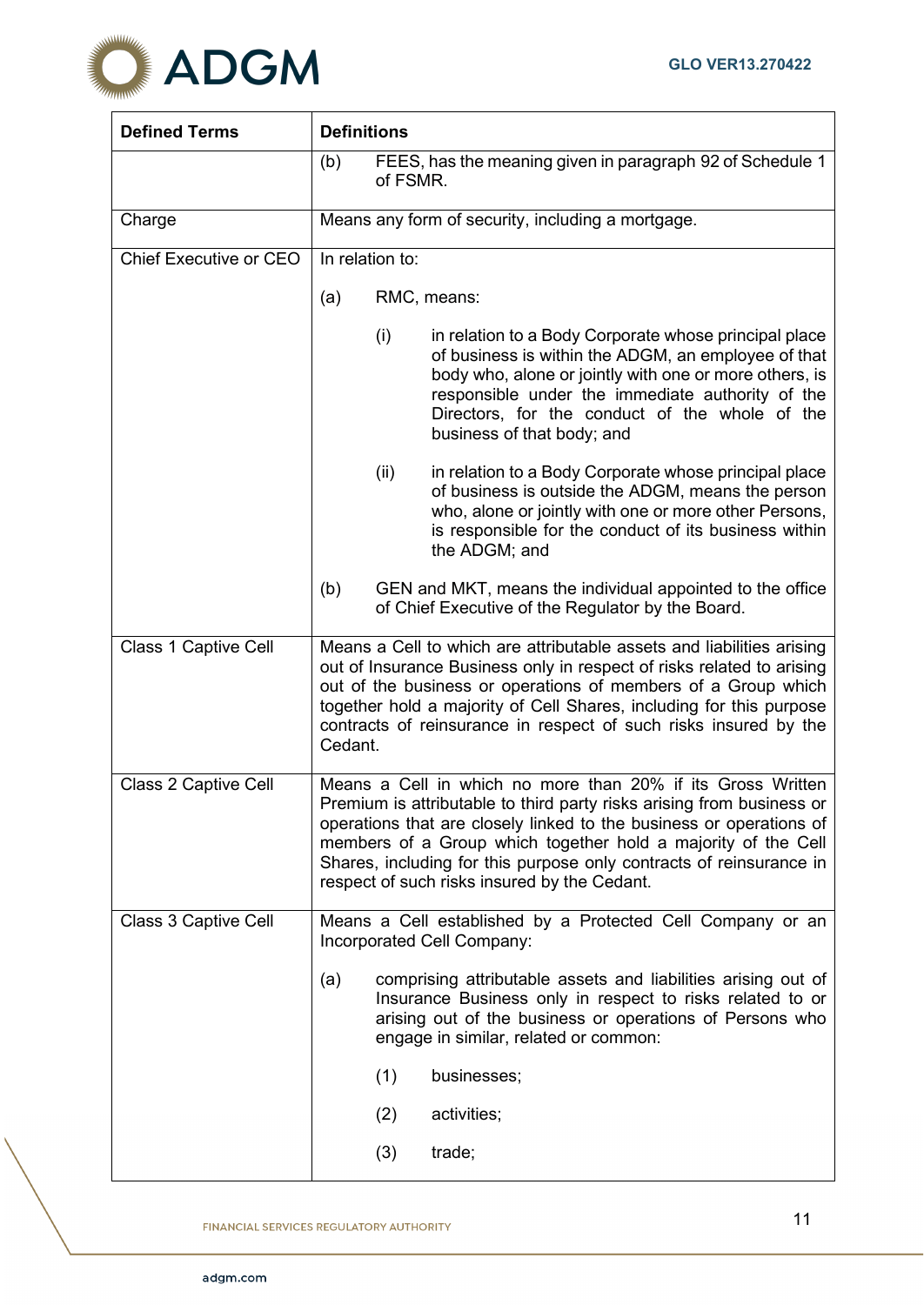

| <b>Defined Terms</b>           | <b>Definitions</b>                                                                                                                                                                                                                                                                                                                                                                                                                                                        |
|--------------------------------|---------------------------------------------------------------------------------------------------------------------------------------------------------------------------------------------------------------------------------------------------------------------------------------------------------------------------------------------------------------------------------------------------------------------------------------------------------------------------|
|                                | (4)<br>services; or                                                                                                                                                                                                                                                                                                                                                                                                                                                       |
|                                | (5)<br>operations;                                                                                                                                                                                                                                                                                                                                                                                                                                                        |
|                                | including for this purpose only contracts of reinsurance in<br>respect to such risks insured by the Cedant; and                                                                                                                                                                                                                                                                                                                                                           |
|                                | owned by such Persons or by a Body Corporate of which all<br>(b)<br>such Persons are members.                                                                                                                                                                                                                                                                                                                                                                             |
| Class 4 Captive Cell           | Means a Cell which the Regulator decides does not meet the<br>Requirements for a Class 1 Captive Cell, a Class 2 Captive Cell or<br>a Class 3 Captive Cell but should be classified as a Class 4<br>Captive Cell.                                                                                                                                                                                                                                                         |
| <b>Class 1 Captive Insurer</b> | Means an ADGM Incorporated Insurer permitted under the<br>conditions of its Financial Services Permission to effect or carry out<br>Contracts of Insurance only for risks related to or arising out of the<br>business or operations of the Group, including for this purpose only<br>contracts of reinsurance in respect of such risks insured by the<br>Cedant.                                                                                                         |
| <b>Class 2 Captive Insurer</b> | Means an ADGM Incorporated Insurer that is permitted under the<br>conditions of its Financial Services Permission to obtain no more<br>than 20% of its Gross Written Premium in any year from third party<br>risks arising from business or operations that are Closely Linked to<br>the business or operations of the Group to which the Insurer<br>belongs, including for this purpose only contracts of reinsurance in<br>respect of such risks insured by the Cedant. |
| Class 3 Captive Insurer        | Means an ADGM Incorporated Insurer which is:                                                                                                                                                                                                                                                                                                                                                                                                                              |
|                                | (a)<br>permitted under the conditions of its Financial Services<br>Permission to effect or carry out Contracts of Insurance only<br>for risks related to or arising out of the business or operations<br>of persons who engage in similar, related or common:                                                                                                                                                                                                             |
|                                | (1)<br>businesses;                                                                                                                                                                                                                                                                                                                                                                                                                                                        |
|                                | (2)<br>activities;                                                                                                                                                                                                                                                                                                                                                                                                                                                        |
|                                | (3)<br>trade;                                                                                                                                                                                                                                                                                                                                                                                                                                                             |
|                                | (4)<br>services; or                                                                                                                                                                                                                                                                                                                                                                                                                                                       |
|                                | (5)<br>operations;                                                                                                                                                                                                                                                                                                                                                                                                                                                        |
|                                | including for this purpose only contracts of reinsurance in<br>respect of such risks insured by the Cedant, and                                                                                                                                                                                                                                                                                                                                                           |
|                                | owned by such Persons or by a Body Corporate of which all<br>(b)<br>such Persons are members.                                                                                                                                                                                                                                                                                                                                                                             |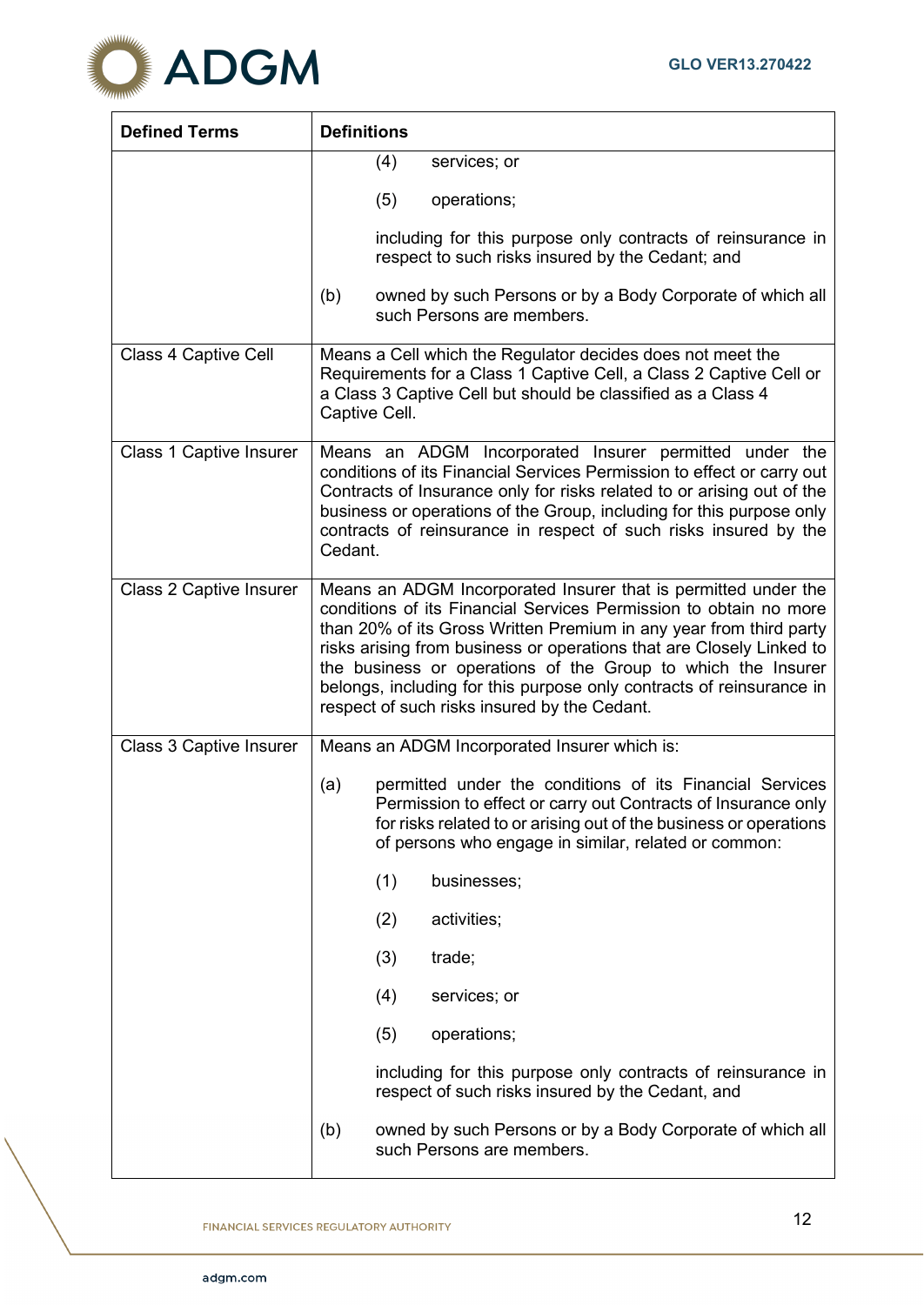

| <b>Defined Terms</b>                      | <b>Definitions</b>                                                                                                                                                                                                                                                                                                                                                         |
|-------------------------------------------|----------------------------------------------------------------------------------------------------------------------------------------------------------------------------------------------------------------------------------------------------------------------------------------------------------------------------------------------------------------------------|
| Class 4 Captive Insurer                   | Means an ADGM Incorporated Insurer that does not meet the<br>requirements for a Class 1 Captive Insurer, Class 2 Captive<br>Insurer or Class 3 Captive Insurer.                                                                                                                                                                                                            |
| <b>Class of Business</b>                  | A classification of insurance contracts having similar<br>characteristics, specified Part 4 of Schedule 1 of FSMR.                                                                                                                                                                                                                                                         |
| Clearing                                  | Means, in relation to a Recognised Clearing House or Remote<br>Clearing House, the process of establishing positions, including the<br>calculation of net obligations and ensuring that Securities, cash, or<br>both, are available to secure the exposures arising from those<br>positions.                                                                               |
| <b>Clearing Member</b>                    | Means, in relation to a Recognised Clearing House or Remote<br>Clearing House, an undertaking which participates in a Recognised<br>Clearing House or Remote Clearing House and which is responsible<br>the financial obligations arising from<br>for discharging<br>that<br>participation.                                                                                |
| <b>Clearing Member Client</b><br>Contract | Means a contract between a Recognised Clearing House or Remote<br>Clearing House, and one or more of the parties mentioned in section<br>151(6) of FSMR which is recorded in the accounts of the<br>Recognised Clearing House or Remote Clearing House as a<br>position held for the account of a Client, an Indirect Client or a group<br>of Clients or Indirect Clients. |
| <b>Clearing Services</b>                  | Means:                                                                                                                                                                                                                                                                                                                                                                     |
|                                           | the services provided by a Recognised Body or Remote<br>(a)<br>Body in connection with contracts between each of the<br>parties or the Recognised Body or Remote Body (in place of,<br>or as an alternative to, a contract directly between the<br>parties);                                                                                                               |
|                                           | (b)<br>the services provided by a Recognised Body or Remote<br>Body to another Recognised Body or Remote Body in<br>connection with contracts between them; or                                                                                                                                                                                                             |
|                                           | the services provided by a Recognised Investment<br>(c)<br>Exchange to a Recognised Clearing House or to another<br>Recognised Investment Exchange in connection with<br>contracts between them,                                                                                                                                                                           |
|                                           | for the purpose of enabling the rights and liabilities of that Member,<br>Recognised Investment Exchange, Remote Body or other<br>Recognised Clearing House under a transaction to be settled.                                                                                                                                                                             |
| Client                                    | Means a Retail Client, Professional Client or Market Counterparty<br>as defined in COBS 2.                                                                                                                                                                                                                                                                                 |
| <b>Client Account</b>                     | In relation to:                                                                                                                                                                                                                                                                                                                                                            |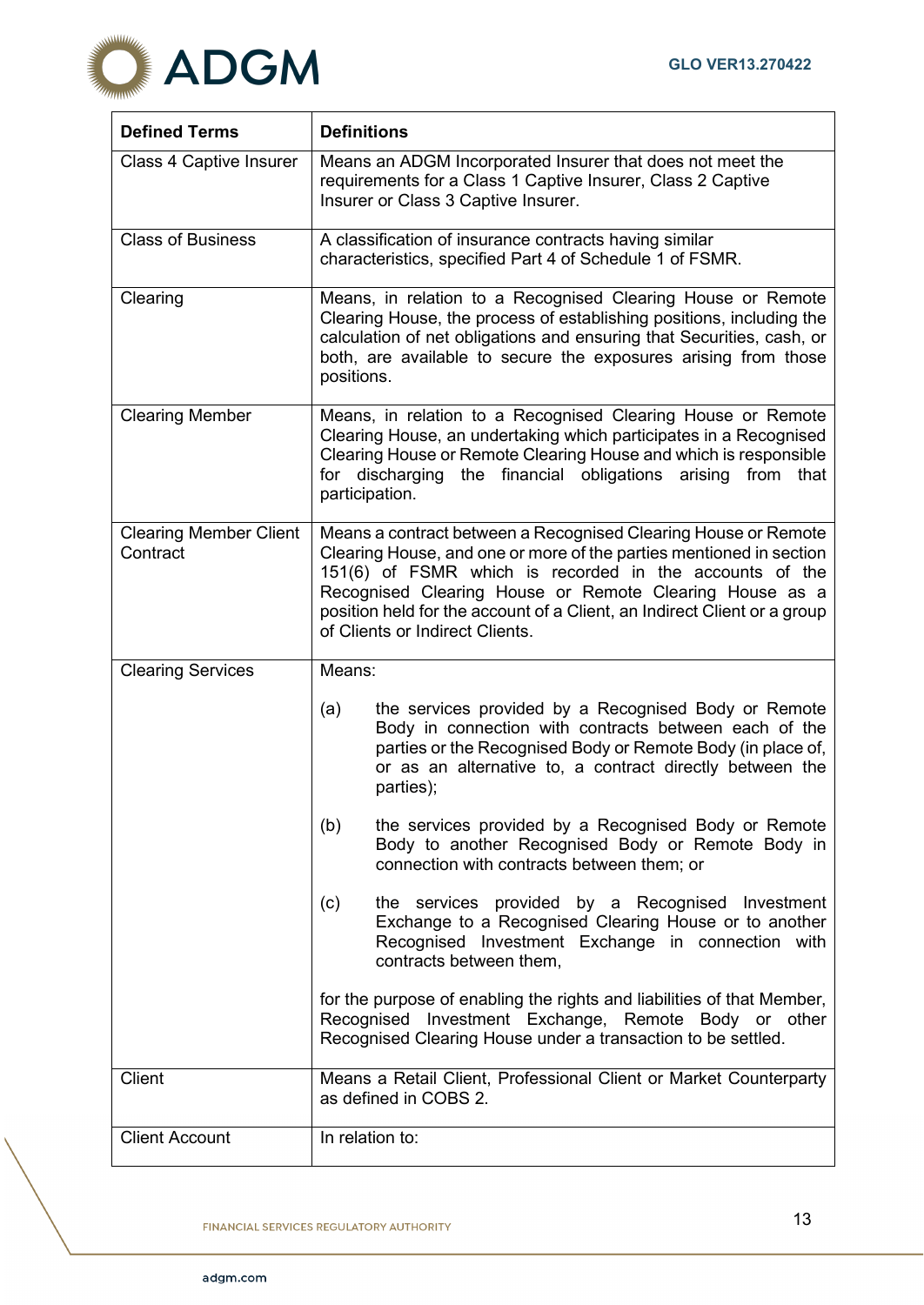

| <b>Defined Terms</b>                             | <b>Definitions</b>                                                                                                                                                                                                                                                                                                                                                                                                                                                                                                                        |  |  |  |  |
|--------------------------------------------------|-------------------------------------------------------------------------------------------------------------------------------------------------------------------------------------------------------------------------------------------------------------------------------------------------------------------------------------------------------------------------------------------------------------------------------------------------------------------------------------------------------------------------------------------|--|--|--|--|
|                                                  | Client Money and Relevant Money, means an account as<br>(a)<br>described in COBS 14.2.5(a); and                                                                                                                                                                                                                                                                                                                                                                                                                                           |  |  |  |  |
|                                                  | (b)<br>a Safe Custody Investment, means an account specified in<br>COBS 15.4.2.                                                                                                                                                                                                                                                                                                                                                                                                                                                           |  |  |  |  |
| <b>Client Agreement</b>                          | Means an agreement between an Authorised Person and a Client<br>which is made or entered into in accordance with COBS 3.3.                                                                                                                                                                                                                                                                                                                                                                                                                |  |  |  |  |
| <b>Client Assets</b>                             | Means Client Money and Client Investments.                                                                                                                                                                                                                                                                                                                                                                                                                                                                                                |  |  |  |  |
| <b>Client Equity Balance</b>                     | Means the amount which a firm would be liable (ignoring any<br>non-cash collateral held) to pay to a Client (or the Client to the firm)<br>in respect of its margined transactions if each of its open positions<br>was liquidated at the closing or settlement prices published by the<br>relevant exchange or other appropriate pricing source and the<br>Client's account closed. This refers to cash values and does not<br>include non-cash collateral or other designated investments held in<br>respect of a margined transaction. |  |  |  |  |
| <b>Client Investments</b>                        | Means all Investments held or controlled on behalf of Client in the<br>course of, or in connection with, the carrying on of the Investment<br>Business.                                                                                                                                                                                                                                                                                                                                                                                   |  |  |  |  |
| <b>Client Money</b>                              | Means money of any currency which an Authorised Person holds<br>on behalf of a Client (including any receivables of the Authorised<br>Person in respect of bank accounts or clearing or brokerage<br>accounts) or which an Authorised Person treats as Client Money,<br>subject to the exclusions in COBS 14.2.6.                                                                                                                                                                                                                         |  |  |  |  |
| <b>Client Money Auditor's</b><br>Report          | Means a report referred to in GEN $6.6.1(c)$ and containing the<br>content specified in GEN 6.6.6.                                                                                                                                                                                                                                                                                                                                                                                                                                        |  |  |  |  |
| <b>Client Money</b><br><b>Distribution Rules</b> | Has the meaning given in COBS 14.4.1.                                                                                                                                                                                                                                                                                                                                                                                                                                                                                                     |  |  |  |  |
| <b>Client Money Rules</b>                        | Means the Rules in COBS 14.2 relating to the holding of Client<br>Money.                                                                                                                                                                                                                                                                                                                                                                                                                                                                  |  |  |  |  |
| <b>Close Links or Closely</b><br>Linked          | A Person ("Person A") has Close Links or is Closely Linked with<br>another Person ("Person B") if:                                                                                                                                                                                                                                                                                                                                                                                                                                        |  |  |  |  |
|                                                  | Person B:<br>(a)                                                                                                                                                                                                                                                                                                                                                                                                                                                                                                                          |  |  |  |  |
|                                                  | is a Holding Company of Person A;<br>(i)                                                                                                                                                                                                                                                                                                                                                                                                                                                                                                  |  |  |  |  |
|                                                  | (ii)<br>is a Subsidiary of Person A;                                                                                                                                                                                                                                                                                                                                                                                                                                                                                                      |  |  |  |  |
|                                                  | is a Holding Company of the Subsidiary of Person A;<br>(iii)                                                                                                                                                                                                                                                                                                                                                                                                                                                                              |  |  |  |  |
|                                                  | is a Subsidiary of a Holding Company of Person A;<br>(iv)<br>or                                                                                                                                                                                                                                                                                                                                                                                                                                                                           |  |  |  |  |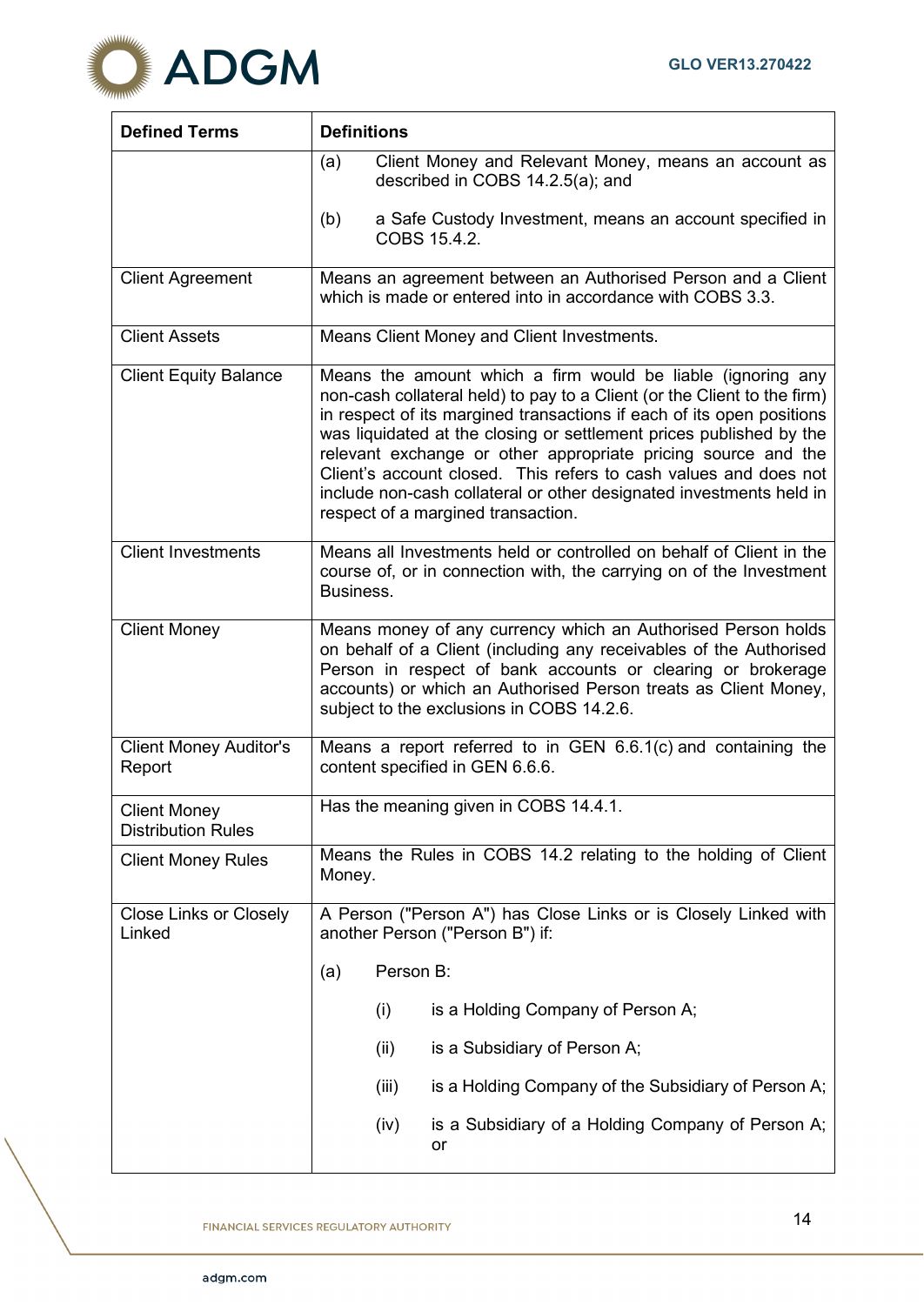

| <b>Defined Terms</b>                 | <b>Definitions</b>                                                                                                                                                                                               |
|--------------------------------------|------------------------------------------------------------------------------------------------------------------------------------------------------------------------------------------------------------------|
|                                      | owns and controls 20% or more of the voting rights<br>(V)<br>or shares of Person A; or                                                                                                                           |
|                                      | (b)<br>Person A owns and controls 20% or more of the voting rights<br>or shares of Person B.                                                                                                                     |
| <b>Close Period</b>                  | Means, in relation to MKT 9.4.2:                                                                                                                                                                                 |
|                                      | the period from the relevant financial year end up to and<br>(a)<br>including the time of the announcement or publication of the<br>annual financial reports; and                                                |
|                                      | (b)<br>if the Authorised Person reports:                                                                                                                                                                         |
|                                      | (i)<br>on a semi-annual basis, the period from the end of<br>the relevant semi-annual financial period up to and<br>including<br>of the<br>the<br>time<br>announcement or<br>publication; or                     |
|                                      | (ii)<br>on a quarterly basis, the period from the end of the<br>relevant quarter up to and including the time of the<br>announcement.                                                                            |
| <b>Close Relative</b>                | Means in relation to a person:                                                                                                                                                                                   |
|                                      | (a)<br>his spouse;                                                                                                                                                                                               |
|                                      | (b)<br>his children and step children, his parents and step parents,<br>his brothers and sisters and his step brothers and step<br>sisters; and                                                                  |
|                                      | the spouse of any person within paragraph (b) of this<br>(c)<br>definition.                                                                                                                                      |
| <b>COBS</b>                          | Means the Conduct of Business module of the Rulebook.                                                                                                                                                            |
| Collateral                           | Means a Client Investment which has been paid for in full by a Client<br>and which is held or controlled by the Authorised Person under the<br>terms of a deposit, pledge, charge or other security arrangement. |
| <b>Collective Investment</b><br>Fund | Means an arrangement falling within section 106 of FSMR and<br>which is not excluded under FUNDS Chapter 2.                                                                                                      |
| Commission                           | Means any form of commission, including a benefit of any kind,<br>offered or given in connection with Investment Business.                                                                                       |
| <b>Commodity Derivative</b>          | Means a Derivative in respect of a commodity.                                                                                                                                                                    |
| <b>Companies Regulations</b>         | Means the ADGM Companies Regulations 2015.                                                                                                                                                                       |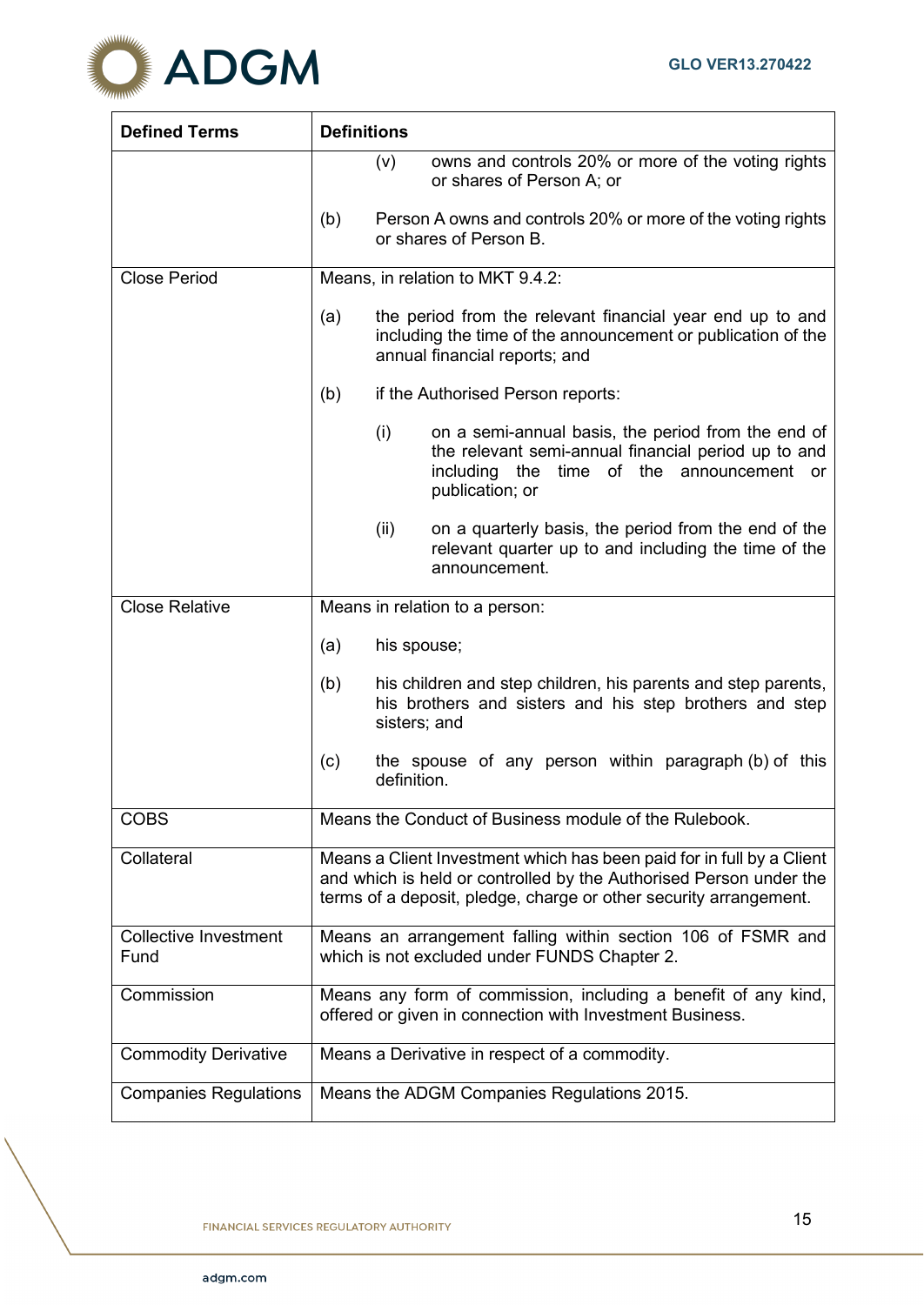

| <b>Defined Terms</b>                                   | <b>Definitions</b>                                                                                                                                                                                                     |  |  |  |  |
|--------------------------------------------------------|------------------------------------------------------------------------------------------------------------------------------------------------------------------------------------------------------------------------|--|--|--|--|
| Company                                                | Includes:                                                                                                                                                                                                              |  |  |  |  |
|                                                        | any Body Corporate (wherever incorporated); and<br>(a)                                                                                                                                                                 |  |  |  |  |
|                                                        | any unincorporated body constituted under the law of a<br>(b)<br>country, territory or jurisdiction outside the ADGM.                                                                                                  |  |  |  |  |
| <b>Company Service</b><br>Provider                     | Means a Person that, carries out the following services to a<br>Customer:                                                                                                                                              |  |  |  |  |
|                                                        | acting as a formation agent of Legal Persons;<br>(a)                                                                                                                                                                   |  |  |  |  |
|                                                        | (b)<br>acting as (or arranging for another Person to act as) a<br>director or secretary of a company, a partner of a partnership<br>or a similar position in relation to other Legal Persons or<br>Legal Arrangements; |  |  |  |  |
|                                                        | (c)<br>providing a registered office, business address or<br>accommodation, correspondence or administrative address<br>for a company, a partnership or any other Legal Person or<br>Legal Arrangement;                |  |  |  |  |
|                                                        | acting as (or arranging for another Person to act as) a<br>(d)<br>trustee of an express trust or performing the equivalent<br>function for another form of Legal Arrangement; or                                       |  |  |  |  |
|                                                        | acting as (or arranging for another Person to act as) a<br>(e)<br>nominee shareholder for another Person.                                                                                                              |  |  |  |  |
| Complaint                                              | Means any oral or written expression of dissatisfaction from a Client<br>to an Authorised Person or Recognised Body in connection with the<br>provision of, or failure to provide, a Regulated Activity to the Client. |  |  |  |  |
| <b>Compliance Officer</b>                              | Means in relation to an Authorised Person, the Recognised Function<br>described in GEN 5.4.6.                                                                                                                          |  |  |  |  |
| <b>Conducting Islamic</b><br><b>Financial Business</b> | Means carrying on one or more Regulated Activities or specified<br>category of Regulated Activity in accordance with Shari'a.                                                                                          |  |  |  |  |
| Connected                                              | Means in relation to GEN and in relation to a Person ("A"), a Person<br>which has or has at any relevant time had the following relationship<br>to A:                                                                  |  |  |  |  |
|                                                        | a member of A's Group;<br>(a)                                                                                                                                                                                          |  |  |  |  |
|                                                        | a Controller of A;<br>(b)                                                                                                                                                                                              |  |  |  |  |
|                                                        | (c)<br>a Member of a Partnership of which A is a Member;                                                                                                                                                               |  |  |  |  |
|                                                        | an Employee or former Employee of A;<br>(d)                                                                                                                                                                            |  |  |  |  |
|                                                        | (e)<br>if A is a company:                                                                                                                                                                                              |  |  |  |  |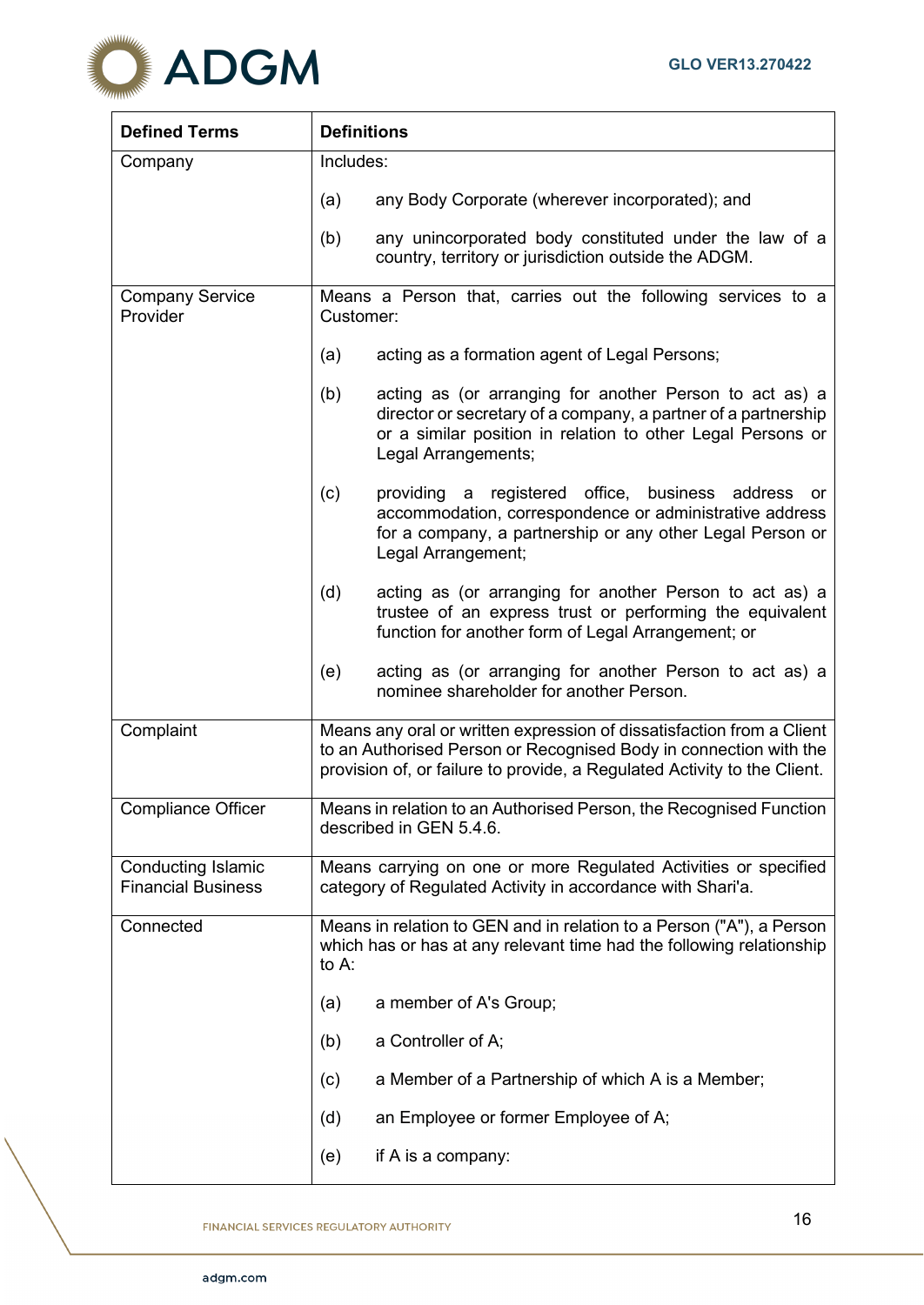

| <b>Defined Terms</b>                       | <b>Definitions</b>                                                                                                                                                                                                                                                                                              |
|--------------------------------------------|-----------------------------------------------------------------------------------------------------------------------------------------------------------------------------------------------------------------------------------------------------------------------------------------------------------------|
|                                            | an officer or manager of A or of a parent of A;<br>(i)                                                                                                                                                                                                                                                          |
|                                            | (ii)<br>an agent of A or of a parent of A;                                                                                                                                                                                                                                                                      |
|                                            | (f)<br>if A is a Partnership is or has been a member, manager or<br>agent of A; or                                                                                                                                                                                                                              |
|                                            | if A is an unincorporated association of persons which is not<br>(g)<br>a Partnership, is or has been an officer, manager or agent of<br>A.                                                                                                                                                                     |
| <b>Connected Person</b>                    | <b>MKT</b><br>in<br>Has<br>the<br>meaning<br>in<br>accordance<br>with<br>given<br>section $76(2)(a)$ of FSMR.                                                                                                                                                                                                   |
| Constitution                               | Means in relation to a Fund:                                                                                                                                                                                                                                                                                    |
|                                            | which is in the form of a Body Corporate, the instrument of<br>(a)<br>incorporation;                                                                                                                                                                                                                            |
|                                            | which is in the form of an Investment Trust, the trust deed;<br>(b)                                                                                                                                                                                                                                             |
|                                            | which is in the form of a Partnership, the partnership deed;<br>(c)<br>or                                                                                                                                                                                                                                       |
|                                            | (d)<br>form<br>other<br>than<br>adopting<br>specified<br>a<br>one<br>in.<br>paragraphs (a) to (c) of this definition, an instrument creating<br>the legal form of the Fund to which the Fund Manager is a<br>party setting out provisions relating to any aspect of the<br>operation or management of the Fund. |
| <b>Contingent Liability</b><br>Investments | Means a Derivative under the terms of which the Client will or may<br>be liable to make further payments (other than Charges, and<br>whether or not secured by margin) at closing or expiry of the<br>Derivative or upon the earlier closing out of the Client's position.                                      |
| <b>Contract of Insurance</b>               | Has the meaning given in Part 4 of Schedule 1 of FSMR.                                                                                                                                                                                                                                                          |
| Contravention                              | Means a contravention of any Regulations or Rules made by the<br>Board and the Regulator, as the case may be.                                                                                                                                                                                                   |
| <b>Controlled Function</b>                 | Means the Senior Executive Officer, Licensed Director and Licensed<br>Partner functions described in GEN 5.3.                                                                                                                                                                                                   |
| Controller                                 | In relation to:                                                                                                                                                                                                                                                                                                 |
|                                            | GEN, MIR, PRU and FEES, means in relation to an<br>(a)<br>Authorised Person or Recognised Body, a Person who,<br>either alone or with any Associate fulfils the criteria specified<br>in GEN 8.8.2; and                                                                                                         |
|                                            | MKT, means a Person who meets the criteria specified in<br>(b)<br>MKT 3.6.2 or MKT 7.3.2(2).                                                                                                                                                                                                                    |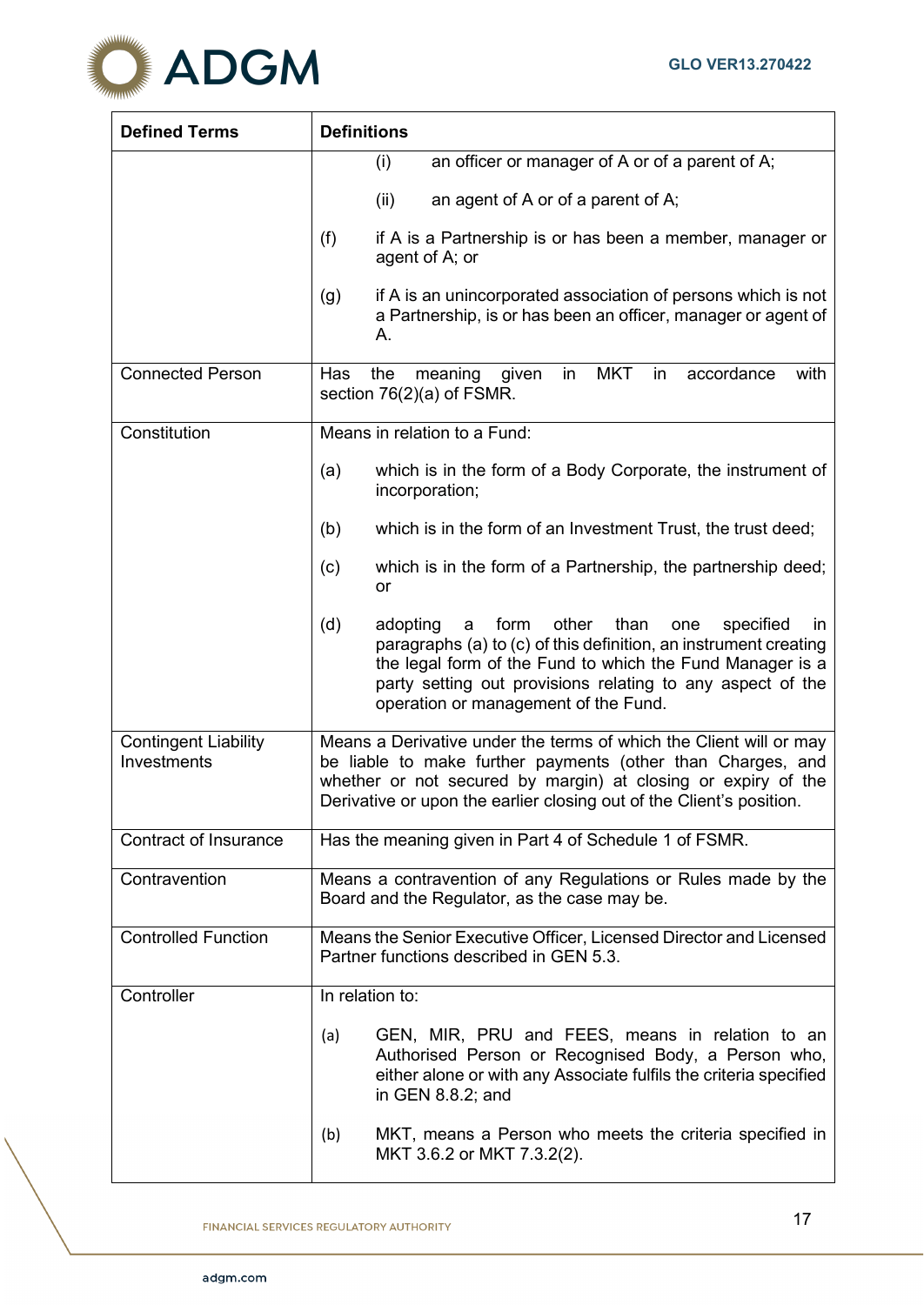

| <b>Defined Terms</b>                          | <b>Definitions</b>                                                                                                                                                                                                                                                                              |                                                                                                                                                         |  |  |  |  |  |
|-----------------------------------------------|-------------------------------------------------------------------------------------------------------------------------------------------------------------------------------------------------------------------------------------------------------------------------------------------------|---------------------------------------------------------------------------------------------------------------------------------------------------------|--|--|--|--|--|
| Convertible                                   | Means, in relation to a Financial Instrument, the contractual feature<br>that gives an investor the right to convert into a Security at an agreed<br>price or on an agreed basis.                                                                                                               |                                                                                                                                                         |  |  |  |  |  |
| <b>Corporate Finance</b><br><b>Business</b>   | Means, in relation to COBS, carrying on of the following Regulated<br>Activities:                                                                                                                                                                                                               |                                                                                                                                                         |  |  |  |  |  |
|                                               | (a)                                                                                                                                                                                                                                                                                             | Dealing in Investments as Principal or Agent;                                                                                                           |  |  |  |  |  |
|                                               | (b)                                                                                                                                                                                                                                                                                             | Arranging Deals in Investments;                                                                                                                         |  |  |  |  |  |
|                                               | (c)                                                                                                                                                                                                                                                                                             | Arranging and Providing Credit                                                                                                                          |  |  |  |  |  |
|                                               | (d)                                                                                                                                                                                                                                                                                             | Advising on Investments or Credit                                                                                                                       |  |  |  |  |  |
|                                               | (e)                                                                                                                                                                                                                                                                                             | Managing a Collective Investment Fund; or                                                                                                               |  |  |  |  |  |
|                                               | (f)                                                                                                                                                                                                                                                                                             | Acting as the Trustee of an Investment Trust;                                                                                                           |  |  |  |  |  |
|                                               |                                                                                                                                                                                                                                                                                                 | in relation to Specified Investments listed in Schedule 1 of FSMR<br>except for the following:                                                          |  |  |  |  |  |
|                                               | (g)                                                                                                                                                                                                                                                                                             | Deposits (paragraph 85); or                                                                                                                             |  |  |  |  |  |
|                                               | (h)                                                                                                                                                                                                                                                                                             | Contracts of Insurance (paragraph 86).                                                                                                                  |  |  |  |  |  |
| <b>Corporate Governance</b>                   | In relation to:                                                                                                                                                                                                                                                                                 |                                                                                                                                                         |  |  |  |  |  |
|                                               | (a)                                                                                                                                                                                                                                                                                             | a Reporting Entity, means the:                                                                                                                          |  |  |  |  |  |
|                                               |                                                                                                                                                                                                                                                                                                 | (i)<br>nature, constitution or functions of the organs of the<br><b>Reporting Entity;</b>                                                               |  |  |  |  |  |
|                                               |                                                                                                                                                                                                                                                                                                 | (ii)<br>manner in which organs of the Reporting Entity<br>conduct themselves;                                                                           |  |  |  |  |  |
|                                               |                                                                                                                                                                                                                                                                                                 | (iii)<br>requirements imposed on organs of the Reporting<br>Entity;                                                                                     |  |  |  |  |  |
|                                               |                                                                                                                                                                                                                                                                                                 | relationship between the different organs of the<br>(iv)<br>Reporting Entity; and                                                                       |  |  |  |  |  |
|                                               |                                                                                                                                                                                                                                                                                                 | relationship between the organs of the Reporting<br>(v)<br>Entity and the members of the Reporting Entity or<br>holders of the Issuer's Securities; and |  |  |  |  |  |
|                                               | (b)                                                                                                                                                                                                                                                                                             | all other cases, means the principles prescribed in MKT<br>9.2.3 to 9.2.9.                                                                              |  |  |  |  |  |
| <b>Corporate Structuring</b><br>and Financing | Means providing advice or arranging credit relating to an acquisition,<br>disposal, structuring, restructuring, financing or refinancing of a<br>corporation or other legal entity, but excludes any advice on financial<br>products or arranging of credit or deals in Investments given to an |                                                                                                                                                         |  |  |  |  |  |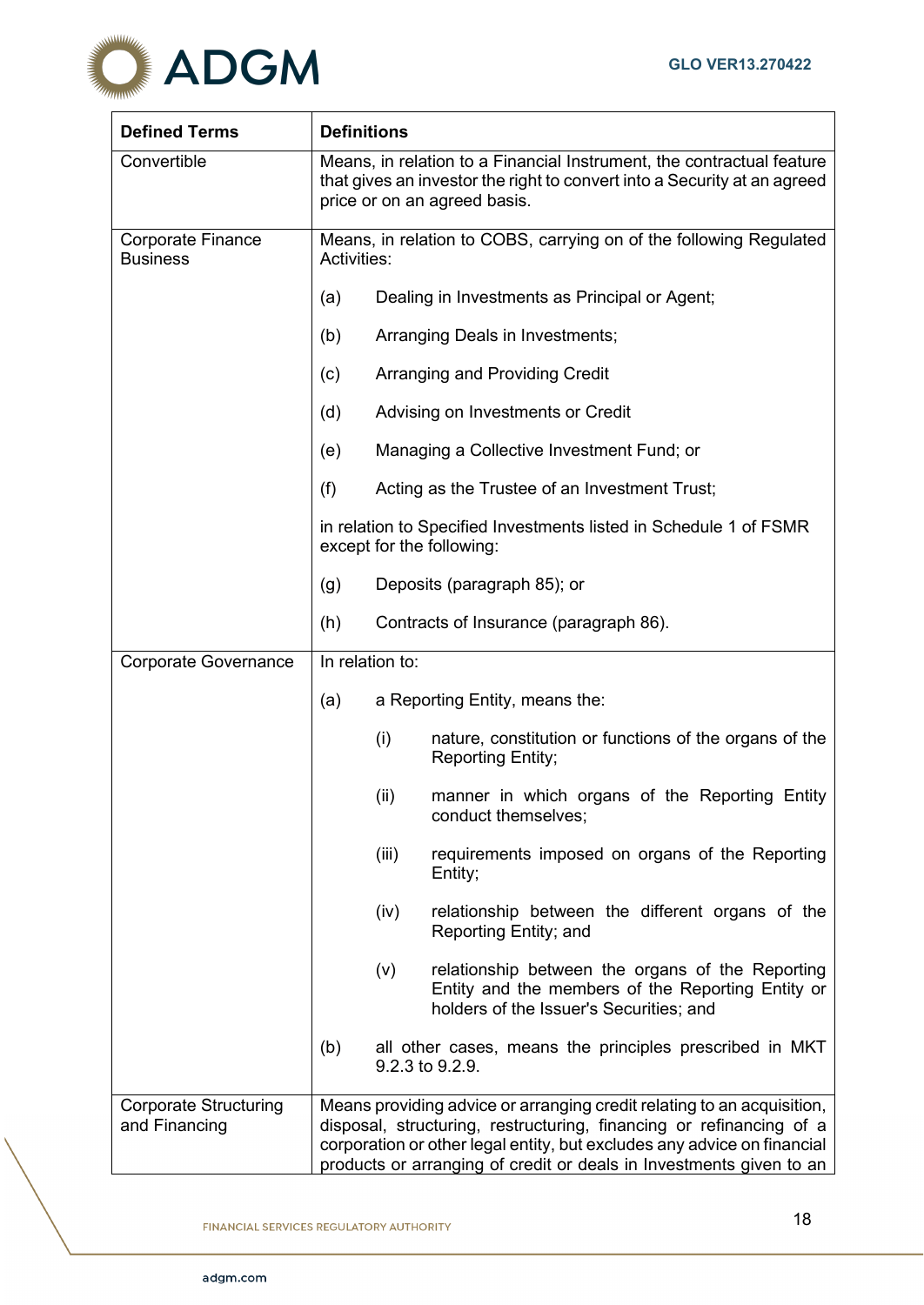

| <b>Defined Terms</b>                          | <b>Definitions</b>                                                                                                                                                                                                                                                                                                                                              |  |  |  |  |  |
|-----------------------------------------------|-----------------------------------------------------------------------------------------------------------------------------------------------------------------------------------------------------------------------------------------------------------------------------------------------------------------------------------------------------------------|--|--|--|--|--|
|                                               | individual for the purposes of, or in connection with, the<br>management of that individual's investments.                                                                                                                                                                                                                                                      |  |  |  |  |  |
| <b>Correspondent Account</b>                  | Means an account opened on behalf of a Correspondent Banking<br>Client to receive deposits from, to make payments on behalf of or to<br>otherwise handle financial transactions for or on behalf of the<br><b>Correspondent Banking Client.</b>                                                                                                                 |  |  |  |  |  |
| <b>Correspondent Bank</b>                     | Means a bank in a jurisdiction other than the ADGM where an<br>Authorised Person opens a Correspondent Account.                                                                                                                                                                                                                                                 |  |  |  |  |  |
| <b>Correspondent Banking</b><br><b>Client</b> | Means a Client of an Authorised Person which uses the firm's<br>correspondent banking services account to clear transactions for its<br>own customer base.                                                                                                                                                                                                      |  |  |  |  |  |
| Counterparty                                  | Means any Person with or for whom an Authorised Person carries<br>on, or intends to carry on, any regulated business or associated<br>business. In this context, a Counterparty includes an individual,<br>unincorporated association, Company, government, local authority<br>or other public body.                                                            |  |  |  |  |  |
| Court                                         | Means the ADGM Court.                                                                                                                                                                                                                                                                                                                                           |  |  |  |  |  |
| <b>CRCOM</b>                                  | Means a Credit Risk Capital Requirement method in PRU 4.8.                                                                                                                                                                                                                                                                                                      |  |  |  |  |  |
| Credit                                        | Includes any cash loan or other financial accommodation.                                                                                                                                                                                                                                                                                                        |  |  |  |  |  |
| <b>Credit Agreement</b>                       | Means any facility which includes any arrangement or agreement<br>which extends monetary Credit whether funded or unfunded to a<br>Person including but not limited to any loan or syndicated loan,<br>mortgage, overdraft, financial lease, letter of credit, financial<br>guarantee, trade finance, transaction finance, project finance or<br>asset finance. |  |  |  |  |  |
| <b>Credit Facility</b>                        | Means any facility which includes any arrangement or agreement<br>which extends monetary credit whether funded or unfunded to a<br>Person including but not limited to any loan or syndicated loan,<br>mortgage, overdraft, financial lease, letter of credit, financial<br>guarantee, trade finance, transaction finance, project finance or<br>asset finance. |  |  |  |  |  |
| <b>Credit Institution</b>                     | Means:                                                                                                                                                                                                                                                                                                                                                          |  |  |  |  |  |
|                                               | an undertaking whose business is to receive Deposits or<br>(a)<br>other repayable funds from the public and to grant Credits<br>for its own account; or                                                                                                                                                                                                         |  |  |  |  |  |
|                                               | an Electronic Money Institution.<br>(b)                                                                                                                                                                                                                                                                                                                         |  |  |  |  |  |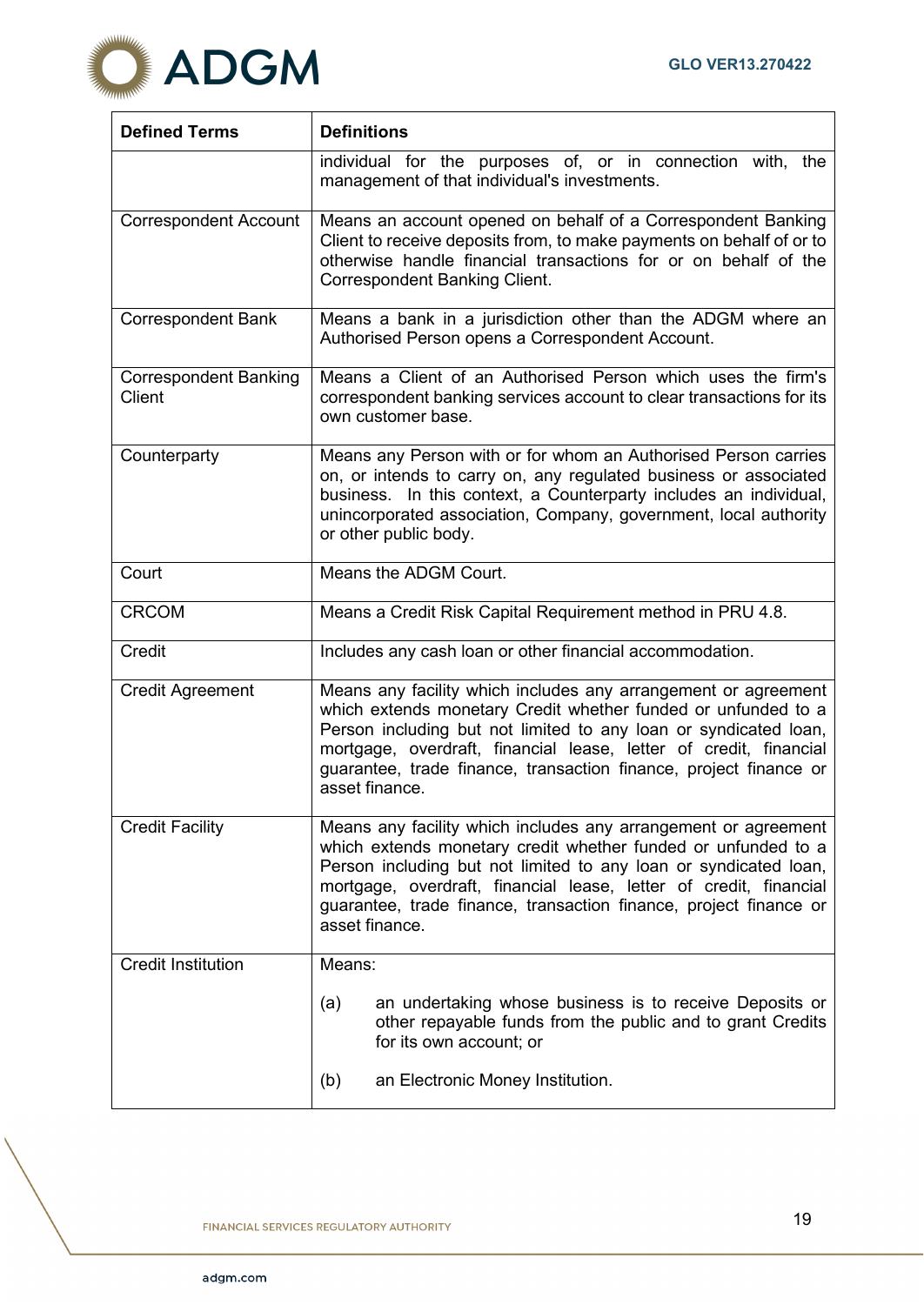

| <b>Defined Terms</b>                   | <b>Definitions</b>                                                                                                                                                                                                                                                                                                                                                             |  |  |  |  |
|----------------------------------------|--------------------------------------------------------------------------------------------------------------------------------------------------------------------------------------------------------------------------------------------------------------------------------------------------------------------------------------------------------------------------------|--|--|--|--|
| <b>Credit Rating Agency</b>            | Means a Person carrying on in or from the ADGM the Regulated<br>Activity of Operating a Credit Rating Agency for which it has an<br>authorisation under its Financial Services Permission.                                                                                                                                                                                     |  |  |  |  |
| <b>Credit Risk</b>                     | Means, in relation to an Authorised Person, the risk of loss if another<br>party fails to perform on its financial obligation to the Authorised<br>Person.                                                                                                                                                                                                                     |  |  |  |  |
| <b>Credit Value Date</b>               | Means the date upon which Money placed in a Payment Account<br>may be accessed by the holder of the Payment Account following<br>a Payment Transaction.                                                                                                                                                                                                                        |  |  |  |  |
| <b>CSD Link</b>                        | Means a link between two Central Securities Depositories, as<br>described in COBS 10.4.1.                                                                                                                                                                                                                                                                                      |  |  |  |  |
| Customer                               | In relation to:                                                                                                                                                                                                                                                                                                                                                                |  |  |  |  |
|                                        | (a)<br>MKT, means:                                                                                                                                                                                                                                                                                                                                                             |  |  |  |  |
|                                        | (i)<br>a Person where, in relation to a business relationship<br>between a Person and a Relevant Person, there is a<br>firm intention or commitment by each party to enter<br>into a contractual relationship or where there is a firm<br>commitment by each party to enter into a<br>Transaction, in connection with a product or service<br>provided by the Relevant Person; |  |  |  |  |
|                                        | (ii)<br>a Client of an Authorised Person;                                                                                                                                                                                                                                                                                                                                      |  |  |  |  |
|                                        | a Member or prospective Member of, or an applicant<br>(iii)<br>for admission of Financial Instruments to trading on,<br>a Recognised Investment Exchange or Recognised<br>Clearing House; or                                                                                                                                                                                   |  |  |  |  |
|                                        | a Person with whom a Relevant Person is otherwise<br>(iv)<br>establishing<br>established<br>business<br>or<br>has<br>a<br>relationship; and                                                                                                                                                                                                                                    |  |  |  |  |
|                                        | otherwise, means a person who is using, or who is or may<br>(b)<br>be contemplating using, any of the services provided by an<br>Authorised Person or Approved Person or Recognised<br>Person.                                                                                                                                                                                 |  |  |  |  |
| <b>Customer Due</b><br>Diligence (CDD) | Has the meaning given in AML 8.3.                                                                                                                                                                                                                                                                                                                                              |  |  |  |  |
| Dealing in Investments<br>as Agent     | Means the Regulated Activity specified in paragraph 12 of<br>Schedule 1 of FSMR.                                                                                                                                                                                                                                                                                               |  |  |  |  |
| Dealing in Investments<br>as Principal | Has the meaning given in paragraph 4 of Schedule 1 of FSMR.                                                                                                                                                                                                                                                                                                                    |  |  |  |  |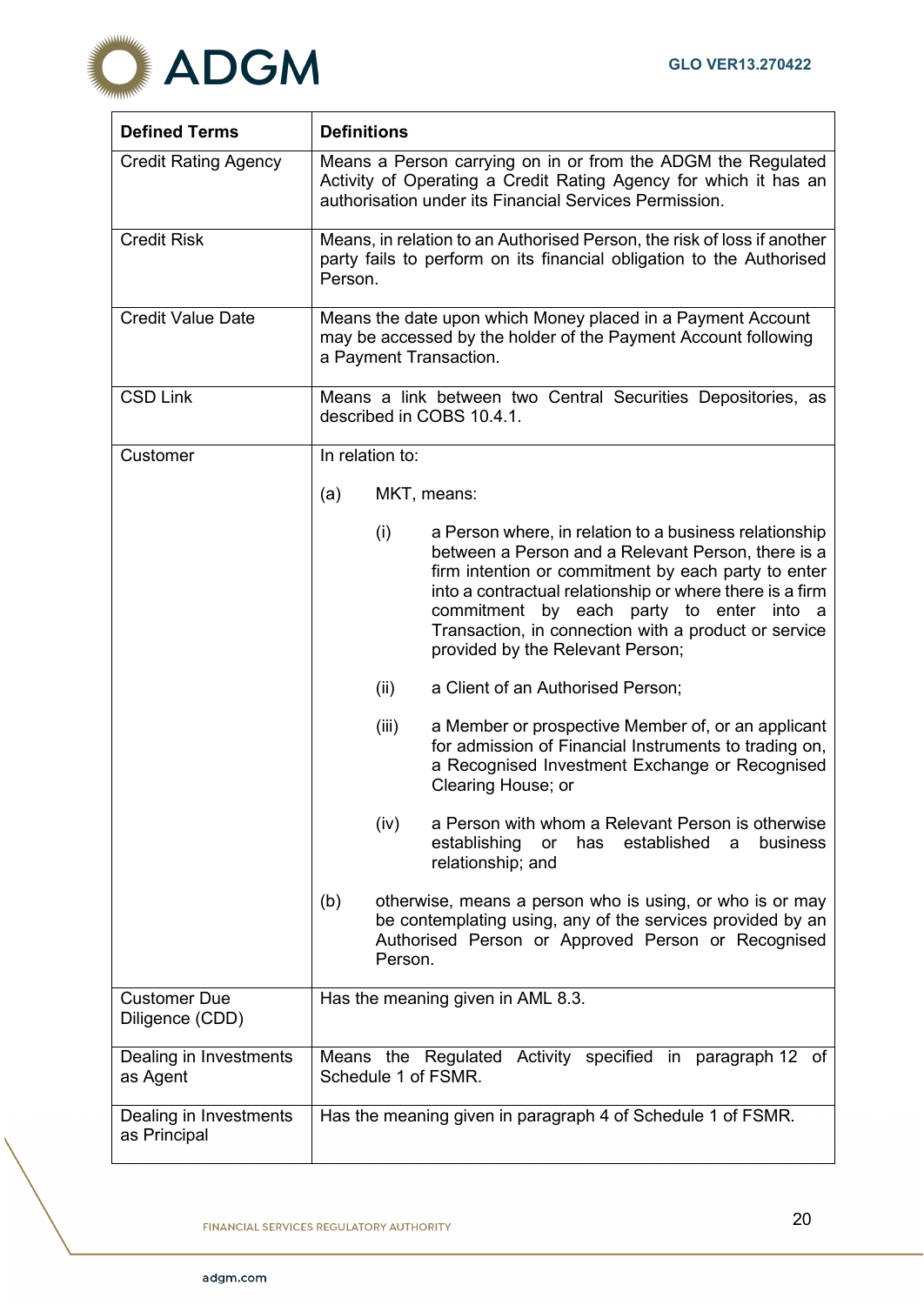

| <b>Defined Terms</b>         | <b>Definitions</b>               |                                                                                                                                                                                                                                                                                                            |  |  |  |
|------------------------------|----------------------------------|------------------------------------------------------------------------------------------------------------------------------------------------------------------------------------------------------------------------------------------------------------------------------------------------------------|--|--|--|
| Dealing in Securities        | Means, in relation to MKT 9.4.2: |                                                                                                                                                                                                                                                                                                            |  |  |  |
|                              | (a)                              | any acquisition or disposal of, or agreement to acquire or<br>dispose of, Securities of the Authorised Person;                                                                                                                                                                                             |  |  |  |
|                              | (b)                              | entering into a contract (such as a contract for difference)<br>the purpose of which is to secure a profit or avoid a loss by<br>reference to fluctuations in the price of the Securities of the<br>Authorised Person;                                                                                     |  |  |  |
|                              | (c)                              | the grant, acceptance, acquisition, disposal, exercise or<br>discharge of any option to acquire or dispose of any<br>Securities of the Authorised Person;                                                                                                                                                  |  |  |  |
|                              | (d)                              | entering into, terminating, assigning or novating any stock<br>lending agreement in respect of the Securities of the<br><b>Authorised Person;</b>                                                                                                                                                          |  |  |  |
|                              | (e)                              | using as security, or otherwise granting a Charge, lien or<br>other encumbrance over the Securities of the Authorised<br>Person; or                                                                                                                                                                        |  |  |  |
|                              | (f)                              | any other transaction including a transfer for<br>no<br>consideration, or the exercise of any power or discretion<br>effecting a change of ownership of a beneficial interest in,<br>the Securities of the Authorised Person.                                                                              |  |  |  |
| Debenture                    |                                  | Means an instrument creating or acknowledging indebtedness,<br>whether secured or not, but excludes:                                                                                                                                                                                                       |  |  |  |
|                              | (a)                              | an instrument creating or acknowledging indebtedness for,<br>or for money borrowed to defray, the consideration payable<br>under a contract for the supply of goods or services;                                                                                                                           |  |  |  |
|                              | (b)                              | a cheque or other bill of exchange, a banker's draft or a letter<br>of credit (but not a bill of exchange accepted by a banker);                                                                                                                                                                           |  |  |  |
|                              | (c)                              | a banknote, a statement showing a balance on a bank<br>account, or a lease or other disposition of property; and                                                                                                                                                                                           |  |  |  |
|                              | (d)                              | a Contract of Insurance.                                                                                                                                                                                                                                                                                   |  |  |  |
| <b>Debenture Warrants</b>    |                                  | Means any Warrants which relate to Debentures in the Authorised<br>Person concerned issued by the Authorised Person.                                                                                                                                                                                       |  |  |  |
| Debit Value Date             |                                  | Means the date upon which Money is debited from the Payment<br>Account of the Payer.                                                                                                                                                                                                                       |  |  |  |
| Debt Financial<br>Instrument |                                  | Means bonds or other forms of transferable securitised debts, with<br>the exception of Securities which are equivalent to Shares in<br>companies or which, if converted or if the rights conferred by them<br>are exercised, give rise to a right to acquire Shares or Securities<br>equivalent to Shares. |  |  |  |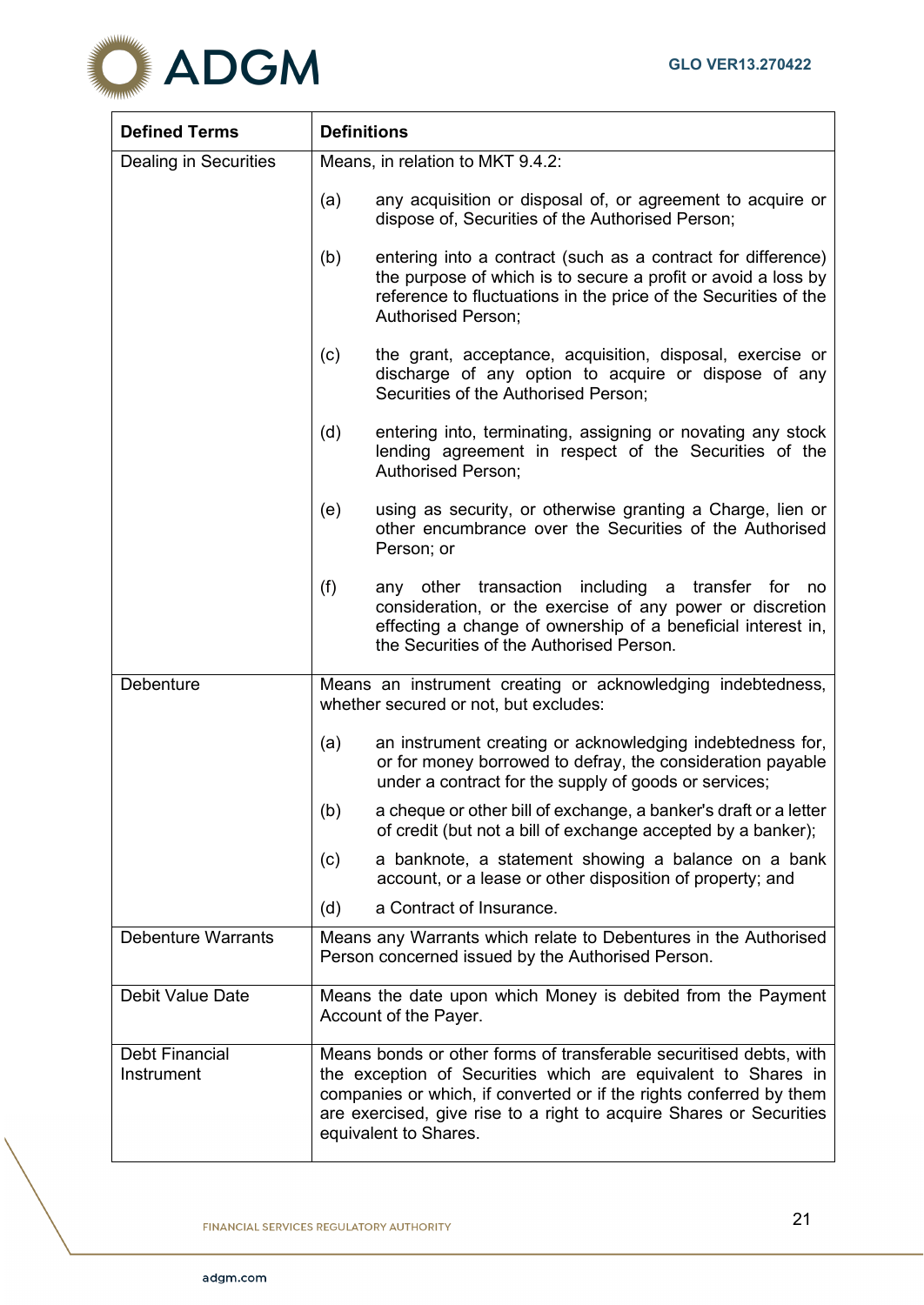

| <b>Defined Terms</b>                                 | <b>Definitions</b> |                                                                                                                                                                                       |              |                                                                                                                                                                                                                                                                 |  |
|------------------------------------------------------|--------------------|---------------------------------------------------------------------------------------------------------------------------------------------------------------------------------------|--------------|-----------------------------------------------------------------------------------------------------------------------------------------------------------------------------------------------------------------------------------------------------------------|--|
| <b>Default Rules</b>                                 |                    | Has the meaning given in section 258 of FSMR.                                                                                                                                         |              |                                                                                                                                                                                                                                                                 |  |
| <b>Delegation Agreement</b>                          |                    | Means an agreement in writing entered into by a Fund Manager or<br>Trustee with a Service Provider in relation to delegated activities,<br>which fulfils the criteria in FUNDS App 1. |              |                                                                                                                                                                                                                                                                 |  |
| <b>Delivery Versus</b><br><b>Payment Transaction</b> |                    | A transaction in which the transfer of Investments and the payment<br>of Money between the buyer and seller are intended to occur around<br>the same time.                            |              |                                                                                                                                                                                                                                                                 |  |
| Deposit                                              |                    | In relation to:                                                                                                                                                                       |              |                                                                                                                                                                                                                                                                 |  |
|                                                      | (a)                |                                                                                                                                                                                       | of FSMR; and | FEES, has the meaning given in paragraph 85 of Schedule 1                                                                                                                                                                                                       |  |
|                                                      | (b)                |                                                                                                                                                                                       |              | FUNDS and COBS, means a sum of money paid on terms:                                                                                                                                                                                                             |  |
|                                                      | (i)                |                                                                                                                                                                                       |              | under which it will be repaid, with or without interest<br>or a premium, and either on demand or at a time or<br>in circumstances agreed by or on behalf of the<br>Person making the payment and the Person<br>receiving it; and                                |  |
|                                                      |                    | (ii)                                                                                                                                                                                  | security.    | which is not referable to the provision of property<br>(other than currency) or services or the giving of                                                                                                                                                       |  |
|                                                      |                    | (iii)                                                                                                                                                                                 |              | In (i) money is paid on terms which may be made by<br>reference to the provision of property or services or<br>the giving of security if:                                                                                                                       |  |
|                                                      |                    |                                                                                                                                                                                       | (A)          | it is paid by way of advance or part payment<br>under a contract for the sale, hire or other<br>provision of property or services, and is<br>repayable only in the event that the property<br>or services are not in fact sold, hired or<br>otherwise provided; |  |
|                                                      |                    |                                                                                                                                                                                       | (B)          | it is paid by way of security for the<br>performance of a contract or by way of<br>security in respect of loss which may result<br>from the non-performance of a contract; or                                                                                   |  |
|                                                      |                    |                                                                                                                                                                                       | (C)          | without prejudice to (ii), it is paid by way of<br>security for the delivery up of property,<br>whether in a particular state of repair or<br>otherwise.                                                                                                        |  |
| Derivative or Derivative<br>Contract                 |                    |                                                                                                                                                                                       |              | Has the meaning given in section 258 of FSMR.                                                                                                                                                                                                                   |  |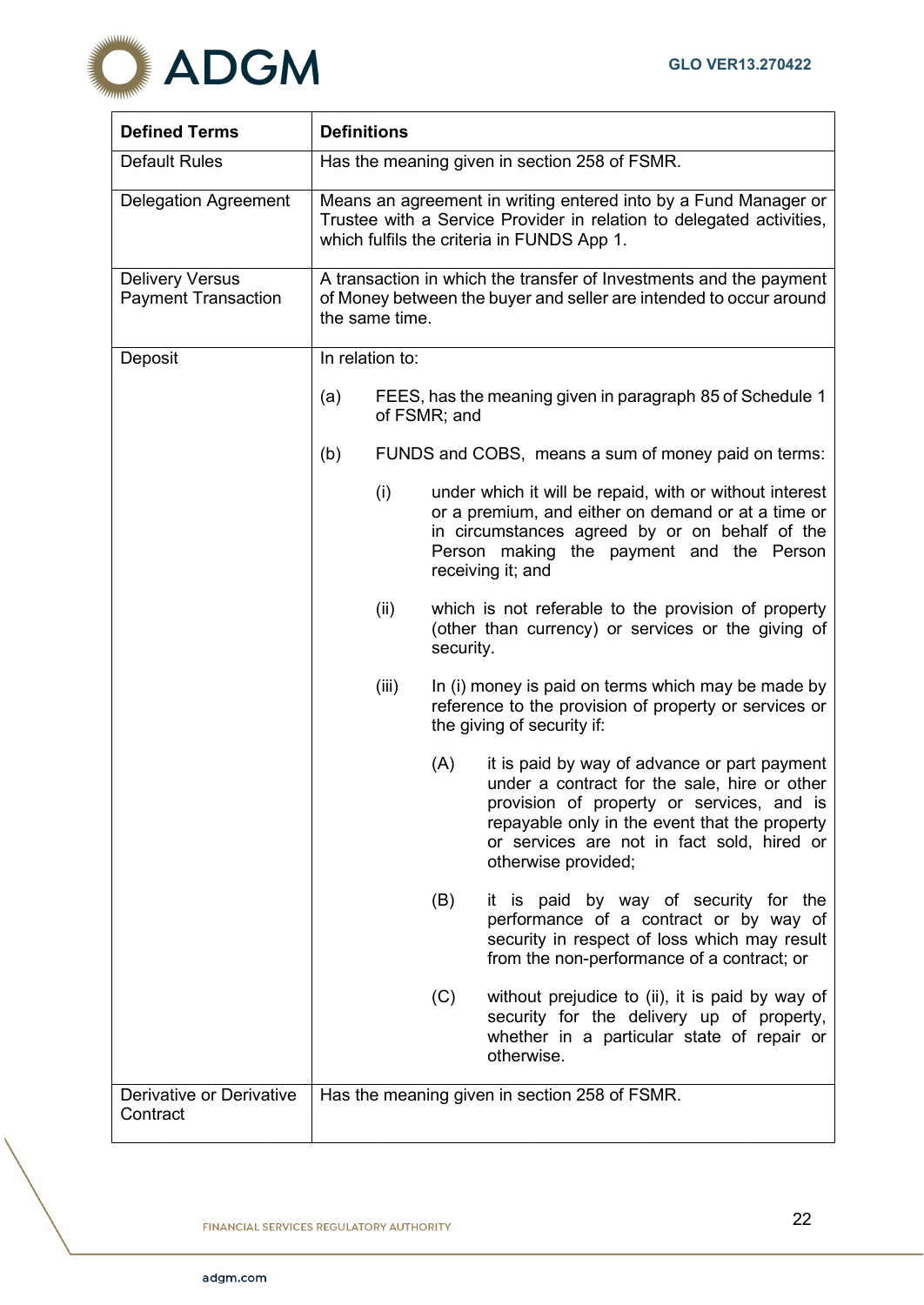

| <b>Defined Terms</b>                                                  | <b>Definitions</b>                                                                                                                                                                                                                                                                                                         |  |  |  |  |  |
|-----------------------------------------------------------------------|----------------------------------------------------------------------------------------------------------------------------------------------------------------------------------------------------------------------------------------------------------------------------------------------------------------------------|--|--|--|--|--|
| <b>Designated Client</b><br>Account                                   | Means a Client Account in which an Authorised Person holds or<br>controls Client Money belonging to a designated Client.                                                                                                                                                                                                   |  |  |  |  |  |
| <b>Designated Client Fund</b><br>Account                              | Means a Client Account where:                                                                                                                                                                                                                                                                                              |  |  |  |  |  |
|                                                                       | the account holds at least part of the Client Money of one or<br>(a)<br>more Clients, each of whom has consented to that money<br>being held in the same Client Accounts at the same banks<br>(the Client Money of such Clients constituting a designated<br>fund);                                                        |  |  |  |  |  |
|                                                                       | (b)<br>the account includes in its title the words "designated fund";<br>and                                                                                                                                                                                                                                               |  |  |  |  |  |
|                                                                       | (c)<br>in the event of the Failure of a bank with which part of a<br>designated fund is held, each Designated Client Fund<br>Account held with the Failed bank will form a pool with any<br>other Designated Client Fund Account containing part of that<br>same designated fund unless a Primary Pooling Event<br>occurs. |  |  |  |  |  |
| Designated Non-<br><b>Financial Business or</b><br>Profession (DNFBP) | Means the following class of Persons who carries out the following<br>businesses in the ADGM:                                                                                                                                                                                                                              |  |  |  |  |  |
|                                                                       | a real estate agency which carries out transactions with<br>(a)<br>other Persons that involve the acquiring or disposing of real<br>property;                                                                                                                                                                              |  |  |  |  |  |
|                                                                       | a dealer in precious metals or precious stones;<br>(b)                                                                                                                                                                                                                                                                     |  |  |  |  |  |
|                                                                       | a dealer in any saleable item of a price equal to or greater<br>(c)<br>than USD15,000;                                                                                                                                                                                                                                     |  |  |  |  |  |
|                                                                       | an accounting firm, audit firm, insolvency firm or taxation<br>(d)<br>consulting firm;                                                                                                                                                                                                                                     |  |  |  |  |  |
|                                                                       | a law firm, notary firm or other independent legal business;<br>(e)<br>or                                                                                                                                                                                                                                                  |  |  |  |  |  |
|                                                                       | (f)<br>a Company Service Provider.                                                                                                                                                                                                                                                                                         |  |  |  |  |  |
| <b>Designated Non-</b><br>Member                                      | Has the meaning given in section 258 of FSMR.                                                                                                                                                                                                                                                                              |  |  |  |  |  |
| <b>Direct Debit</b>                                                   | Means a Payment Service for debiting the Payer's Payment<br>Account where a Payment Transaction is initiated by the payee on<br>the basis of consent given by the Payer to the Payee, to the<br>Payee's Payment Service Provider or to the Payer's own Payment<br>Service Provider.                                        |  |  |  |  |  |
| <b>Direct Electronic</b><br>Access                                    | Means any arrangement, such as the use of the Member's trading<br>code, through which a Member or the Clients of that Member are                                                                                                                                                                                           |  |  |  |  |  |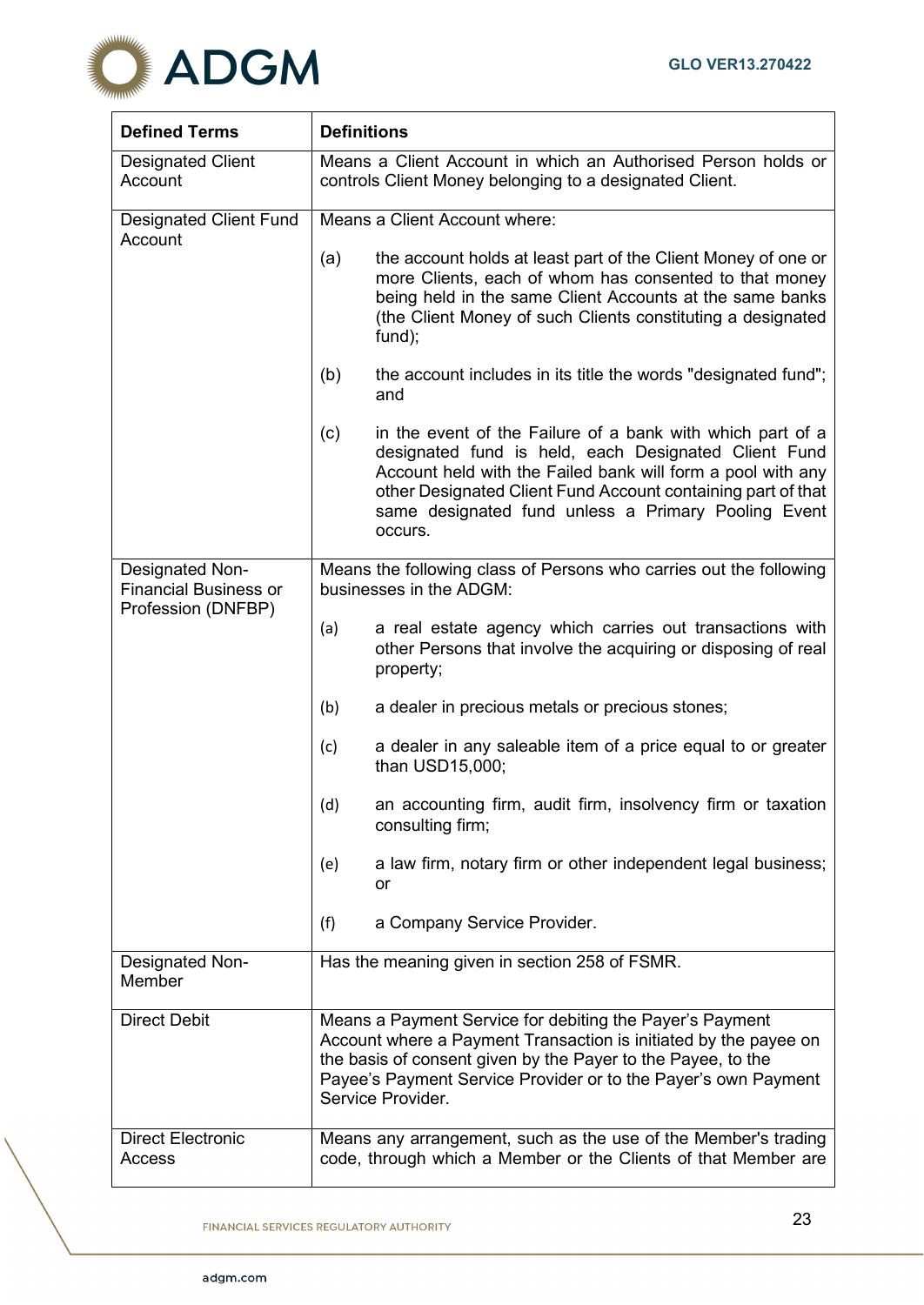

| <b>Defined Terms</b>          | <b>Definitions</b>                                                                                                     |                                                                                                                                                                                                                                     |                                                                                                                                                                                                                                                                |  |  |
|-------------------------------|------------------------------------------------------------------------------------------------------------------------|-------------------------------------------------------------------------------------------------------------------------------------------------------------------------------------------------------------------------------------|----------------------------------------------------------------------------------------------------------------------------------------------------------------------------------------------------------------------------------------------------------------|--|--|
|                               | able to transmit orders relating to Financial Instruments directly to<br>the facility provided by the Recognised Body. |                                                                                                                                                                                                                                     |                                                                                                                                                                                                                                                                |  |  |
| Direct Long-Term<br>Insurance |                                                                                                                        | Long-Term Insurance that is not reinsurance.                                                                                                                                                                                        |                                                                                                                                                                                                                                                                |  |  |
| <b>Direction Notice</b>       |                                                                                                                        | Means a written notice issued by the Regulator in certain<br>circumstances directing an Authorised Person to disclose specified<br>information to the market and to take any other steps as the<br>Regulator considers appropriate. |                                                                                                                                                                                                                                                                |  |  |
| <b>Director</b>               |                                                                                                                        | In relation to:                                                                                                                                                                                                                     |                                                                                                                                                                                                                                                                |  |  |
|                               | (a)                                                                                                                    |                                                                                                                                                                                                                                     | GEN, means:                                                                                                                                                                                                                                                    |  |  |
|                               |                                                                                                                        | (i)                                                                                                                                                                                                                                 | in relation to an undertaking established under the<br>Companies Regulations 2015, a Person who<br>appears on the register maintained by the ADGM<br>Registration Bureau pursuant to section 153 of those<br>Regulations; and                                  |  |  |
|                               |                                                                                                                        | (ii)                                                                                                                                                                                                                                | in relation to all other undertakings, a Person who<br>has been admitted to a register which has a<br>corresponding meaning to the ADGM register of<br>Directors or performs the function of acting in the<br>capacity of a Director, by whatever name called; |  |  |
|                               | (b)                                                                                                                    |                                                                                                                                                                                                                                     | MKT, includes, in relation to a Body Corporate:                                                                                                                                                                                                                |  |  |
|                               |                                                                                                                        | (i)                                                                                                                                                                                                                                 | a person occupying in relation to it the position of a<br>director (by whatever name called); and                                                                                                                                                              |  |  |
|                               |                                                                                                                        | (ii)                                                                                                                                                                                                                                | a person in accordance with whose directions or<br>instructions (not being advice given in a professional<br>capacity) the directors of that body are accustomed<br>to act; and                                                                                |  |  |
|                               | (c)                                                                                                                    |                                                                                                                                                                                                                                     | AML, means:                                                                                                                                                                                                                                                    |  |  |
|                               |                                                                                                                        | (i)                                                                                                                                                                                                                                 | In relation to an undertaking established under the<br>ADGM Companies Regulations 2015, a Person who<br>appears on the Register of Directors maintained by<br>the ADGM Registrar of Companies; and                                                             |  |  |
|                               |                                                                                                                        | (ii)                                                                                                                                                                                                                                | In relation to all other undertakings, a Person who<br>has been admitted to a register which has a<br>corresponding meaning to the Register of Directors<br>or performs the function of acting in the capacity of a<br>Director, by whatever name called;      |  |  |
|                               |                                                                                                                        | (iii)                                                                                                                                                                                                                               | who is employed or appointed by a Person in<br>connection with that Person's business, whether                                                                                                                                                                 |  |  |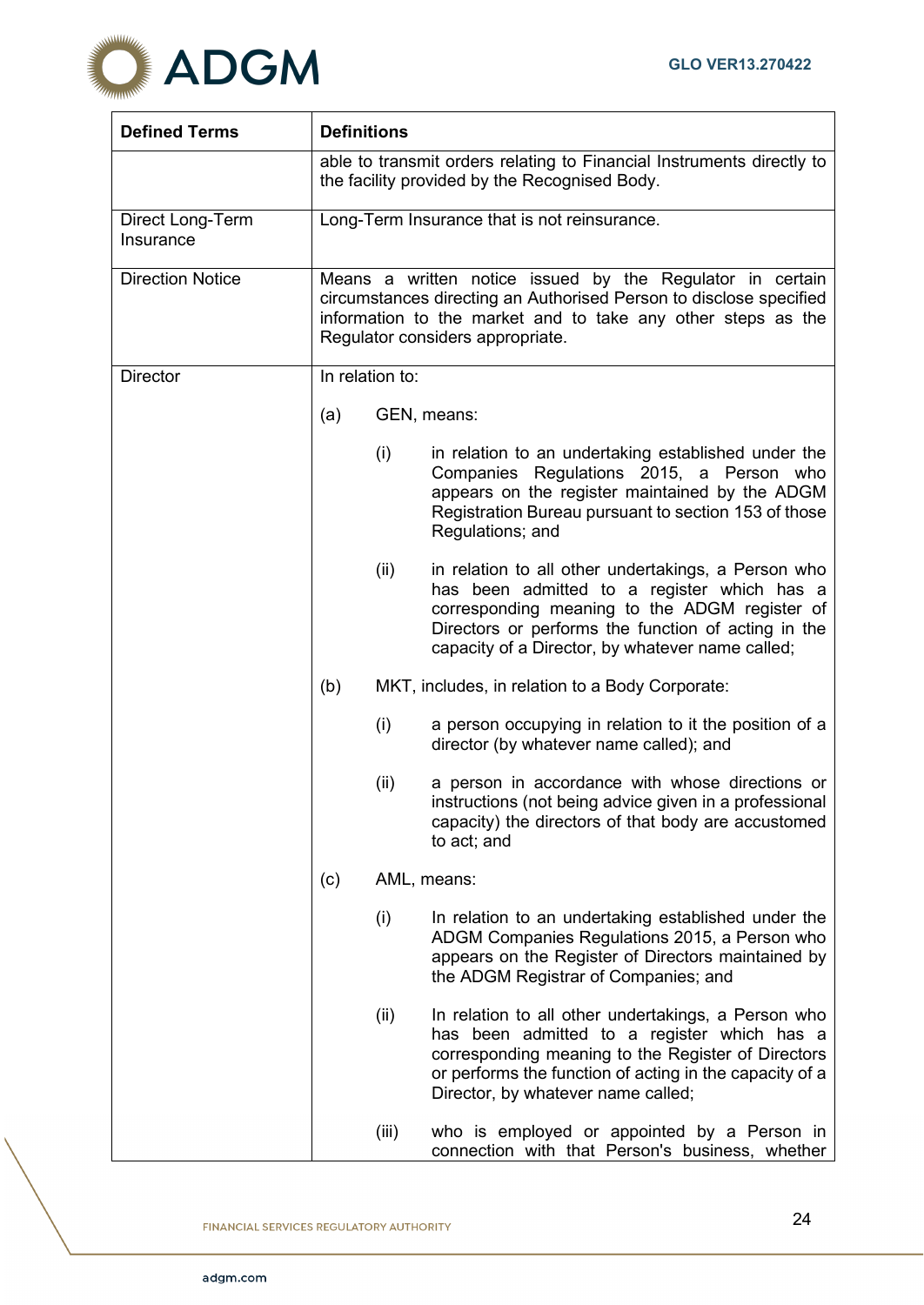

| <b>Defined Terms</b>                                      | <b>Definitions</b>                                                                                                                                                                                                                                                                                                                                                       |
|-----------------------------------------------------------|--------------------------------------------------------------------------------------------------------------------------------------------------------------------------------------------------------------------------------------------------------------------------------------------------------------------------------------------------------------------------|
|                                                           | under a contract of service or for services or<br>otherwise; or                                                                                                                                                                                                                                                                                                          |
|                                                           | whose services, under an arrangement between that<br>(iv)<br>Person and a third party, are placed at the disposal<br>and under the control of that Person.                                                                                                                                                                                                               |
| <b>Disclosure</b>                                         | Means the disclosures required under section 76 of FSMR.                                                                                                                                                                                                                                                                                                                 |
| <b>Discretionary Portfolio</b><br>Management<br>Agreement | Means an agreement under which an Authorised Person agrees<br>with a Client to manage an investment portfolio for that particular<br>Client in accordance with pre-agreed investment parameters in that<br>agreement and where:                                                                                                                                          |
|                                                           | the Client's approval of any specific Transaction is not<br>(a)<br>required before undertaking the Transaction; and                                                                                                                                                                                                                                                      |
|                                                           | (b)<br>the assets of the Client are discretely held for that Client and<br>no pooling of those assets occurs with the assets of any<br>other Person, except purely for transactional purposes.                                                                                                                                                                           |
| Document                                                  | Means any record of information recorded physically, electronically<br>or in any other form and, in relation to information recorded<br>otherwise than in legible form, references to its production include<br>references to producing a copy of the information in legible form, or<br>in a form from which it can readily be produced in visible and legible<br>form. |
| <b>Domestic Feeder Fund</b>                               | Means a Domestic Fund that is a Feeder Fund.                                                                                                                                                                                                                                                                                                                             |
| <b>Domestic Firm</b>                                      | Means an Authorised Person which:                                                                                                                                                                                                                                                                                                                                        |
|                                                           | has its registered and head office in the ADGM; or<br>(a)                                                                                                                                                                                                                                                                                                                |
|                                                           | if it is a Subsidiary of an Undertaking whose principal place<br>(b)<br>of business and head office is in a jurisdiction other than the<br>ADGM, has its registered office in the ADGM.                                                                                                                                                                                  |
| <b>Domestic Fund</b>                                      | Means a Fund established or domiciled in the ADGM.                                                                                                                                                                                                                                                                                                                       |
| <b>Domestic Master Fund</b>                               | Means a Domestic Fund that is a Master Fund.                                                                                                                                                                                                                                                                                                                             |
| <b>Effecting Contracts of</b><br>Insurance                | Has the meaning given in paragraph 31 of Schedule 1 of FSMR.                                                                                                                                                                                                                                                                                                             |
| <b>Electronic Money</b><br>Institution                    | Means an undertaking or any other legal person that issues<br>payment in the form of electronic money.                                                                                                                                                                                                                                                                   |
| <b>Electronic Remote</b><br><b>Payment Transaction</b>    | Means a Payment Transaction initiated by a Payer to pay for<br>goods or services using electronic means without the simultaneous<br>physical presence of the Payer and the Payee to the Payment<br>Transaction.                                                                                                                                                          |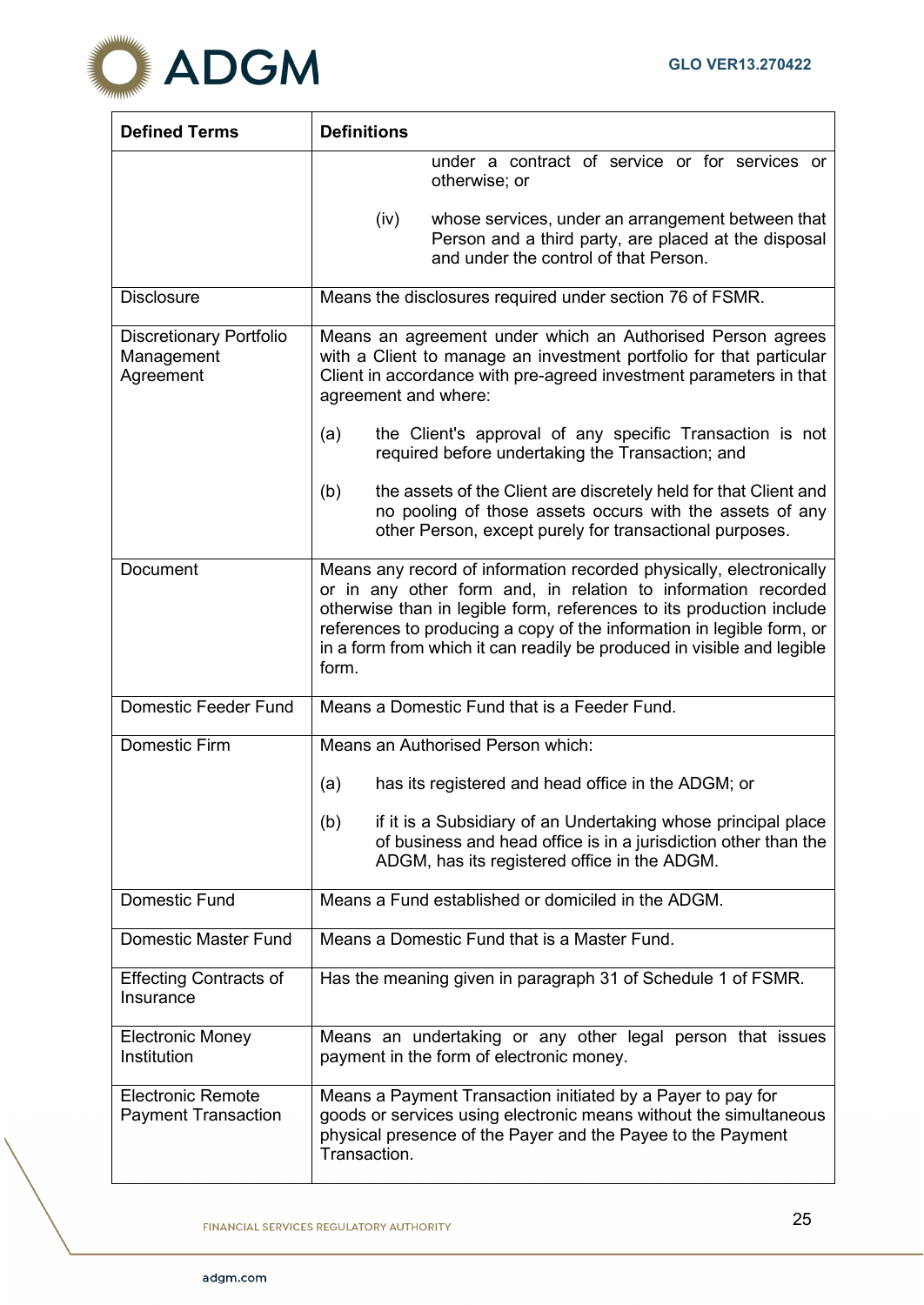

| <b>Defined Terms</b> | <b>Definitions</b> |                                                                                                                                                                                                                                                                                                                                                                                                                                                                                                                                                    |
|----------------------|--------------------|----------------------------------------------------------------------------------------------------------------------------------------------------------------------------------------------------------------------------------------------------------------------------------------------------------------------------------------------------------------------------------------------------------------------------------------------------------------------------------------------------------------------------------------------------|
| Eligible Custodian   |                    | Means a Person who is a separate legal entity from the Authorised<br>Person which engages it to Provide Custody and who also meets<br>one of the following criteria:                                                                                                                                                                                                                                                                                                                                                                               |
|                      | (a)                | an Authorised Person whose Financial Services Permission<br>authorises it to Provide Custody;                                                                                                                                                                                                                                                                                                                                                                                                                                                      |
|                      | (b)                | an Authorised Person that is a Bank;                                                                                                                                                                                                                                                                                                                                                                                                                                                                                                               |
|                      | (c)                | a Recognised Body or Remote Body;                                                                                                                                                                                                                                                                                                                                                                                                                                                                                                                  |
|                      | (d)                | a legal entity that is authorised and supervised by a<br>Non-ADGM Financial Services Regulator in a Recognised<br>Jurisdiction for providing custody services in respect of a<br>Fund and is subject to a minimum capital requirement of \$4<br>million or its equivalent in any other currency at the relevant<br>time and has had surplus revenue over expenditure for the<br>last two financial years;                                                                                                                                          |
|                      | (e)                | a legal entity where it, or its holding company, is:<br>$(i)$ in<br>respect of its financial strength, rated or graded as at least<br>"investment grade" by Moody's, Fitch or Standard & Poor's<br>or such other international rating agency as may be<br>recognised by the Regulator; and (ii) authorised and<br>supervised by a Non-ADGM Financial Services Regulator in<br>another jurisdiction which is a Zone 1 country;                                                                                                                      |
|                      | (f)                | a legal entity that is authorised or recognised by a<br>Non-ADGM Financial Services Regulator to operate as an<br>exchange or a clearing house in a Recognised Jurisdiction;                                                                                                                                                                                                                                                                                                                                                                       |
|                      | (g)                | a legal entity that is and remains: (i) controlled and wholly<br>owned by one or more of the national governments of the six<br>of<br>member<br>states<br>the<br>Gulf<br>Cooperation<br>Council;<br>(ii) authorised and supervised by a Non-ADGM Financial<br>Services Regulator or Central Bank of at least one of the said<br>national governments; and (iii) rated or graded as at least<br>"investment grade" by Moody's, Fitch or Standard & Poor's<br>or such other international rating agency as may be<br>recognised by the Regulator; or |
|                      | (h)                | any other legal entity otherwise acceptable to the Regulator.                                                                                                                                                                                                                                                                                                                                                                                                                                                                                      |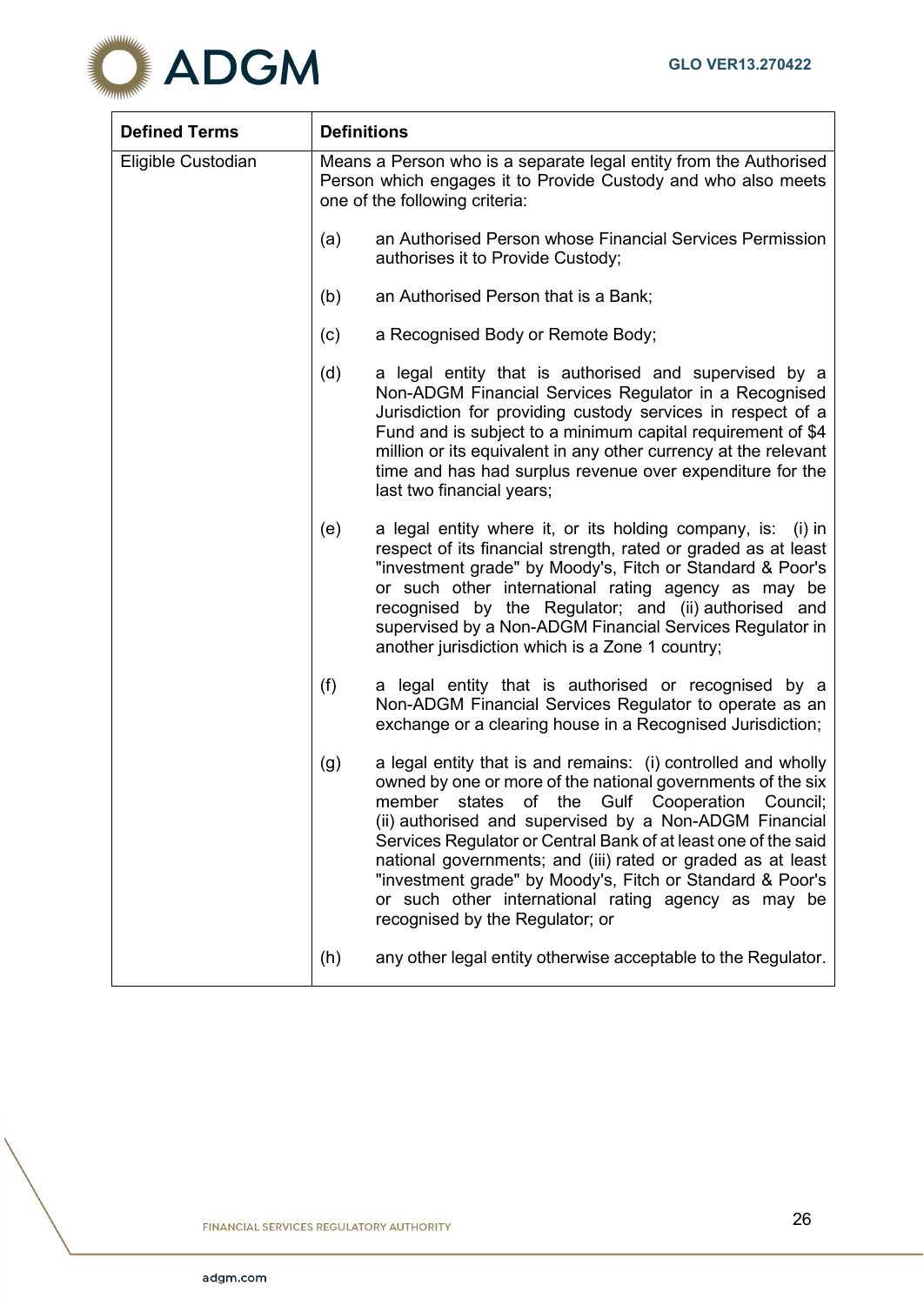

| <b>Defined Terms</b>                        | <b>Definitions</b>                                                                                                                                                                                                                                                                                                                                                                           |
|---------------------------------------------|----------------------------------------------------------------------------------------------------------------------------------------------------------------------------------------------------------------------------------------------------------------------------------------------------------------------------------------------------------------------------------------------|
| E-money                                     | Has the meaning given in section 258 of FSMR.                                                                                                                                                                                                                                                                                                                                                |
| Employee                                    | Means an individual:                                                                                                                                                                                                                                                                                                                                                                         |
|                                             | who is employed or appointed by a Person in connection<br>(a)<br>with that Person's business, whether under a contract of<br>service or for services or otherwise; or                                                                                                                                                                                                                        |
|                                             | (b)<br>whose services, under an arrangement between that Person<br>and a third party, are placed at the disposal and under the<br>control of that Person.                                                                                                                                                                                                                                    |
| <b>Enhanced Customer</b><br>Due Diligence   | Means undertaking Customer Due Diligence and the enhanced<br>measures under AML 8.4.                                                                                                                                                                                                                                                                                                         |
| <b>EPRS</b>                                 | Means Electronic Prudential Reporting System.                                                                                                                                                                                                                                                                                                                                                |
| <b>ETF</b>                                  | Means exchange traded fund.                                                                                                                                                                                                                                                                                                                                                                  |
| <b>Excluded Offers</b>                      | Has the meaning given in FUNDS Chapter 5.                                                                                                                                                                                                                                                                                                                                                    |
| Execute                                     | Means, in relation to a transaction, to carry into effect or perform the<br>transaction, whether as principal or as agent, including instructing<br>another Person to execute the transaction.                                                                                                                                                                                               |
| Execution-Only<br>Transaction               | Means a Transaction executed by an Authorised Person upon the<br>specific instructions of a Client where the Authorised Person does<br>not give advice of the kind prescribed under article 28 of Chapter 3<br>of Schedule 1 of FSMR in relation to the Transaction and where, in<br>the case only of Units, the Authorised Person has not Offered those<br>particular Units to that Person. |
| Exempt<br>Communications                    | Means communications referred to in MKT 4.2.1.                                                                                                                                                                                                                                                                                                                                               |
| <b>Exempt Fund</b>                          | Has the meaning given in FUNDS 3.3.3.                                                                                                                                                                                                                                                                                                                                                        |
| <b>Exempt Offer</b>                         | Means Offers prescribed in MKT 4.3.1.                                                                                                                                                                                                                                                                                                                                                        |
| <b>Exempt Offeror</b>                       | Means a recognised government or other person included in the list<br>of Exempt Offerors maintained by the Regulator in accordance with<br>the Rules and in accordance with section 60(2) of FSMR.                                                                                                                                                                                           |
| <b>Exempt Person</b>                        | Has the meaning given in section 258 of FSMR.                                                                                                                                                                                                                                                                                                                                                |
| <b>Exempt Securities</b>                    | Means Securities prescribed in MKT 4.4.                                                                                                                                                                                                                                                                                                                                                      |
| <b>Expenditure Based</b><br>Capital Minimum | Means a capital requirement calculated in accordance with PRU 3.7.                                                                                                                                                                                                                                                                                                                           |
| Expert                                      | Has the meaning given in MKT 4.10.2.                                                                                                                                                                                                                                                                                                                                                         |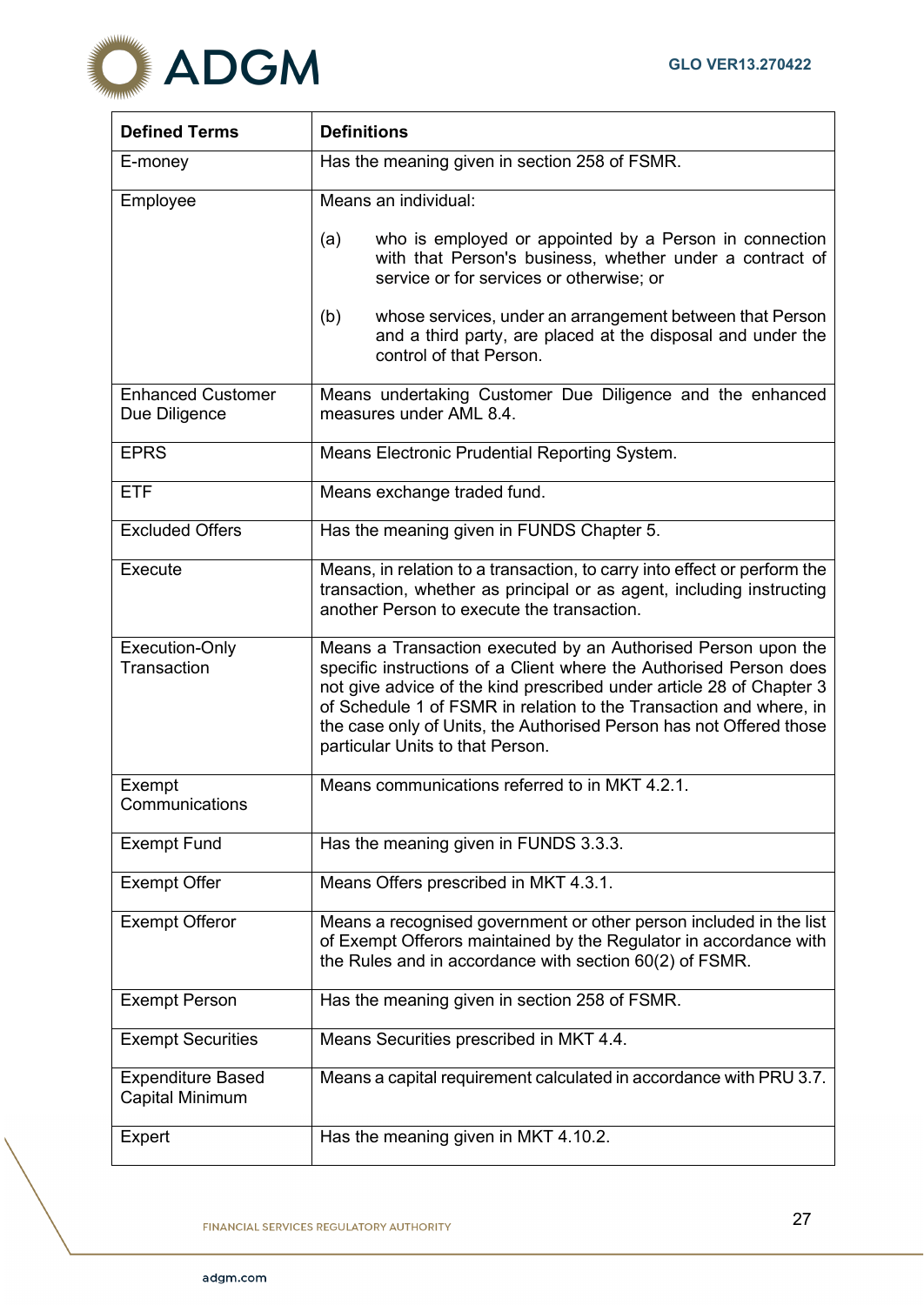

| <b>Defined Terms</b>                    | <b>Definitions</b>                                                                                                                                                                                                                          |
|-----------------------------------------|---------------------------------------------------------------------------------------------------------------------------------------------------------------------------------------------------------------------------------------------|
| <b>Fail or Failure</b>                  | Means in relation to COBS Chapter 14, the appointment of a<br>liquidator, receiver or administrator or trustee in bankruptcy or any<br>equivalent procedure.                                                                                |
| <b>Family Takaful</b>                   | Has the meaning given in IFR 2.4.1(xv).                                                                                                                                                                                                     |
| <b>FATF</b><br>Recommendations          | Means the publication entitled the "International Standards on<br>Combatting Money Laundering and the Financing of Terrorism and<br>Proliferation" as published and amended from time to time by the<br>Financial Action Task Force (FATF). |
| <b>Federal AML</b><br>Legislation       | Means the legislation described in Section 15A of FSMR                                                                                                                                                                                      |
| Federal Decree by law<br>No. 20 of 2018 | Means U.A.E Federal Decree by Law No. 20 of 2018 On Anti Money<br>Laundering, Combating the Financing of Terrorism and Financing of<br><b>Illegal Organisations</b>                                                                         |
| Federal Law No. 1 of<br>2004            | Means U.A.E Federal Law No. 1 of 2004 regarding Combatting<br>Terrorism Offences.                                                                                                                                                           |
| Federal Law No. 4 of<br>2002            | Means U.A.E Federal Law No. 4<br>of 2002<br>regarding<br>the<br>Criminalisation of Money Laundering.                                                                                                                                        |
| Federal Law No. 7 of<br>2014            | Means Federal Law No. 7 of 2014 regarding Combatting Terrorist<br>Crimes.                                                                                                                                                                   |
| Fee                                     | Means any payment offered or made by a Client to an Authorised<br>Person in connection with Investment Business or with any other<br>business of the Authorised Person, including (where applicable) any<br>Mark-up or Mark-down.           |
| <b>Feeder Fund</b>                      | Means a Fund which is dedicated to investing all, or substantially all,<br>of its assets in the Units or Debentures of a single other Fund<br>(Master Fund).                                                                                |
| <b>FEES</b>                             | Means the Fees module of the Rulebook.                                                                                                                                                                                                      |
| <b>Fiat Currency</b>                    | Has the meaning given in section 258 of FSMR.                                                                                                                                                                                               |
| <b>Finance Officer</b>                  | Means in relation to an Authorised Person, the Recognised Function<br>described in GEN 5.4.5.                                                                                                                                               |
| <b>Financial Crime</b>                  | Includes:                                                                                                                                                                                                                                   |
|                                         | fraud or dishonesty;<br>(a)                                                                                                                                                                                                                 |
|                                         | misconduct in, or misuse of information relating to, a<br>(b)<br>financial market;                                                                                                                                                          |
|                                         | handling the proceeds of crime; or<br>(c)                                                                                                                                                                                                   |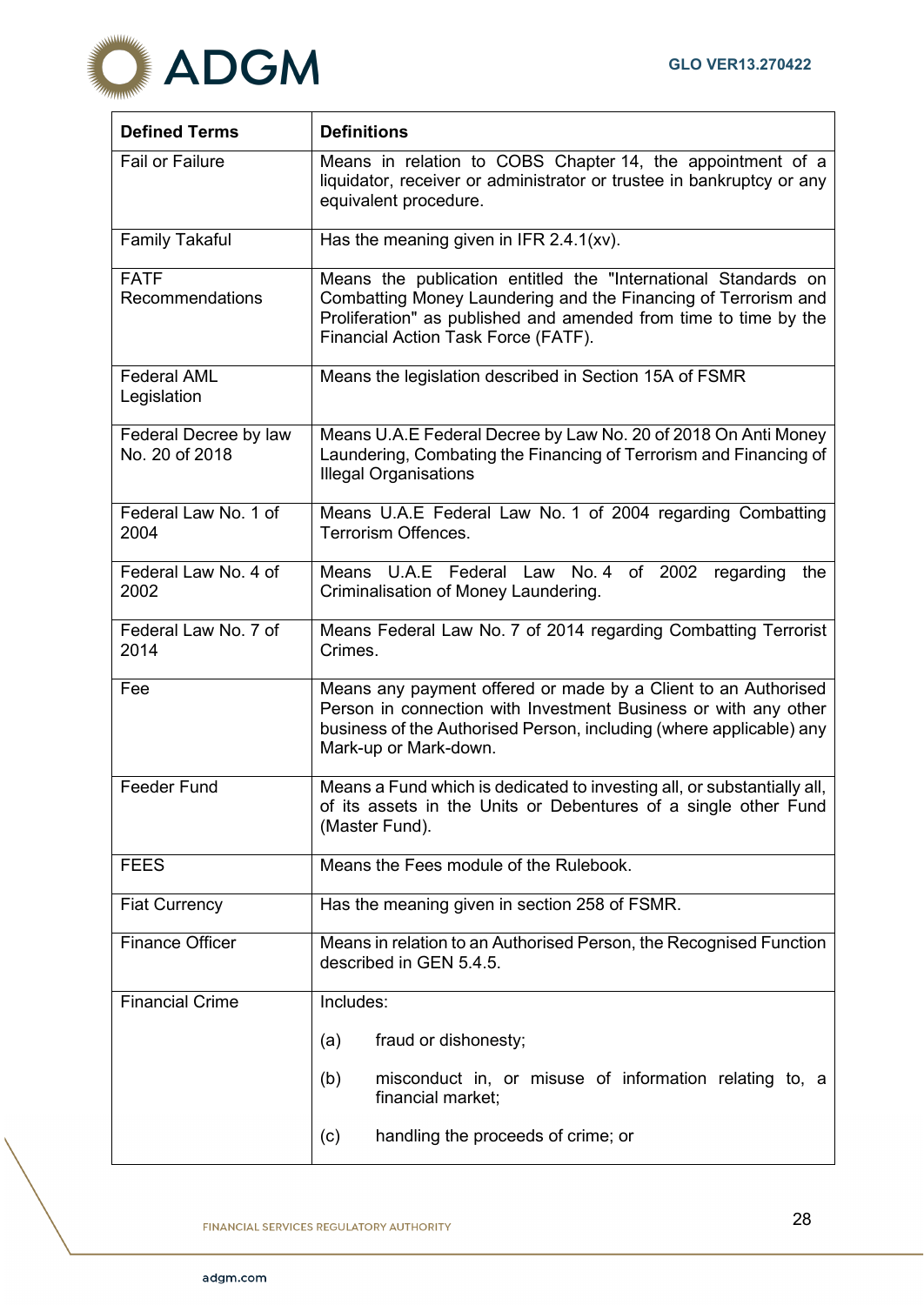

| <b>Defined Terms</b>                                     | <b>Definitions</b>                                                                                                                                                                                                               |  |
|----------------------------------------------------------|----------------------------------------------------------------------------------------------------------------------------------------------------------------------------------------------------------------------------------|--|
|                                                          | the financing of terrorism.<br>(d)                                                                                                                                                                                               |  |
| <b>Financial Group</b>                                   | Means a group of entities which includes an Authorised Person and:                                                                                                                                                               |  |
|                                                          | any Parent of an Authorised Person incorporated in the Abu<br>(a)<br>Dhabi Global Market;                                                                                                                                        |  |
|                                                          | any subsidiaries (whether direct or indirect) of the Parent or<br>(b)<br>Parents in (a) above or of the Authorised Person which are<br><b>Financial Institutions;</b>                                                            |  |
|                                                          | (c)<br>any Financial Institution in which the Parent or Parents in (a)<br>above, the subsidiaries in (b) above or the Authorised<br>Person (whether direct or indirect) hold 20% or more of the<br>voting rights or capital; and |  |
|                                                          | any entity which the Regulator directs the Authorised Person<br>(d)<br>to include in accordance with PRU 8.1.2 or PIN 8.1.2.                                                                                                     |  |
| <b>Financial Group Capital</b><br><b>Adequacy Report</b> | Means the Report referred to in PIN 6.6.1.                                                                                                                                                                                       |  |
| <b>Financial Group Capital</b><br>Requirement            | Means the Capital Requirement of a Financial Group calculated in<br>accordance with PRU 8.3.3 or PIN 8.3.4.                                                                                                                      |  |
| <b>Financial Group Capital</b><br><b>Resources</b>       | Means the Capital Resources of a Financial Group calculated in<br>accordance with PRU 8.3.4 or PIN 8.3.3.                                                                                                                        |  |
| <b>Financial Institution</b>                             | Means:                                                                                                                                                                                                                           |  |
|                                                          | an Authorised Person; or<br>(i)<br>(a)                                                                                                                                                                                           |  |
|                                                          | (ii)<br>any Person that carries out as its principal business an<br>activity which would be a Regulated Activity if carried<br>out in ADGM; and                                                                                  |  |
|                                                          | that is not one of the following:<br>(b)                                                                                                                                                                                         |  |
|                                                          | (i)<br>a governmental organisation, including the Central<br>Bank of any State; or                                                                                                                                               |  |
|                                                          | (ii)<br>a multilateral development bank.                                                                                                                                                                                         |  |
| <b>Financial Instrument</b>                              | Has the meaning given in section 258 of FSMR.                                                                                                                                                                                    |  |
| <b>Financial Intermediary</b>                            | Means, for the purposes of MKT 4.6.5, an Authorised Person or a<br>Person with a Financial Services Permission and supervised by the<br>Regulator.                                                                               |  |
| <b>Financial Services</b><br>Permission                  | Means a permission given, or having effect as if so given, by the<br>Regulator in accordance with Part 4 of FSMR.                                                                                                                |  |
| <b>Financial Services</b><br>Regulator                   | Means a regulator of financial services activities established in a<br>jurisdiction other than the ADGM                                                                                                                          |  |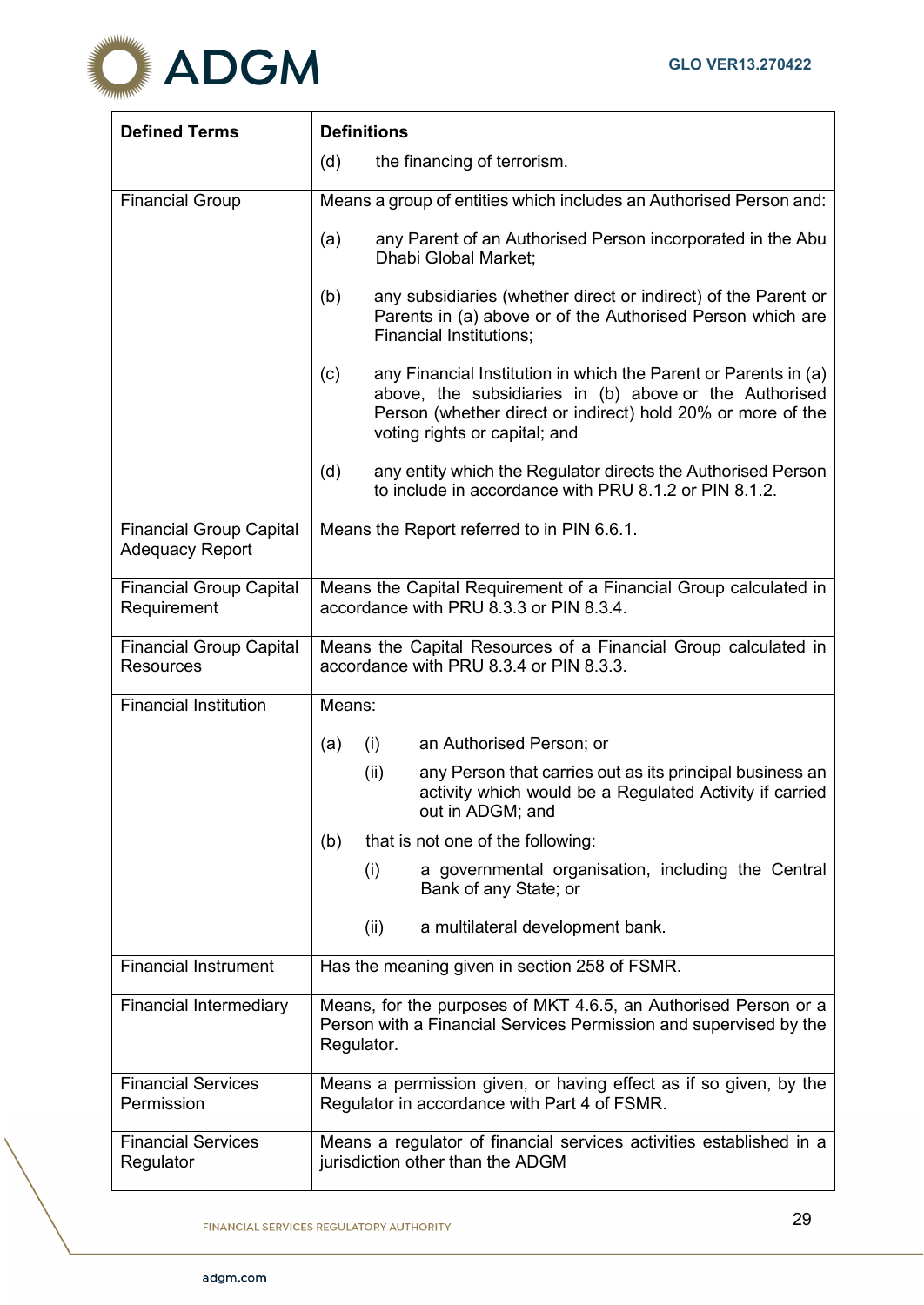

| <b>Defined Terms</b>                                  | <b>Definitions</b>                                                                                                                                                                                                                                                                                                                                                                                                                                                                      |
|-------------------------------------------------------|-----------------------------------------------------------------------------------------------------------------------------------------------------------------------------------------------------------------------------------------------------------------------------------------------------------------------------------------------------------------------------------------------------------------------------------------------------------------------------------------|
| <b>Financial Statement</b><br><b>Auditor's Report</b> | Means a report referred to in GEN 6.6.1(a).                                                                                                                                                                                                                                                                                                                                                                                                                                             |
| <b>FIU</b>                                            | Means the Financial Intelligence Unit of the U.A.E.                                                                                                                                                                                                                                                                                                                                                                                                                                     |
| Foreign Fund                                          | Means a Fund that is not a Domestic Fund.                                                                                                                                                                                                                                                                                                                                                                                                                                               |
| Foreign Fund Manager                                  | Means a Fund Manager that is neither established in, nor operates<br>from a place of business in, the ADGM.                                                                                                                                                                                                                                                                                                                                                                             |
| Foreign Provision                                     | Means, in relation to GEN $4.6.1(2)(c)$ , any laws, regulations or<br>administrative provisions of a country, territory or jurisdiction other<br>than the ADGM.                                                                                                                                                                                                                                                                                                                         |
| <b>Framework Contract</b>                             | Means a contract for the performance of Payment Services that<br>governs the future execution of individual and successive Payment<br>Transactions and which may contain the obligation and conditions<br>for setting up a Payment Account.                                                                                                                                                                                                                                             |
| <b>FSMR</b>                                           | Means the Financial Services and Markets Regulations 2015.                                                                                                                                                                                                                                                                                                                                                                                                                              |
| Fund                                                  | Means a Collective Investment Fund.                                                                                                                                                                                                                                                                                                                                                                                                                                                     |
| <b>Fund Administrator</b>                             | Means an Authorised Person which is authorised under its Financial<br>Services Permission to Act as the Administrator of a Collective<br>Investment Fund or a Person who is authorised or licensed by a<br>Non-ADGM Financial Services Regulator to provide<br>such<br>administration.                                                                                                                                                                                                  |
| <b>Fund Auditor's Report</b>                          | Means a report referred to in GEN 6.6.1(e) and containing the<br>content specified in GEN 6.6.8.                                                                                                                                                                                                                                                                                                                                                                                        |
| <b>Fund Manager</b>                                   | Means a Person responsible for the management of the property<br>held for or within a Fund and who otherwise operates the Fund.                                                                                                                                                                                                                                                                                                                                                         |
| <b>Fund Property</b>                                  | Means the property held for or within a Fund.                                                                                                                                                                                                                                                                                                                                                                                                                                           |
| <b>Fund Return</b>                                    | The return described in CIB 2.3.5(5).                                                                                                                                                                                                                                                                                                                                                                                                                                                   |
| <b>FUNDS</b>                                          | Means the Funds Rulebook.                                                                                                                                                                                                                                                                                                                                                                                                                                                               |
| <b>Future</b>                                         | Means an instrument comprising rights under a contract:                                                                                                                                                                                                                                                                                                                                                                                                                                 |
|                                                       | for the sale of a commodity or property of any other<br>(a)<br>description under which delivery is to be made at a future<br>date and at a price agreed on when the contract is made,<br>and that contract: (i) is made or traded on an regulated<br>exchange; (ii) is made or traded on terms that are similar to<br>those made or traded on a regulated exchange; or (iii) would,<br>on reasonable grounds, be regarded as made for investment<br>and not for commercial purposes; or |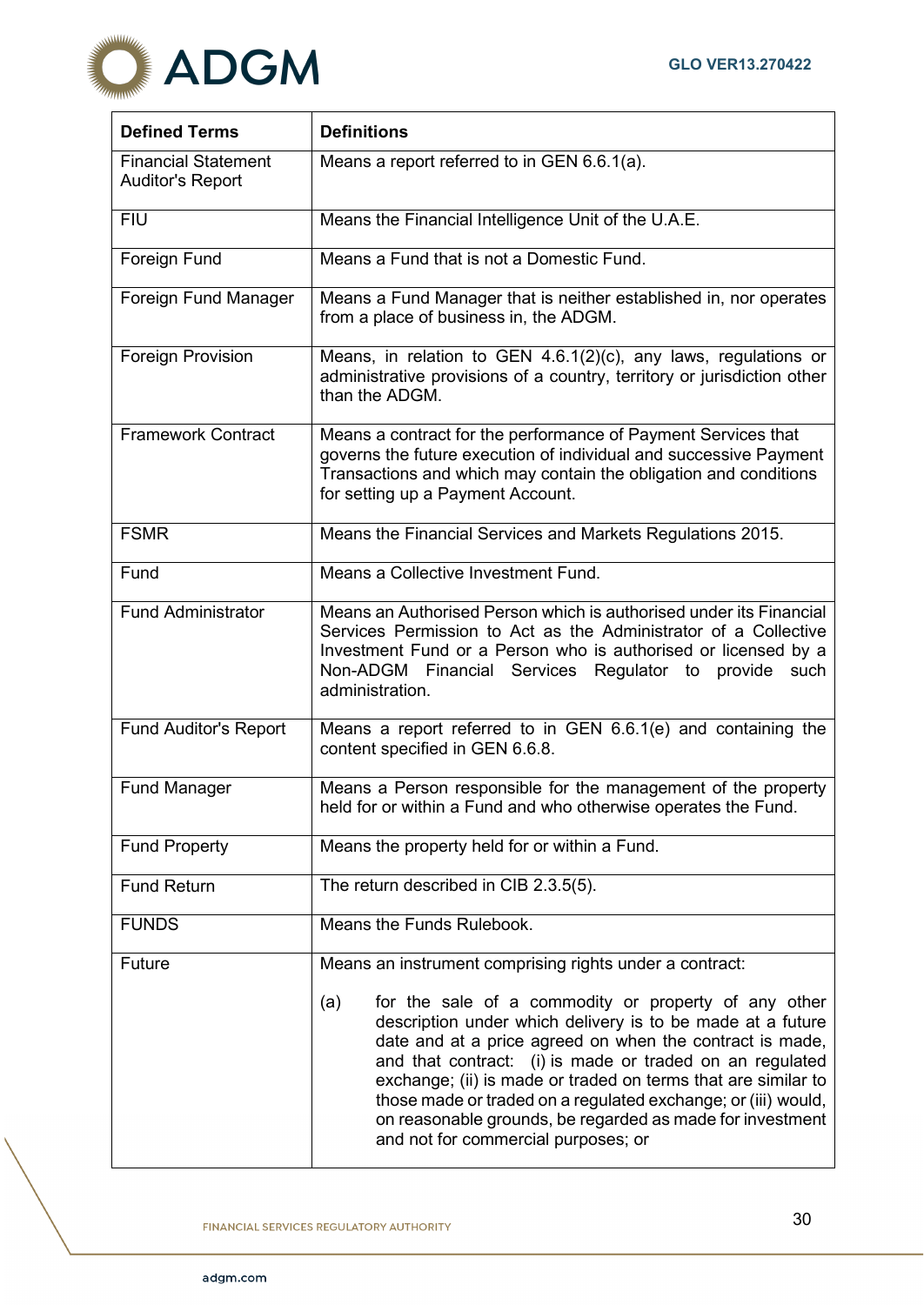

| <b>Defined Terms</b>                        | <b>Definitions</b>                                                                                                                                                                                                                                                                                                                                                                                                                                                                                                                                                                                                                                                                                                                                                                                                                                                                                |
|---------------------------------------------|---------------------------------------------------------------------------------------------------------------------------------------------------------------------------------------------------------------------------------------------------------------------------------------------------------------------------------------------------------------------------------------------------------------------------------------------------------------------------------------------------------------------------------------------------------------------------------------------------------------------------------------------------------------------------------------------------------------------------------------------------------------------------------------------------------------------------------------------------------------------------------------------------|
|                                             | where the value of the contract is ultimately determined by<br>(b)<br>reference, wholly or in part, to fluctuations in: (i) the value or<br>price of property of any description; or (ii) an index, interest<br>rate, any combination of these, exchange rate or other factor<br>designated for that purpose in the contract; and which is<br>wholly settled by cash or set-off between the parties but<br>excludes: (i) rights under a contract where one or more of<br>the parties takes delivery of any property to which the<br>contract relates; (ii) a contract under which money is<br>received by way of deposit or an acknowledgement of debt<br>on terms that any return to be paid on the sum deposited or<br>received will be calculated by reference to an index, interest<br>rate, exchange rate or any combination of these or other<br>factors; or (iii) a Contract of Insurance. |
| <b>GEN</b>                                  | Means the General module of the Rulebook.                                                                                                                                                                                                                                                                                                                                                                                                                                                                                                                                                                                                                                                                                                                                                                                                                                                         |
| <b>General Insurance</b>                    | Means insurance other than Long-Term Insurance.                                                                                                                                                                                                                                                                                                                                                                                                                                                                                                                                                                                                                                                                                                                                                                                                                                                   |
| <b>General Insurance</b><br><b>Business</b> | Means the business of Effecting Contracts of Insurance or Carrying<br>Out Contracts of Insurance, where the Contracts of Insurance are<br>contracts of General Insurance.                                                                                                                                                                                                                                                                                                                                                                                                                                                                                                                                                                                                                                                                                                                         |
| General Insurance<br>Liabilities            | Means liabilities of an Insurer arising under or associated with<br>contracts of General Insurance entered into by it, as insurer or<br>Cedant, including liabilities in respect of claims (whether or not<br>incurred), acquisition costs and claims settlement costs.                                                                                                                                                                                                                                                                                                                                                                                                                                                                                                                                                                                                                           |
| <b>General Partner</b>                      | Means the general partner of a Partnership (including an Investment<br>Partnership).                                                                                                                                                                                                                                                                                                                                                                                                                                                                                                                                                                                                                                                                                                                                                                                                              |
| <b>General Prohibition</b>                  | Has the meaning given in section 258 of FSMR.                                                                                                                                                                                                                                                                                                                                                                                                                                                                                                                                                                                                                                                                                                                                                                                                                                                     |
| <b>General Takaful</b>                      | Has the meaning given in IFR 2.4.1(xvi).                                                                                                                                                                                                                                                                                                                                                                                                                                                                                                                                                                                                                                                                                                                                                                                                                                                          |
| <b>GLO</b>                                  | Means the Glossary module of the Rulebook.                                                                                                                                                                                                                                                                                                                                                                                                                                                                                                                                                                                                                                                                                                                                                                                                                                                        |
| <b>Global Return</b>                        | Means the return described in CIB 2.3.5(3).                                                                                                                                                                                                                                                                                                                                                                                                                                                                                                                                                                                                                                                                                                                                                                                                                                                       |
| Governing Body                              | In relation to:                                                                                                                                                                                                                                                                                                                                                                                                                                                                                                                                                                                                                                                                                                                                                                                                                                                                                   |
|                                             | FUNDS, and in relation to a Fund, means a Person or a body<br>(a)<br>of Persons who together form the directing mind of the Fund<br>including but not limited to:                                                                                                                                                                                                                                                                                                                                                                                                                                                                                                                                                                                                                                                                                                                                 |
|                                             | (i)<br>its Fund Manager, a member of its main or<br>supervisory board, a General Partner; or                                                                                                                                                                                                                                                                                                                                                                                                                                                                                                                                                                                                                                                                                                                                                                                                      |
|                                             | any other Person or body of Persons exercising<br>(ii)<br>equivalent powers and functions in relation to<br>directing the operation of the Fund; and                                                                                                                                                                                                                                                                                                                                                                                                                                                                                                                                                                                                                                                                                                                                              |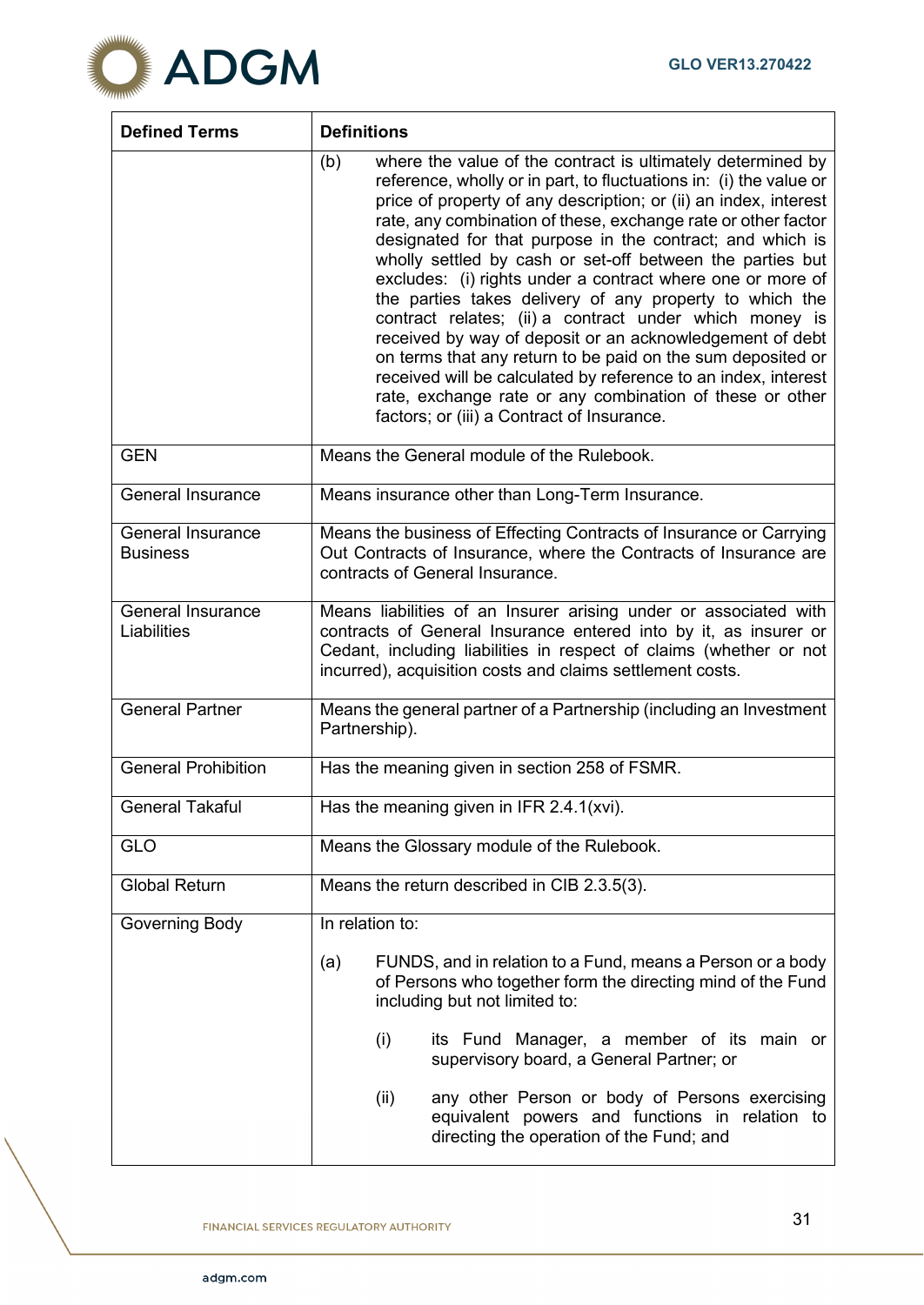

| <b>Defined Terms</b>         | <b>Definitions</b>                                                                                                                                                                                                                                                                                                                                                                                                               |
|------------------------------|----------------------------------------------------------------------------------------------------------------------------------------------------------------------------------------------------------------------------------------------------------------------------------------------------------------------------------------------------------------------------------------------------------------------------------|
|                              | (b)<br>except in the Fund Rules, means the board of directors,<br>partners, committee of management or other governing<br>body of an Undertaking.                                                                                                                                                                                                                                                                                |
| <b>Governing Contract</b>    | Means a contract between a Customer and a Third Party Provider<br>for the provision of Third Party Services.                                                                                                                                                                                                                                                                                                                     |
| <b>GPM</b>                   | Means the Guidance and Policies Manual, once published by the<br>Regulator.                                                                                                                                                                                                                                                                                                                                                      |
| <b>Greenshoe Option</b>      | In relation to MKT Chapter 6, means an option granted by the<br>Offeror in favour of the Stabilisation Manager and/or his Stabilisation<br>Agents involved in the Offer for the purpose of covering over-<br>allotments, under the terms of which such Stabilisation Manager or<br>his Stabilisation Agents may purchase up to a certain amount of<br>Relevant Securities at the Offer price during the Stabilisation<br>Window. |
| <b>Gross Written Premium</b> | Means:                                                                                                                                                                                                                                                                                                                                                                                                                           |
|                              | in relation to a Contract of Insurance, the amount of premium<br>(a)<br>payable by the insured in respect of that contract, excluding<br>any excise taxes levied on premiums and receivable by the<br>Insurer but without any deduction for commissions or other<br>acquisition expenses; and                                                                                                                                    |
|                              | (b)<br>in relation to an Insurer during a period:                                                                                                                                                                                                                                                                                                                                                                                |
|                              | (1)<br>in respect of General Insurance, the aggregate<br>amount of Gross Written Premium in respect of<br>insurance and reinsurance contracts entered into by<br>the Insurer as insurer during that period, together<br>with any adjustments arising in that period in respect<br>of contracts effected in previous periods; and                                                                                                 |
|                              | (2)<br>in respect of Long-Term Insurance, the aggregate<br>amount of Gross Written Premium becoming due for<br>payment in that period.                                                                                                                                                                                                                                                                                           |
| Group                        | Has the meaning given in section 258 of FSMR.                                                                                                                                                                                                                                                                                                                                                                                    |
| <b>Group Risk</b>            | Means the risk of loss to the Authorised Person as a result of its<br>membership of, or links within a Group.                                                                                                                                                                                                                                                                                                                    |
| Guidance                     | Has the meaning given in section 15(2) of FSMR.                                                                                                                                                                                                                                                                                                                                                                                  |
| Hamish Jiddiyyah             | Means a Shari'a compliant collateral provided against a promise to<br>purchase.                                                                                                                                                                                                                                                                                                                                                  |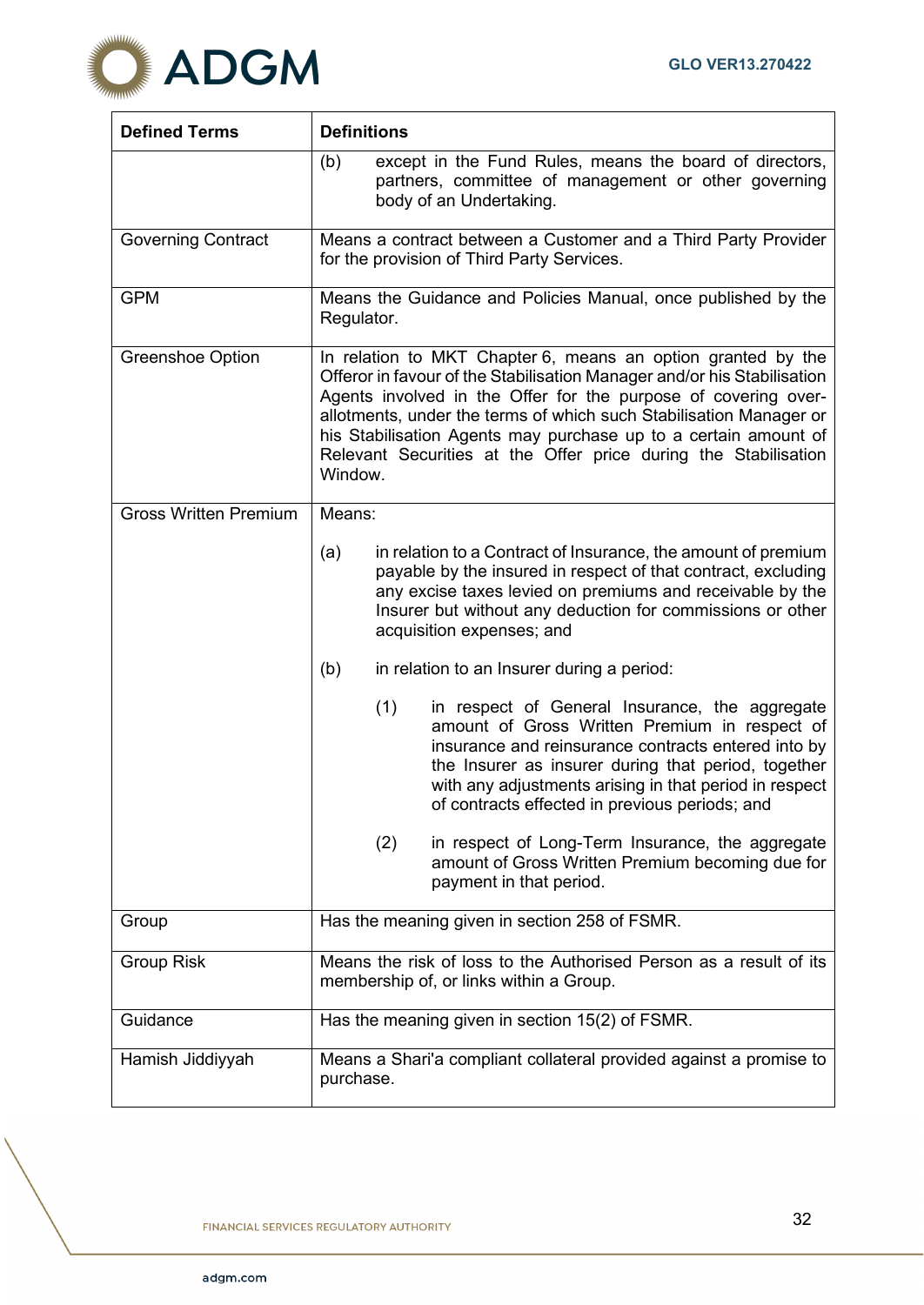

| <b>Defined Terms</b>                                            | <b>Definitions</b>                                                                                                                                                                                                                                                                                                                  |
|-----------------------------------------------------------------|-------------------------------------------------------------------------------------------------------------------------------------------------------------------------------------------------------------------------------------------------------------------------------------------------------------------------------------|
| Holding                                                         | In relation to GEN 8.8, means, in respect of a Person, shares, voting<br>rights or a right to acquire shares or voting rights in an Authorised<br>Person or a Holding Company of that firm held by that Person either<br>alone or with any Associate, and 'Holds', 'Hold', 'Held' and 'Holder'<br>shall be interpreted accordingly. |
| <b>Holding Company</b>                                          | Has the meaning given in section 1015 of the Companies<br>Regulations 2015.                                                                                                                                                                                                                                                         |
| Home Jurisdiction                                               | Means, in relation to a Fund, the Jurisdiction in which the Fund is<br>established or domiciled.                                                                                                                                                                                                                                    |
| Home Regulator                                                  | Means:                                                                                                                                                                                                                                                                                                                              |
|                                                                 | in relation to a Passported Fund, the Authority that is<br>(a)<br>responsible for regulating the Passported Fund in the Home<br>Jurisdiction where the Fund is established or domiciled; and                                                                                                                                        |
|                                                                 | in relation to the Fund Manager of a Passported Fund, the<br>(b)<br>Authority that is responsible for regulating the Fund Manager<br>in the Home Jurisdiction where the Passported Fund is<br>established or domiciled.                                                                                                             |
| <b>Host Jurisdiction</b>                                        | Means, in relation to a Passported Fund, a Jurisdiction into which<br>the Passported Fund may be Promoted under the<br>Fund<br>Passporting Rules.                                                                                                                                                                                   |
| <b>Host Regulator</b>                                           | Means in relation to a Passported Fund, the Authority in the Host<br>Jurisdiction into which a Passported Fund may be Promoted in<br>accordance with the Fund Passporting Rules.                                                                                                                                                    |
| <b>IFR</b>                                                      | Means the Islamic Finance Rulebook.                                                                                                                                                                                                                                                                                                 |
| <b>IFRS</b> for Small and<br><b>Medium Sized</b><br>Enterprises | Means the International Financial Reporting Standards for small and<br>medium sized enterprises as issued and amended from time to time<br>by the International Accounting Standards Board.                                                                                                                                         |
| ljara                                                           | Means a contract of lease/hire.                                                                                                                                                                                                                                                                                                     |
| Ijara Muntahia<br><b>Bittamleek</b>                             | Means a form of leasing contract which includes a promise by the<br>lessor to transfer the ownership of the leased property to the lessee,<br>either at the end of the term of the lease period or by stages during<br>the term of the contract.                                                                                    |
| ljma                                                            | Means consensus of the Islamic community on a particular issue.                                                                                                                                                                                                                                                                     |
| ljtihad                                                         | Means effort, exertion, industry or diligence; the endeavour of a<br>qualified Islamic jurist to derive or formulate a rule of law on the basis<br>of evidence found in the sources of Islam.                                                                                                                                       |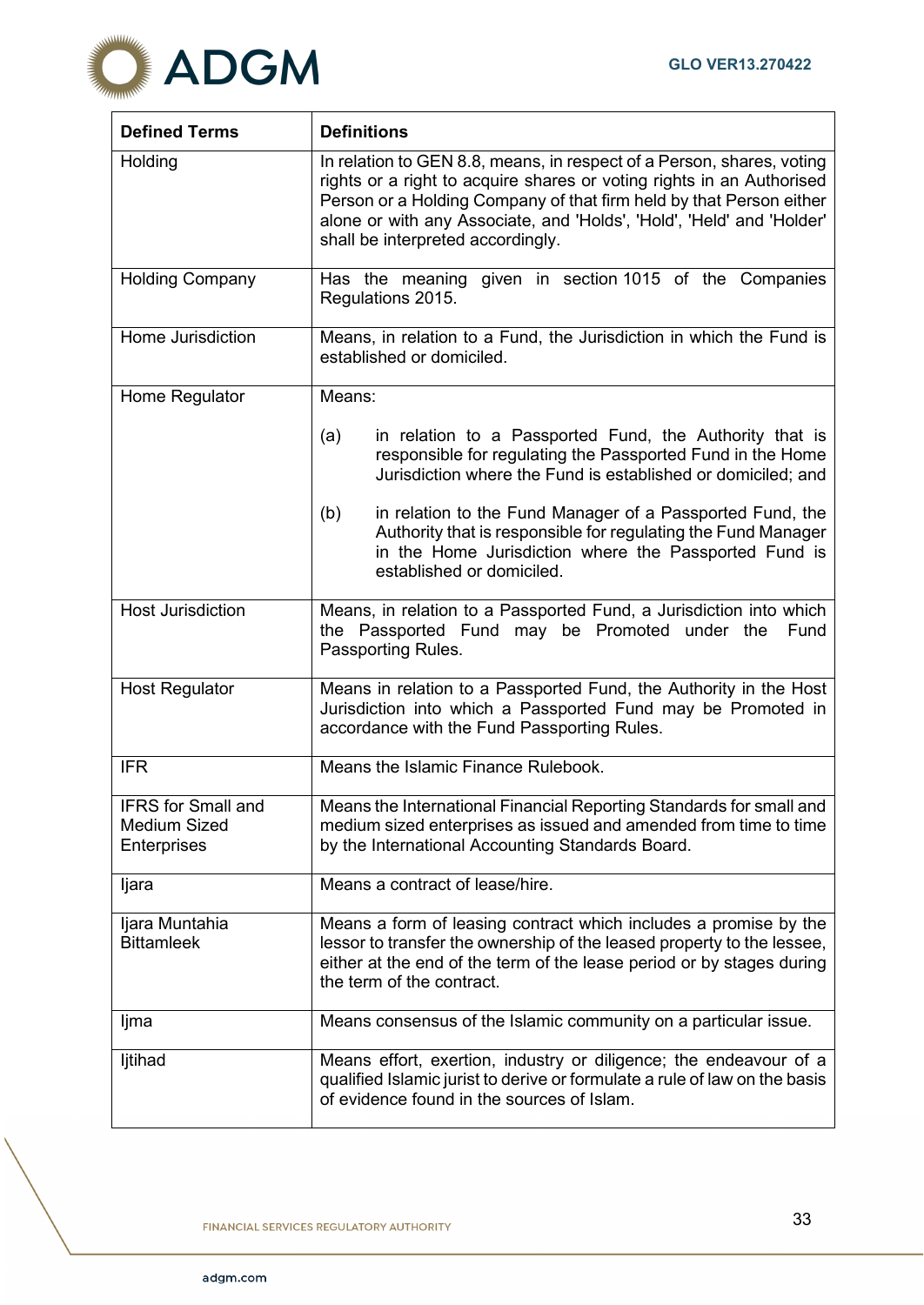

| <b>Defined Terms</b>                    | <b>Definitions</b>                                                                                                                                                                                                                                                                                                                                                                                                                                   |
|-----------------------------------------|------------------------------------------------------------------------------------------------------------------------------------------------------------------------------------------------------------------------------------------------------------------------------------------------------------------------------------------------------------------------------------------------------------------------------------------------------|
| <b>Incorporated Cell</b><br>Company     | Means a company incorporated as, or converted into, an<br>Incorporated Cell Company in accordance with the provisions of the<br>regulations made under Companies Regulations 2015.                                                                                                                                                                                                                                                                   |
| <b>Individual Client</b><br>Segregation | Means in relation to a Recognised Clearing House, keeping<br>separate records and accounts enabling each Clearing Member to<br>distinguish in accounts with the Recognised Clearing House the<br>assets and positions held for the account of a Client from those held<br>for the account of other Clients.                                                                                                                                          |
| Inside Information                      | Has the meaning given in section 95 of FSMR.                                                                                                                                                                                                                                                                                                                                                                                                         |
| Insider                                 | Has the meaning given in section 94 of FSMR.                                                                                                                                                                                                                                                                                                                                                                                                         |
| <b>Insider Dealing</b>                  | Means the behaviour specified in section 92(2) of FSMR.                                                                                                                                                                                                                                                                                                                                                                                              |
| Instrument                              | Means, in relation to a Derivative, any Investment, asset or thing on<br>which the value of the Derivative may be based.                                                                                                                                                                                                                                                                                                                             |
| Instrument Identification               | Means a unique code to be decided by the Regulator identifying the<br>financial instrument which is the subject of the transaction; or, if the<br>financial instrument in question does not have a unique identification<br>code, the report must include the name of the financial instrument.                                                                                                                                                      |
| <b>Insurance Bank</b><br>Account        | Means a bank account with an Eligible Bank in the U.A.E. which has<br>been opened by an Insurance Intermediary in accordance with<br>COBS 7.11.6.                                                                                                                                                                                                                                                                                                    |
| <b>Insurance Business</b>               | Means the business of Effecting Contracts of Insurance or Carrying<br>Out Contracts of Insurance as Principal, including effecting or<br>carrying out contracts of reinsurance (as reinsurer) or Captive<br>Insurance Management.                                                                                                                                                                                                                    |
| Insurance Fund                          | Means in relation to a Takaful Insurer, the aggregate of the assets<br>and liabilities of the Insurer that are attributed to the Takaful<br>transactions of the Insurer and the amount of any assets designated<br>by the Insurer as a capital transfer to the insurance fund; and<br>includes the amount of any profit, surplus or return (however called<br>or described), less attributable expenses, arising on the investment<br>of such funds. |
| Insurance Intermediary                  | Means an Authorised Person who is authorised to carry on the<br>Regulated Activity of Insurance Management.                                                                                                                                                                                                                                                                                                                                          |
| Insurance<br>Intermediation             | Has the meaning given in paragraph 33 of Schedule 1 of FSMR.                                                                                                                                                                                                                                                                                                                                                                                         |
| <b>Insurance Liabilities</b>            | Means General Insurance liabilities and Long-Term Insurance<br>liabilities.                                                                                                                                                                                                                                                                                                                                                                          |
| Insurance Management                    | In relation to:                                                                                                                                                                                                                                                                                                                                                                                                                                      |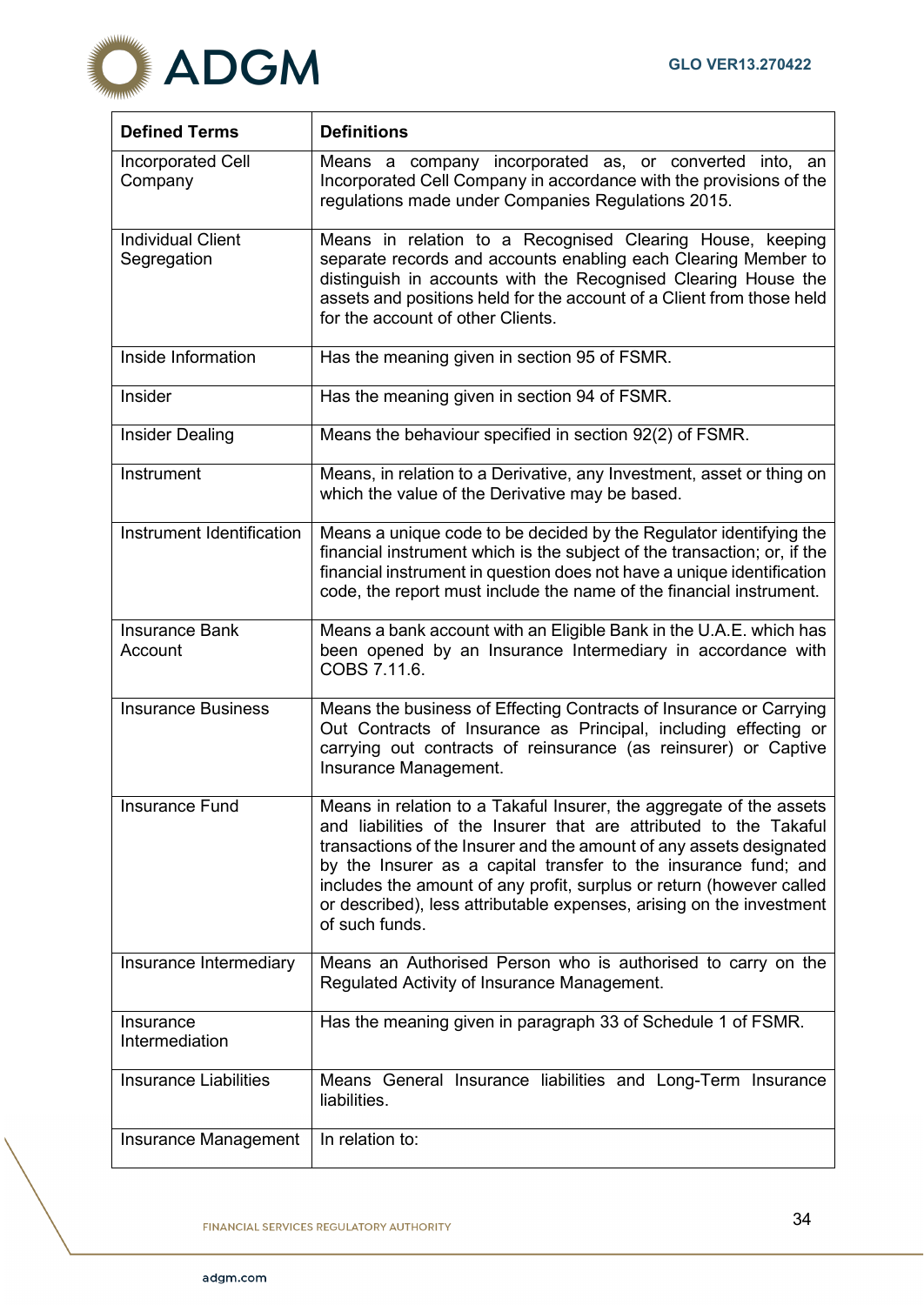

| <b>Defined Terms</b>              | <b>Definitions</b> |                                                                                                                                                                                                                                                                    |
|-----------------------------------|--------------------|--------------------------------------------------------------------------------------------------------------------------------------------------------------------------------------------------------------------------------------------------------------------|
|                                   | (a)                | COBS, means providing management services or exercising<br>functions<br>(including)<br>managerial<br>administration<br>and<br>underwriting) for an insurer i.e. a Person effecting or carrying<br>out Contracts of Insurance; and                                  |
|                                   | (b)                | FEES, has the meaning given in paragraph 36 of Schedule 1<br>of FSMR.                                                                                                                                                                                              |
| <b>Insurance Manager</b>          |                    | Means an Authorised Person whose is authorised to carry on the<br>Regulated Activity of Insurance Management.                                                                                                                                                      |
| <b>Insurance Monies</b>           |                    | Means any monies arising from Insurance Intermediation or the<br>Insurance Management business which are any of the following:                                                                                                                                     |
|                                   | (a)                | premiums, additional premiums and return premiums of all<br>kinds;                                                                                                                                                                                                 |
|                                   | (b)                | claims and other payments due under Contracts of<br>Insurance;                                                                                                                                                                                                     |
|                                   | (c)                | refunds and salvages;                                                                                                                                                                                                                                              |
|                                   | (d)                | fees, charges, taxes and similar fiscal levies relating to<br>Contracts of Insurance payable to a Person other than the<br>Insurance Intermediary or Insurance Manager;                                                                                            |
|                                   | (e)                | discounts, commissions and brokerage payable to a Person<br>other than the Insurance Intermediary or Insurance<br>Manager; or                                                                                                                                      |
|                                   | (f)                | monies received from or on behalf of a Client of an Insurance<br>Manager, in relation to his Insurance Management business.                                                                                                                                        |
| <b>Insurance Special</b>          |                    | Means an insurer which:                                                                                                                                                                                                                                            |
| Purpose Vehicle or<br><b>ISPV</b> | (a)                | assumes risks by way of reinsurance; and                                                                                                                                                                                                                           |
|                                   | (b)                | is required to fully fund its exposures to those risks through<br>the proceeds of a debt issuance or some other financing<br>arrangement where the repayment obligations under those<br>arrangements are subordinated to the insurer's reinsurance<br>obligations. |
| <b>Insurer</b>                    |                    | Means a Person carrying on in the ADGM either or both of the<br>following Regulated Activities for which it has authorisation under its<br><b>Financial Services Permission:</b>                                                                                   |
|                                   | (a)                | <b>Effecting Contracts of Insurance; or</b>                                                                                                                                                                                                                        |
|                                   | (b)                | Carrying Out Contracts of Insurance as Principal.                                                                                                                                                                                                                  |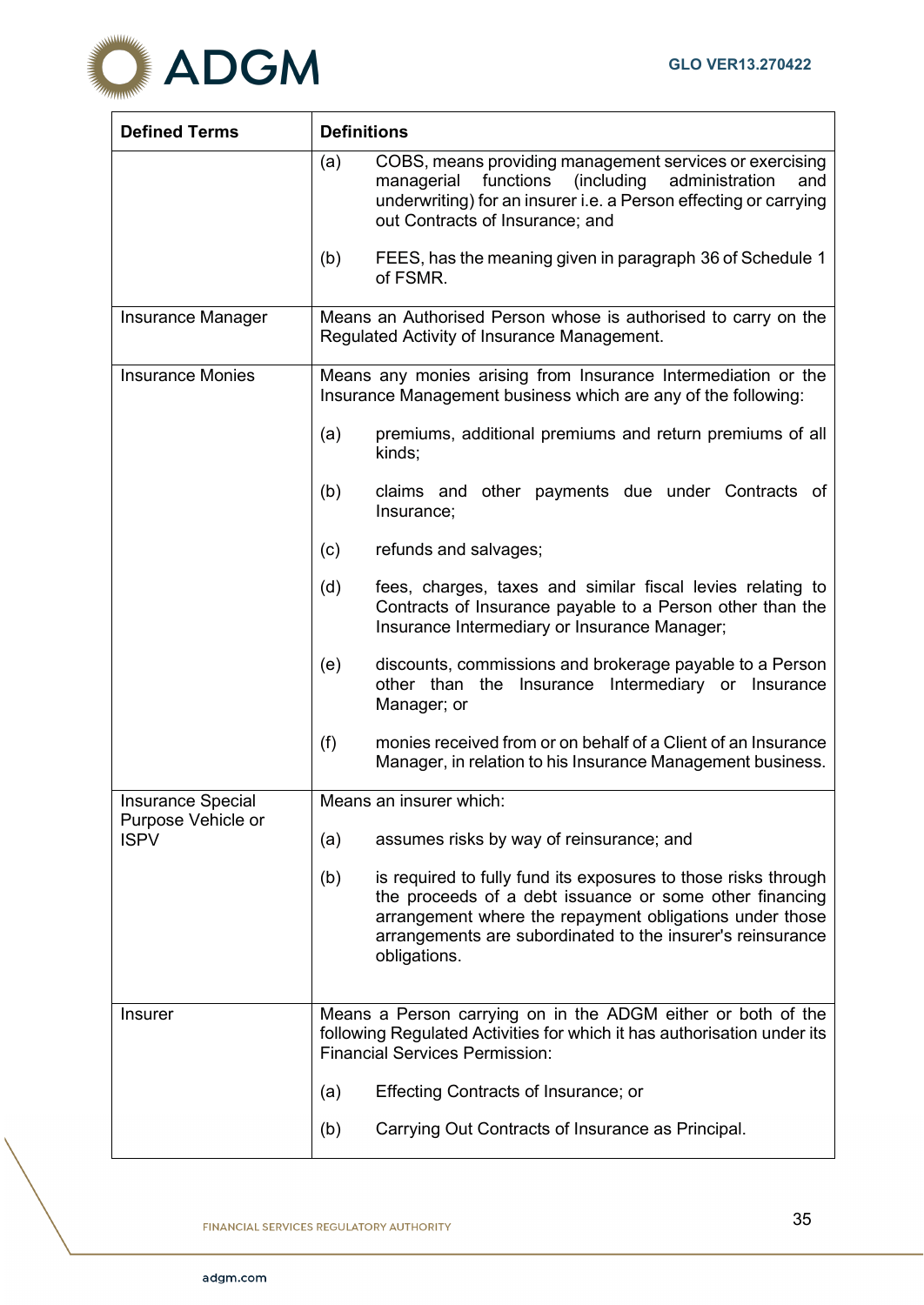

| <b>Defined Terms</b>                                                   | <b>Definitions</b>                                                                                                                                                                                                                                                       |
|------------------------------------------------------------------------|--------------------------------------------------------------------------------------------------------------------------------------------------------------------------------------------------------------------------------------------------------------------------|
| Intangible Assets                                                      | Has the meaning given in Rule 3.1.6(1) of CIB.                                                                                                                                                                                                                           |
| <b>Interfacing Systems</b>                                             | Means the systems used by a Third Party Provider that connect to<br>Customers and to Primary Financial Institutions.                                                                                                                                                     |
| <b>International Financial</b><br><b>Reporting Standards</b><br>(IFRS) | Means the International Financial Reporting Standards as issued<br>and amended from time to time by the International Accounting<br>Standards Board.                                                                                                                     |
| International<br>Organisation                                          | In relation to AML means an organisation established by formal<br>political agreement between member countries, where<br>the<br>agreement has the status of an international treaty, and the<br>organisation is recognised in the law of countries which are<br>members. |
| <b>International Standards</b><br>on Auditing                          | Means the international standards on auditing as issued and<br>amended from time to time by the International Auditing and<br>Assurance Standards Board (IAASB) of the International Federation<br>of Accountants (IFAC).                                                |
| <b>Invested Assets</b>                                                 | Means any asset, right or interest of an Insurer that is held by the<br>Insurer for the primary purpose of generating revenues or for directly<br>providing funds to meet the Insurer's cash outflows in the future.                                                     |
| Investment                                                             | Means in relation to:                                                                                                                                                                                                                                                    |
|                                                                        | (a)<br>COBS, means either of the following:                                                                                                                                                                                                                              |
|                                                                        | (i)<br>a Security; or                                                                                                                                                                                                                                                    |
|                                                                        | (ii)<br>a Derivative,                                                                                                                                                                                                                                                    |
|                                                                        | unless otherwise specified                                                                                                                                                                                                                                               |
|                                                                        | (b)<br>GEN and elsewhere, means Specified Investments set out<br>in Part 3 of Schedule 1 of FSMR, unless otherwise specified.                                                                                                                                            |
| <b>Investment Analyst</b>                                              | An Employee of an Authorised Firm who prepares Investment<br>Research.                                                                                                                                                                                                   |
| <b>Investment Business</b>                                             | Means the business of:                                                                                                                                                                                                                                                   |
|                                                                        | Dealing in Investments as Principal;<br>(a)                                                                                                                                                                                                                              |
|                                                                        | Dealing in Investments as Agent;<br>(b)                                                                                                                                                                                                                                  |
|                                                                        | Arranging Credit;<br>(c)                                                                                                                                                                                                                                                 |
|                                                                        | <b>Managing Assets;</b><br>(d)                                                                                                                                                                                                                                           |
|                                                                        | Advising on Investments or Credit;<br>(e)                                                                                                                                                                                                                                |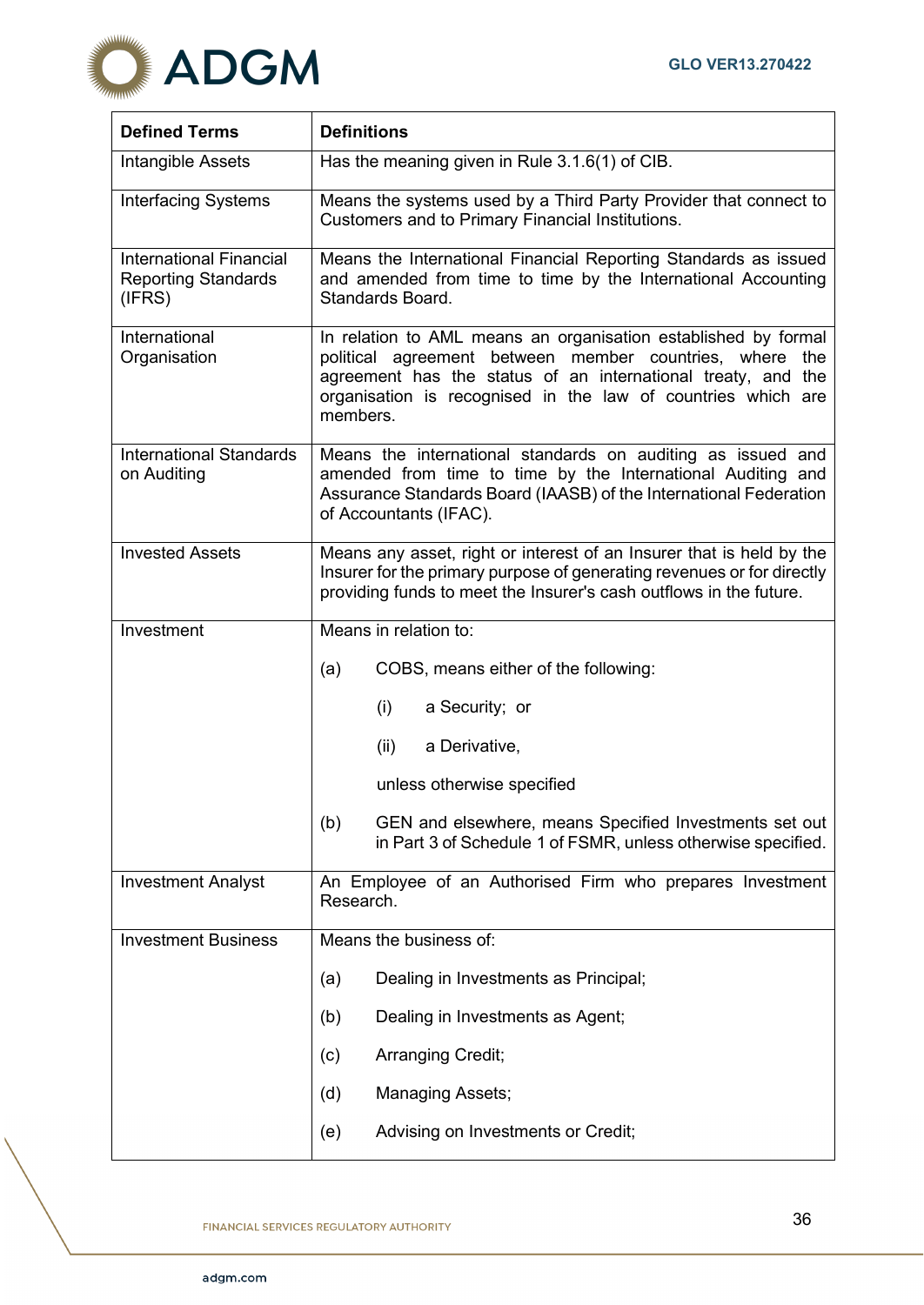

| <b>Defined Terms</b>           | <b>Definitions</b>                                                                                                                                                                                         |
|--------------------------------|------------------------------------------------------------------------------------------------------------------------------------------------------------------------------------------------------------|
|                                | Managing a Collective Investment Fund;<br>(f)                                                                                                                                                              |
|                                | Providing Custody;<br>(g)                                                                                                                                                                                  |
|                                | (h)<br>Arranging Custody;                                                                                                                                                                                  |
|                                | (i)<br>Managing a Profit Sharing Investment Account;                                                                                                                                                       |
|                                | (j)<br>Operating an MTF or OTF;                                                                                                                                                                            |
|                                | (k)<br>Operating a Private Financing Platform; or                                                                                                                                                          |
|                                | (1)<br>Acting as the Trustee of an Investment Trust.                                                                                                                                                       |
| <b>Investment Company</b>      | Means an open or closed ended company established for the sole<br>purpose of collective investment (and any such Cell of such<br>company) which is incorporated under the Companies Regulations<br>2015.   |
| <b>Investment Manager</b>      | Means a Person who, acting only on behalf of a Client:                                                                                                                                                     |
|                                | (a)<br>manages Investments in an account or portfolio on a<br>discretionary basis under the terms of a discretionary<br>management agreement; or                                                           |
|                                | (b)<br>manages Investments in an account or portfolio on a<br>non-discretionary<br>basis<br>under<br>the<br>terms<br>оf<br>a<br>non-discretionary management agreement.                                    |
| Investment Partnership         | Means a limited partnership established for the sole purpose of<br>collective investment which is formed and registered under the<br>Limited Partnership Act 1907.                                         |
| <b>Investment Research</b>     | Means a publication which contains:                                                                                                                                                                        |
|                                | the results of research into Investments;<br>(a)                                                                                                                                                           |
|                                | analysis of factors likely to influence the future performance<br>(b)<br>of Investments; or                                                                                                                |
|                                | advice or recommendations based on those results or<br>(c)<br>analysis.                                                                                                                                    |
| <b>Investment Trust</b>        | Means an express trust created solely for collective investment<br>purposes under section 114 of FSMR.                                                                                                     |
| Investment Undertaking         | Means an Investment Company, Investment Partnership, or<br>Investment Trust which is used as the investment vehicle for a Fund.                                                                            |
| Investment-Linked<br>Insurance | Means Contracts of Insurance where the benefits are wholly or<br>partly to be determined by reference to the value of, or the income<br>from, property of any description (whether or not specified in the |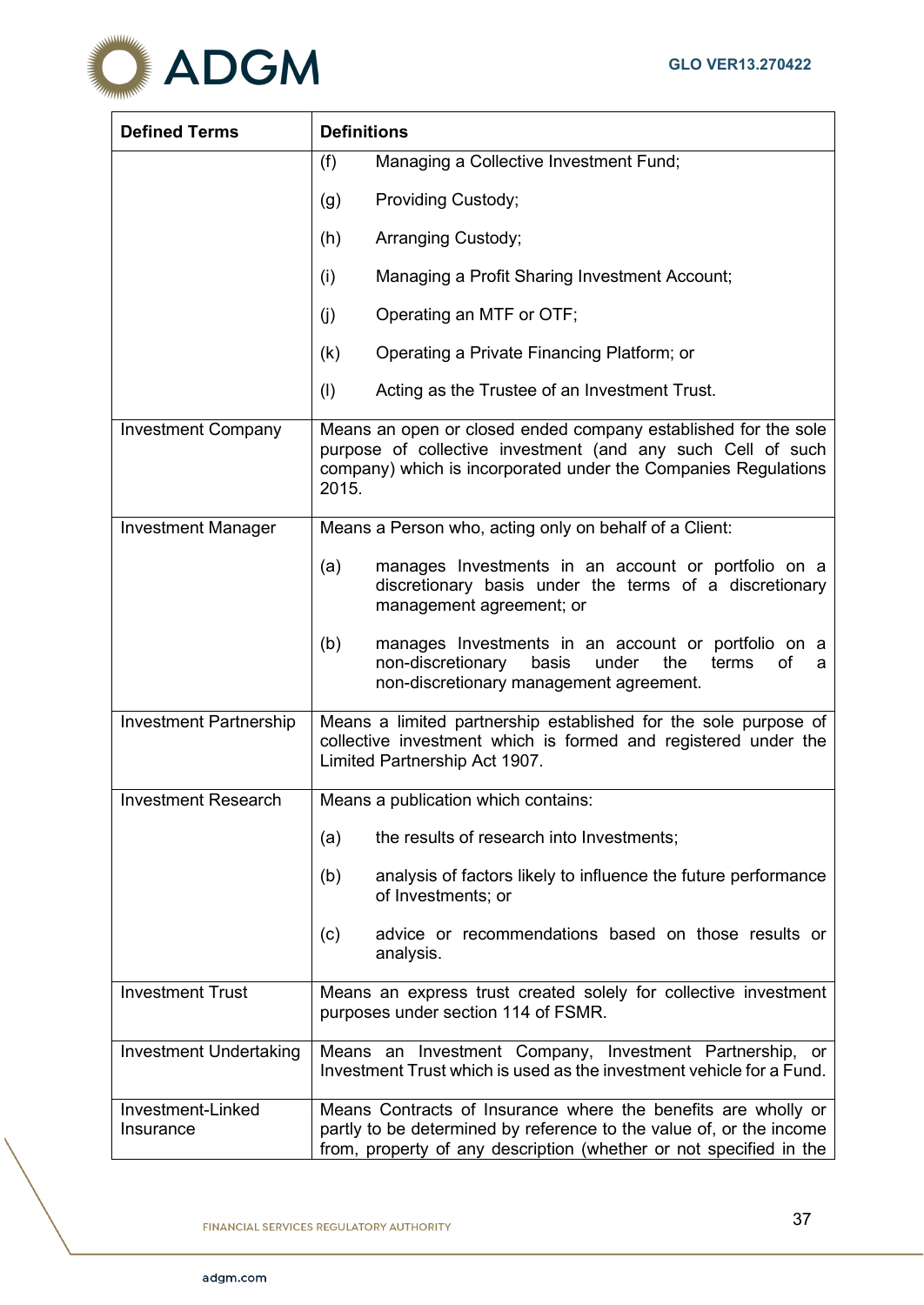

| <b>Defined Terms</b>                                                       | <b>Definitions</b>                                                                                                                                                                             |  |  |
|----------------------------------------------------------------------------|------------------------------------------------------------------------------------------------------------------------------------------------------------------------------------------------|--|--|
|                                                                            | contracts) or by reference to fluctuations in, or in an index of, the<br>value of property of any description (whether or not so specified).                                                   |  |  |
| <b>IOSCO</b>                                                               | Means the International Organisation of Securities Commissions.                                                                                                                                |  |  |
| <b>IOSCO Principles for</b><br><b>Financial Market</b><br>Infrastructures  | Means a set of principles for Financial Markets Infrastructure issued<br>by the International Organisation of Securities Commissions<br>(IOSCO).                                               |  |  |
| <b>Islamic Contract</b>                                                    | Means any contract that an appropriate Shari'a Supervisory Board<br>has designated to be in compliance with Shari'a.                                                                           |  |  |
| <b>Islamic Financial</b><br><b>Business</b>                                | Means any part of the financial business of an Authorised Person<br>which is carried out in accordance with Shari'a.                                                                           |  |  |
| <b>Islamic Financial</b><br>Institution                                    | Means an Authorised Person which has a Financial Services<br>Permission authorising it to conduct its entire financial business in<br>accordance with Shari'a.                                 |  |  |
| <b>Islamic Fund</b>                                                        | Means a Fund which its entire operations are conducted or held out<br>as being conducted, in accordance with Shari'a.                                                                          |  |  |
| <b>Islamic Real Estate</b><br><b>Investments Trusts</b><br>(Islamic REITs) | Has the meaning given in IFR 6.8.                                                                                                                                                              |  |  |
| <b>Islamic Securities</b>                                                  | Means any Security Offered, or held out expressly or implicitly, as<br>Islamic or Shari'a compliant.                                                                                           |  |  |
| <b>Islamic Sub-Fund</b>                                                    | Means a Shari'a-compliant Sub-Fund.                                                                                                                                                            |  |  |
| <b>Islamic Window</b>                                                      | Means that part of an Authorised Person, other than an Islamic<br>Financial Institution, which conducts Islamic Financial Business as<br>a segregated part of its overall business operations. |  |  |
| <b>Issuer</b>                                                              | In relation to:                                                                                                                                                                                |  |  |
|                                                                            | any Security other than a Unit in a Collective Investment<br>(a)<br>Fund, means the Person by whom it is or is to be issued;                                                                   |  |  |
|                                                                            | a Unit in a Collective Investment Fund, means the Fund<br>(b)<br>Manager; and                                                                                                                  |  |  |
|                                                                            | an interest in a Limited Liability Partnership, means the<br>(c)<br>Partnership.                                                                                                               |  |  |
| Istisna'a                                                                  | Means a contract for providing for the manufacture and purchase of<br>a specified item; progressive financing.                                                                                 |  |  |
| Jurisdiction                                                               | Means the UAE, the Dubai International Financial Centre and the<br>ADGM.                                                                                                                       |  |  |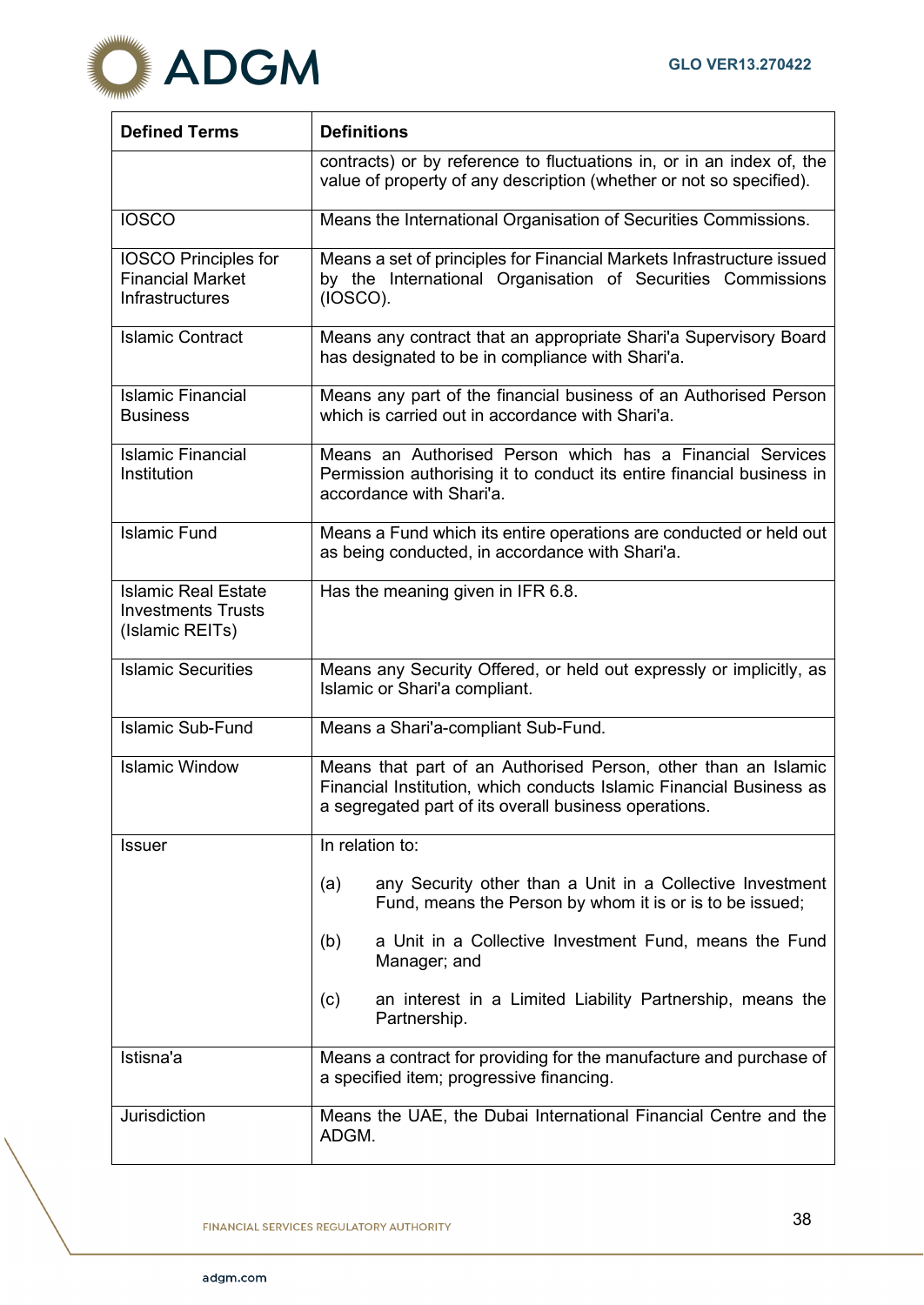

| <b>Defined Terms</b>                    | <b>Definitions</b>                                                                                                                                                                                                                                                                                                                     |  |  |
|-----------------------------------------|----------------------------------------------------------------------------------------------------------------------------------------------------------------------------------------------------------------------------------------------------------------------------------------------------------------------------------------|--|--|
| Kefala                                  | Means a contract of guarantee/suretyship.                                                                                                                                                                                                                                                                                              |  |  |
| Key Individual                          | Means an Employee of a Recognised Body assigned to oversee a<br>Regulatory Function.                                                                                                                                                                                                                                                   |  |  |
| Key Information                         | Means information prescribed in MKT 4.5.2(1)(b).                                                                                                                                                                                                                                                                                       |  |  |
| Legal Arrangement                       | Means express trusts or other similar legal arrangements.                                                                                                                                                                                                                                                                              |  |  |
| Legal Person                            | Means any entity other than a Natural Person that can establish a<br>Customer relationship with a Relevant Person or otherwise own<br>This can include companies, Bodies Corporate or<br>property.<br>unincorporate, trusts, foundations, partnerships, associations,<br>states and governments and other relevantly similar entities. |  |  |
| <b>Licensed Director</b>                | Means the Controlled Function described in GEN 5.3.3.                                                                                                                                                                                                                                                                                  |  |  |
| <b>Licensed Partner</b>                 | Means the Controlled Function described in GEN 5.3.4.                                                                                                                                                                                                                                                                                  |  |  |
| <b>Licensed Person</b>                  | Has the meaning given in the Commercial Licensing Regulations<br>2015.                                                                                                                                                                                                                                                                 |  |  |
| <b>Licensed Promoter</b>                | Means a Person who is licensed or otherwise authorised by one of<br>the Authorities to Promote Funds.                                                                                                                                                                                                                                  |  |  |
| <b>Limited Liability</b><br>Partnership | Means a partnership incorporated under the Limited Liability<br>Partnership Regulations 2015 or under the law of a country,<br>jurisdiction or territory outside the ADGM.                                                                                                                                                             |  |  |
| <b>Listed Body Corporate</b>            | In relation to AML means, for the purposes of Rule 8.3.3(4), a Body<br>Corporate listed on a stock exchange recognised by the Regulator.                                                                                                                                                                                               |  |  |
| <b>Listed Entity</b>                    | Means the Reporting Entity of Securities which are admitted to the<br><b>Official List.</b>                                                                                                                                                                                                                                            |  |  |
| <b>Listed Fund</b>                      | Means a Collective Investment Fund which has been admitted to<br>the Official List.                                                                                                                                                                                                                                                    |  |  |
| <b>Listed Securities</b>                | Means in relation to MKT, the Securities of the Issuer or, where the<br>context requires, the Securities for which the Listed Entity is a<br>Reporting Entity but not the Issuer.                                                                                                                                                      |  |  |
| <b>Listing Principles</b>               | Means in the Rules in MKT Rule 2.2.                                                                                                                                                                                                                                                                                                    |  |  |
| <b>Listing Rules</b>                    | Means in the Rules in MKT chapter 2.                                                                                                                                                                                                                                                                                                   |  |  |
| <b>LLP Regulations</b>                  | Means the Limited Liability Partnership Regulations.                                                                                                                                                                                                                                                                                   |  |  |
| Long-Term Insurance                     | A Contract of Insurance expressed to be in force for more than one<br>year, where under the terms of the contract any of the following<br>conditions exists:                                                                                                                                                                           |  |  |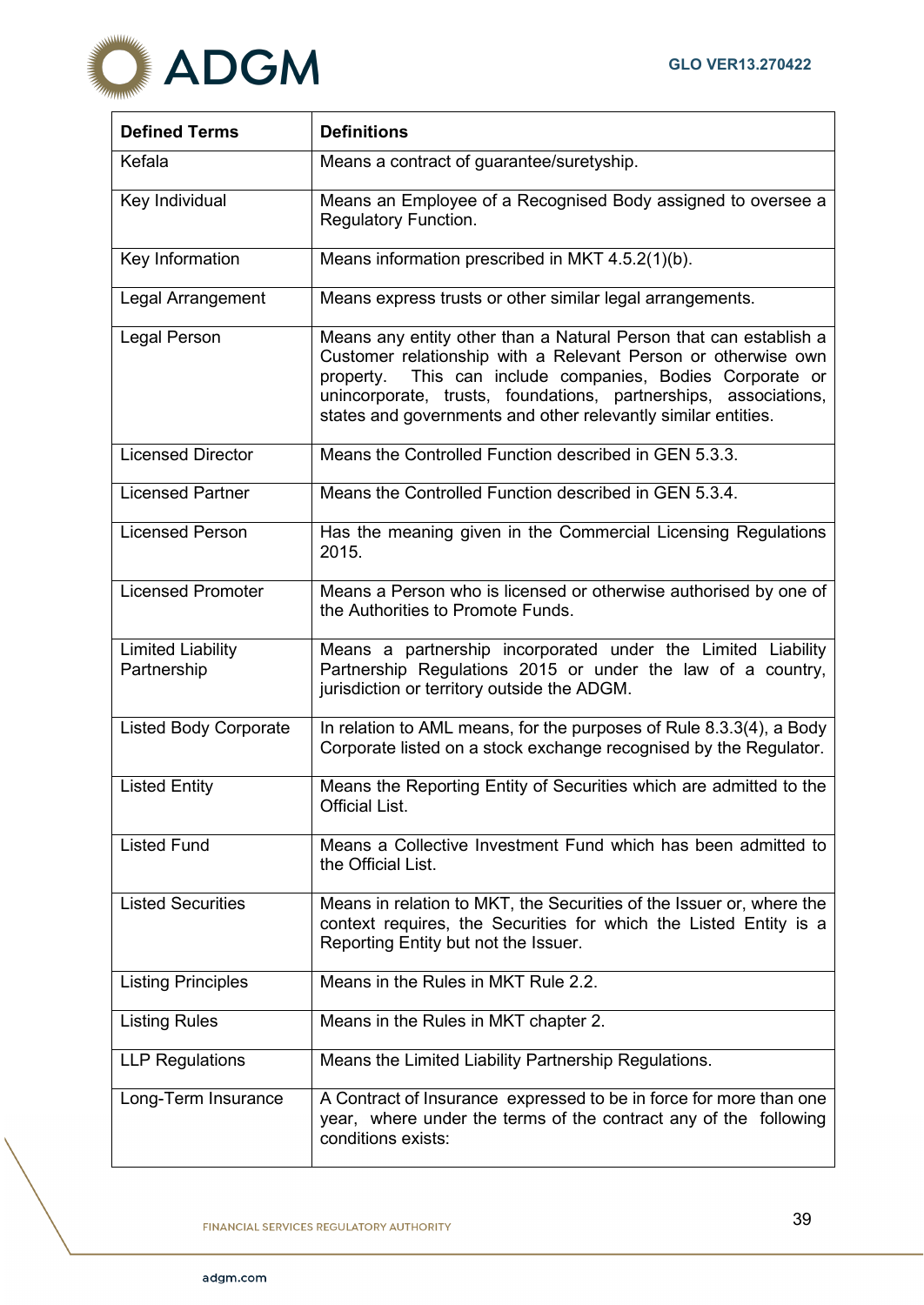

| <b>Defined Terms</b>                                      | <b>Definitions</b>                                                                                                                                                                                    |  |  |
|-----------------------------------------------------------|-------------------------------------------------------------------------------------------------------------------------------------------------------------------------------------------------------|--|--|
|                                                           | the payment of the whole or part of the benefits is dependent<br>(a)<br>upon the termination or continuation or human life;                                                                           |  |  |
|                                                           | (b)<br>the payment of any part of the premiums is dependent upon<br>the termination or continuation of human life;                                                                                    |  |  |
|                                                           | (c)<br>the benefits under the contract include payment of a sum on<br>marriage or on the birth of a child; or                                                                                         |  |  |
|                                                           | (d)<br>(4) the contract is a permanent health insurance contract.                                                                                                                                     |  |  |
| Long-Term Insurance<br><b>Business</b>                    | Means the business of Effecting Contracts of Insurance or Carrying<br>Out Contracts of Insurance, where the Contracts of Insurance are<br>contracts of Long-Term Insurance.                           |  |  |
| Long-Term Insurance<br>Fund                               | Means a fund in respect of Long-Term Insurance Business<br>established and maintained in accordance with PIN 3 or CIB 8, as<br>applicable.                                                            |  |  |
| Low-Value Payment                                         | Means any Payment Instrument that:                                                                                                                                                                    |  |  |
| Instrument                                                | can be used only to execute individual payment<br>$(a)$ (i)<br>transactions of US\$25 (or its equivalent) or less; and                                                                                |  |  |
|                                                           | (ii) has a monthly spending limit of US\$1000 (or its<br>equivalent); or                                                                                                                              |  |  |
|                                                           | (b) has Stored Value that does not exceed US\$500 (or its<br>equivalent) at any time.                                                                                                                 |  |  |
| <b>Maintains</b>                                          | Means in relation to GEN 3.3.25 to 3.3.30, includes taking<br>reasonable steps to ensure that the arrangements remain effective<br>and are adequately monitored, and must be interpreted accordingly. |  |  |
| Major Risk-Taking<br>Employees                            | Means in relation to GEN 3.3.42 and 8.10.14, means those<br>Employees whose actions have a material impact on the risk<br>exposure of the Authorised Person or Recognised Body.                       |  |  |
| <b>Managing Assets</b>                                    | Has the meaning given in paragraph 56 of Schedule 1 of FSMR.                                                                                                                                          |  |  |
| Managing a Collective<br><b>Investment Fund</b>           | Has the meaning given in paragraph 59 of Schedule 1 of FSMR.                                                                                                                                          |  |  |
| Managing a Profit<br><b>Sharing Investment</b><br>Account | Has the meaning given in paragraph 64(2) of Schedule 1 of FSMR.                                                                                                                                       |  |  |
| <b>Market Abuse</b>                                       | Means conduct which contravenes a provision contained in Part 8<br>of FSMR.                                                                                                                           |  |  |
| <b>Market Contract</b>                                    | Has the meaning given in section 258 of FSMR.                                                                                                                                                         |  |  |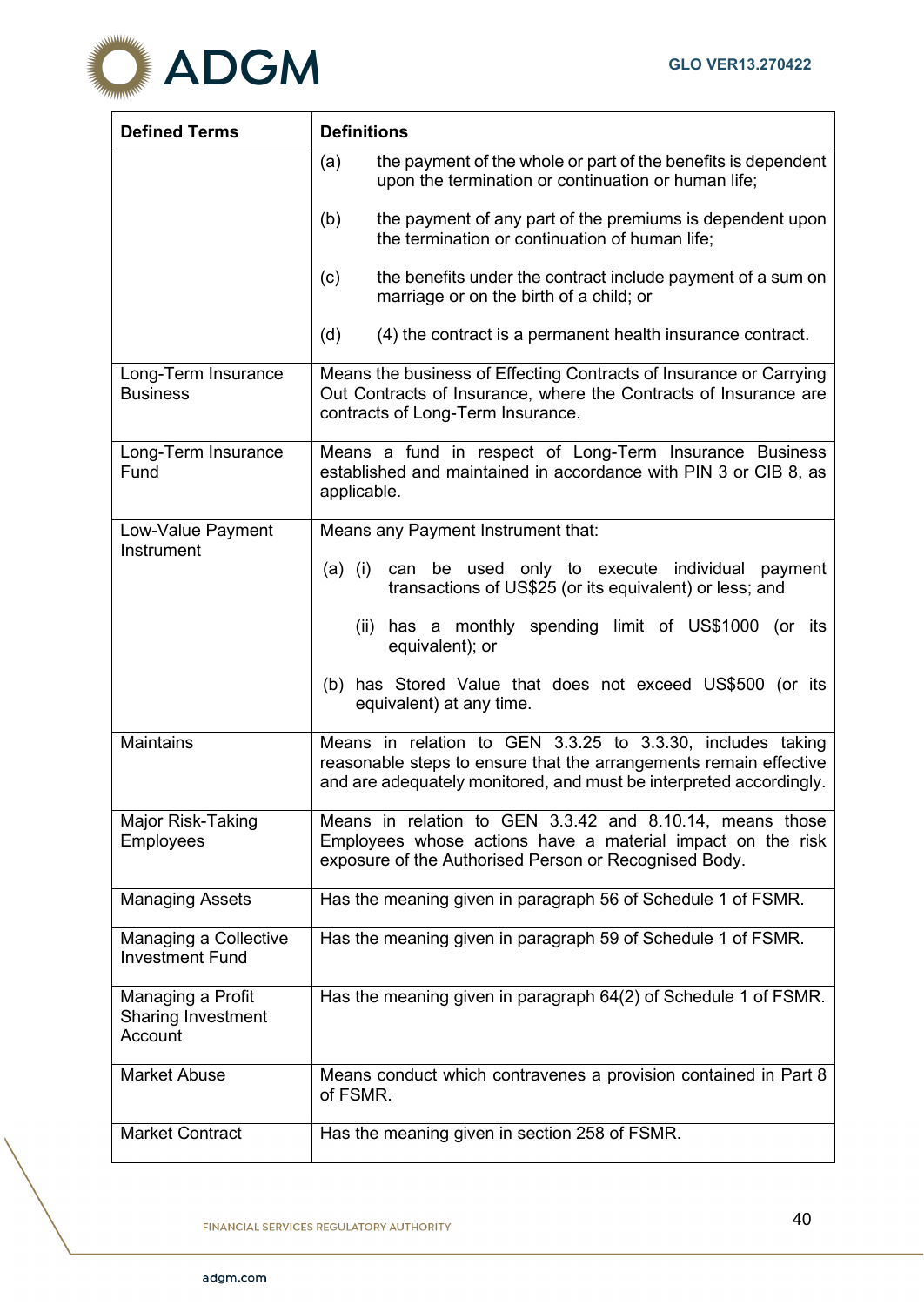

| <b>Defined Terms</b>                | <b>Definitions</b>                                                                                                                                                                                         |                 |                                                                                                                                                                                                                                                                                                                                                                                                                          |
|-------------------------------------|------------------------------------------------------------------------------------------------------------------------------------------------------------------------------------------------------------|-----------------|--------------------------------------------------------------------------------------------------------------------------------------------------------------------------------------------------------------------------------------------------------------------------------------------------------------------------------------------------------------------------------------------------------------------------|
| <b>Market Counterparty</b>          |                                                                                                                                                                                                            |                 | Means a type of Client specified under COBS 2.5.                                                                                                                                                                                                                                                                                                                                                                         |
| <b>Market Maker</b>                 | transaction.                                                                                                                                                                                               |                 | Means in relation to an Investment, a Person who holds himself out<br>as able and willing to enter into transactions of sale and purchase in<br>Investments of that description at prices determined by him<br>generally and continuously rather than in respect of each particular                                                                                                                                      |
| <b>Market Manipulation</b>          | Means the behaviour specified in section 92(4) of the FSMR.                                                                                                                                                |                 |                                                                                                                                                                                                                                                                                                                                                                                                                          |
| <b>Marketing Material</b>           | Means in relation to COBS and GEN 9.12 and 9.13, means any<br>material communicated to a Person in the course of marketing<br>Regulated Activities or Specified Investments or effecting<br>introductions. |                 |                                                                                                                                                                                                                                                                                                                                                                                                                          |
| <b>Markets Rules or MKT</b>         | Means the Markets module of the Rulebook.                                                                                                                                                                  |                 |                                                                                                                                                                                                                                                                                                                                                                                                                          |
| Mark-up or Mark-down                | Means:                                                                                                                                                                                                     |                 |                                                                                                                                                                                                                                                                                                                                                                                                                          |
|                                     | (a)                                                                                                                                                                                                        | between:<br>(i) | when an Authorised Person receives instructions from a<br>Client and takes a principal position in the relevant<br>Investment in order to complete a transaction, that is, when<br>the Authorised Person takes a principal position in the<br>relevant Investment which it would not otherwise take,<br>except to complete that transaction, the difference, if any,<br>the price at which the Authorised Person takes a |
|                                     |                                                                                                                                                                                                            | (ii)            | principal position in the relevant Investment; and<br>the price at which the Authorised Person Executes                                                                                                                                                                                                                                                                                                                  |
|                                     |                                                                                                                                                                                                            |                 | the transaction with its Client; or                                                                                                                                                                                                                                                                                                                                                                                      |
|                                     | (b)                                                                                                                                                                                                        |                 | when an Authorised Person Executes a transaction with its<br>Client against its own book and owes a duty of best<br>execution, the difference between:                                                                                                                                                                                                                                                                   |
|                                     |                                                                                                                                                                                                            | (i)             | the price at which best execution would be achieved;<br>and                                                                                                                                                                                                                                                                                                                                                              |
|                                     |                                                                                                                                                                                                            | (ii)            | the price at which the Authorised Person Executes<br>the transaction with its Client.                                                                                                                                                                                                                                                                                                                                    |
| <b>Master Fund</b>                  |                                                                                                                                                                                                            |                 | Means a Fund that issues its Units or Debentures to one or more<br>other Funds which are dedicated to investing in that Fund.                                                                                                                                                                                                                                                                                            |
| <b>Matched Principal</b><br>Trading |                                                                                                                                                                                                            |                 | Means a transaction where the facilitator interposes itself between<br>the buyer and the seller to the transaction in such a way that it is<br>never exposed to market risk throughout the execution of the<br>transaction, with both sides executed simultaneously, and where the<br>transaction is concluded at a price where the facilitator makes no                                                                 |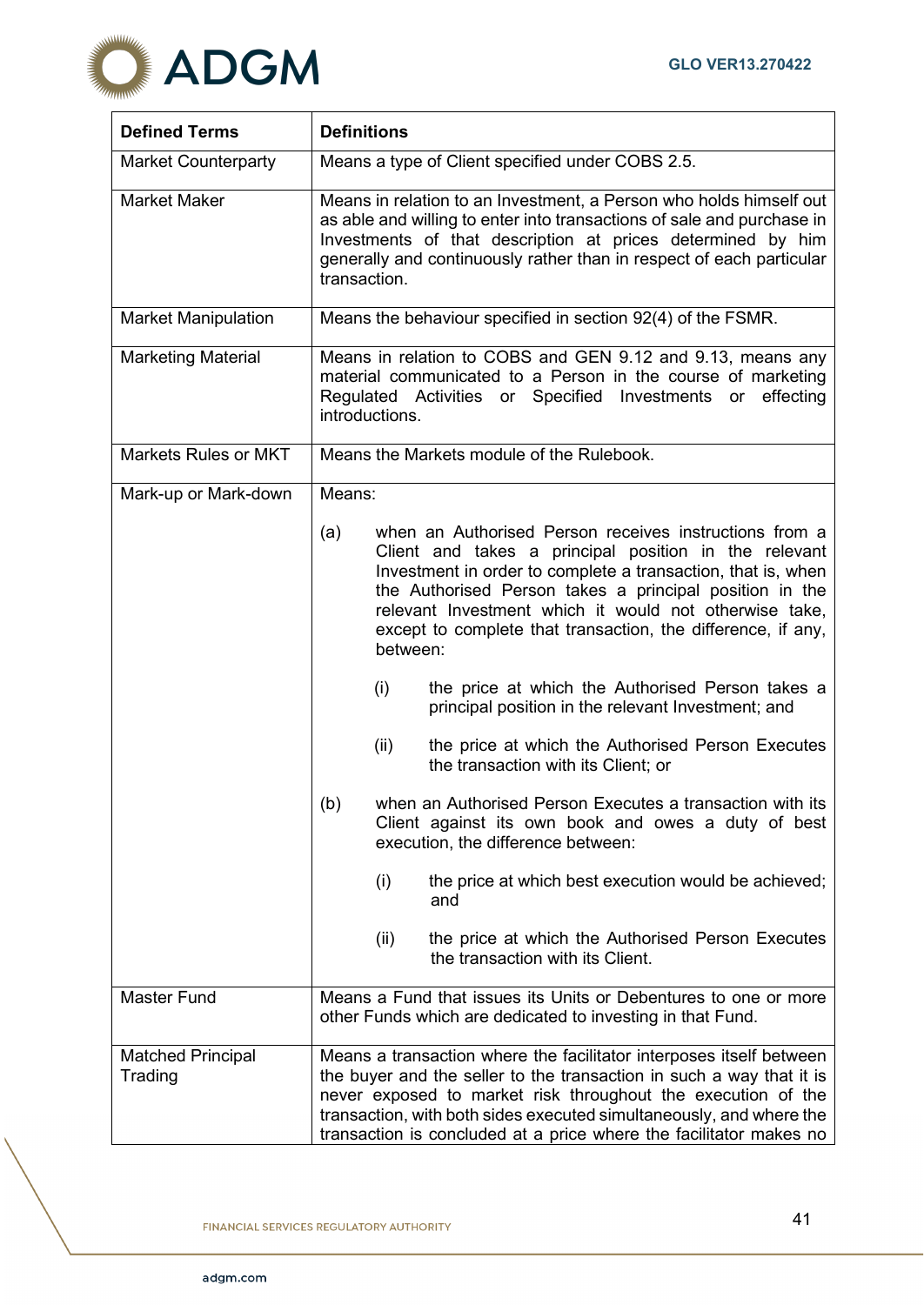

| <b>Defined Terms</b>                               | <b>Definitions</b>                                                                                                                                                                                                                                                                                                                                                               |  |  |
|----------------------------------------------------|----------------------------------------------------------------------------------------------------------------------------------------------------------------------------------------------------------------------------------------------------------------------------------------------------------------------------------------------------------------------------------|--|--|
|                                                    | profit or loss, other than a previously disclosed commission, fee or<br>charge for the transaction.                                                                                                                                                                                                                                                                              |  |  |
| Member                                             | Means a Person admitted as a member of a Recognised Body in<br>accordance with its Business Rules.                                                                                                                                                                                                                                                                               |  |  |
| Minimum Cellular<br><b>Capital Requirement</b>     | Means the Minimum Segmental Capital Requirement in respect of<br>a Cell.                                                                                                                                                                                                                                                                                                         |  |  |
| Minimum Non-Cellular<br><b>Capital Requirement</b> | Means the Minimum Segmental Capital Requirement in respect of<br>that part of a Protected Cell Company or an Incorporated Cell<br>Company that is not a Cell.                                                                                                                                                                                                                    |  |  |
| Minimum Segmental<br><b>Capital Requirement</b>    | Means the requirement calculated in accordance with PIN A6.2.                                                                                                                                                                                                                                                                                                                    |  |  |
| <b>MIR</b>                                         | Means the Market Infrastructure Rules.                                                                                                                                                                                                                                                                                                                                           |  |  |
| Modification                                       | Means in relation to GEN 8.2, written notice provided under FSMR.                                                                                                                                                                                                                                                                                                                |  |  |
| Money                                              | Means any form of money, including banknotes, coins, cheques,<br>electronic money and any other non-cash form, such as payable<br>orders.                                                                                                                                                                                                                                        |  |  |
| Money Laundering<br><b>Reporting Officer</b>       | Means, for the purposes of an Authorised Person other than a Credit<br>Rating Agency, the Recognised Function described in GEN 5.4.8.                                                                                                                                                                                                                                            |  |  |
| <b>Money Laundering Risk</b>                       | Means, in relation to GEN 3.3.39(1), the risk that an Authorised<br>Person may be used to further money laundering.                                                                                                                                                                                                                                                              |  |  |
| <b>Money Remitter</b>                              | Has the meaning given in section 258 of FSMR.                                                                                                                                                                                                                                                                                                                                    |  |  |
| Mudaraba                                           | Means an investment partnership which is based on profit sharing<br>under a contract between an investor and an entrepreneur/manager<br>where risks and rewards are shared and where both parties receive<br>an agreed share of any profits, and the investor bears the full<br>amount of any loss of capital, whilst the entrepreneur/manager loses<br>his/her time and effort. |  |  |
| Mudarib                                            | Means the managing partner in a Mudaraba.                                                                                                                                                                                                                                                                                                                                        |  |  |
| Mugasara                                           | Means a contract in which the owner of the property shares the<br>property with another person in return for that other person's<br>services in relation to that property.                                                                                                                                                                                                       |  |  |
| <b>Multilateral Trading</b><br>Facility (MTF)      | Means a multilateral system, operated by an Authorised Person or<br>a Recognised Investment Exchange, which brings together multiple<br>third-party buying and selling interests in Financial Instruments, in<br>the system and in accordance with non-discretionary rules, in a way<br>that results in a contract in accordance with its rules.                                 |  |  |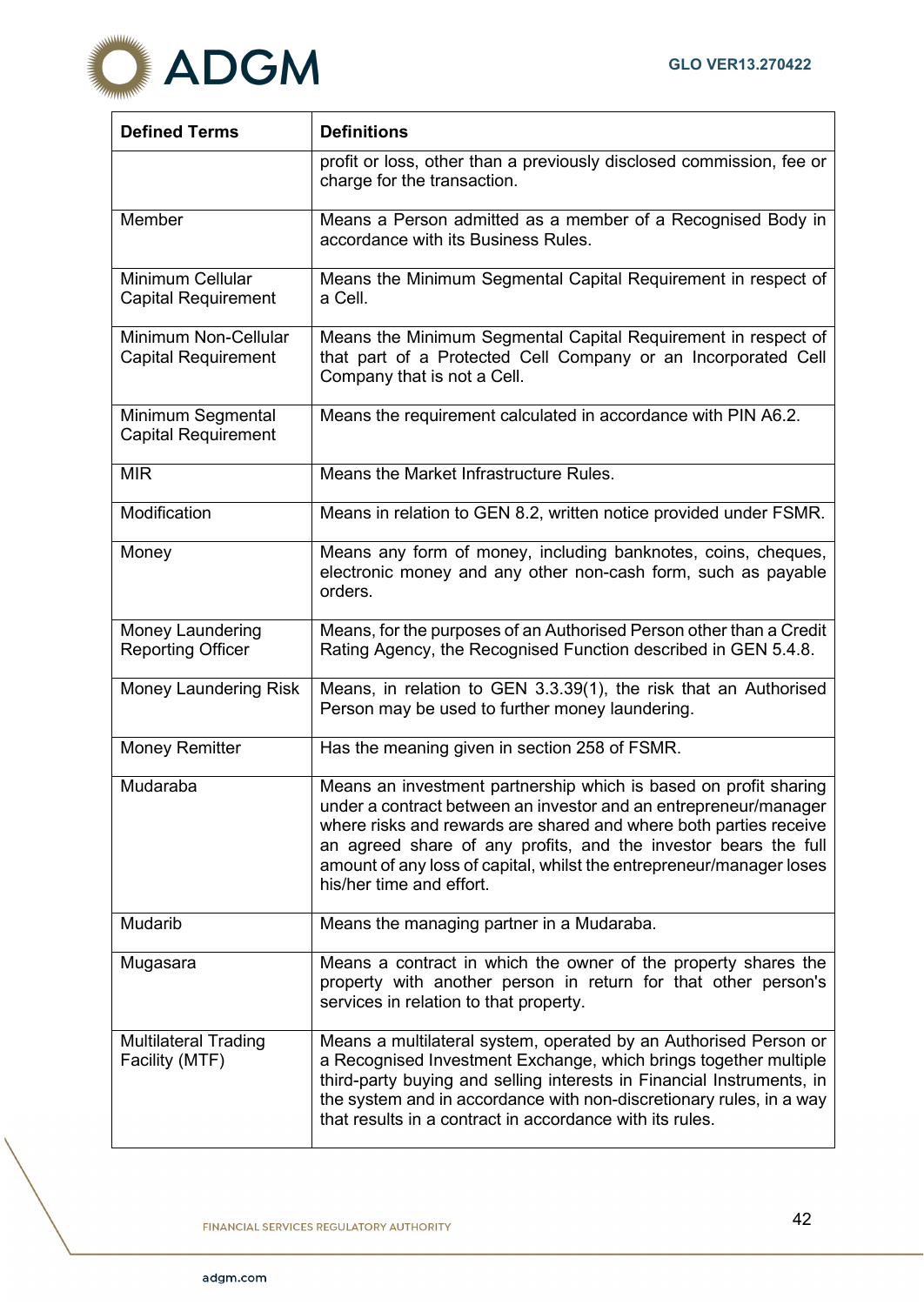

| <b>Defined Terms</b>                                 | <b>Definitions</b>                                                                                                                                                                                                                                                                  |
|------------------------------------------------------|-------------------------------------------------------------------------------------------------------------------------------------------------------------------------------------------------------------------------------------------------------------------------------------|
| Murabaha                                             | Means a sale of commodities at a price equivalent to the original<br>price at which such commodities were bought from a supplier plus<br>an agreed mark-up.                                                                                                                         |
| Murabaha for the<br><b>Purchase Orderer</b><br>(MPO) | Means a sale of specified goods at the acquisition cost plus an<br>agreed profit mark-up based on a promise (wa'ad) to purchase given<br>by the purchaser. The promise to purchase maybe binding or<br>non-binding.                                                                 |
| Musaqa                                               | Means a contract in which the owner of a property shares the<br>produce of that property with another person in return for that other<br>Person's services in relation to that property.                                                                                            |
| Musharaka                                            | Means an equity participation arrangement where<br>partners<br>contribute capital to a project and share its risks and rewards.<br>Profits can be divided between the partners in any agreed ratio.<br>Losses must always be borne in proportion to the capital of each<br>partner. |
| Muwakkil                                             | The investor or depositor under a Wakala arrangement.                                                                                                                                                                                                                               |
| Muzara'a                                             | Means a contract in which one Person agrees to develop and<br>maintain the property of the other Person in return for their services<br>in relation to that property.                                                                                                               |
| <b>Natural Person</b>                                | Means an individual.                                                                                                                                                                                                                                                                |
| <b>Net Written Premium</b>                           | Means, in respect of an Insurer during a period, Gross Written<br>Premium of the Insurer during that period less the amount of<br>premium on reinsurance contracts entered into by the Insurer as<br>Cedant during the same period.                                                 |
| Nominee Company                                      | A company incorporated in the ADGM whose business consists<br>solely of acting as a holder of Client Assets where such assets are<br>held by the Nominee Company as agent of an Authorised Person.                                                                                  |
| Non-ADGM Clearing<br>House                           | Has the meaning given in section 258 of FSMR.                                                                                                                                                                                                                                       |
| <b>Non-ADGM Financial</b><br>Services Regulator      | Means a regulator of financial services activities established in a<br>jurisdiction other than the ADGM.                                                                                                                                                                            |
| <b>Non-ADGM Regulator</b>                            | Has the meaning given in section 258 of FSMR.                                                                                                                                                                                                                                       |
| Non-binding Murabaha<br>for the Purchase<br>Orderer  | Means a Murabaha for the Purchase Orderer which is expressed to<br>be non-binding on the purchaser.                                                                                                                                                                                 |
| <b>Non-Cellular Assets</b>                           | Means assets of a Protected Cell Company or an Incorporated Cell<br>Company which are not Cellular Assets.                                                                                                                                                                          |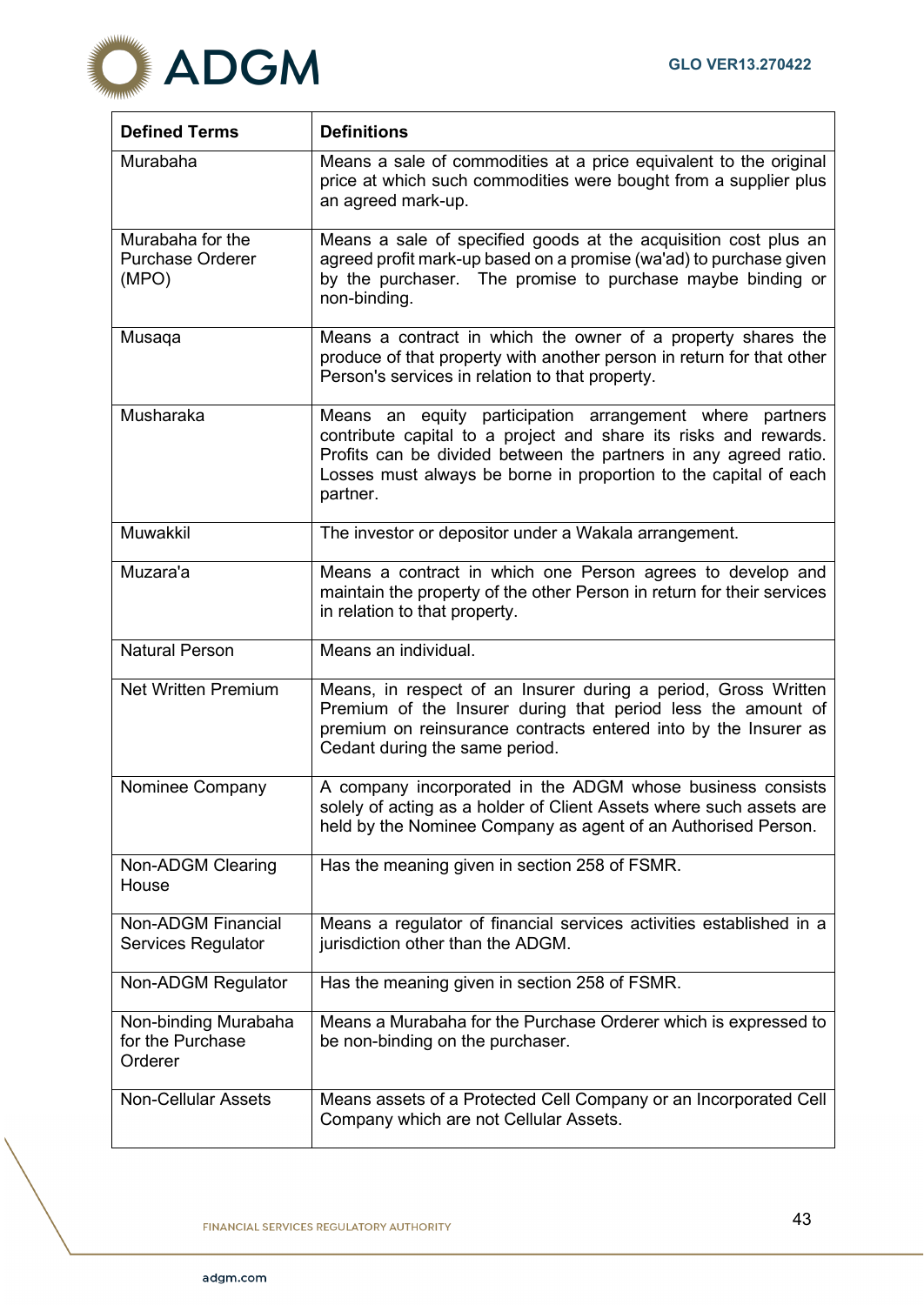

| <b>Defined Terms</b>                 | <b>Definitions</b>                                                                                                                                                                                                                                  |  |  |
|--------------------------------------|-----------------------------------------------------------------------------------------------------------------------------------------------------------------------------------------------------------------------------------------------------|--|--|
| Non-Profit Organisation<br>(NPO)     | Means a Legal Person or arrangement or organisation that primarily<br>engages in raising or disbursing funds for purposes such as<br>charitable, religious, cultural, educational, social or fraternal<br>purposes or for other charitable purpose. |  |  |
| Offer                                | Means:                                                                                                                                                                                                                                              |  |  |
|                                      | in relation to Securities other than Units, an offer of Securities<br>(a)<br>falling within Part 6 of FSMR; and                                                                                                                                     |  |  |
|                                      | in relation to Units, an offer of Units falling outside Part 6 of<br>(b)<br>FSMR.                                                                                                                                                                   |  |  |
| <b>Offer of Securities</b>           | Means a communication to any person in any form or by any means,<br>presenting information on the terms of the offer and the Securities<br>offered, so as to enable an investor to decide to buy or subscribe to<br>those Securities but excluding: |  |  |
|                                      | any communication in connection with the trading of<br>(a)<br>Securities admitted to trading on a Recognised Investment<br>Exchange;                                                                                                                |  |  |
|                                      | any communication made for the purposes of complying with<br>(b)<br>the on-going reporting requirements of a Recognised Body;<br>or                                                                                                                 |  |  |
|                                      | (c)<br>any other communication prescribed in the Rules as an<br><b>Exempt Communication.</b>                                                                                                                                                        |  |  |
| Offer of Securities to<br>the Public | Has the meaning given to that term in section 59 of FSMR.                                                                                                                                                                                           |  |  |
| <b>Offer Period</b>                  | Means the period during which an Offer of Securities to the Public<br>made pursuant to a Prospectus remains open to investors.                                                                                                                      |  |  |
| Offeror                              | In relation to:                                                                                                                                                                                                                                     |  |  |
|                                      | MKT Chapter 6, means the prior holders of, or the entity<br>(a)<br>issuing, the Relevant Securities; and                                                                                                                                            |  |  |
|                                      | all other cases, means a Person who makes an Offer of<br>(b)<br>Securities.                                                                                                                                                                         |  |  |
| Officer                              | Means:                                                                                                                                                                                                                                              |  |  |
|                                      | in relation to a limited liability partnership, a member of the<br>(a)<br>limited liability partnership; and                                                                                                                                        |  |  |
|                                      | in relation to a Body Corporate:<br>(b)                                                                                                                                                                                                             |  |  |
|                                      | (i)<br>member<br>οf<br>the<br>committee<br>Director,<br>οf<br>a<br>management, Chief Executive, manager, secretary                                                                                                                                  |  |  |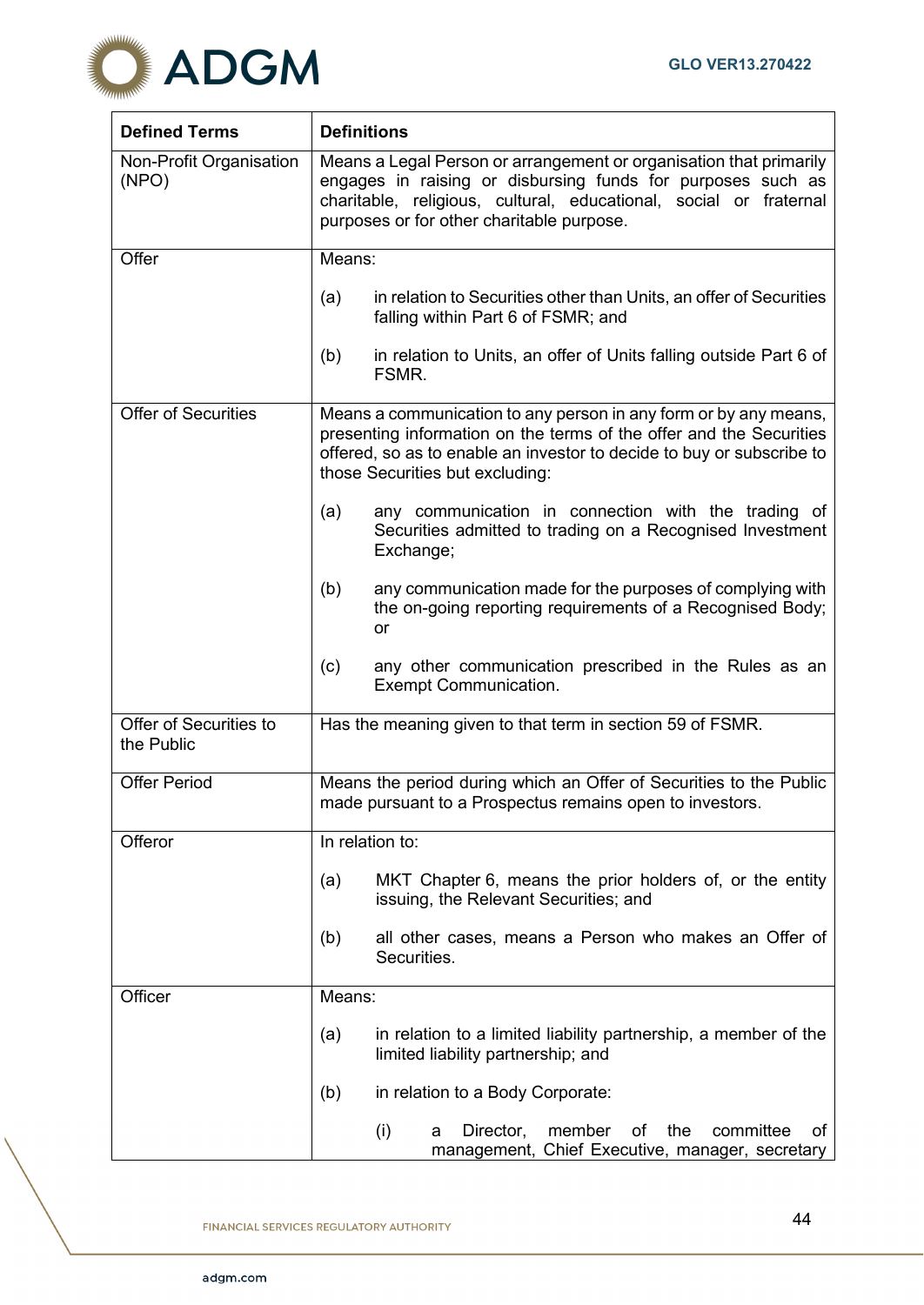

| <b>Defined Terms</b>                                                                                  | <b>Definitions</b>                                                                                                                                                                                                                                                                                                                   |
|-------------------------------------------------------------------------------------------------------|--------------------------------------------------------------------------------------------------------------------------------------------------------------------------------------------------------------------------------------------------------------------------------------------------------------------------------------|
|                                                                                                       | or other similar officer of the body, or a person<br>purporting to act in any such capacity; and                                                                                                                                                                                                                                     |
|                                                                                                       | an individual who is a Controller of the body.<br>(ii)                                                                                                                                                                                                                                                                               |
| <b>Official List</b>                                                                                  | Means the list of Securities maintained by the Regulator pursuant to<br>Part 6 of FSMR.                                                                                                                                                                                                                                              |
| <b>Omnibus Client</b><br>Account                                                                      | Means, as the context requires, either:                                                                                                                                                                                                                                                                                              |
|                                                                                                       | a Client Account maintained by an Authorised Person at a<br>(a)<br>Recognised Clearing House for more than one Client of the<br>Authorised Person in respect of which the Recognised<br>Clearing House has agreed with the Authorised Person to<br>provide Omnibus Client Segregation; or                                            |
|                                                                                                       | an account maintained by a firm for more than one indirect<br>(b)<br>Client at a Clearing Member in respect of which that clearing<br>member has agreed with the firm to provide segregation<br>arrangements.                                                                                                                        |
| <b>Omnibus Client</b><br>Segregation                                                                  | Means, in relation to a Recognised Clearing House, ensuring<br>separate records and accounts are kept enabling each Clearing<br>Member to distinguish in accounts with the Recognised Clearing<br>House the proprietary assets and positions of that Clearing Member<br>from those held for the accounts of its Clients.             |
| Operating a Credit<br><b>Rating Agency</b>                                                            | Has the meaning given in paragraph 65 of Schedule 1 of FSMR.                                                                                                                                                                                                                                                                         |
| <b>Operating a Multilateral</b><br><b>Trading Facility or</b><br><b>Organised Trading</b><br>Facility | Has the meaning given in paragraph 54 of Schedule 1 of FSMR.                                                                                                                                                                                                                                                                         |
| Operating a<br>Representative Office                                                                  | Has the meaning given in paragraph 67(2) of Schedule 1 of FSMR.                                                                                                                                                                                                                                                                      |
| <b>Organised Trading</b><br>Facility (OTF)                                                            | Means a multilateral system which is not a Recognised Investment<br>Exchange or a Multilateral Trading Facility and which multiple<br>third-party buying and selling interests in Financial Instruments are<br>able to interact in the system in a way that results in a contract in<br>accordance with the provisions of its rules. |
| <b>OTC Derivative or OTC</b><br><b>Derivative Contract</b>                                            | Means a Derivative Contract the execution of which does not take<br>place on a Recognised Investment Exchange.                                                                                                                                                                                                                       |
| <b>Outsourcing Agreement</b>                                                                          | Means an agreement in writing entered into by a Fund Manager or<br>Trustee with a Service Provider in relation to outsourced functions,<br>which fulfils the criteria in FUNDS App 1.                                                                                                                                                |
| <b>Overallotment Facility</b>                                                                         | Means, for the purposes of MKT Chapter 6, a clause in the<br>underwriting agreement or lead management agreement which                                                                                                                                                                                                               |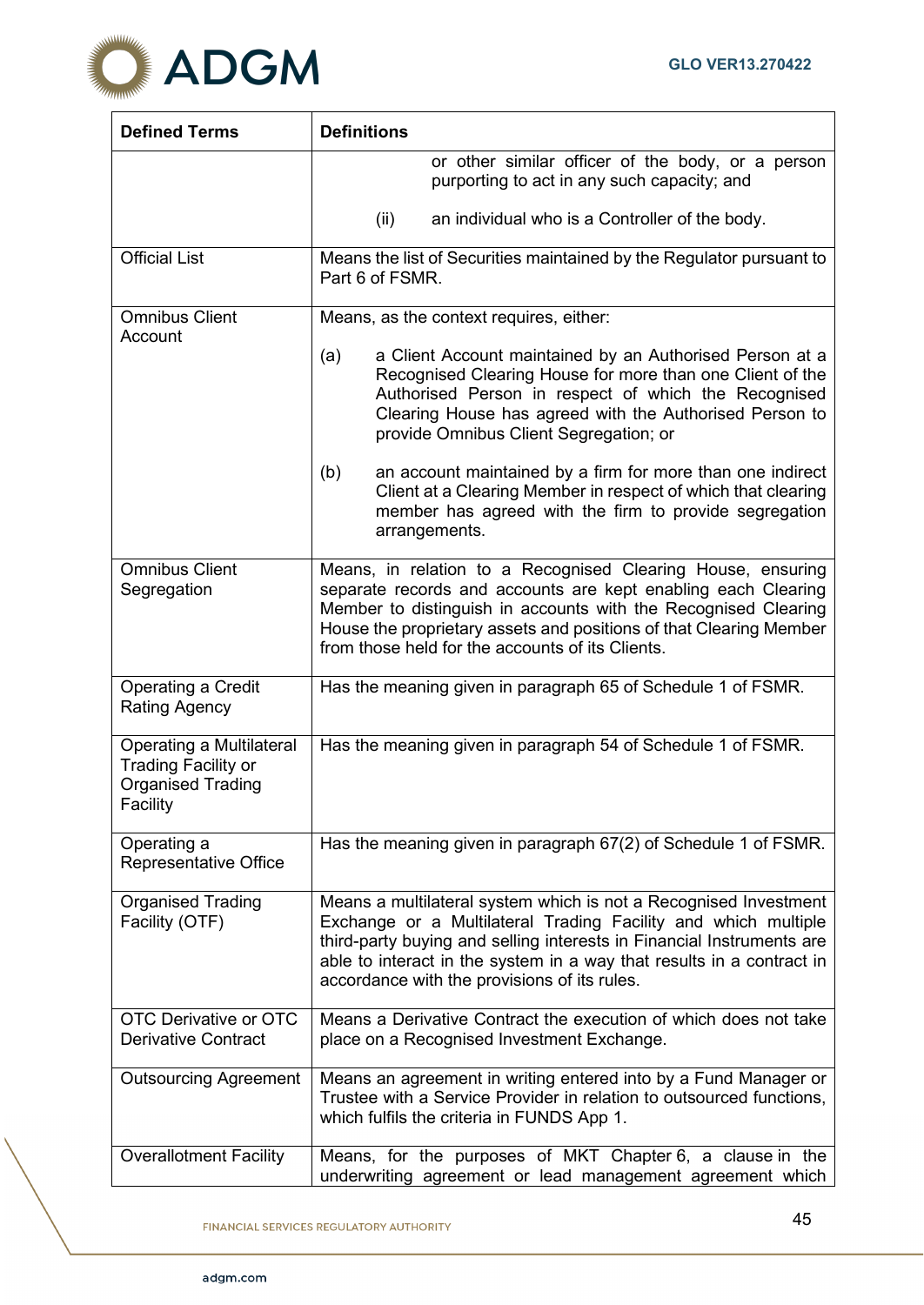

| <b>Defined Terms</b>                   | <b>Definitions</b>                                                                                                                                                                                                   |  |  |
|----------------------------------------|----------------------------------------------------------------------------------------------------------------------------------------------------------------------------------------------------------------------|--|--|
|                                        | permits acceptance of subscriptions or Offers to purchase a greater<br>number of Relevant Securities than originally offered.                                                                                        |  |  |
| <b>Overseas Competent</b><br>Authority | Means a competent authority responsible for the authorisation or<br>supervision of Recognised Clearing Houses in a country or territory<br>other than the ADGM.                                                      |  |  |
| <b>Oversight Committee</b>             | Means a committee of at least three individuals each of whom meets<br>the suitability criteria prescribed in FUNDS 13.3.3.                                                                                           |  |  |
| <b>Owner's Equity</b>                  | In relation to:                                                                                                                                                                                                      |  |  |
|                                        | a Takaful Provider, means the amount of the assets, less the<br>(a)<br>liabilities, of the Insurer that are not attributed to the Takaful<br>Fund of the Takaful Provider; and                                       |  |  |
|                                        | (b)<br>an Authorised Person that manages a PSIA, means the<br>amount of the assets, less the liabilities, of that Authorised<br>Person that are not attributed to any PSIA managed by that<br>Authorised Person.     |  |  |
| Parent                                 | Means a Holding Company as defined in section 1015 of the<br>Companies Regulations 2015.                                                                                                                             |  |  |
| <b>Parent Undertaking</b>              | Has the meaning given to that term in the Companies Regulations<br>2015.                                                                                                                                             |  |  |
| Participants' Investment<br>Fund (PIF) | Means an investment fund: the fund into which a portion of<br>contributions paid by Takaful participants is allocated for the<br>purposes of savings/investment as well as for the purposes of<br>capital formation. |  |  |
| Participants' Risk Fund<br>(PRF)       | Means the risk fund used to pool the portion of contributions paid by<br>participants on the basis of Tabarru' for the purpose of meeting<br>claims on events/risk covered under the Takaful contracts.              |  |  |
| Partner                                | Means, in relation to an Undertaking which is a Partnership, a<br>Person occupying the position of a partner, by whatever name<br>called.                                                                            |  |  |
| Partnership                            | Means any partnership, including a partnership constituted under<br>the law of a country, jurisdiction or territory outside the ADGM, but<br>not including a Limited Liability Partnership.                          |  |  |
| Passported Fund                        | Means a Fund that is registered on its Home Jurisdiction's Register<br>of Passported Funds.                                                                                                                          |  |  |
| Payee                                  | Has the meaning given in section 258 of FSMR.                                                                                                                                                                        |  |  |
| Payer                                  | Has the meaning given in section 258 of FSMR.                                                                                                                                                                        |  |  |
| <b>Payment Account</b>                 | Has the meaning given in section 258 of FSMR.                                                                                                                                                                        |  |  |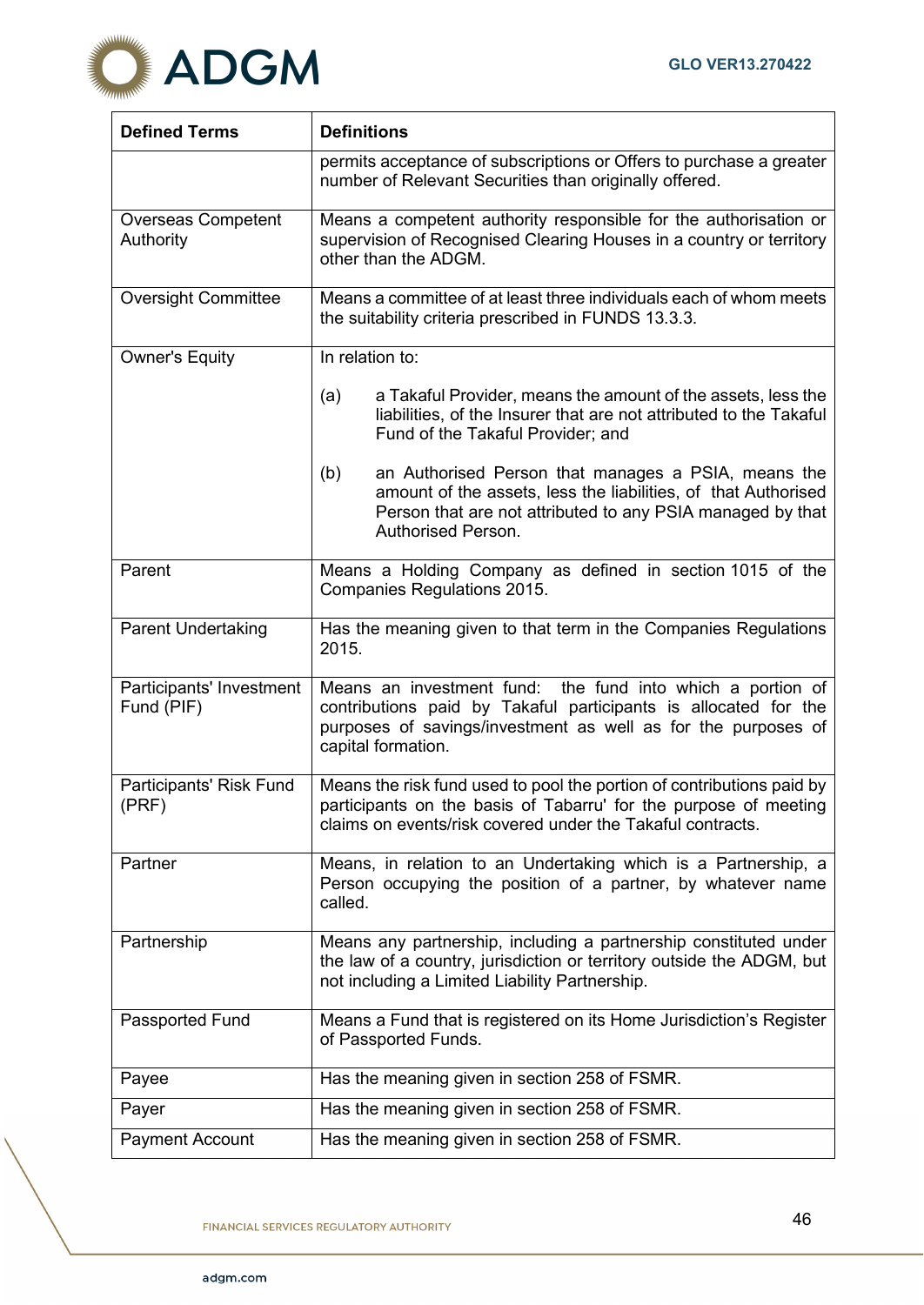

| <b>Defined Terms</b>                                       | <b>Definitions</b>                                                                                                                                                                                    |  |  |
|------------------------------------------------------------|-------------------------------------------------------------------------------------------------------------------------------------------------------------------------------------------------------|--|--|
| <b>Payment Account</b><br>Provider                         | Has the meaning given in section 258 of FSMR.                                                                                                                                                         |  |  |
| <b>Payment Initiation</b><br><b>Service Provider</b>       | Means a person that initiates a Payment Order at the request of a<br>Payment Service User with respect to a Payment Account held at<br>another Payment Service Provider.                              |  |  |
| <b>Payment Instrument</b>                                  | Has the meaning given in section 258 of FSMR.                                                                                                                                                         |  |  |
| Payment Order                                              | Means any instruction by a Payer or a Payee to their respective<br>Payment Service Provider requesting the execution of a Payment<br>Transaction.                                                     |  |  |
| <b>Payment Service</b><br>Provider                         | Has the meaning given in section 258 of FSMR.                                                                                                                                                         |  |  |
| <b>Payment Service User</b>                                | Means a Person who makes use of Payment Services in the<br>capacity of Payer, Payee, or both.                                                                                                         |  |  |
| <b>Payment Services</b>                                    | Has the meaning given in section 258 of FSMR.                                                                                                                                                         |  |  |
| <b>Payment Transaction</b>                                 | Means an act initiated by the Payer or Payee, or on behalf of the<br>Payer, of placing, transferring or withdrawing Money, irrespective of<br>any underlying obligations between the Payer and Payee. |  |  |
| Person                                                     | Means a person and includes any Natural Person, Body Corporate<br>or body unincorporated, including a Legal Person, company,<br>Partnership, unincorporated association, government or state.         |  |  |
| <b>Personal Account</b><br><b>Transactions</b>             | Means a transaction undertaken by an Employee of an Authorised<br>Person in an Investment, other than:                                                                                                |  |  |
|                                                            | a transaction in a government or public Security;<br>(a)                                                                                                                                              |  |  |
|                                                            | a transaction in a life policy; or<br>(b)                                                                                                                                                             |  |  |
|                                                            | a discretionary transaction if there is no prior<br>(c)<br>communication with the Employee and the discretion is not<br>exercised by the Authorised Person.                                           |  |  |
| <b>Personalised Security</b><br>Credentials                | Means personalised features provided by:                                                                                                                                                              |  |  |
|                                                            | a Payment Service Provider to a Payment Service User for<br>(a)<br>the purposes of authentication of the identity of the Payment<br>Service User; or                                                  |  |  |
|                                                            | a Third Party Provider to a Customer for the purposes of<br>(b)<br>authentication of the identity of the Customer.                                                                                    |  |  |
| <b>Persons Undertaking</b><br><b>Key Control Functions</b> | Means persons undertaking compliance, risk management, internal<br>audit and similar control functions.                                                                                               |  |  |
| <b>PFP Client</b>                                          | A user of a Private Financing Platform that is not a PFP Prospect.                                                                                                                                    |  |  |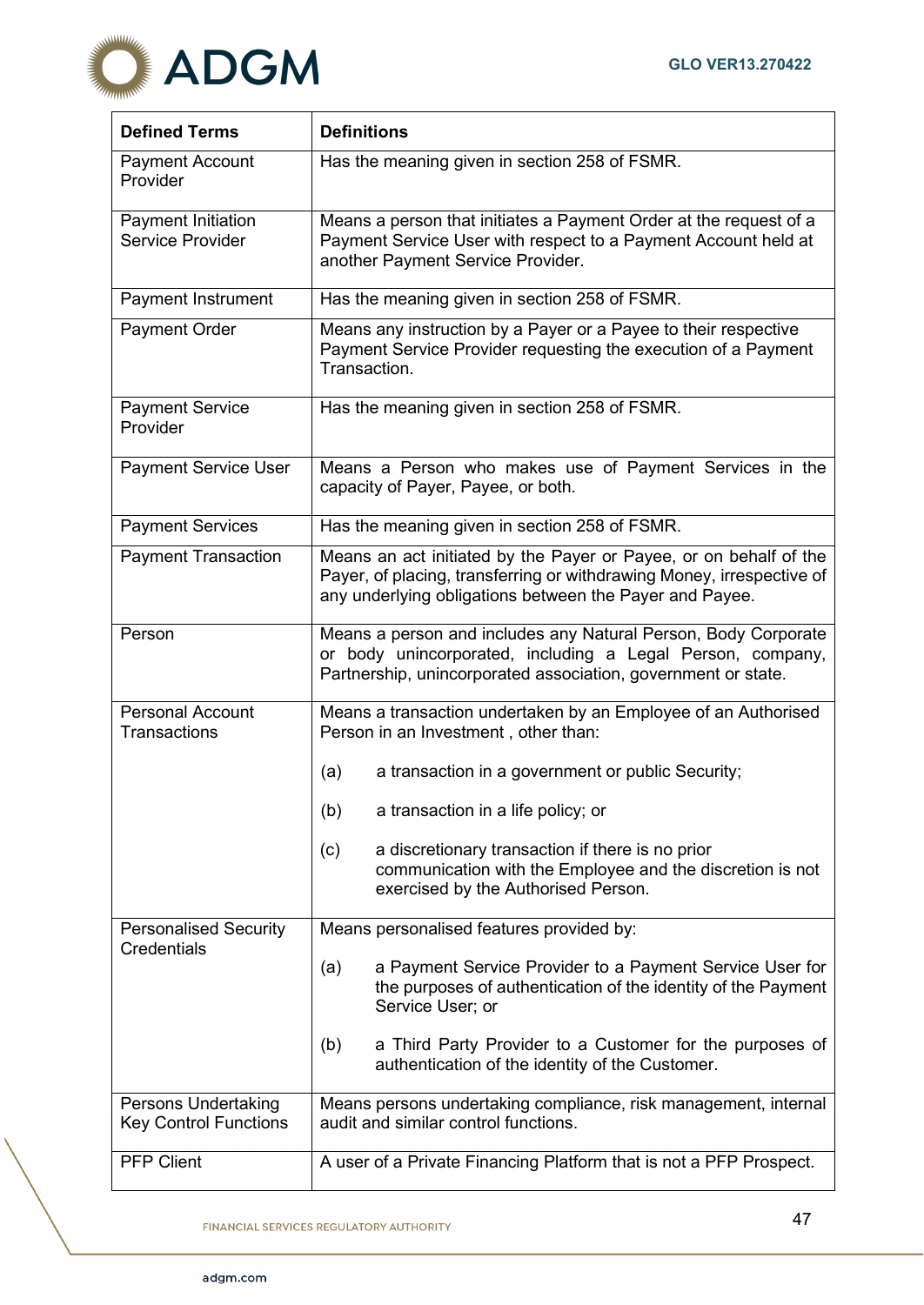

| <b>Defined Terms</b>                       | <b>Definitions</b>                                                                                                                                                                                                                                                                                                                                                                                                                                                                                                                                                                      |  |  |
|--------------------------------------------|-----------------------------------------------------------------------------------------------------------------------------------------------------------------------------------------------------------------------------------------------------------------------------------------------------------------------------------------------------------------------------------------------------------------------------------------------------------------------------------------------------------------------------------------------------------------------------------------|--|--|
| <b>PFP Operator</b>                        | An Authorised Person engaged in the Regulated Activity of<br>Operating a Private Financing Platform.                                                                                                                                                                                                                                                                                                                                                                                                                                                                                    |  |  |
| <b>PFP Prospect</b>                        | A Body Corporate seeking financing by publishing a financing<br>proposal upon a Private Financing Platform.                                                                                                                                                                                                                                                                                                                                                                                                                                                                             |  |  |
| <b>Policy Benefit</b>                      | Means an amount payable under an insurance contract as a result<br>of the occurrence of an event insured under the contract.                                                                                                                                                                                                                                                                                                                                                                                                                                                            |  |  |
| <b>Politically Exposed</b><br>Person (PEP) | Means a Natural Person (and includes, where relevant, a family<br>member or close associate) who is or has been entrusted with a<br>prominent public function, including but not limited to, a head of state<br>or of government, senior officials and functionaries of an<br>international or supranational organisation, senior politician, senior<br>government, judicial or military official, ambassador, senior<br>executive of a state owned corporation, or an important political<br>party official, but not middle ranking or more junior individuals in<br>these categories. |  |  |
| Pooling Event                              | Means either a Primary Pooling Event or a Secondary Pooling<br>Event.                                                                                                                                                                                                                                                                                                                                                                                                                                                                                                                   |  |  |
| Precise                                    | Has the meaning given in section 95(5) of FSMR.                                                                                                                                                                                                                                                                                                                                                                                                                                                                                                                                         |  |  |
| <b>Premium Liability</b>                   | Means the liability referred to in PIN 5.4.7.                                                                                                                                                                                                                                                                                                                                                                                                                                                                                                                                           |  |  |
| <b>Prescribed Market</b>                   | Means any Recognised Investment Exchange, MTF or OTF.                                                                                                                                                                                                                                                                                                                                                                                                                                                                                                                                   |  |  |
| <b>Price Notation</b>                      | Means the currency in which the price is expressed.                                                                                                                                                                                                                                                                                                                                                                                                                                                                                                                                     |  |  |
| <b>Price Stabilisation</b>                 | Means, in relation to MKT Chapter 6, any purchase or Offer to<br>purchase Relevant Securities, or any transaction in Associated<br>Instruments equivalent thereto, which is undertaken in the context<br>of a Significant Distribution of such Relevant Securities exclusively<br>for supporting the market price of these Relevant Securities for a<br>predetermined period of time, due to a selling pressure in such<br>Securities.                                                                                                                                                  |  |  |
| <b>Price Stabilising Rules</b>             | Has the meaning given in section 258 of FSMR.                                                                                                                                                                                                                                                                                                                                                                                                                                                                                                                                           |  |  |
| <b>Primary Financial</b><br>Institution    | Means the Financial Institution that holds Specified Information<br>relating to the Customer of a Third Party Provider.                                                                                                                                                                                                                                                                                                                                                                                                                                                                 |  |  |
| <b>Primary Pooling Event</b>               | Has the meaning given to it in COBS 14.4.2(b).                                                                                                                                                                                                                                                                                                                                                                                                                                                                                                                                          |  |  |
| Principal<br>Representative                | Means an individual designated by a Representative Office in<br>accordance with GEN Chapter 9.                                                                                                                                                                                                                                                                                                                                                                                                                                                                                          |  |  |
| Principle                                  | In relation to:                                                                                                                                                                                                                                                                                                                                                                                                                                                                                                                                                                         |  |  |
|                                            | an Authorised Person or Approved Person or Recognised<br>(a)<br>Person, means a principle prescribed in GEN Chapter 2; and                                                                                                                                                                                                                                                                                                                                                                                                                                                              |  |  |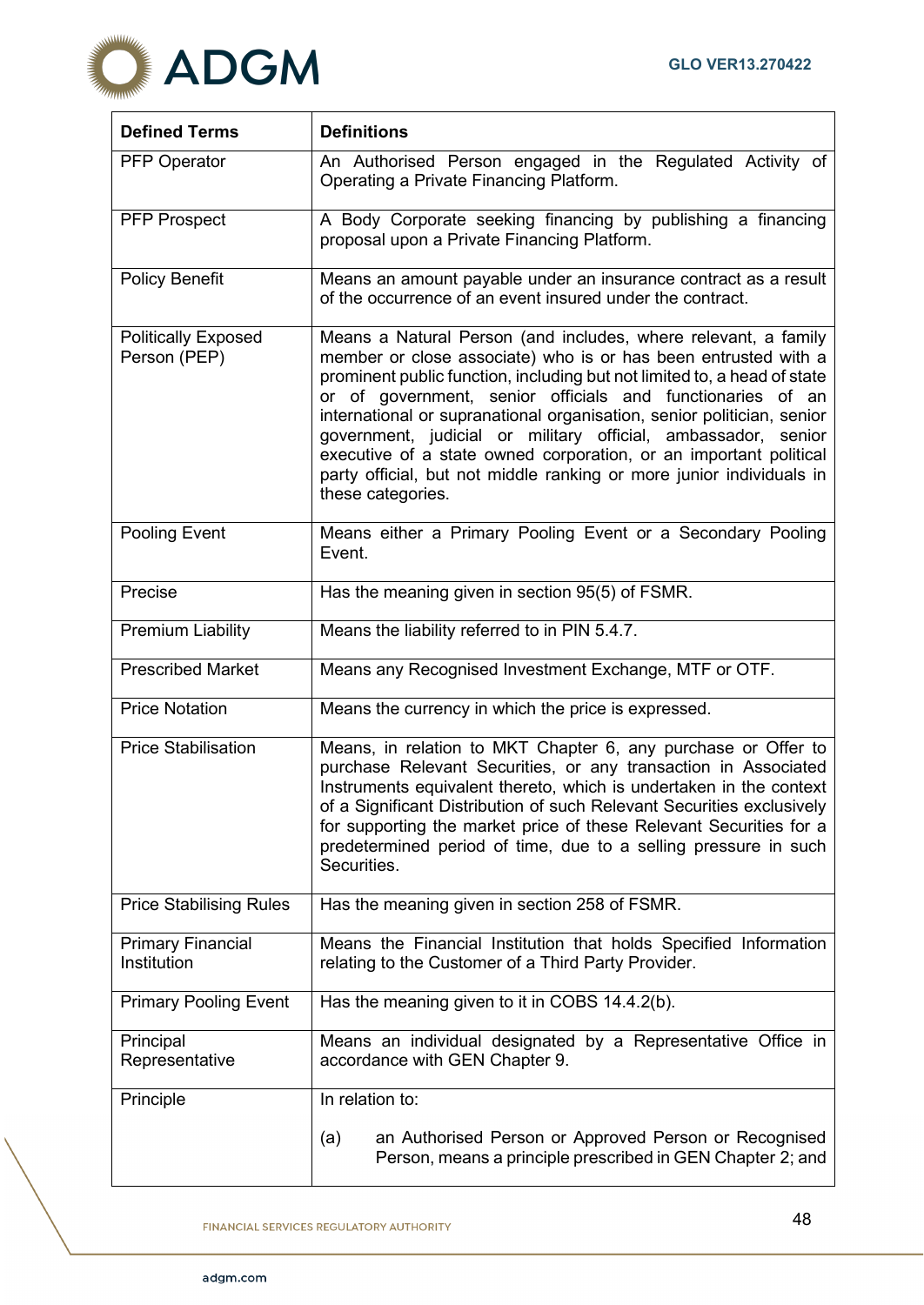

| <b>Defined Terms</b>                                         | <b>Definitions</b>                                                                                                                                                                                                                   |                                                                                                                                                                            |  |
|--------------------------------------------------------------|--------------------------------------------------------------------------------------------------------------------------------------------------------------------------------------------------------------------------------------|----------------------------------------------------------------------------------------------------------------------------------------------------------------------------|--|
|                                                              | (b)                                                                                                                                                                                                                                  | a Representative Office, means a principle prescribed in<br>GEN Chapter 9.                                                                                                 |  |
| <b>Private Financing</b><br>Platform (PFP)                   | Has the meaning given in section 258 of FSMR.                                                                                                                                                                                        |                                                                                                                                                                            |  |
| <b>Private Fund</b>                                          | Means a Passported Fund where:                                                                                                                                                                                                       |                                                                                                                                                                            |  |
|                                                              | (a)                                                                                                                                                                                                                                  | the initial subscription paid by a Person to become a<br>Unitholder of the Fund is not less than \$50,000; and                                                             |  |
|                                                              | (b)                                                                                                                                                                                                                                  | participation in the Passported Fund is restricted to<br>Unitholders who are Professional Clients.                                                                         |  |
| <b>Private Placement</b>                                     |                                                                                                                                                                                                                                      | Means an Offer that is not an Offer of Securities to the Public.                                                                                                           |  |
| <b>Professional Client</b>                                   | Means a Client specified under COBS 2.4.                                                                                                                                                                                             |                                                                                                                                                                            |  |
| <b>Profit Sharing</b><br><b>Investment Account</b><br>(PSIA) | Means an account or portfolio managed:                                                                                                                                                                                               |                                                                                                                                                                            |  |
|                                                              | (a)                                                                                                                                                                                                                                  | in relation to property of any kind, including the currency of<br>any country or territory, held for or within the account or<br>portfolio;                                |  |
|                                                              | (b)                                                                                                                                                                                                                                  | in accordance with Shari'a and held out as such; and                                                                                                                       |  |
|                                                              | (c)                                                                                                                                                                                                                                  | under the term of an agreement whereby:                                                                                                                                    |  |
|                                                              |                                                                                                                                                                                                                                      | (i)<br>the investor agrees to share any profit with the<br>manager of the account or portfolio in accordance<br>with a predetermined specified percentage or ratio;<br>and |  |
|                                                              |                                                                                                                                                                                                                                      | (ii)<br>the investor agrees that he alone will bear any losses<br>in the absence of negligence or breach of contract on<br>the part of the manager.                        |  |
| Promote, Promoted,<br>Promotion, Promoting                   | Means the marketing and sale of units of a Passported Fund to<br>investors domiciled in a Jurisdiction by means of any form of<br>communication including a direct or indirect public offering or private<br>placement performed by: |                                                                                                                                                                            |  |
|                                                              | (a)                                                                                                                                                                                                                                  | the Fund Manager;                                                                                                                                                          |  |
|                                                              | (b)                                                                                                                                                                                                                                  | an Agent; or                                                                                                                                                               |  |
|                                                              | (c)                                                                                                                                                                                                                                  | any other Licensed Person.                                                                                                                                                 |  |
|                                                              |                                                                                                                                                                                                                                      | In this definition "sale" includes any arranging, dealing and advising<br>activities in relation to the Units of the Passported Fund.                                      |  |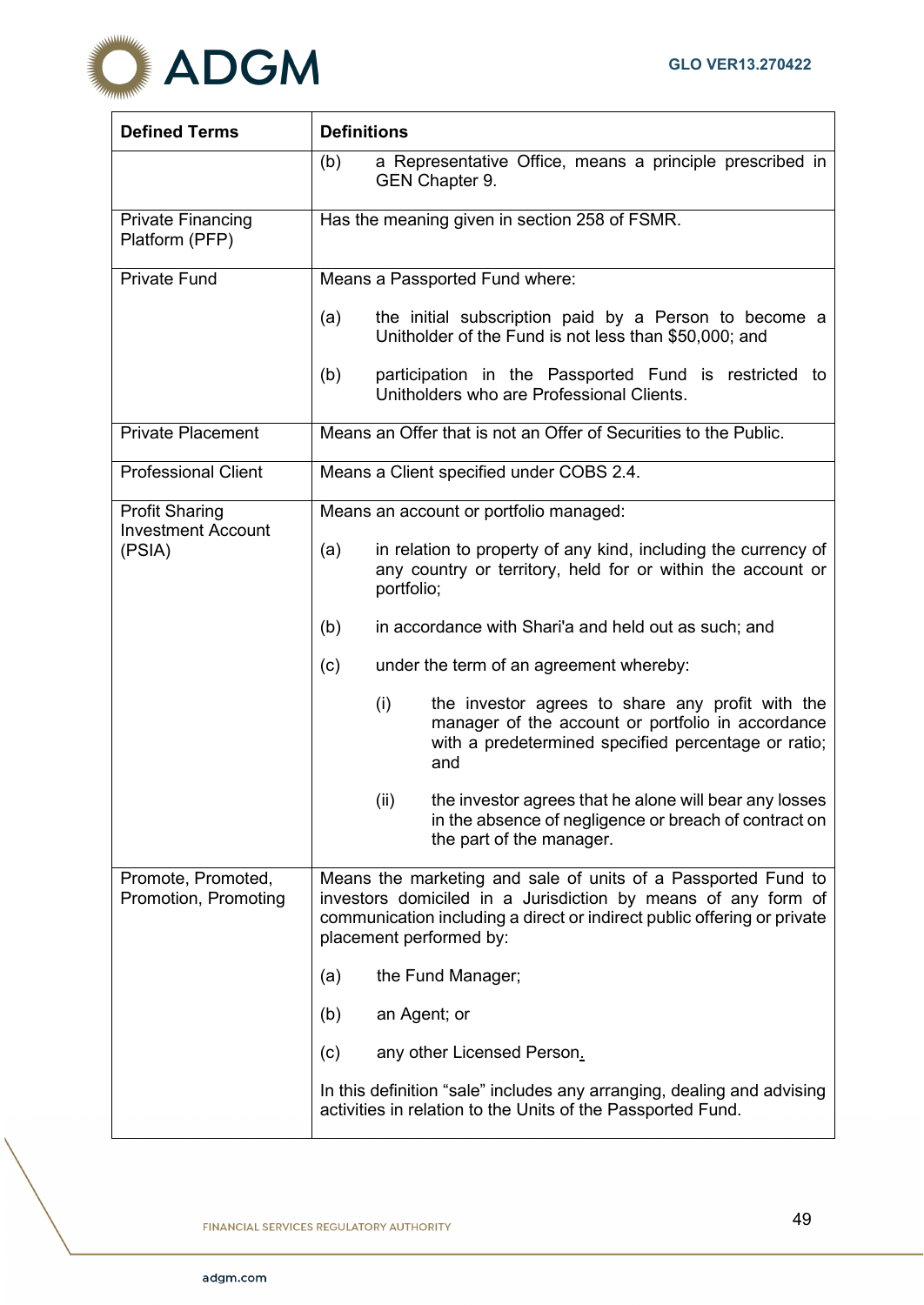

| <b>Defined Terms</b>                                                         | <b>Definitions</b>                                                                                                                                                                                     |
|------------------------------------------------------------------------------|--------------------------------------------------------------------------------------------------------------------------------------------------------------------------------------------------------|
| <b>Property Fund</b>                                                         | Means a Fund dedicated to investment in Real Property and in<br>Securities issued by Bodies Corporate whose main activities are<br>investing in, dealing in, developing or redeveloping Real Property. |
| Prospectus                                                                   | Means a prospectus submitted in accordance with section 61 of<br>FSMR. In relation to Collective Investment Funds, a Prospectus<br>refers to (where section 61 of FSMR does not apply):                |
|                                                                              | (d)<br>an information memorandum;                                                                                                                                                                      |
|                                                                              | (e)<br>an offering memorandum;                                                                                                                                                                         |
|                                                                              | (f)<br>a private placement memorandum; or                                                                                                                                                              |
|                                                                              | any other similar document.<br>(g)                                                                                                                                                                     |
| Prospectus Offer                                                             | Means an Offer of Securities to the Public or having Securities<br>admitted to trading on a Recognised Investment Exchange.                                                                            |
| <b>Protected Cell</b><br>Company                                             | Means a company incorporated as, or converted into, a Protected<br>Cell Company in accordance with the Companies Regulations 2015.                                                                     |
| <b>Providing Credit</b>                                                      | Has the meaning given in paragraph 48 of Schedule 1 of FSMR.                                                                                                                                           |
| <b>Providing Custody</b>                                                     | Means the Regulated Activity specified in paragraph 43 of<br>Schedule 1 of FSMR.                                                                                                                       |
| Providing Information in<br>Relation to a Specified<br><b>Benchmark</b>      | Has the meaning given in paragraph $68(1)(a)$ of Schedule 1 of<br>FSMR.                                                                                                                                |
| <b>Providing Money</b><br><b>Services</b>                                    | Has the meaning given in paragraph 52 of Schedule 1 of FSMR.                                                                                                                                           |
| <b>Providing Third Party</b><br><b>Services</b>                              | Has the meaning given in paragraph 73F of Schedule 1 of FSMR.                                                                                                                                          |
| <b>Providing Trust</b><br><b>Services</b>                                    | Has the meaning given in paragraph 72 of Schedule 1 of FSMR.                                                                                                                                           |
| Prudential - Insurance<br>(PIN)                                              | Means the Prudential – Insurance Business module of the<br>Rulebook.                                                                                                                                   |
| Prudential - Investment,<br>Insurance<br>Intermediation and<br>Banking (PRU) | Means the Prudential - Investment, Insurance Intermediation and<br>Banking module of the Rulebook.                                                                                                     |
| <b>Prudential Context</b>                                                    | Means in relation to activities carried on by a Authorised Person, the<br>context in which the activities might have, or might reasonably be<br>regarded as likely to have, a negative effect on:      |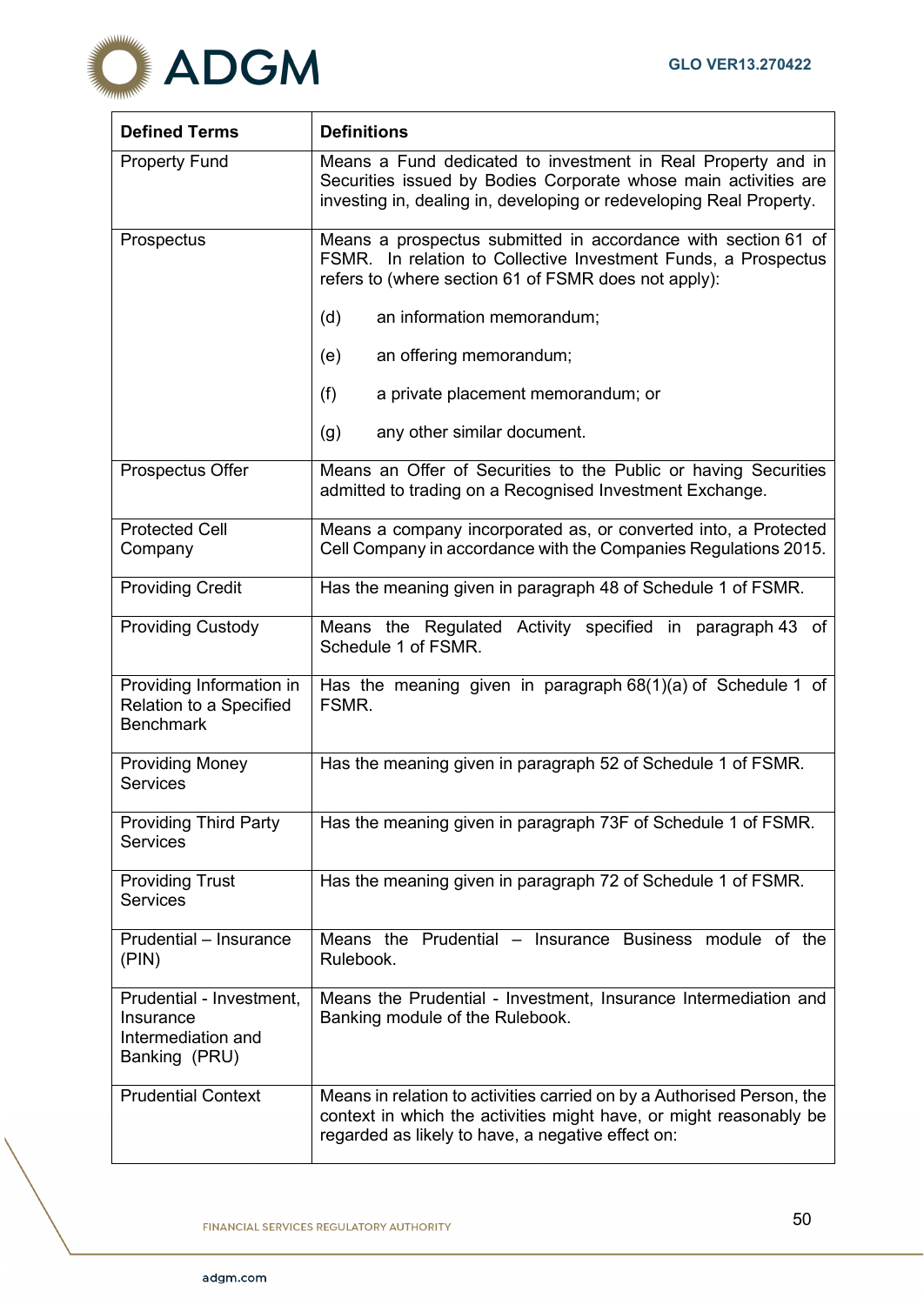

| <b>Defined Terms</b>                                    | <b>Definitions</b>                                                                                                                                                                                                                                                                                                                                                                                                                                                                                                                                                                                                                                                             |  |  |  |
|---------------------------------------------------------|--------------------------------------------------------------------------------------------------------------------------------------------------------------------------------------------------------------------------------------------------------------------------------------------------------------------------------------------------------------------------------------------------------------------------------------------------------------------------------------------------------------------------------------------------------------------------------------------------------------------------------------------------------------------------------|--|--|--|
|                                                         | confidence in the financial stability of the ADGM;<br>(a)                                                                                                                                                                                                                                                                                                                                                                                                                                                                                                                                                                                                                      |  |  |  |
|                                                         | (b)<br>the ability of the Authorised Person to meet the applicable<br>Non-ADGM Financial Services Regulator requirements and<br>standards relating to the Authorised Person's financial<br>resources; or                                                                                                                                                                                                                                                                                                                                                                                                                                                                       |  |  |  |
|                                                         | the fitness and propriety of the Authorised Person to remain<br>(c)<br>authorised.                                                                                                                                                                                                                                                                                                                                                                                                                                                                                                                                                                                             |  |  |  |
| <b>PSIA Investment</b><br>Contract                      | Means a contract relating to the investment of amounts standing to<br>the credit of a PSIA on a discretionary basis (in relation to an<br>Unrestricted PSIA) or a non-discretionary basis (in relation to a<br>Restricted PSIA).                                                                                                                                                                                                                                                                                                                                                                                                                                               |  |  |  |
| <b>PSIAr</b>                                            | Means a Restricted Profit Sharing Investment Account.                                                                                                                                                                                                                                                                                                                                                                                                                                                                                                                                                                                                                          |  |  |  |
| <b>PSIAu</b>                                            | Means an Unrestricted Profit Sharing Investment Account.                                                                                                                                                                                                                                                                                                                                                                                                                                                                                                                                                                                                                       |  |  |  |
| <b>Public Fund</b>                                      | Means a Fund which falls within the meaning given under FUNDS<br>3.3.1.                                                                                                                                                                                                                                                                                                                                                                                                                                                                                                                                                                                                        |  |  |  |
| <b>Public Listed Company</b>                            | Means a person incorporated or formed in the ADGM and who is<br>admitted to the Official List in the ADGM or an equivalent list of<br>securities in another jurisdiction.                                                                                                                                                                                                                                                                                                                                                                                                                                                                                                      |  |  |  |
| <b>Public Listed Company</b><br><b>Auditor's Report</b> | Means a report referred to in GEN 6.6.1(f) and containing the<br>information specified in GEN 6.6.9.                                                                                                                                                                                                                                                                                                                                                                                                                                                                                                                                                                           |  |  |  |
| <b>Public Property Fund</b>                             | Means a Public Fund which is also a Property Fund.                                                                                                                                                                                                                                                                                                                                                                                                                                                                                                                                                                                                                             |  |  |  |
| Qiyas                                                   | Means the application of accepted principles by analogy to new<br>cases by scholars.                                                                                                                                                                                                                                                                                                                                                                                                                                                                                                                                                                                           |  |  |  |
| <b>Qualified Central</b><br>Counterparty (QCCP)         | Means an entity that is licensed to operate as a central counterparty<br>(including a licence granted by way of confirming an exemption),<br>and is permitted by the appropriate regulator/overseer to operate as<br>such with respect to the products offered. This is subject to the<br>provision that the central counterparty is based and prudentially<br>supervised in a jurisdiction where the relevant regulator/overseer<br>has established, and publicly indicated that it applies to the central<br>counterparty on an ongoing basis, domestic rules and regulations<br>that are consistent with the CPSS-IOSCO Principles for Financial<br>Market Infrastructures. |  |  |  |
| <b>Qualified Investor Fund</b>                          | Has the meaning given in FUNDS 3.3.4.                                                                                                                                                                                                                                                                                                                                                                                                                                                                                                                                                                                                                                          |  |  |  |
| <b>Qualifying Holding</b>                               | Means any holding in the capital of a non-financial Undertaking of<br>which the Authorised Person is a controller.                                                                                                                                                                                                                                                                                                                                                                                                                                                                                                                                                             |  |  |  |
| Quantity                                                | Means the number of units of the financial instruments.                                                                                                                                                                                                                                                                                                                                                                                                                                                                                                                                                                                                                        |  |  |  |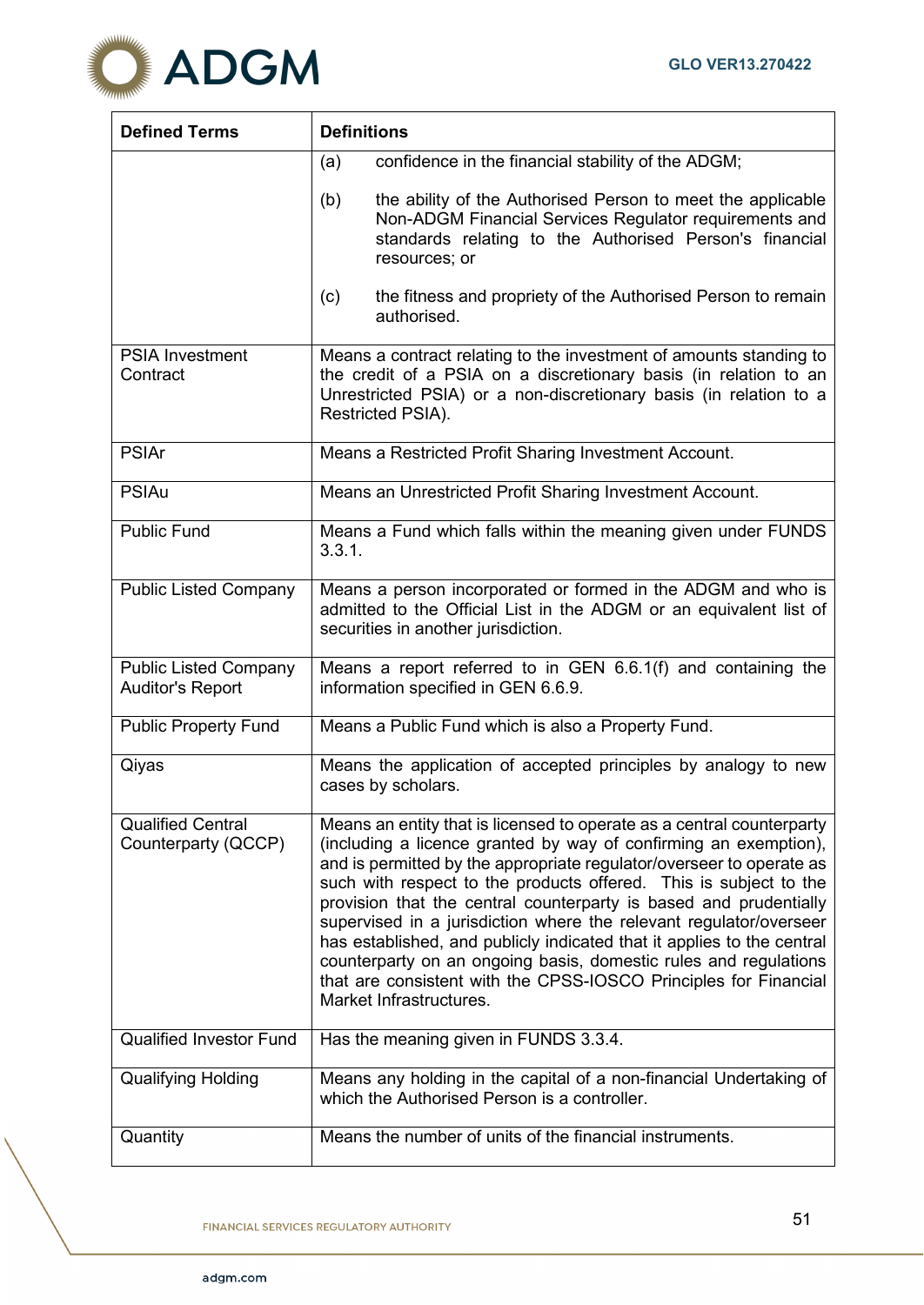

| <b>Defined Terms</b>                   | <b>Definitions</b>                                                                                                                                                                                                                                                                   |
|----------------------------------------|--------------------------------------------------------------------------------------------------------------------------------------------------------------------------------------------------------------------------------------------------------------------------------------|
| <b>Quiet Period</b>                    | In relation to an initial public offering of securities, the period<br>beginning on the day of publication of listing particulars or a<br>prospectus relating to the offering of that Investment and ending 30<br>days after the day on which the Investment is admitted to trading. |
| <b>Real Estate Investment</b><br>Trust | Has the meaning given in FUNDS 13.5.1.                                                                                                                                                                                                                                               |
| <b>Real Property</b>                   | Has the meaning given to that term in the Real Property Regulations<br>2015.                                                                                                                                                                                                         |
| <b>Recognised Body</b>                 | Means a Recognised Investment Exchange or a Recognised<br>Clearing House.                                                                                                                                                                                                            |
| <b>Recognised Clearing</b><br>House    | Means a clearing house which provides Clearing Services in the<br>ADGM in relation to which a recognition order is in force under<br>Part 12 of FSMR.                                                                                                                                |
| Recognised Investment<br>Exchange      | Means an investment exchange in relation to which a recognition<br>order is in force under Part 12 of FSMR.                                                                                                                                                                          |
| Recognised Jurisdiction                | Means a jurisdiction which has been recognised by the Regulator<br>under Fund Rules.                                                                                                                                                                                                 |
| <b>Recognition Order</b>               | Has the meaning given in section 258 of FSMR.                                                                                                                                                                                                                                        |
| Recognition<br>Requirements            | Means the requirements set out in MIR Chapters 2 to 4 in relation to<br>the granting of a Recognition Order under section 120 of the FSMR<br>to a Recognised Body.                                                                                                                   |
| <b>Recognised Function</b>             | Means the Finance Officer, Compliance Officer, Senior Manager,<br>Responsible Officer and Money Laundering Reporting Officer<br>functions described in GEN 5.4.                                                                                                                      |
| <b>Recognised Person</b>               | Means an individual who has been approved by an Authorised<br>Person to perform one or more Recognised Functions for an<br>Authorised Person.                                                                                                                                        |
| Reference Date                         | Means the date as at which an actuarial investigation is performed<br>for the purposes of PIN 7.3.                                                                                                                                                                                   |
| <b>Reference Entity</b>                | Means the entity against which payments under a Derivative<br>Contract are calculated.                                                                                                                                                                                               |
| Reference Exchange<br>Rate             | Means the exchange rate that is used as the basis to calculate any<br>currency exchange and that is made available by the Payment<br>Service Provider or comes from a publicly available source.                                                                                     |
| Register of Passported<br><b>Funds</b> | Means:                                                                                                                                                                                                                                                                               |
|                                        | in relation to ADGM, the register of Passported Funds<br>(a)<br>maintained by the Regulator; and                                                                                                                                                                                     |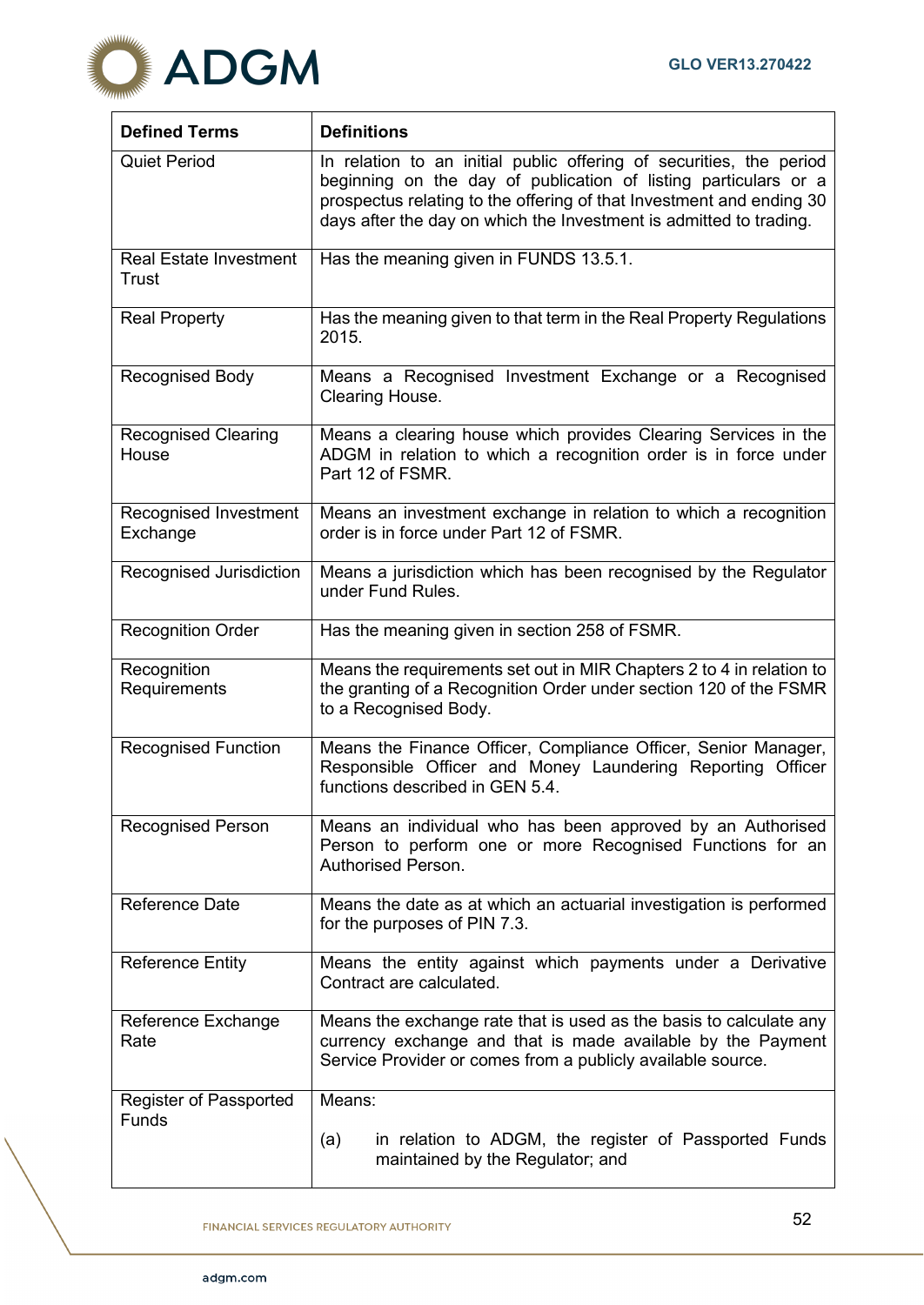

| <b>Defined Terms</b>                      | <b>Definitions</b>                                                                                                                                                            |  |  |
|-------------------------------------------|-------------------------------------------------------------------------------------------------------------------------------------------------------------------------------|--|--|
|                                           | (b)<br>in relation to a Host Jurisdiction, the register of Passported<br>Funds maintained by the applicable Host Regulator in that<br>Jurisdiction.                           |  |  |
| <b>Registrar of Companies</b>             | Means the ADGM Registrar of Companies.                                                                                                                                        |  |  |
| <b>Registration Bureau</b>                | Means the ADGM Registration Bureau established in accordance<br>with Article 10 of the ADGM Founding Law and section 935 of the<br>Companies Regulations 2015.                |  |  |
| <b>Registration Statement</b>             | Means, in relation to a Prospectus structured as multiple<br>documents, the document referred to in MKT 2.5.1(3)(b).                                                          |  |  |
| <b>Regulated Activity</b>                 | Has the meaning given in section 19 of FSMR.                                                                                                                                  |  |  |
| <b>Regulated Exchange</b>                 | Means an exchange regulated by a Non-ADGM Financial Services<br>Regulator.                                                                                                    |  |  |
| <b>Regulated Financial</b><br>Institution | A person who does not hold a FSP but who is authorised in a<br>jurisdiction other than the ADGM to carry on any financial service by<br>another Financial Services Regulator. |  |  |
| Regulator                                 | Means the ADGM financial services regulator.                                                                                                                                  |  |  |
| Regulators                                | Means in addition to the Regulator, regulators with recognised<br>jurisdiction in relation to financial services, whether in the ADGM or<br>outside of the ADGM.              |  |  |
| <b>Regulatory Committee</b>               | Means the committee appointed by the Board in accordance with<br>Chapter 1 of Part 19 of FSMR.                                                                                |  |  |
| <b>Regulatory Filings</b>                 | Means the return or report to be submitted to the Regulator, in<br>relation to:                                                                                               |  |  |
|                                           | AML, in accordance with Rule 4.6.1;<br>(a)                                                                                                                                    |  |  |
|                                           | CIB, in accordance with Rules 2.3.5(3), (4) and (5), 2.3.7,<br>(b)<br>2.3.8, 7.2.3, 7.3.2, 7.3.3, and 7.3.5;                                                                  |  |  |
|                                           | COBS, in accordance with Rules 14.2.3(d), 14.2.13, and<br>(c)<br>15.10;                                                                                                       |  |  |
|                                           | GEN, in accordance with Rules 6.6.1, 6.6.2, and 8.8.12;<br>(d)                                                                                                                |  |  |
|                                           | PIN, in accordance with Rules 6.6.1, 6.6.7, 6.7.2(1), 7.2.3<br>(e)<br>and 7.3.5;                                                                                              |  |  |
|                                           | (f)<br>PRU, in accordance with Rules 2.3.7, 3.21.1, 10.3.2(3) and<br>$10.4.2(3)$ .                                                                                            |  |  |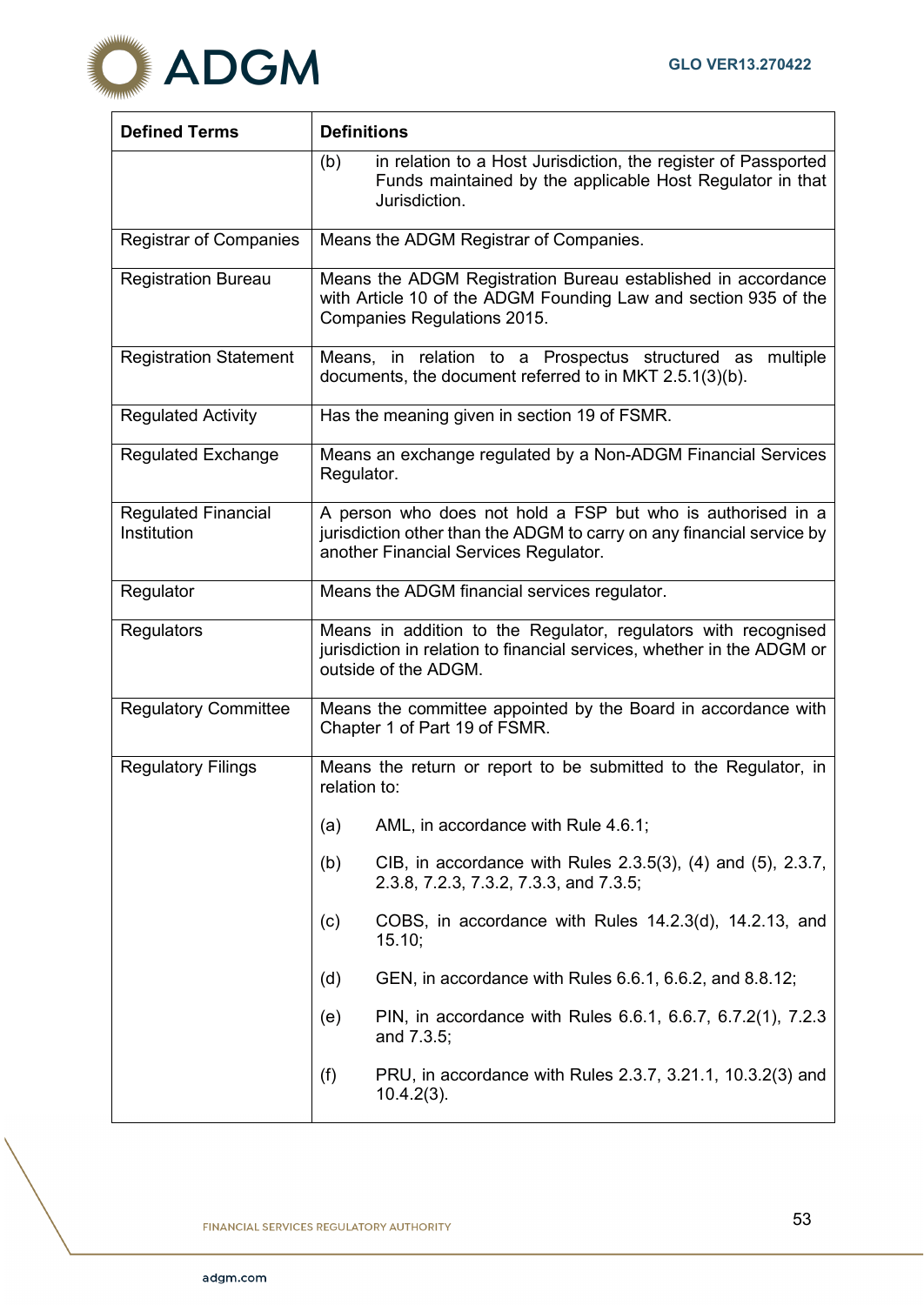

| <b>Defined Terms</b>                                 | <b>Definitions</b>                                                                                                                                                                                                                                                                                                                                                                                             |  |  |  |
|------------------------------------------------------|----------------------------------------------------------------------------------------------------------------------------------------------------------------------------------------------------------------------------------------------------------------------------------------------------------------------------------------------------------------------------------------------------------------|--|--|--|
| <b>Regulatory Functions</b>                          | Means the functions of the Recognised Body so far as relating to, or<br>to matters arising out of, the obligations to which the Recognised<br>Body is subject to under FSMR and MIR.                                                                                                                                                                                                                           |  |  |  |
| <b>Regulatory Provision</b>                          | Has the meaning given to that term in section 138(1)(a) of FSMR.                                                                                                                                                                                                                                                                                                                                               |  |  |  |
| <b>Regulatory Returns</b><br><b>Auditor's Report</b> | Means a report referred to in GEN 6.6.1(b) and containing the<br>information specified in GEN 6.6.4 and 6.6.5.                                                                                                                                                                                                                                                                                                 |  |  |  |
| Related                                              | Means in respect of one entity, the first entity, being in the position<br>relative to that entity of:                                                                                                                                                                                                                                                                                                         |  |  |  |
|                                                      | (a)<br>a second entity that is a Subsidiary, Associate or Holding<br>Company of the first entity;                                                                                                                                                                                                                                                                                                              |  |  |  |
|                                                      | (b)<br>a second entity that is a Subsidiary or Associate of the<br>Holding Company of the first entity;                                                                                                                                                                                                                                                                                                        |  |  |  |
|                                                      | a director or officer of the first entity or of an entity that is<br>(c)<br>related to the first entity by reason of paragraphs (a) or<br>(b) above;                                                                                                                                                                                                                                                           |  |  |  |
|                                                      | (d)<br>the spouse or minor child of a natural person referred to in<br>paragraph (c) above; or                                                                                                                                                                                                                                                                                                                 |  |  |  |
|                                                      | a company that is a Subsidiary of or subject to significant<br>(e)<br>influence by or from a natural person referred to in<br>paragraphs (c) or (d) above.                                                                                                                                                                                                                                                     |  |  |  |
| <b>Related Investment</b>                            | Means, in relation to a Financial Instrument, an Investment whose<br>price or value depends on the price or value of the Financial<br>Instruments.                                                                                                                                                                                                                                                             |  |  |  |
| <b>Related Party</b>                                 | Has the meaning given to that term in MKT 9.5.2(a).                                                                                                                                                                                                                                                                                                                                                            |  |  |  |
| <b>Related Party Associate</b>                       | Means a spouse of a child of a Related Party.                                                                                                                                                                                                                                                                                                                                                                  |  |  |  |
| <b>Related Party</b><br>Transaction                  | Has the meaning given to that term in MKT 9.5.2(b).                                                                                                                                                                                                                                                                                                                                                            |  |  |  |
| <b>Relevant Money</b>                                | Means sums received from or for the benefit of a Payment Service<br>User in the course of the execution of a Payment Transaction,<br>whether held on behalf of a Payment Service User in a Payment<br>Account or exchanged for a Payment Instrument or Stored Value,<br>or sums received from a Payment Service Provider for the<br>execution of a Payment Transaction on behalf of a Payment<br>Service User. |  |  |  |
| <b>Relevant Office Holder</b>                        | Has the meaning given in section 258 of FSMR.                                                                                                                                                                                                                                                                                                                                                                  |  |  |  |
| <b>Relevant Person</b>                               | Has the meaning given in section 258 of FSMR.                                                                                                                                                                                                                                                                                                                                                                  |  |  |  |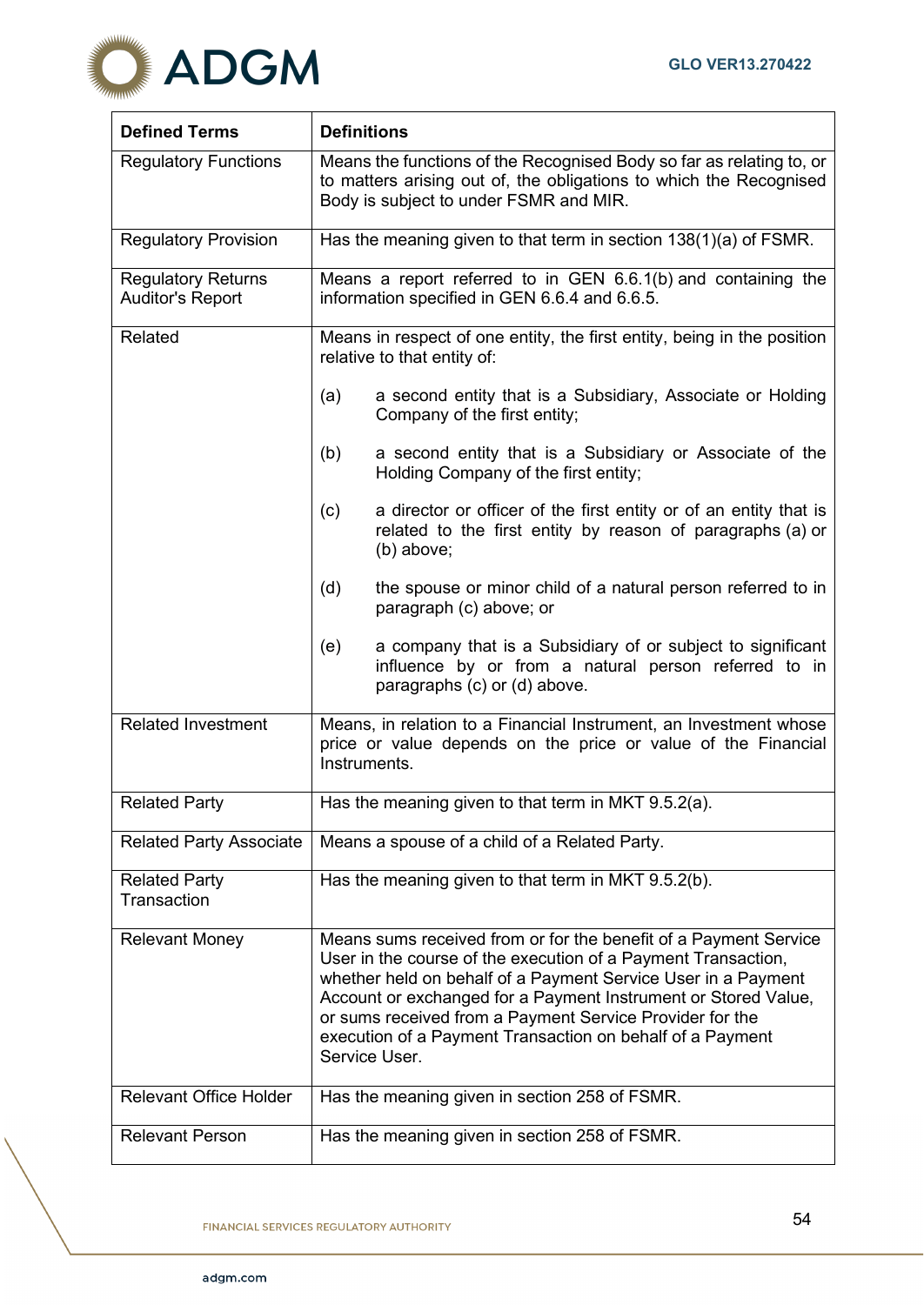

| <b>Defined Terms</b>                      | <b>Definitions</b>                                                                                                                                                                                                                                                                                                                                                                                                                                     |  |  |
|-------------------------------------------|--------------------------------------------------------------------------------------------------------------------------------------------------------------------------------------------------------------------------------------------------------------------------------------------------------------------------------------------------------------------------------------------------------------------------------------------------------|--|--|
| <b>Relevant Provisions</b>                | Means, in relation to COBS, "relevant provisions" means any<br>provisions of the default rules of a Non-ADGM Recognised Clearing<br>House which provide for the transfer of the positions or assets of a<br>defaulting clearing member; are not necessary for the purposes of<br>complying with the minimum requirements of Part 12 of FSMR; and<br>may be relevant to a question falling to be determined in accordance<br>with the laws of the ADGM. |  |  |
| <b>Relevant Requirements</b>              | Means the requirements specified in section 163 and 164 of FSMR.                                                                                                                                                                                                                                                                                                                                                                                       |  |  |
| <b>Relevant Securities</b>                | Means, in relation to MKT Chapter 6:                                                                                                                                                                                                                                                                                                                                                                                                                   |  |  |
|                                           | Shares in Companies and other Securities equivalent to<br>(a)<br>Shares in Companies;                                                                                                                                                                                                                                                                                                                                                                  |  |  |
|                                           | bonds and other forms of securitised debt, which are<br>(b)<br>negotiable on the capital market; and                                                                                                                                                                                                                                                                                                                                                   |  |  |
|                                           | (c)<br>any other Securities normally dealt in giving the right to<br>acquire any such Securities by subscription or exchange or<br>giving rise to a cash settlement,                                                                                                                                                                                                                                                                                   |  |  |
|                                           | excluding Instruments of payment, provided that such<br>Instruments in paragraphs (a), (b), or (c) are admitted to<br>trading on a Recognised Investment Exchange or for which<br>a request for admission to trading on such a Recognised<br>Investment Exchange has been made, and which are the<br>subject of a Significant Distribution.                                                                                                            |  |  |
| <b>Remote Body</b>                        | Means a Remote Investment Exchange or Remote Clearing House<br>which has been granted a Recognition Order in accordance with<br>section 127 of FSMR.                                                                                                                                                                                                                                                                                                   |  |  |
| <b>Remote Clearing House</b>              | Means a clearing house operating outside the ADGM which has<br>been granted a Recognition Order in accordance with section<br>$127(2)(b)$ of FSMR.                                                                                                                                                                                                                                                                                                     |  |  |
| <b>Remote Investment</b><br>Exchange      | Means an investment exchange operating outside the ADGM which<br>has been granted a Recognition Order in accordance with section<br>$127(2)(a)$ of FSMR.                                                                                                                                                                                                                                                                                               |  |  |
| <b>Remote Member</b>                      | Means a person located in a jurisdiction other than the ADGM which<br>has been granted a Recognition Order under section 138A of<br>FSMR.                                                                                                                                                                                                                                                                                                              |  |  |
| <b>Remote Member</b><br>Requirements      | Means the requirements set out in MIR 8.2.2 in relation to the<br>granting of a Recognition Order under section 138A of the FSMR<br>to a Remote Member.                                                                                                                                                                                                                                                                                                |  |  |
| <b>Remote Recognition</b><br>Requirements | Means the requirements set out in MIR 7.3 in relation to the granting<br>of a Recognition Order under section 127 of the FSMR to a Remote<br>Body.                                                                                                                                                                                                                                                                                                     |  |  |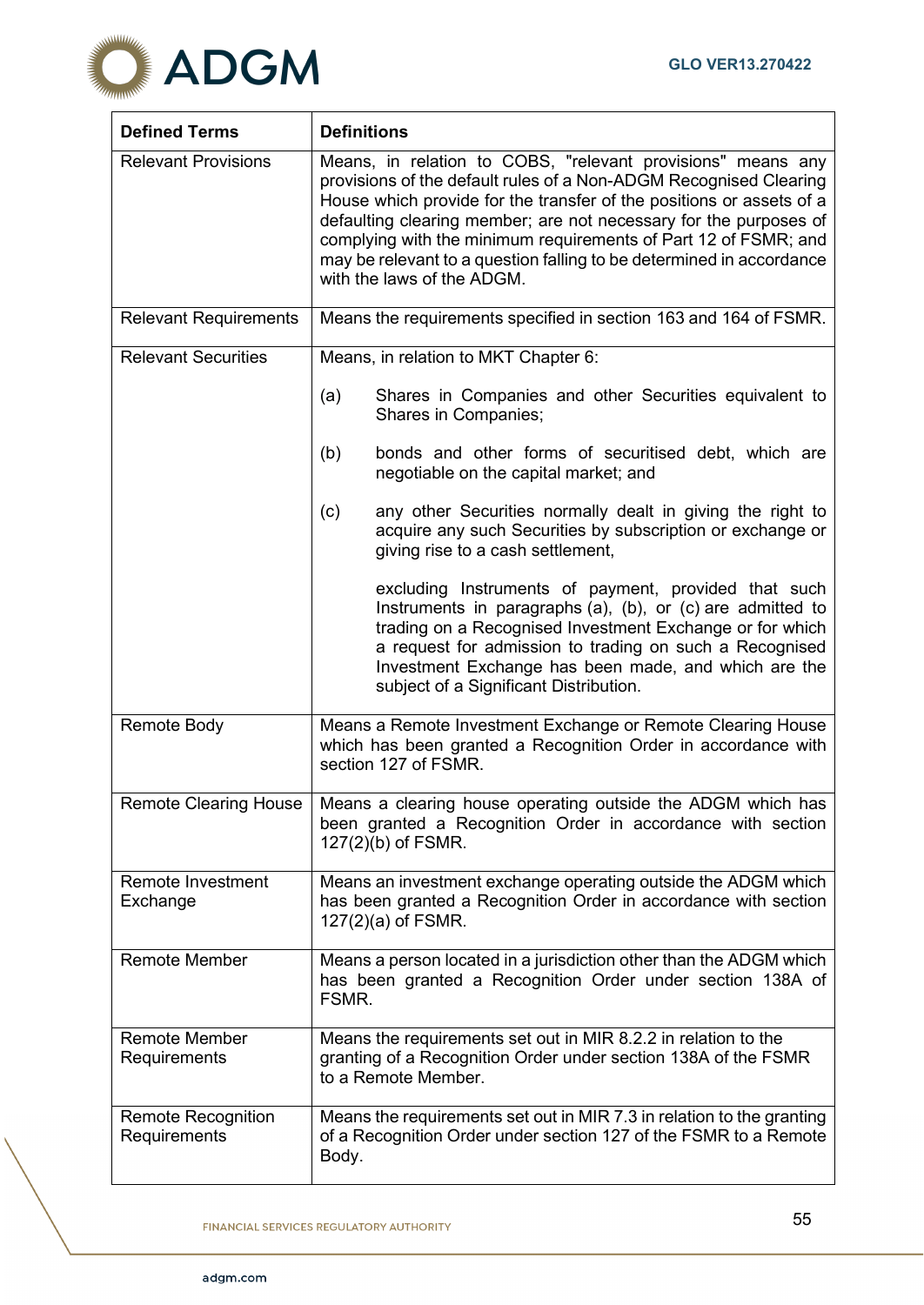

| <b>Defined Terms</b>                                                                          | <b>Definitions</b>                                                                                                                                                                                                                         |
|-----------------------------------------------------------------------------------------------|--------------------------------------------------------------------------------------------------------------------------------------------------------------------------------------------------------------------------------------------|
| Remuneration                                                                                  | Means any form of remuneration, including benefits of any kind.                                                                                                                                                                            |
| Replacement<br>Prospectus                                                                     | Means a replacement Prospectus produced in accordance with<br>FUNDS 9.3.1, as applicable.                                                                                                                                                  |
| <b>Reporting Entity</b>                                                                       | Has the meaning given in section 72 of FSMR.                                                                                                                                                                                               |
| Representative Office                                                                         | Means the business operations of Person authorised to carry on the<br>Regulated Activity of Operating a Representative Office in the<br>ADGM and which actually carries on the Regulated Activity of<br>Operating a Representative Office. |
| <b>Resolution Pack</b>                                                                        | Means the documents and records specified in COBS 16.3.1 and<br>16.4.1.                                                                                                                                                                    |
| <b>Responsible Officer</b>                                                                    | Means the Approved Function described in GEN 5.4.9.                                                                                                                                                                                        |
| <b>Restricted Party</b><br>Associate                                                          | Means a spouse or a child of Restricted Person.                                                                                                                                                                                            |
| <b>Restricted Person</b>                                                                      | Has the meaning given in MKT 9.4.1(2).                                                                                                                                                                                                     |
| <b>Restricted Profit</b><br><b>Sharing Investment</b><br><b>Accounts (Restricted</b><br>PSIA) | Means a PSIA in respect of the investment account holder imposes<br>certain restrictions as to where, how and for what purpose his funds<br>are to be invested.                                                                            |
| <b>Restricted Scope</b><br>Company                                                            | given in section 3(4) of the<br>Has the meaning<br>Companies<br>Regulations 2015.                                                                                                                                                          |
| <b>Retail Client</b>                                                                          | Means a Client specified under COBS 2.3.                                                                                                                                                                                                   |
| Retakaful                                                                                     | Means reinsurance cover provided in respect of Takaful cover in<br>accordance with Shari'a.                                                                                                                                                |
| <b>RMC</b>                                                                                    | Means the Rules of Market Conduct module of the Rulebook.                                                                                                                                                                                  |
| Rule                                                                                          | Means any rule made by the Regulator or the Board, as applicable,<br>in accordance with the procedures in Part 2 of FSMR.                                                                                                                  |
| <b>Rulebook</b>                                                                               | financial<br>the<br>ADGM<br>services<br>regulation rulebook<br><b>Means</b><br>incorporating GEN, PRU, PIN, MIR, AML, RMC, MKT, COBS,<br>FUNDS, CIB, IFR and FEES.                                                                         |
| Safe Custody Auditor's<br>Report                                                              | Means a report referred to in GEN 6.6.1(d) and containing the<br>information specified in GEN 6.6.7.                                                                                                                                       |
| Safe Custody<br><b>Investments or Safe</b><br><b>Custody Assets</b>                           | Means a designated Client Investment, which is not the property of<br>the Authorised Person, which is held or to be held for safekeeping<br>by an Authorised Person or Third Party Agent.                                                  |
| Safe Custody Rules                                                                            | Means the Rules in COBS 15.                                                                                                                                                                                                                |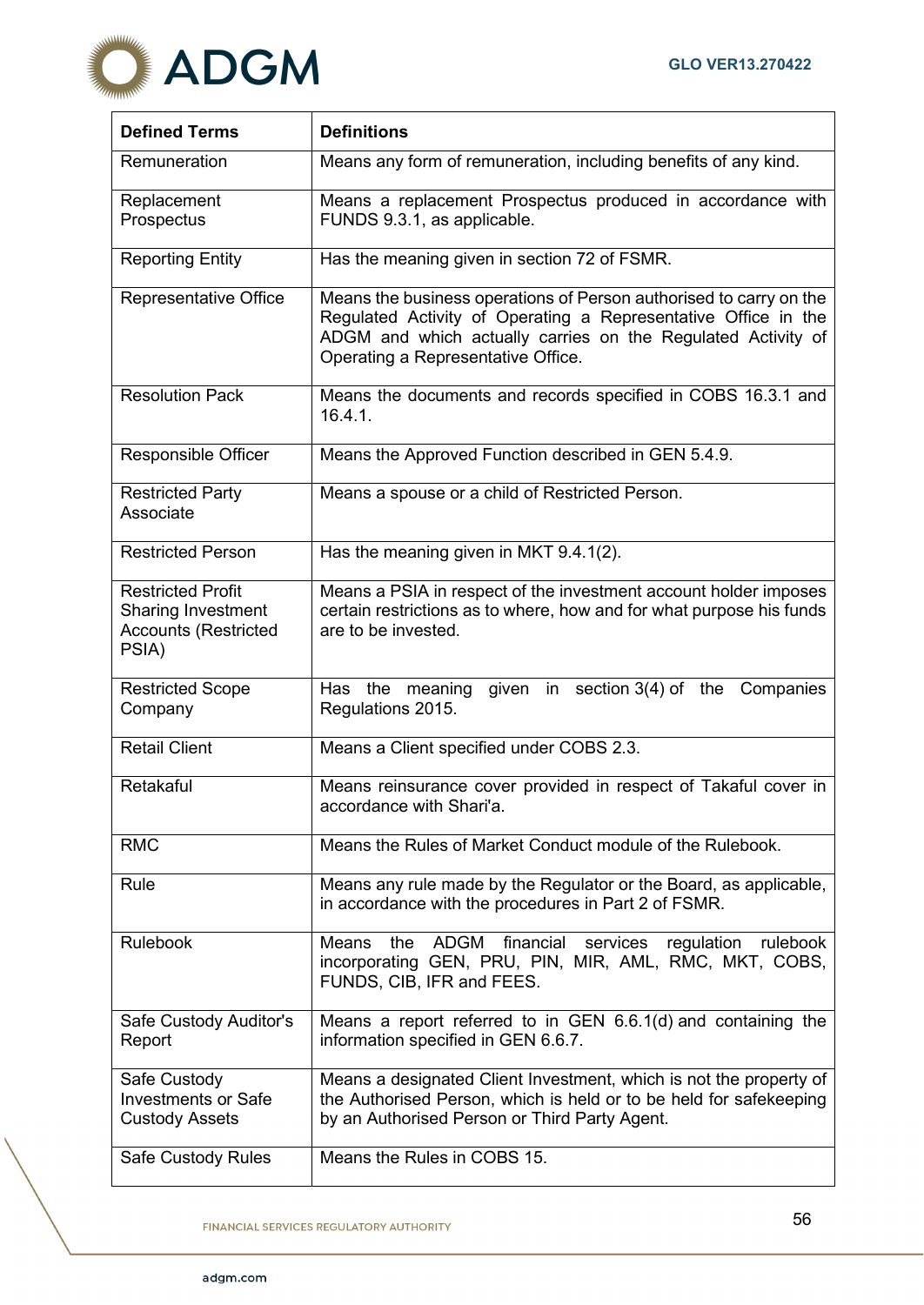

| <b>Defined Terms</b>               | <b>Definitions</b>                                                                                                                                                                                                                                                                                                                                                                                                                                                                                                   |                                                                                                                                                                                                                          |  |
|------------------------------------|----------------------------------------------------------------------------------------------------------------------------------------------------------------------------------------------------------------------------------------------------------------------------------------------------------------------------------------------------------------------------------------------------------------------------------------------------------------------------------------------------------------------|--------------------------------------------------------------------------------------------------------------------------------------------------------------------------------------------------------------------------|--|
| Salam                              | Means a contract where the payment for goods is made in advance<br>with such goods to be delivered at a later date.                                                                                                                                                                                                                                                                                                                                                                                                  |                                                                                                                                                                                                                          |  |
| <b>Sanctions</b>                   | Means any law executing foreign policy, security, sanction, trade<br>embargo, or anti-terrorism objectives or similar restrictions imposed,<br>administered or enforced from time to time by: (i) the U.A.E.; (ii) the<br>United Nations Security Council; (iii) the European Union; (iv) H.M.<br>Treasury of the United Kingdom; (v) the Office of Foreign Assets<br>Control (OFAC) of the U.S. Department of the Treasury; (vi) any<br>other relevant governmental authority; or (vii) any of their<br>successors. |                                                                                                                                                                                                                          |  |
| <b>Sanctions List</b>              | Means any official list of Persons or entities targeted by Sanctions<br>from time to time.                                                                                                                                                                                                                                                                                                                                                                                                                           |                                                                                                                                                                                                                          |  |
| <b>Secondary Pooling</b><br>Event  | Has the meaning given in COBS 14.4.5.                                                                                                                                                                                                                                                                                                                                                                                                                                                                                |                                                                                                                                                                                                                          |  |
| <b>Securities Note</b>             | Means, in relation to a Prospectus structured as<br>multiple<br>documents, the document referred to in MKT 4.5.1(3)(c).                                                                                                                                                                                                                                                                                                                                                                                              |                                                                                                                                                                                                                          |  |
| Security                           | Has the meaning given in section 258 of FSMR.                                                                                                                                                                                                                                                                                                                                                                                                                                                                        |                                                                                                                                                                                                                          |  |
| <b>Segregated Client</b>           | Means, in relation to COBS, a Client whose money is treated by an<br>Authorised Person as Client Money.                                                                                                                                                                                                                                                                                                                                                                                                              |                                                                                                                                                                                                                          |  |
| <b>Senior Executive</b><br>Officer | Means, in relation to an Authorised Person, the Controlled Function<br>described in GEN 5.3.2.                                                                                                                                                                                                                                                                                                                                                                                                                       |                                                                                                                                                                                                                          |  |
| Senior Management                  | Means, in relation to:                                                                                                                                                                                                                                                                                                                                                                                                                                                                                               |                                                                                                                                                                                                                          |  |
|                                    | (a)<br>and includes:                                                                                                                                                                                                                                                                                                                                                                                                                                                                                                 | other than for MIR and MKT, a Relevant Person every<br>member of the Relevant Person's executive management                                                                                                              |  |
|                                    | (i)                                                                                                                                                                                                                                                                                                                                                                                                                                                                                                                  | for an ADGM Entity, every member of the Relevant<br>Person's Governing Body, including its Board of<br>Directors, Partners, Committee of Management or<br>the other governing body of an Undertaking, as<br>appropriate; |  |
|                                    | (ii)                                                                                                                                                                                                                                                                                                                                                                                                                                                                                                                 | for a Branch, the Person or Persons who control the<br>day to day operations of the Relevant Person in the<br>ADGM; or                                                                                                   |  |
|                                    | (iii)                                                                                                                                                                                                                                                                                                                                                                                                                                                                                                                | for an auditor, every member of the Relevant<br>Person's executive management in the U.A.E.                                                                                                                              |  |
|                                    | (b)                                                                                                                                                                                                                                                                                                                                                                                                                                                                                                                  | MIR and MKT, any individual who either alone or jointly has<br>ultimate responsibility for the day-to-day management,<br>supervision and control of one or more (or all) parts of a                                      |  |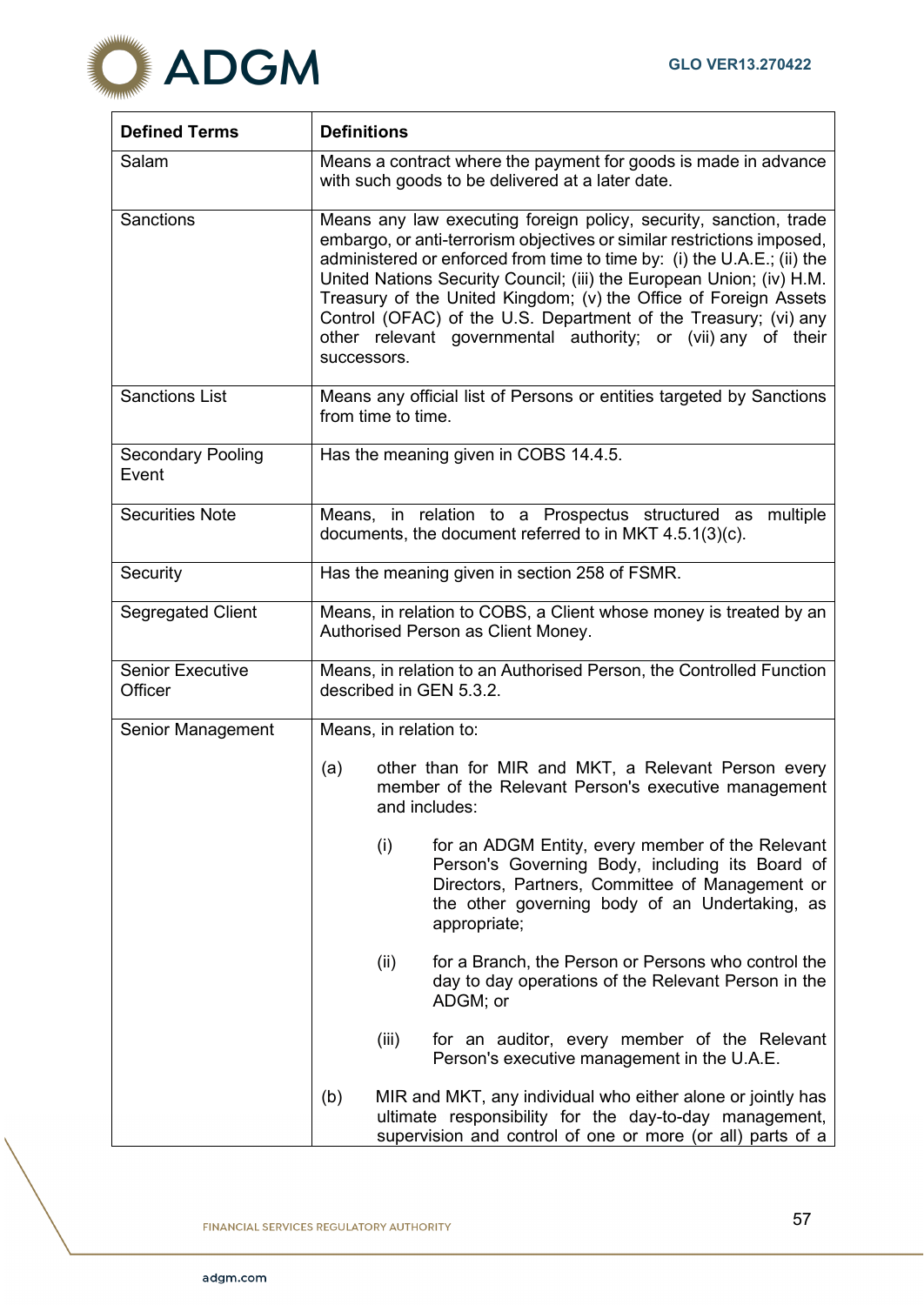

| <b>Defined Terms</b>    | <b>Definitions</b>                                                                                                                                                                                                |       |                                                                                                                                                                                                                                                                                                                                |
|-------------------------|-------------------------------------------------------------------------------------------------------------------------------------------------------------------------------------------------------------------|-------|--------------------------------------------------------------------------------------------------------------------------------------------------------------------------------------------------------------------------------------------------------------------------------------------------------------------------------|
|                         | Reporting Entity's business, which includes the first layer of<br>management below the Governing Body.                                                                                                            |       |                                                                                                                                                                                                                                                                                                                                |
| Senior Manager          | Means in relation to an Authorised Person, the Recognised Function<br>described in GEN 5.4.7.                                                                                                                     |       |                                                                                                                                                                                                                                                                                                                                |
| <b>Service Provider</b> | Means for the purpose of FUNDS, a Person who is delegated an<br>activity or outsourced a function by a Fund Manager or Trustee<br>under the terms of a Delegation Agreement, as described in FUNDS<br>Chapter 12. |       |                                                                                                                                                                                                                                                                                                                                |
| Share                   | In relation to:                                                                                                                                                                                                   |       |                                                                                                                                                                                                                                                                                                                                |
|                         | (a)                                                                                                                                                                                                               |       | GEN 8.8, means:                                                                                                                                                                                                                                                                                                                |
|                         |                                                                                                                                                                                                                   | (i)   | in the case of an Authorised Person, or a Holding<br>Company of an Authorised Person, which has a<br>share capital, its allotted shares;                                                                                                                                                                                       |
|                         |                                                                                                                                                                                                                   | (ii)  | in the case of an Authorised Person, or a Holding<br>Company of an Authorised Person, with capital but<br>no share capital, rights to a share in its capital; and                                                                                                                                                              |
|                         |                                                                                                                                                                                                                   | (iii) | in the case of an Authorised Person, or a Holding<br>Company of an Authorised Person, without capital,<br>any interest conferring a right to share in its profits or<br>losses or any obligation to contribute to a share of its<br>debt or expenses in the event of its winding up;                                           |
|                         | (b)                                                                                                                                                                                                               |       | COBS, means:                                                                                                                                                                                                                                                                                                                   |
|                         |                                                                                                                                                                                                                   | (i)   | in relation to a Authorised Person or Recognised<br>Body or a Holding Company of an Authorised Person<br>or Recognised Body with share capital, allotted<br>shares;                                                                                                                                                            |
|                         |                                                                                                                                                                                                                   | (ii)  | in relation to an Authorised Person or Recognised<br>Body or a Holding Company of an Authorised Person<br>or Recognised Body with capital but no share capital,<br>rights to a portion of the capital of an Authorised<br>Person or a Recognised Body or a Holding Company<br>of an Authorised Person or a Recognised Body; or |
|                         |                                                                                                                                                                                                                   | (iii) | in relation to an Authorised Person or a Recognised<br>Body or a Holding Company of an Authorised Person<br>or Recognised Body without capital interests:                                                                                                                                                                      |
|                         |                                                                                                                                                                                                                   |       | (A)<br>conferring any right to share in the profits, or<br>liability to contribute to the losses, of an<br>Authorised Person or Recognised Body or a<br>Holding Company of an Authorised Person or<br>Recognised Body; or                                                                                                      |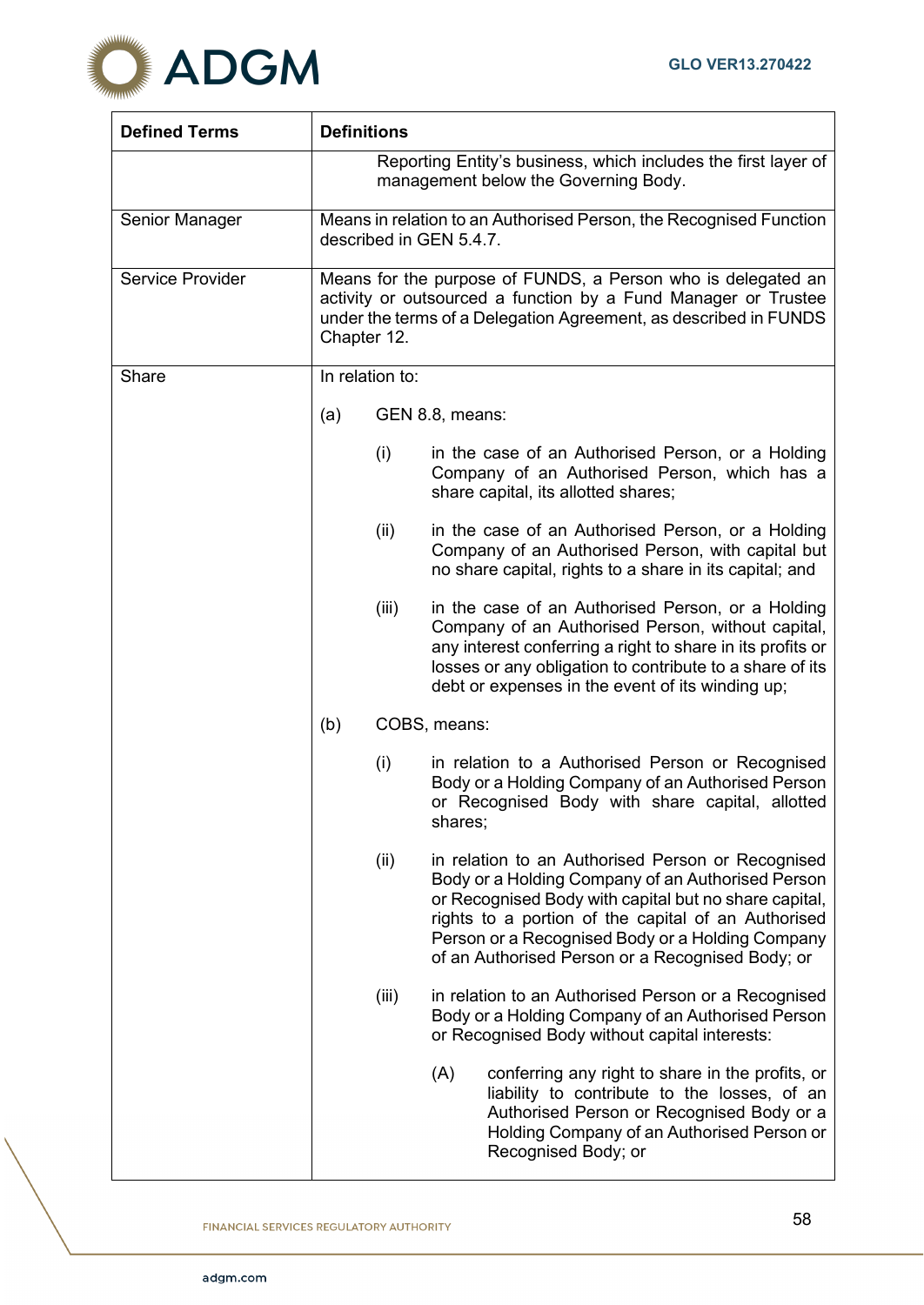

| <b>Defined Terms</b>                             | <b>Definitions</b>                                                                                                                                                                                                                                                                                                                                       |
|--------------------------------------------------|----------------------------------------------------------------------------------------------------------------------------------------------------------------------------------------------------------------------------------------------------------------------------------------------------------------------------------------------------------|
|                                                  | (B)<br>giving rise to any obligation to contribute to<br>the debt or expenses of an Authorised Person<br>or Recognised Body or a Holding Company<br>of an Authorised Person or Recognised Body<br>in the event of a winding up of the Authorised<br>Person or Recognised Body or a Holding<br>Company of an Authorised Person or<br>Recognised Body; and |
|                                                  | FEES, has the meaning given in paragraph 87 of Schedule 1<br>(c)<br>of FSMR.                                                                                                                                                                                                                                                                             |
| <b>Share Warrants</b>                            | Means any Warrants which relate to Shares in the Authorised<br>Person concerned, issued by the Authorised Person.                                                                                                                                                                                                                                        |
| Shareholder                                      | Means a Natural Person or legal entity governed by private or public<br>law, who holds, directly or indirectly:                                                                                                                                                                                                                                          |
|                                                  | (a)<br>Shares of the Issuer in its own name and on its own account;                                                                                                                                                                                                                                                                                      |
|                                                  | (b)<br>Shares of the Issuer in its own name, but on behalf of<br>another natural person or legal entity; or                                                                                                                                                                                                                                              |
|                                                  | (c)<br>depository receipts, in which case the holder of the<br>depository receipt shall be considered as the shareholder of<br>the underlying Shares represented by the depository<br>receipts.                                                                                                                                                          |
| Shari'a                                          | Means the Shari'a principles and rulings as interpreted by a Shari'a<br>Supervisory Board.                                                                                                                                                                                                                                                               |
| Shari'a Supervisory<br><b>Board</b>              | Means the board comprised of individuals appointed by:                                                                                                                                                                                                                                                                                                   |
|                                                  | an Authorised Person pursuant to IFR 3.5 and entrusted<br>(a)<br>with the duty of directing, reviewing and supervising the<br>activities of the Authorised Person conducting Islamic<br>Financial Business in order to ensure that the activities<br>conducted by the Authorised Person are in compliance with<br>Shari'a; or                            |
|                                                  | an Issuer, or Reporting Entity, as applicable, entrusted with<br>(b)<br>the duty of making a Shari'a pronouncement as to the<br>Issuer's Securities' Shari'a compliance.                                                                                                                                                                                 |
| Shari'a-compliant<br><b>Regulated Activities</b> | Means the Regulated Activities specified in paragraph 64 of<br>Schedule 1 of FSMR.                                                                                                                                                                                                                                                                       |
| <b>Shell Bank</b>                                | A bank that has no physical presence in the country in which it is<br>incorporated or licensed and which is not affiliated with a regulated<br>financial Group that is subject to effective consolidated supervision.                                                                                                                                    |
| <b>Short Selling</b>                             | Means the sale of a Security by a Person who does not own the<br>Security at the point of entering into the contract to sell.                                                                                                                                                                                                                            |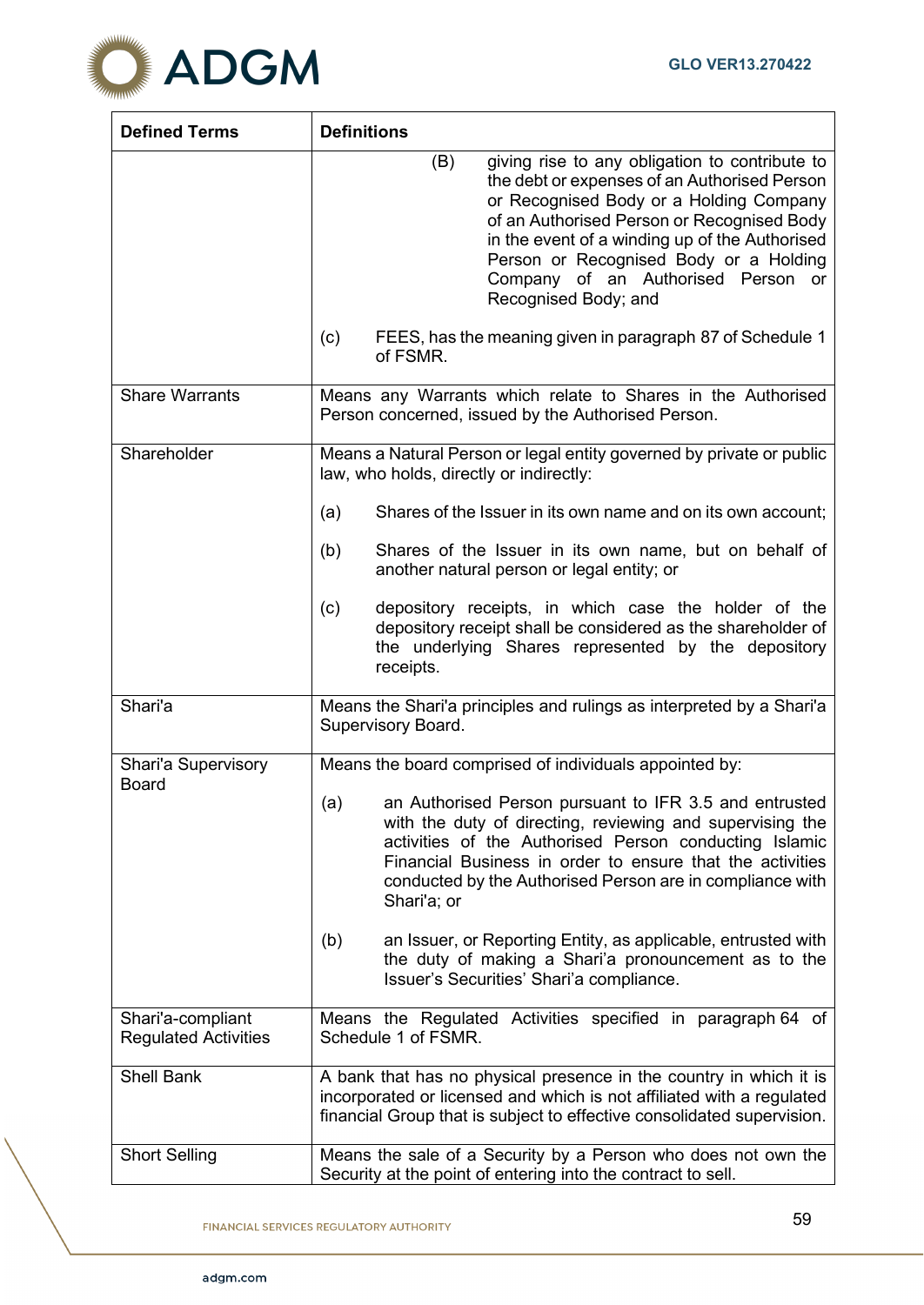

| <b>Defined Terms</b>                        | <b>Definitions</b>                                                                                                                                                                                                                                              |  |  |
|---------------------------------------------|-----------------------------------------------------------------------------------------------------------------------------------------------------------------------------------------------------------------------------------------------------------------|--|--|
| <b>Significant Distribution</b>             | Means, for the purposes of MKT Chapter 6, an initial or secondary<br>Offer of Relevant Securities, publicly announced and distinct from<br>ordinary trading both in terms of the amount in value of the<br>Securities offered and the selling methods employed. |  |  |
| <b>Simplified Customer</b><br>Due Diligence | Means Customer Due Diligence as modified under AML 8.5.                                                                                                                                                                                                         |  |  |
| <b>Single Payment Service</b><br>Contract   | Means a contract for a single Payment Transaction not covered by<br>a Framework Contract.                                                                                                                                                                       |  |  |
| <b>Skilled Person</b>                       | Means, in relation to GEN 8.12, a Person nominated or approved by<br>the Regulator to make a report at the request of the Regulator on<br>behalf of an Authorised Person or Recognised Body.                                                                    |  |  |
| Soft Dollar Agreement                       | Means an agreement in any form under which an Authorised Person<br>receives goods or services in return for Investment Business put<br>through another Person.                                                                                                  |  |  |
| <b>Solvency Reference</b><br>Date           | Means the date at which an Insurer's compliance with capital<br>adequacy requirements in PIN 4 or CIB 2, as applicable, are<br>assessed.                                                                                                                        |  |  |
| Source of Funds                             | Means the origin of Customer's funds which relate to a Transaction<br>or service and includes how such funds are connected to a<br><b>Customer's Source of Wealth.</b>                                                                                          |  |  |
| Source of Wealth                            | Means how the Customer's global wealth or net worth is or was<br>acquired or accumulated.                                                                                                                                                                       |  |  |
| <b>Special Purpose</b><br>Vehicle           | Means a Body Corporate whose sole purpose, either generally or<br>when acting in a particular capacity, is to carry out one or more of<br>the following functions:                                                                                              |  |  |
|                                             | issuing Investments;<br>(a)                                                                                                                                                                                                                                     |  |  |
|                                             | (b)<br>redeeming or terminating or repurchasing, whether with a<br>view to re-issue or to cancellation, an issue, in whole or par,<br>of Investments; or                                                                                                        |  |  |
|                                             | into transactions or terminating<br>(c)<br>entering<br>transactions<br>in connection with<br>involving<br>Investments<br>the<br>issue,<br>redemption, termination or re-purchase of Investments; and                                                            |  |  |
|                                             | and has been explicitly established for the purpose of:                                                                                                                                                                                                         |  |  |
|                                             | (d)<br>securitising assets; or                                                                                                                                                                                                                                  |  |  |
|                                             | investing in Real Property,<br>(e)                                                                                                                                                                                                                              |  |  |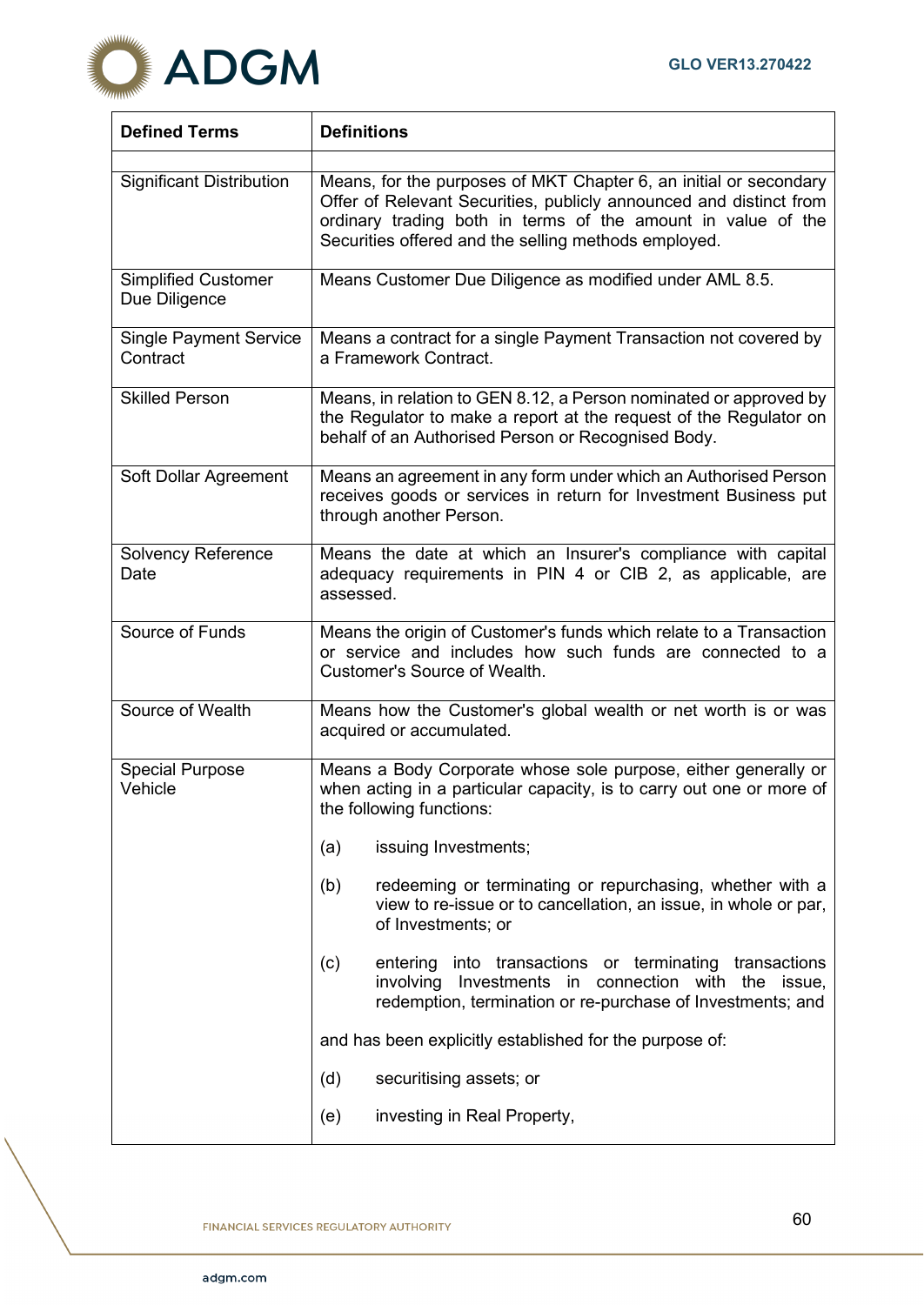

| <b>Defined Terms</b>                                  | <b>Definitions</b>                                                                                                                                                                                                                                                                                                                                                                            |
|-------------------------------------------------------|-----------------------------------------------------------------------------------------------------------------------------------------------------------------------------------------------------------------------------------------------------------------------------------------------------------------------------------------------------------------------------------------------|
|                                                       | and, in the case of paragraph (d), has been assessed by a rating<br>agency.                                                                                                                                                                                                                                                                                                                   |
| <b>Special Resolution</b>                             | Means in relation to a Domestic Fund, a resolution passed by a<br>majority of not less than 75 per cent. of the votes validly cast<br>(whether on a show of hands or on a poll) for and against the<br>resolution at a general meeting or class meeting of Unitholders, of<br>which notice specifying the intention to propose the resolution as a<br>special resolution has been duly given. |
| <b>Specific Risk</b>                                  | Means the risk that losses on an Authorised Person's net long or<br>short position in an individual Security may arise from a negative or<br>positive price movement of that Security relative to the relevant<br>market generally.                                                                                                                                                           |
| Specified Information                                 | Has the meaning given in section 258 of FSMR.                                                                                                                                                                                                                                                                                                                                                 |
| <b>Specified Investment</b>                           | Means an investment falling within paragraphs 85 to 99 of<br>Schedule 1 of FSMR, without regard to any applicable exceptions<br>or exemptions set out in that Schedule.                                                                                                                                                                                                                       |
| Sponsor                                               | Means a person approved by the Regulator to be a sponsor for the<br>purposes of Rules made under section 83 of FSMR.                                                                                                                                                                                                                                                                          |
| <b>Stabilisation Agent</b>                            | A Person appointed by the Stabilisation Manager under MKT Rule<br>6.2.14 to assist him in conducting Price Stabilisation.                                                                                                                                                                                                                                                                     |
| <b>Stabilisation Manager</b>                          | A Person appointed by an Issuer of Shares under MKT Rule 6.2.13<br>to conduct Price Stabilisation.                                                                                                                                                                                                                                                                                            |
| <b>Stabilisation Window</b>                           | The period of time specified in MKT Rule 6.2.8 during which Price<br>Stabilisation may occur.                                                                                                                                                                                                                                                                                                 |
| <b>State</b>                                          | Means the U.A.E                                                                                                                                                                                                                                                                                                                                                                               |
| <b>Statement by Directors</b>                         | Means the statement described under CIB 2.3.10.                                                                                                                                                                                                                                                                                                                                               |
| Statement of<br><b>Recommended Practice</b><br>(SORP) | Means the Statement of Recommended Practice as issued and<br>amended from time to time by the Investment Management<br>Association (IMA) in the United Kingdom.                                                                                                                                                                                                                               |
| <b>Statutory Trust</b>                                | Has the meaning given in COBS 14.2.15.                                                                                                                                                                                                                                                                                                                                                        |
| <b>Stored Value</b>                                   | Has the meaning given in section 258 of FSMR.                                                                                                                                                                                                                                                                                                                                                 |
| <b>Stored Value Provider</b>                          | Has the meaning given in section 258 of FSMR.                                                                                                                                                                                                                                                                                                                                                 |
| <b>Strong Customer</b><br>Authentication              | Means authentication based on the use of two or more elements<br>that are independent, in that the breach of one element does not<br>compromise the reliability of any other element, and designed in<br>such a way as to protect the confidentiality of the authentication                                                                                                                   |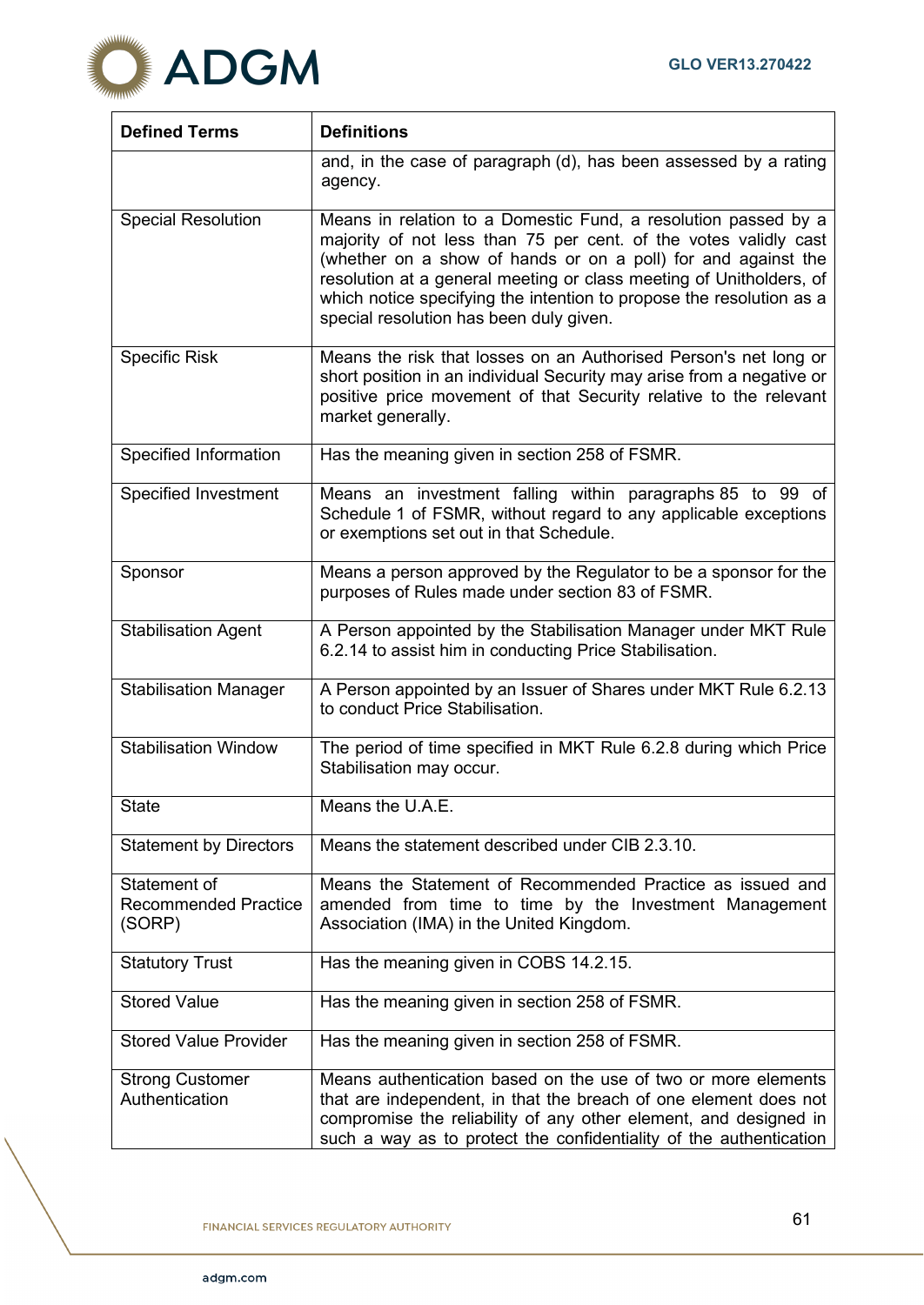

| <b>Defined Terms</b>                           | <b>Definitions</b>                                                                                                                                                                                                                                                                                                                                                                |
|------------------------------------------------|-----------------------------------------------------------------------------------------------------------------------------------------------------------------------------------------------------------------------------------------------------------------------------------------------------------------------------------------------------------------------------------|
|                                                | data, with the elements falling into two or more of the following<br>categories:                                                                                                                                                                                                                                                                                                  |
|                                                | something known only by the Payment Service User or<br>(a)<br>Customer ("knowledge");                                                                                                                                                                                                                                                                                             |
|                                                | (b)<br>something held only by the Payment Service User or<br>Customer ("possession");                                                                                                                                                                                                                                                                                             |
|                                                | something inherent to the Payment Service User or<br>(c)<br>Customer ("inherence").                                                                                                                                                                                                                                                                                               |
| <b>Structured Product</b>                      | Means an instrument comprising rights under a contract where:                                                                                                                                                                                                                                                                                                                     |
|                                                | (a)<br>the gain or loss of each party to the contract is ultimately<br>determined by reference to the fluctuations in the value or<br>price of property of any description, an index, interest rate,<br>exchange rate or a combination of any of these as specified<br>for that purpose in the contract ("the underlying factor") and<br>is not leveraged upon such fluctuations; |
|                                                | (b)<br>the gain or loss of each party is wholly settled by cash or<br>set-off between the parties;                                                                                                                                                                                                                                                                                |
|                                                | (c)<br>each party is not exposed to any contingent liabilities to any<br>other counterparty; and                                                                                                                                                                                                                                                                                  |
|                                                | (d)<br>there is readily available public information in relation to the<br>underlying factor;                                                                                                                                                                                                                                                                                     |
|                                                | but excludes any rights under an instrument: (i) where one or more<br>of the parties takes delivery of any property to which the contract<br>relates; (ii) which is a Debenture; or (iii) which is a Contract of<br>Insurance.                                                                                                                                                    |
| Sub-Fund                                       | Means a separate pool of Fund Property within an Umbrella Fund.                                                                                                                                                                                                                                                                                                                   |
| <b>Subsidiary Undertaking</b><br>or Subsidiary | Has the meaning given in the Companies Regulations 2015.                                                                                                                                                                                                                                                                                                                          |
| <b>Sukuk</b>                                   | Has the meaning given in paragraph 89 of Schedule 1 of FSMR.                                                                                                                                                                                                                                                                                                                      |
| Summary                                        | Means the document referred to in MKT $4.5.1(3)(a)$ .                                                                                                                                                                                                                                                                                                                             |
| <b>Supplementary Notes</b>                     | Means a note which is supplementary to a Return.                                                                                                                                                                                                                                                                                                                                  |
| Supplementary<br>Prospectus                    | Means an updated or replacement Prospectus produced in<br>accordance with section 65 of FSMR or FUNDS Chapter 9, as<br>applicable.                                                                                                                                                                                                                                                |
| Tabarru'                                       | Means donation or gifts; any benefits given by a person to another<br>without receiving anything in exchange.                                                                                                                                                                                                                                                                     |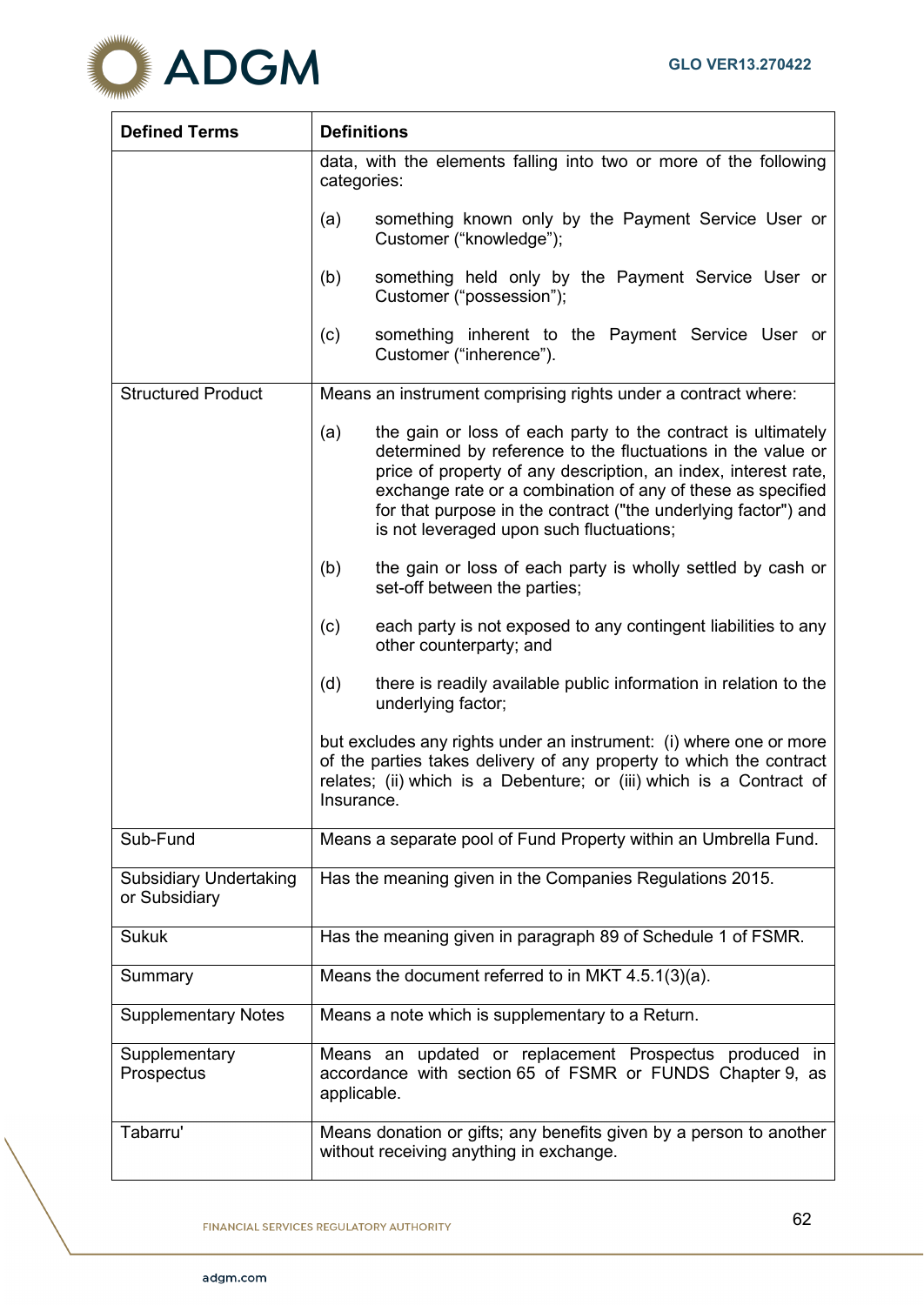

| <b>Defined Terms</b>                         | <b>Definitions</b>                                                                                                                                                                                                                                                                                                                                                                                                                      |
|----------------------------------------------|-----------------------------------------------------------------------------------------------------------------------------------------------------------------------------------------------------------------------------------------------------------------------------------------------------------------------------------------------------------------------------------------------------------------------------------------|
| <b>Takaful</b>                               | Means A Shari'a compliant equivalent to conventional insurance<br>which exists in the form of Family (or Life) Takaful and General<br>Takaful.                                                                                                                                                                                                                                                                                          |
| <b>Takaful Fund</b>                          | Means the aggregate of the assets and liabilities of the Takaful<br>Provider that are attributed to the Takaful transactions of the Takaful<br>Provider and the amount of any assets designated by the Takaful<br>Provider as a capital transfer to the Takaful Fund and includes the<br>amount of any profit, surplus or return (however called or described),<br>less attributable expenses, arising on the investment of such funds. |
| <b>Takaful Insurer</b>                       | An Insurer, any part of whose Insurance Business consists of<br>Takaful transactions.                                                                                                                                                                                                                                                                                                                                                   |
| <b>Takaful Operator</b>                      | Means the entity that manages the Takaful activities of the Takaful<br>Fund and invests the funds assets in accordance with Shari'a.                                                                                                                                                                                                                                                                                                    |
| <b>Takaful Provider</b>                      | Means an Insurer that provides Takaful as all or any part of its<br>business.                                                                                                                                                                                                                                                                                                                                                           |
| <b>Takeover</b>                              | Means takeover and merger transactions however effected,<br>including arrangements which have similar commercial effect to<br>takeovers, partial bids, bid by a parent Company for Shares in its<br>subsidiary and (where appropriate) Share repurchases by general<br>bid.                                                                                                                                                             |
| <b>Third Party Agent</b>                     | Means, in relation to a Client Account, a Financial Institution<br>including a bank, custodian, an intermediate broker, a settlement<br>agent, a clearing house, an exchange and "over-the-counter"<br>counterparty acting in the capacity of a third party agent.                                                                                                                                                                      |
| <b>Third Party Provider</b>                  | Has the meaning given in section 258 of FSMR.                                                                                                                                                                                                                                                                                                                                                                                           |
| <b>Third Party Transaction</b>               | Has the meaning given in section 258 of FSMR.                                                                                                                                                                                                                                                                                                                                                                                           |
| Time-scheduled<br><b>Buy-back Programme</b>  | Means, in relation to MKT Chapter 6, a Buy-back Programme where<br>the dates and quantities of Securities to be purchased during the<br>time period of the programme are set out at the time of the public<br>disclosure of the Buy-back Programme.                                                                                                                                                                                     |
| <b>Total Variable Capital</b><br>Requirement | Means the sum of the Variable Capital Requirements calculated in<br>accordance with Section 3.6A of PRU for the activities undertaken<br>by a Money Remitter or a Payment Service Provider.                                                                                                                                                                                                                                             |
| <b>Trade Repository</b>                      | Means a legal person that centrally collects and maintains records<br>of executed Derivative Contracts.                                                                                                                                                                                                                                                                                                                                 |
| <b>Trading Day</b>                           | Means the trading day on which the transaction was executed.                                                                                                                                                                                                                                                                                                                                                                            |
| <b>Trading Information</b>                   | Means information of the following kinds relating to pending orders<br>in relation to a Financial Instrument or Related Investment:                                                                                                                                                                                                                                                                                                     |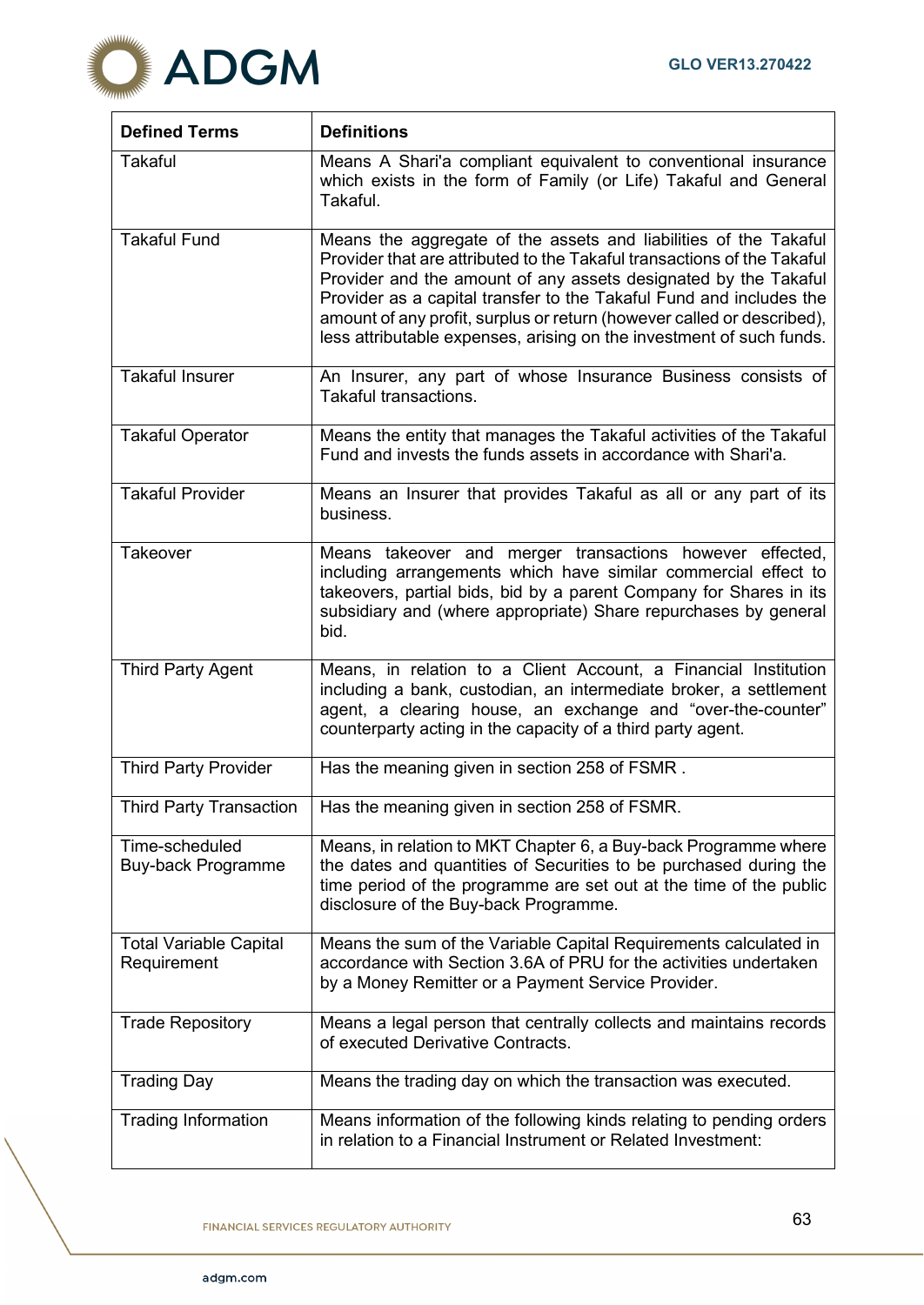

| <b>Defined Terms</b>          | <b>Definitions</b>                                                                                                                                                                                                                                                                                                                                                                                          |
|-------------------------------|-------------------------------------------------------------------------------------------------------------------------------------------------------------------------------------------------------------------------------------------------------------------------------------------------------------------------------------------------------------------------------------------------------------|
|                               | that Financial Instruments of a particular kind have been or<br>(a)<br>are to be acquired or disposed of, or that their acquisition or<br>disposal is under consideration or the subject of negotiation;                                                                                                                                                                                                    |
|                               | that Financial Instruments of a particular kind have not been<br>(b)<br>or are not to be acquired or disposed of;                                                                                                                                                                                                                                                                                           |
|                               | the quantity of Financial Instruments acquired or disposed of<br>(c)<br>or whose acquisition or disposal is under consideration or<br>the subject of negotiation;                                                                                                                                                                                                                                           |
|                               | the price (or range of prices) at which Financial Instruments<br>(d)<br>have been or are to be acquired or disposed of or the price<br>(or range of prices) at which Financial Instruments whose<br>acquisition or disposal is under consideration or the subject<br>of negotiation may be acquired or disposed of; or                                                                                      |
|                               | the identity of the Persons involved or likely to be involved in<br>(e)<br>any capacity in an acquisition or disposal.                                                                                                                                                                                                                                                                                      |
| <b>Trading Time</b>           | Means the time at which the transaction was executed, reported in<br>the local time of the competent authority to which the transaction will<br>be reported, and the basis in which the transaction is reported<br>expressed as Co-ordinated Universal Time (UTC) +/- hours.                                                                                                                                |
| Transaction                   | Means any transaction undertaken by a Relevant Person for or on<br>behalf of a Customer in the course of carrying on a business in or<br>from the ADGM.                                                                                                                                                                                                                                                     |
| <b>Trust Deed</b>             | Means a deed entered into by a Fund Manager and the Trustee to<br>create an Investment Trust.                                                                                                                                                                                                                                                                                                               |
| <b>Trust Service Provider</b> | An Authorised Person which is authorised under its Permission it to<br>carry on the activity of Providing Trust Services                                                                                                                                                                                                                                                                                    |
| <b>Trustee</b>                | Means the Person, described under FUNDS 12.3.4 who is<br>appointed under a Trust Deed as the trustee of an Investment Trust<br>to hold the Investment Trust's Property on trust for the Unitholders<br>and to oversee the operation of the Investment Trust and, in relation<br>to a Domestic Fund, is authorised under its Financial Services<br>Permission to Act as the Trustee of the Investment Trust. |
| U.A.E.                        | Means the United Arab Emirates.                                                                                                                                                                                                                                                                                                                                                                             |
| <b>Umbrella Fund</b>          | Has the meaning given in FUNDS 4.1.4.                                                                                                                                                                                                                                                                                                                                                                       |
| Undertaking                   | Means:                                                                                                                                                                                                                                                                                                                                                                                                      |
|                               | a Body Corporate or Partnership; or<br>(a)                                                                                                                                                                                                                                                                                                                                                                  |
|                               | an unincorporated association carrying on a trade or<br>(b)<br>business, with or without a view to profit.                                                                                                                                                                                                                                                                                                  |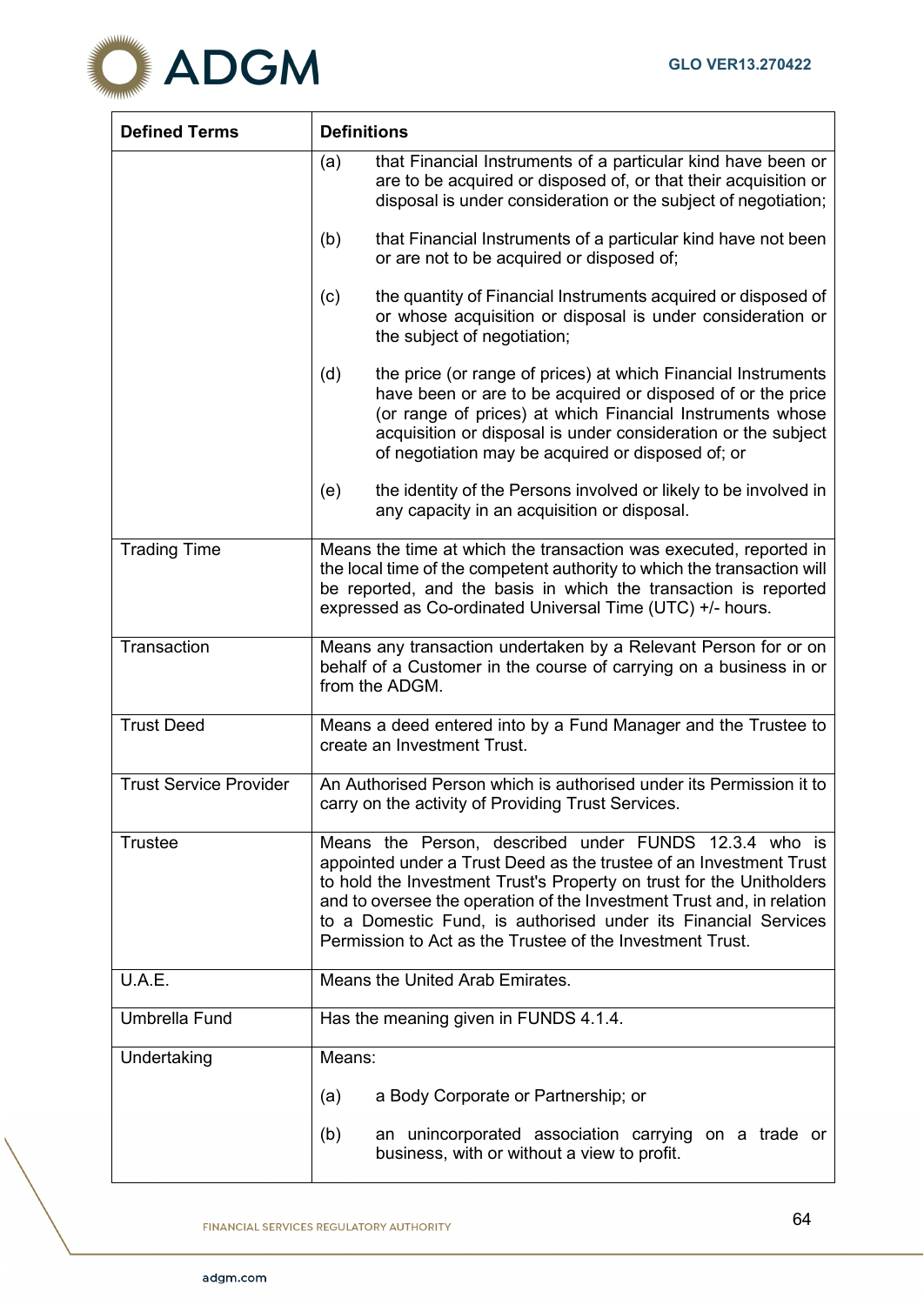

| <b>Defined Terms</b>                                                                                     | <b>Definitions</b>                                                                                                                                                                                                                                                                                                  |
|----------------------------------------------------------------------------------------------------------|---------------------------------------------------------------------------------------------------------------------------------------------------------------------------------------------------------------------------------------------------------------------------------------------------------------------|
| Underwriting                                                                                             | Means an arrangement under which a party agrees to buy, before<br>issue, a specified quantity of Securities in an issue of Securities on<br>a given date at a given price, if no other party has purchased or<br>acquired them.                                                                                     |
| Unique Identifier                                                                                        | Means a combination of letters, numbers or symbols specified to the<br>Payment Service User by the Payment Service Provider and to be<br>provided by the Payment Service User in relation to a Payment<br>Transaction in order to identify unambiguously one or both of:                                            |
|                                                                                                          | another Payment Service User who is a party to the Payment<br>(a)<br>Transaction;                                                                                                                                                                                                                                   |
|                                                                                                          | the other Payment Service User's Payment Account.<br>(b)                                                                                                                                                                                                                                                            |
| Unit                                                                                                     | Means a unit in or a share representing the rights or interests of a<br>Unitholder in a Fund.                                                                                                                                                                                                                       |
| <b>Unit Price</b>                                                                                        | Means the price per financial instrument excluding commission and<br>(where relevant) accrued interest.                                                                                                                                                                                                             |
| Unitholder                                                                                               | Means any holder of a Unit in the Fund or of any right or interest in<br>such a Unit, and whose name is entered on the Fund's register in<br>relation to that Unit.                                                                                                                                                 |
| <b>Units</b>                                                                                             | Means the rights or interests (however described) of the Unitholders<br>in a Collective Investment Fund.                                                                                                                                                                                                            |
| <b>Unlawful Organisation</b>                                                                             | An organisation, the establishment or activities of which have been<br>declared to be criminal under Federal AML Legislation.                                                                                                                                                                                       |
| <b>Unrestricted Profit</b><br><b>Sharing Investment</b><br><b>Account or Unrestricted</b><br><b>PSIA</b> | Means a PSIA in respect of which the investment account holder<br>authorises the Authorised Person to invest the account holder's<br>funds in a manner which the Authorised Person deems appropriate<br>without laying down any restrictions as to where, how and for what<br>purpose the funds should be invested. |
| <b>US GAAP</b>                                                                                           | Means Generally Accepted Accounting Principles as issued and<br>amended from time to time by the Financial Accounting Standards<br>Board in the United States.                                                                                                                                                      |
| Valuer                                                                                                   | Means a person:                                                                                                                                                                                                                                                                                                     |
|                                                                                                          | who carries on the business of valuing Real Property;<br>(a)                                                                                                                                                                                                                                                        |
|                                                                                                          | who is not Related to the Fund Manager; and<br>(b)                                                                                                                                                                                                                                                                  |
|                                                                                                          | whom the Fund Manager, and if appointed the Trustee, have<br>(c)<br>reasonable grounds to believe would be capable of providing<br>objective valuation of Real Property.                                                                                                                                            |
| Variable Capital<br>Requirement                                                                          | Means a capital requirement calculated in accordance with Rules<br>3.6A.2, 3.6A.4 and 3.6A.6 of PRU as applicable for the activities                                                                                                                                                                                |
|                                                                                                          | undertaken by a Money Remitter or a Payment Service Provider.                                                                                                                                                                                                                                                       |